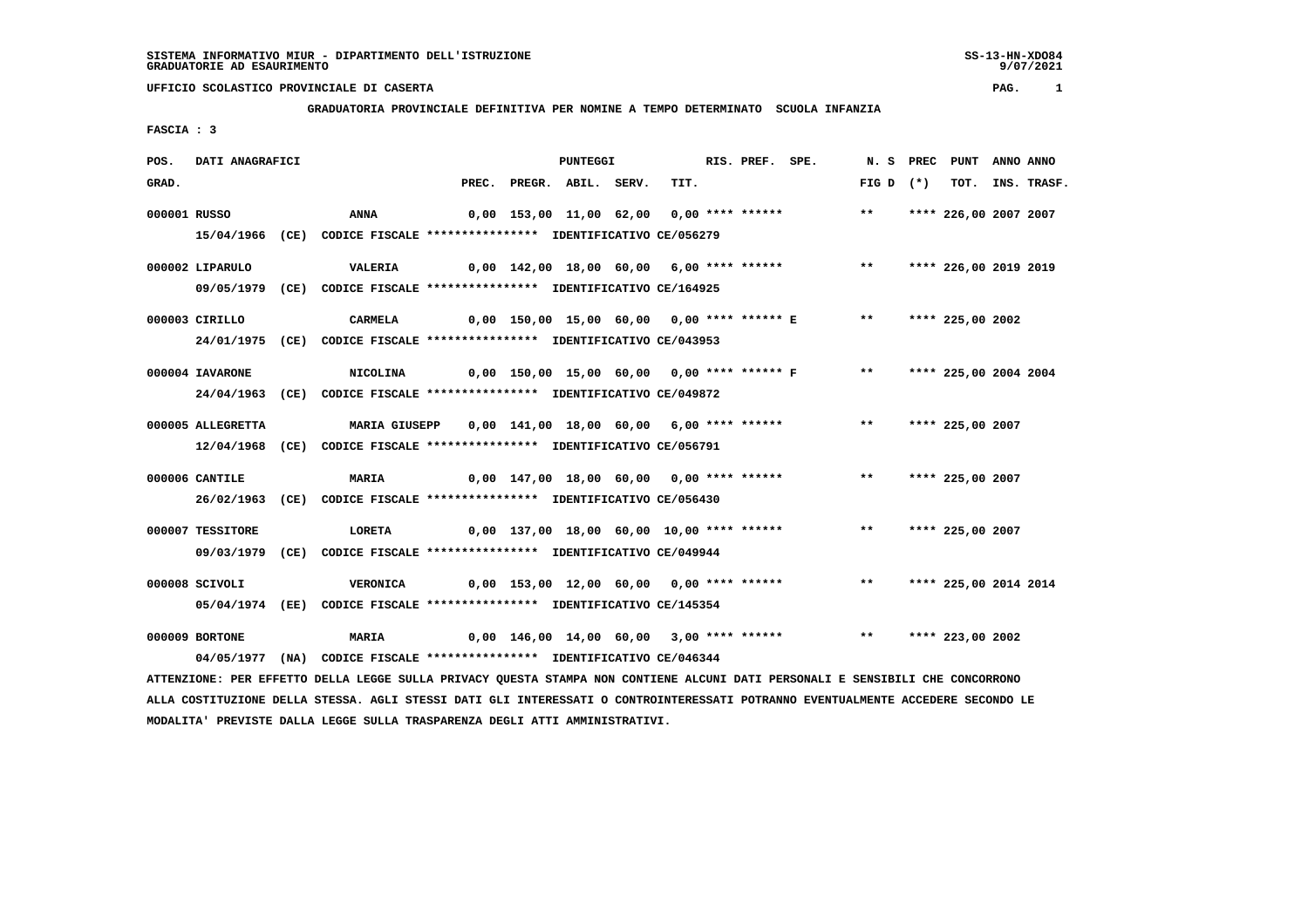**GRADUATORIA PROVINCIALE DEFINITIVA PER NOMINE A TEMPO DETERMINATO SCUOLA INFANZIA**

 **FASCIA : 3**

| POS.  | DATI ANAGRAFICI  |                                                                                                                               |       | <b>PUNTEGGI</b>                          |      | RIS. PREF. SPE. |                                                                         | N.S PREC                 | PUNT                  | ANNO ANNO |                  |
|-------|------------------|-------------------------------------------------------------------------------------------------------------------------------|-------|------------------------------------------|------|-----------------|-------------------------------------------------------------------------|--------------------------|-----------------------|-----------|------------------|
| GRAD. |                  |                                                                                                                               | PREC. | PREGR. ABIL. SERV.                       | TIT. |                 |                                                                         | $FIG D (*)$              |                       |           | TOT. INS. TRASF. |
|       | 000010 GRIECO    | ANNA                                                                                                                          |       | 0,00 148,00 15,00 60,00 0,00 **** ****** |      |                 |                                                                         | $***$                    | **** 223,00 2007 2007 |           |                  |
|       |                  | 02/05/1977 (CE) CODICE FISCALE *************** IDENTIFICATIVO CE/057030                                                       |       |                                          |      |                 |                                                                         |                          |                       |           |                  |
|       | 000011 DE LUCIA  | <b>ANGELINA</b>                                                                                                               |       |                                          |      |                 | 0,00 145,00 18,00 60,00 0,00 **** ****** **** *** **** 223,00 2019 2019 |                          |                       |           |                  |
|       |                  | 04/05/1975 (CE) CODICE FISCALE *************** IDENTIFICATIVO CE/164765                                                       |       |                                          |      |                 |                                                                         |                          |                       |           |                  |
|       | 000012 DE CHIARA | <b>RAFFAELA</b>                                                                                                               |       |                                          |      |                 | 0,00 142,00 18,00 60,00 3,00 **** ****** *** **                         |                          | **** 223,00 2019 2019 |           |                  |
|       |                  | 02/03/1974 (CE) CODICE FISCALE *************** IDENTIFICATIVO CE/164734                                                       |       |                                          |      |                 |                                                                         |                          |                       |           |                  |
|       | 000013 AUTIERO   | IMMACOLATA                                                                                                                    |       |                                          |      |                 | 0,00 144,00 18,00 60,00 0,00 **** ****** *** **                         |                          | **** 222,00 2007      |           |                  |
|       |                  | 26/08/1978 (CE) CODICE FISCALE *************** IDENTIFICATIVO CE/057442                                                       |       |                                          |      |                 |                                                                         |                          |                       |           |                  |
|       | 000014 UCCIERO   | <b>MARIA CARMINA</b>                                                                                                          |       |                                          |      |                 | 0,00 141,00 15,00 60,00 6,00 **** ******                                | ** **** 222,00 2019 2019 |                       |           |                  |
|       |                  | 30/12/1970 (CE) CODICE FISCALE *************** IDENTIFICATIVO CE/164712                                                       |       |                                          |      |                 |                                                                         |                          |                       |           |                  |
|       | 000015 SALVI     | <b>RITA</b>                                                                                                                   |       |                                          |      |                 | 0,00 144,00 15,00 60,00 3,00 **** ****** *** **                         |                          | **** 222,00 2019 2019 |           |                  |
|       |                  | 26/03/1981 (CE) CODICE FISCALE *************** IDENTIFICATIVO CE/164729                                                       |       |                                          |      |                 |                                                                         |                          |                       |           |                  |
|       | 000016 MEROLA    | <b>FRANCESCA</b>                                                                                                              |       |                                          |      |                 | 0,00 145,00 13,00 60,00 3,00 **** ******                                | $***$                    | **** 221,00 2007 2007 |           |                  |
|       |                  | 21/06/1975 (CE) CODICE FISCALE *************** IDENTIFICATIVO CE/057574                                                       |       |                                          |      |                 |                                                                         |                          |                       |           |                  |
|       | 000017 RICCIARDI | LILIANA                                                                                                                       |       | 0,00 145,00 16,00 60,00 0,00 **** ****** |      |                 |                                                                         | $***$                    | **** 221,00 2019 2019 |           |                  |
|       |                  | 13/04/1961 (CE) CODICE FISCALE *************** IDENTIFICATIVO CE/164675                                                       |       |                                          |      |                 |                                                                         |                          |                       |           |                  |
|       | 000018 MARINO    | <b>RITA</b>                                                                                                                   |       |                                          |      |                 | 0,00 148,00 14,00 52,00 6,00 **** ******      **   **** 220,00 2002     |                          |                       |           |                  |
|       |                  | 20/03/1976 (CE) CODICE FISCALE *************** IDENTIFICATIVO CE/044450                                                       |       |                                          |      |                 |                                                                         |                          |                       |           |                  |
|       |                  | ATTENZIONE: PER EFFETTO DELLA LEGGE SULLA PRIVACY QUESTA STAMPA NON CONTIENE ALCUNI DATI PERSONALI E SENSIBILI CHE CONCORRONO |       |                                          |      |                 |                                                                         |                          |                       |           |                  |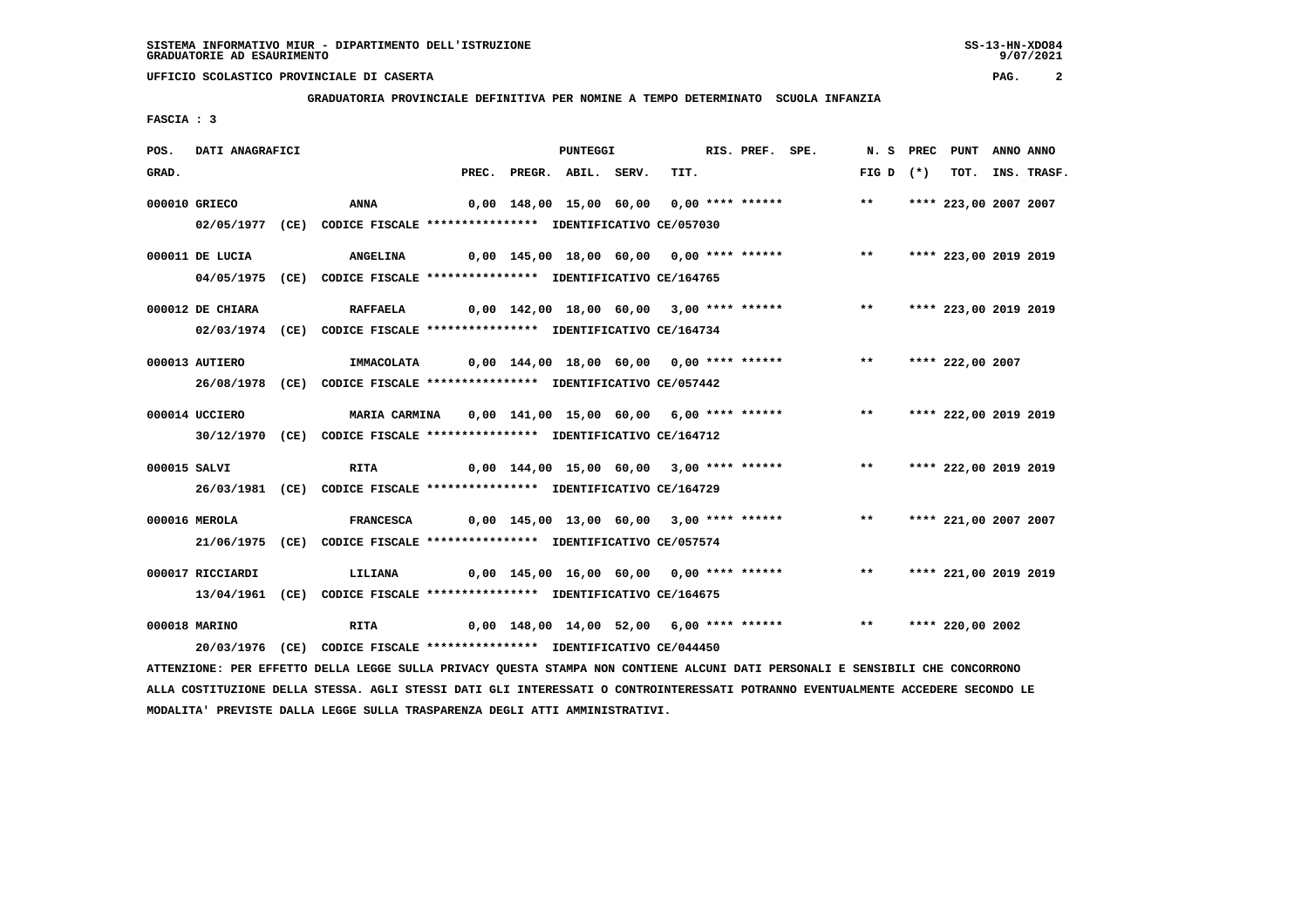**GRADUATORIA PROVINCIALE DEFINITIVA PER NOMINE A TEMPO DETERMINATO SCUOLA INFANZIA**

 **FASCIA : 3**

| POS.        | DATI ANAGRAFICI |                                                                                                                                 |  | PUNTEGGI                 |                                           | RIS. PREF. SPE. |                                                                                 |             | N. S PREC PUNT ANNO ANNO |                  |
|-------------|-----------------|---------------------------------------------------------------------------------------------------------------------------------|--|--------------------------|-------------------------------------------|-----------------|---------------------------------------------------------------------------------|-------------|--------------------------|------------------|
| GRAD.       |                 |                                                                                                                                 |  | PREC. PREGR. ABIL. SERV. | TIT.                                      |                 |                                                                                 | FIG D $(*)$ |                          | TOT. INS. TRASF. |
|             | 000019 ADRIGERI | TIZIANA                                                                                                                         |  |                          | 0,00 150,00 15,00 52,00 3,00 **** ******  |                 |                                                                                 | $***$       | **** 220,00 2002         |                  |
|             |                 | 04/07/1969 (CE) CODICE FISCALE *************** IDENTIFICATIVO CE/043714                                                         |  |                          |                                           |                 |                                                                                 |             |                          |                  |
|             |                 |                                                                                                                                 |  |                          |                                           |                 |                                                                                 |             |                          |                  |
|             | 000020 PAPALE   | LIDIA                                                                                                                           |  |                          | 0,00 132,00 18,00 60,00 10,00 **** ****** |                 |                                                                                 | $***$       | **** 220,00 2007         |                  |
|             |                 | 04/04/1981 (CE) CODICE FISCALE *************** IDENTIFICATIVO CE/057228                                                         |  |                          |                                           |                 |                                                                                 |             |                          |                  |
|             |                 |                                                                                                                                 |  |                          |                                           |                 |                                                                                 |             |                          |                  |
|             | 000021 DIGLIO   | <b>VALENTINA</b>                                                                                                                |  |                          |                                           |                 | 0,00 142,00 18,00 60,00 0,00 **** ******           **     **** 220,00 2019 2019 |             |                          |                  |
|             |                 | 02/03/1982 (CE) CODICE FISCALE *************** IDENTIFICATIVO CE/164950                                                         |  |                          |                                           |                 |                                                                                 |             |                          |                  |
|             | 000022 MELILLO  | <b>ROSA</b>                                                                                                                     |  |                          |                                           |                 | 0,00 146,00 15,00 58,00  0,00 **** ****** EF             **                     |             | **** 219,00 2000         |                  |
|             |                 | 19/05/1969 (CE) CODICE FISCALE *************** IDENTIFICATIVO CE/022001                                                         |  |                          |                                           |                 |                                                                                 |             |                          |                  |
|             |                 |                                                                                                                                 |  |                          |                                           |                 |                                                                                 |             |                          |                  |
|             | 000023 MESSURI  | <b>MARIA ROSA</b>                                                                                                               |  |                          |                                           |                 | 0,00 141,00 15,00 60,00  3,00 **** ****** F      **    **** 219,00 2000         |             |                          |                  |
|             |                 | 06/04/1968 (CE) CODICE FISCALE *************** IDENTIFICATIVO CE/023813                                                         |  |                          |                                           |                 |                                                                                 |             |                          |                  |
|             |                 |                                                                                                                                 |  |                          |                                           |                 |                                                                                 |             |                          |                  |
|             | 000024 DI ROSA  | MARIA SAVERIA 0,00 138,00 15,00 60,00 6,00 **** ****** F *** ***** 219,00 2007 2007                                             |  |                          |                                           |                 |                                                                                 |             |                          |                  |
|             |                 | 16/08/1970 (CE) CODICE FISCALE *************** IDENTIFICATIVO CE/057080                                                         |  |                          |                                           |                 |                                                                                 |             |                          |                  |
|             | 000025 FABOZZI  | ADELINA                                                                                                                         |  |                          |                                           |                 | 0,00 141,00 18,00 60,00 0,00 **** ****** *** *** **** 219,00 2019 2019          |             |                          |                  |
|             |                 | 02/06/1965 (CE) CODICE FISCALE *************** IDENTIFICATIVO CE/164814                                                         |  |                          |                                           |                 |                                                                                 |             |                          |                  |
|             |                 |                                                                                                                                 |  |                          |                                           |                 |                                                                                 |             |                          |                  |
|             | 000026 AILANO   | ANNA MARIA                                                                                                                      |  |                          |                                           |                 | 0,00 142,00 16,00 60,00 0,00 **** ****** EF ** **** 218,00 2000                 |             |                          |                  |
|             |                 | 28/01/1958 (CE) CODICE FISCALE *************** IDENTIFICATIVO CE/020002                                                         |  |                          |                                           |                 |                                                                                 |             |                          |                  |
|             |                 |                                                                                                                                 |  |                          |                                           |                 |                                                                                 |             |                          |                  |
| 000027 MELE |                 | <b>ANTONIETTA</b>                                                                                                               |  |                          |                                           |                 | 0,00 41,00 15,00 162,00 0,00 **** ******                                        | $***$       | **** 218,00 2005 2005    |                  |
|             |                 | 16/04/1967 (CE) CODICE FISCALE *************** IDENTIFICATIVO CE/053402                                                         |  |                          |                                           |                 |                                                                                 |             |                          |                  |
|             |                 | ATTENZIONE: PER EFFETTO DELLA LEGGE SULLA PRIVACY QUESTA STAMPA NON CONTIENE ALCUNI DATI PERSONALI E SENSIBILI CHE CONCORRONO   |  |                          |                                           |                 |                                                                                 |             |                          |                  |
|             |                 | ALLA COSTITUZIONE DELLA STESSA. AGLI STESSI DATI GLI INTERESSATI O CONTROINTERESSATI POTRANNO EVENTUALMENTE ACCEDERE SECONDO LE |  |                          |                                           |                 |                                                                                 |             |                          |                  |

 **MODALITA' PREVISTE DALLA LEGGE SULLA TRASPARENZA DEGLI ATTI AMMINISTRATIVI.**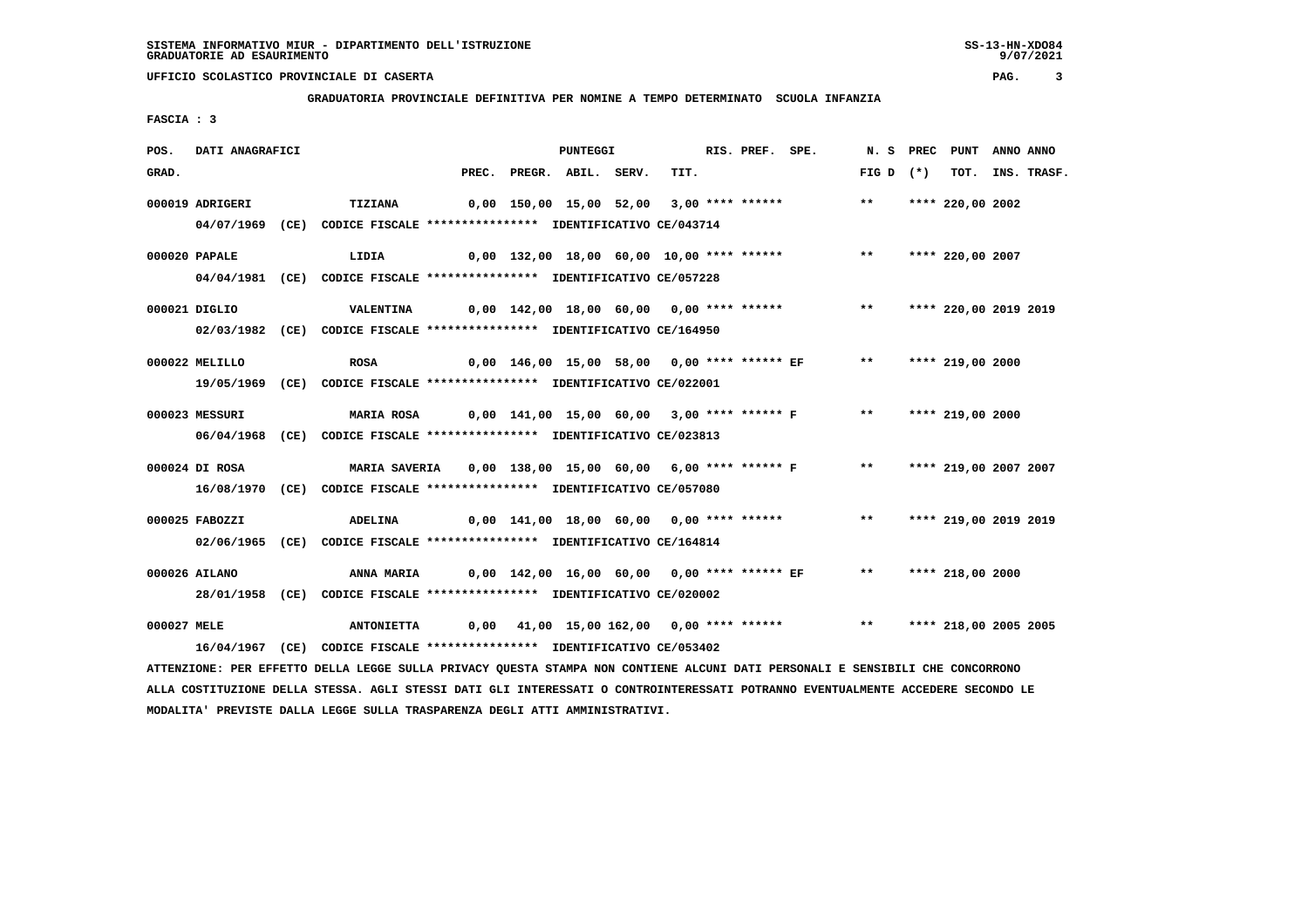**GRADUATORIA PROVINCIALE DEFINITIVA PER NOMINE A TEMPO DETERMINATO SCUOLA INFANZIA**

 **FASCIA : 3**

| POS.         | DATI ANAGRAFICI    |                                                                                                                               |                                                                          | PUNTEGGI                 |      | RIS. PREF. SPE. |                                                                        |             | N. S PREC PUNT ANNO ANNO |                  |
|--------------|--------------------|-------------------------------------------------------------------------------------------------------------------------------|--------------------------------------------------------------------------|--------------------------|------|-----------------|------------------------------------------------------------------------|-------------|--------------------------|------------------|
| GRAD.        |                    |                                                                                                                               |                                                                          | PREC. PREGR. ABIL. SERV. | TIT. |                 |                                                                        | $FIG D (*)$ |                          | TOT. INS. TRASF. |
|              | 000028 DI MONACO   | <b>TIZIANA</b>                                                                                                                |                                                                          |                          |      |                 | 0,00 141,00 18,00 56,00 3,00 **** ****** *** **** **** 218,00 2007     |             |                          |                  |
|              |                    |                                                                                                                               |                                                                          |                          |      |                 |                                                                        |             |                          |                  |
|              |                    | 07/11/1973 (CE) CODICE FISCALE *************** IDENTIFICATIVO CE/056050                                                       |                                                                          |                          |      |                 |                                                                        |             |                          |                  |
|              | 000029 CANTILE     | <b>ELENA</b>                                                                                                                  |                                                                          |                          |      |                 | 0,00 141,00 17,00 60,00 0,00 **** ****** *** **                        |             | **** 218,00 2007         |                  |
|              |                    | 20/03/1965 (CE) CODICE FISCALE *************** IDENTIFICATIVO CE/056421                                                       |                                                                          |                          |      |                 |                                                                        |             |                          |                  |
|              |                    |                                                                                                                               |                                                                          |                          |      |                 |                                                                        |             |                          |                  |
|              | 000030 DELLA VOLPE | <b>MADDALENA</b>                                                                                                              |                                                                          |                          |      |                 | 0,00 140,00 18,00 60,00 0,00 **** ****** *** *** **** 218,00 2019 2019 |             |                          |                  |
|              |                    | 24/01/1982 (NA) CODICE FISCALE *************** IDENTIFICATIVO CE/164886                                                       |                                                                          |                          |      |                 |                                                                        |             |                          |                  |
|              |                    |                                                                                                                               |                                                                          |                          |      |                 |                                                                        |             |                          |                  |
|              | 000031 PICCOLO     | <b>GIOVANNA</b>                                                                                                               |                                                                          |                          |      |                 | 0,00 153,00 17,00 48,00 0,00 **** ****** *** *** **** 218,00 2019 2019 |             |                          |                  |
|              |                    | 10/10/1981 (CE) CODICE FISCALE *************** IDENTIFICATIVO CE/164992                                                       |                                                                          |                          |      |                 |                                                                        |             |                          |                  |
|              | 000032 SCHIAVO     |                                                                                                                               | MARIA ROSARIA 0,00 138,00 18,00 60,00 1,00 **** ****** *** **            |                          |      |                 |                                                                        |             | **** 217,00 2007         |                  |
|              |                    |                                                                                                                               |                                                                          |                          |      |                 |                                                                        |             |                          |                  |
|              |                    | 27/05/1983 (CE) CODICE FISCALE *************** IDENTIFICATIVO CE/056185                                                       |                                                                          |                          |      |                 |                                                                        |             |                          |                  |
|              | 000033 D'AMICO     | GIUSEPPINA                                                                                                                    | 0,00 149,00 18,00 50,00 0,00 **** ******      **   **** 217,00 2019 2019 |                          |      |                 |                                                                        |             |                          |                  |
|              |                    | 02/03/1977 (CE) CODICE FISCALE *************** IDENTIFICATIVO CE/164668                                                       |                                                                          |                          |      |                 |                                                                        |             |                          |                  |
|              |                    |                                                                                                                               |                                                                          |                          |      |                 |                                                                        |             |                          |                  |
|              | 000034 DI MAURO    | <b>ASSUNTA</b>                                                                                                                |                                                                          |                          |      |                 | 0,00 146,00 18,00 52,00 0,00 **** ****** *** **** 216,00 2007          |             |                          |                  |
|              |                    | 11/11/1976 (CE) CODICE FISCALE *************** IDENTIFICATIVO CE/055992                                                       |                                                                          |                          |      |                 |                                                                        |             |                          |                  |
|              |                    |                                                                                                                               |                                                                          |                          |      |                 |                                                                        |             |                          |                  |
|              | 000035 MORLANDO    | <b>GIUSTINA</b>                                                                                                               |                                                                          |                          |      |                 | $0,00$ 129,00 16,00 60,00 10,00 **** ****** *** **                     |             | **** 215,00 2002         |                  |
|              |                    | 15/03/1976 (CE) CODICE FISCALE **************** IDENTIFICATIVO CE/045613                                                      |                                                                          |                          |      |                 |                                                                        |             |                          |                  |
| 000036 FOLCO |                    | <b>ANTONETTA</b>                                                                                                              |                                                                          |                          |      |                 | 0,00 137,00 15,00 60,00 3,00 **** ****** *** **                        |             | **** 215,00 2004 2004    |                  |
|              |                    | 31/08/1971 (EE) CODICE FISCALE *************** IDENTIFICATIVO CE/050013                                                       |                                                                          |                          |      |                 |                                                                        |             |                          |                  |
|              |                    |                                                                                                                               |                                                                          |                          |      |                 |                                                                        |             |                          |                  |
|              |                    | ATTENZIONE: PER EFFETTO DELLA LEGGE SULLA PRIVACY QUESTA STAMPA NON CONTIENE ALCUNI DATI PERSONALI E SENSIBILI CHE CONCORRONO |                                                                          |                          |      |                 |                                                                        |             |                          |                  |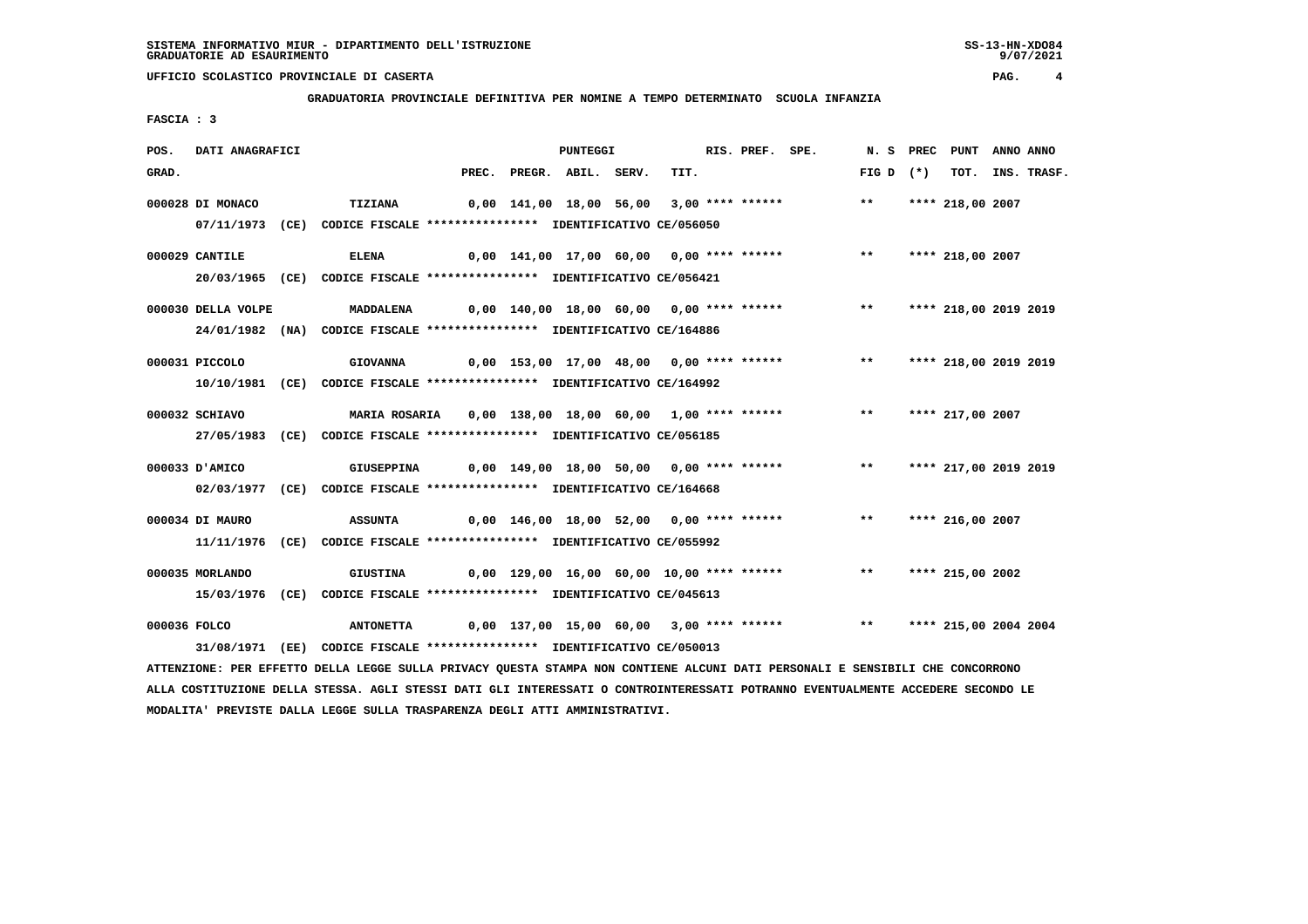**GRADUATORIA PROVINCIALE DEFINITIVA PER NOMINE A TEMPO DETERMINATO SCUOLA INFANZIA**

 **FASCIA : 3**

| POS.        | DATI ANAGRAFICI     |                                                                                                                                 |       | <b>PUNTEGGI</b>    |                                          | RIS. PREF. SPE. |                                                                         | N.S PREC                 | PUNT ANNO ANNO   |                  |
|-------------|---------------------|---------------------------------------------------------------------------------------------------------------------------------|-------|--------------------|------------------------------------------|-----------------|-------------------------------------------------------------------------|--------------------------|------------------|------------------|
| GRAD.       |                     |                                                                                                                                 | PREC. | PREGR. ABIL. SERV. | TIT.                                     |                 |                                                                         | $FIG D (*)$              |                  | TOT. INS. TRASF. |
|             | 000037 LASCO        | <b>MARIA</b>                                                                                                                    |       |                    | 0,00 134,00 18,00 60,00 3,00 **** ****** |                 |                                                                         | ** **** 215,00 2019 2019 |                  |                  |
|             |                     | 18/04/1977 (CE) CODICE FISCALE *************** IDENTIFICATIVO CE/164644                                                         |       |                    |                                          |                 |                                                                         |                          |                  |                  |
|             |                     |                                                                                                                                 |       |                    |                                          |                 |                                                                         |                          |                  |                  |
|             | 000038 VARGAS       | CAROLINA                                                                                                                        |       |                    |                                          |                 | $0,00$ 140,00 14,00 60,00 0,00 **** ****** *** **                       |                          | **** 214,00 2000 |                  |
|             |                     | 20/12/1972 (NA) CODICE FISCALE *************** IDENTIFICATIVO CE/021279                                                         |       |                    |                                          |                 |                                                                         |                          |                  |                  |
|             | 000039 FURIO        | <b>ROSARIA</b>                                                                                                                  |       |                    |                                          |                 | 0,00 139,00 15,00 60,00 0,00 **** ****** **** *** **** 214,00 2002      |                          |                  |                  |
|             |                     | 08/02/1965 (CE) CODICE FISCALE *************** IDENTIFICATIVO CE/043241                                                         |       |                    |                                          |                 |                                                                         |                          |                  |                  |
|             |                     |                                                                                                                                 |       |                    |                                          |                 |                                                                         |                          |                  |                  |
|             | 000040 CONTE        | <b>ROSA</b>                                                                                                                     |       |                    |                                          |                 | $0,00$ 144,00 10,00 60,00 0,00 **** ****** *** *** **** 214,00 2002     |                          |                  |                  |
|             |                     | 23/01/1955 (CE) CODICE FISCALE *************** IDENTIFICATIVO CE/044326                                                         |       |                    |                                          |                 |                                                                         |                          |                  |                  |
|             | 000041 VIGLIOTTI    | <b>FILOMENA</b>                                                                                                                 |       |                    |                                          |                 | 0,00 144,00 18,00 52,00 0,00 **** ****** *** **** **** 214,00 2007      |                          |                  |                  |
|             |                     | 07/03/1974 (CE) CODICE FISCALE *************** IDENTIFICATIVO CE/055987                                                         |       |                    |                                          |                 |                                                                         |                          |                  |                  |
|             |                     |                                                                                                                                 |       |                    |                                          |                 |                                                                         |                          |                  |                  |
|             | 000042 DE FRANCESCO |                                                                                                                                 |       |                    |                                          |                 |                                                                         |                          |                  |                  |
|             |                     | 10/09/1963 (CE) CODICE FISCALE *************** IDENTIFICATIVO CE/055821                                                         |       |                    |                                          |                 |                                                                         |                          |                  |                  |
|             | 000043 ROMANO       | MARIA CONSIGL                                                                                                                   |       |                    |                                          |                 | 0,00 136,00 18,00 60,00 0,00 **** ****** **** *** **** 214,00 2019 2019 |                          |                  |                  |
|             |                     |                                                                                                                                 |       |                    |                                          |                 |                                                                         |                          |                  |                  |
|             |                     | 19/05/1983 (CE) CODICE FISCALE *************** IDENTIFICATIVO CE/164698                                                         |       |                    |                                          |                 |                                                                         |                          |                  |                  |
|             | 000044 COLELLA      | <b>ANTONIETTA</b>                                                                                                               |       |                    |                                          |                 | 0,00 147,00 0,00 60,00 7,00 **** ****** *** *** **** 214,00 2019 2019   |                          |                  |                  |
|             |                     | T 13/01/1975 (CE) CODICE FISCALE *************** IDENTIFICATIVO CE/164844                                                       |       |                    |                                          |                 |                                                                         |                          |                  |                  |
|             |                     |                                                                                                                                 |       |                    |                                          |                 |                                                                         |                          |                  |                  |
| 000045 MONE |                     | ELISA ROSA                                                                                                                      |       |                    |                                          |                 | 0,00 138,00 15,00 60,00 0,00 **** ****** EF ** **** 213,00 2000         |                          |                  |                  |
|             |                     | 10/02/1970 (CE) CODICE FISCALE *************** IDENTIFICATIVO CE/023407                                                         |       |                    |                                          |                 |                                                                         |                          |                  |                  |
|             |                     | ATTENZIONE: PER EFFETTO DELLA LEGGE SULLA PRIVACY QUESTA STAMPA NON CONTIENE ALCUNI DATI PERSONALI E SENSIBILI CHE CONCORRONO   |       |                    |                                          |                 |                                                                         |                          |                  |                  |
|             |                     | ALLA COSTITUZIONE DELLA STESSA. AGLI STESSI DATI GLI INTERESSATI O CONTROINTERESSATI POTRANNO EVENTUALMENTE ACCEDERE SECONDO LE |       |                    |                                          |                 |                                                                         |                          |                  |                  |

 **MODALITA' PREVISTE DALLA LEGGE SULLA TRASPARENZA DEGLI ATTI AMMINISTRATIVI.**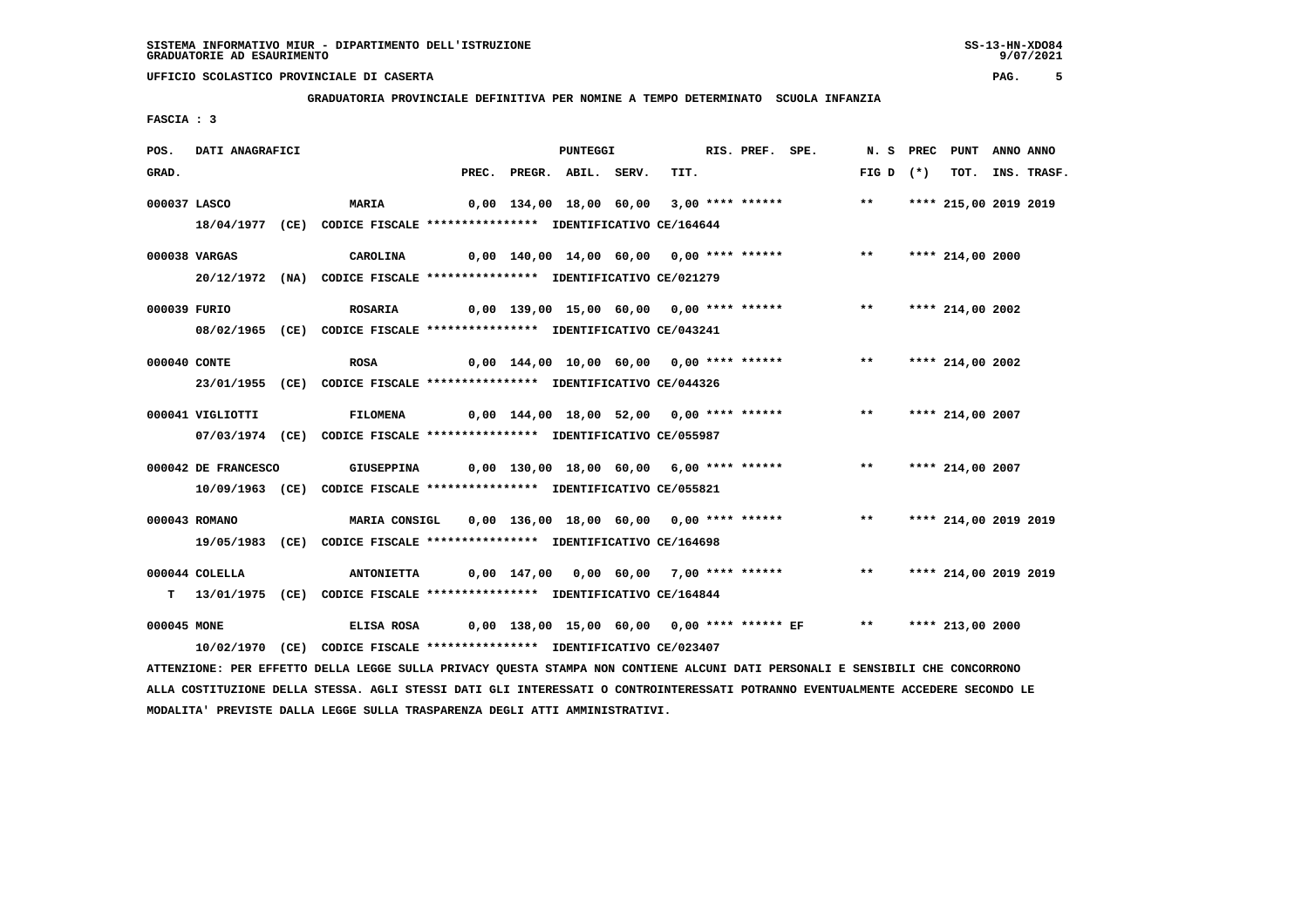#### **GRADUATORIA PROVINCIALE DEFINITIVA PER NOMINE A TEMPO DETERMINATO SCUOLA INFANZIA**

 **FASCIA : 3**

| POS.  | DATI ANAGRAFICI   |                                                                                                                               |       | <b>PUNTEGGI</b>    |                                            | RIS. PREF. SPE. |                                                                     | N. S                | PREC      | PUNT                  | ANNO ANNO |                  |
|-------|-------------------|-------------------------------------------------------------------------------------------------------------------------------|-------|--------------------|--------------------------------------------|-----------------|---------------------------------------------------------------------|---------------------|-----------|-----------------------|-----------|------------------|
| GRAD. |                   |                                                                                                                               | PREC. | PREGR. ABIL. SERV. | TIT.                                       |                 |                                                                     | FIG D               | $(\star)$ |                       |           | TOT. INS. TRASF. |
|       | 000046 CEVARO     | <b>GINEVRA</b>                                                                                                                |       |                    | 0,00 136,00 17,00 60,00 0,00 **** ******   |                 |                                                                     | $***$               |           | **** 213,00 2002      |           |                  |
|       |                   | 12/08/1974 (NA) CODICE FISCALE *************** IDENTIFICATIVO CE/042715                                                       |       |                    |                                            |                 |                                                                     |                     |           |                       |           |                  |
|       | 000047 ESPOSITO   | <b>STEFANIA</b>                                                                                                               |       |                    |                                            |                 | 0,00 134,00 16,00 60,00 3,00 **** ****** *** **                     |                     |           | **** 213,00 2007 2007 |           |                  |
|       |                   | 26/12/1975 (CE) CODICE FISCALE *************** IDENTIFICATIVO CE/056494                                                       |       |                    |                                            |                 |                                                                     |                     |           |                       |           |                  |
|       | 000048 CORETTI    | <b>MARIANNA</b>                                                                                                               |       |                    |                                            |                 | 0,00 137,00 16,00 60,00 0,00 **** ******                            | $***$               |           | **** 213,00 2007 2007 |           |                  |
|       |                   | 20/06/1966 (CE) CODICE FISCALE *************** IDENTIFICATIVO CE/056754                                                       |       |                    |                                            |                 |                                                                     |                     |           |                       |           |                  |
|       | 000049 NUGNES     | <b>MARIA GIUSEPP</b>                                                                                                          |       |                    | 0,00 135,00 18,00 60,00 0,00 **** ******   |                 |                                                                     | $***$               |           | **** 213,00 2007      |           |                  |
|       |                   | 26/11/1970 (CE) CODICE FISCALE *************** IDENTIFICATIVO CE/056489                                                       |       |                    |                                            |                 |                                                                     |                     |           |                       |           |                  |
|       | 000050 GAUDIANO   | <b>MADDALENA</b>                                                                                                              |       |                    |                                            |                 | $0,00$ 134,00 14,00 60,00 4,00 **** ****** *** **                   |                     |           | **** 212,00 2019 2019 |           |                  |
|       |                   | 05/08/1980 (CE) CODICE FISCALE *************** IDENTIFICATIVO CE/164800                                                       |       |                    |                                            |                 |                                                                     |                     |           |                       |           |                  |
|       | 000051 SCHIAVONE  | LAURA                                                                                                                         |       |                    | 0,00 136,00 16,00 60,00 0,00 **** ******   |                 |                                                                     | $\star \star$       |           | **** 212,00 2019 2019 |           |                  |
|       |                   | 21/02/1976 (CE) CODICE FISCALE *************** IDENTIFICATIVO CE/164751                                                       |       |                    |                                            |                 |                                                                     |                     |           |                       |           |                  |
|       | 000052 SIMONE     | LUISA                                                                                                                         |       |                    |                                            |                 | $0,00$ 132,00 16,00 60,00 3,00 **** ****** *** *** **** 211,00 2002 |                     |           |                       |           |                  |
|       |                   | 19/06/1976 (CE) CODICE FISCALE *************** IDENTIFICATIVO CE/020753                                                       |       |                    |                                            |                 |                                                                     |                     |           |                       |           |                  |
|       | 000053 MONTANO    | ISABELLA ROSA                                                                                                                 |       |                    | 0,00 136,00 15,00 60,00 0,00 **** ******   |                 |                                                                     | $***$               |           | **** 211,00 2007 2007 |           |                  |
|       |                   | 21/09/1979 (TN) CODICE FISCALE *************** IDENTIFICATIVO CE/057587                                                       |       |                    |                                            |                 |                                                                     |                     |           |                       |           |                  |
|       | 000054 DE ANGELIS | RITA                                                                                                                          |       |                    | 0,00 134,00 15,00 60,00 0,00 **** ****** F |                 |                                                                     | ** **** 209,00 2000 |           |                       |           |                  |
|       |                   | 07/02/1970 (CE) CODICE FISCALE *************** IDENTIFICATIVO CE/026534                                                       |       |                    |                                            |                 |                                                                     |                     |           |                       |           |                  |
|       |                   | ATTENZIONE: PER EFFETTO DELLA LEGGE SULLA PRIVACY QUESTA STAMPA NON CONTIENE ALCUNI DATI PERSONALI E SENSIBILI CHE CONCORRONO |       |                    |                                            |                 |                                                                     |                     |           |                       |           |                  |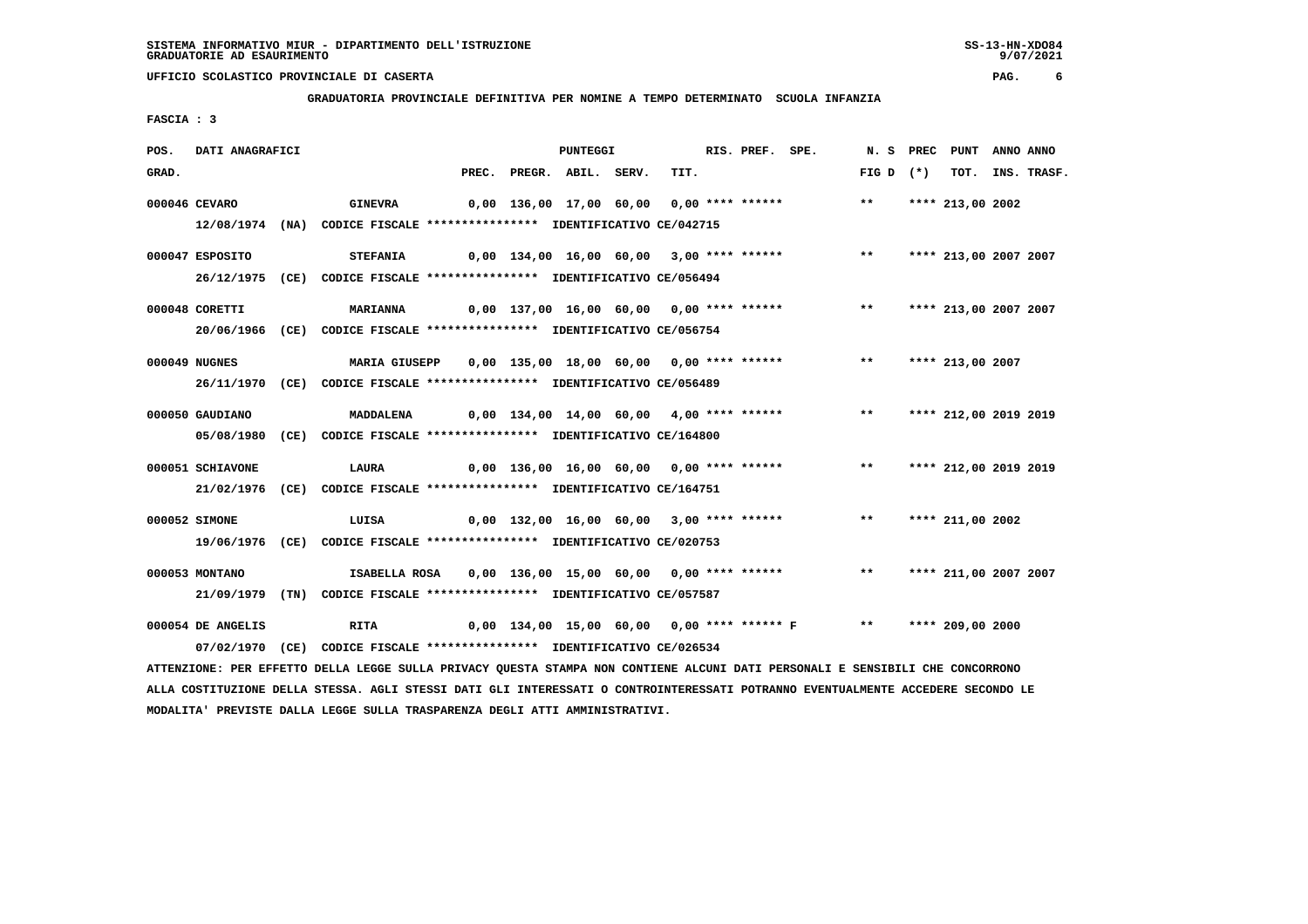**GRADUATORIA PROVINCIALE DEFINITIVA PER NOMINE A TEMPO DETERMINATO SCUOLA INFANZIA**

 **FASCIA : 3**

| POS.         | DATI ANAGRAFICI   |                                                                                                                               |       | <b>PUNTEGGI</b>    |                                                                     | RIS. PREF. SPE. | N. S PREC   | PUNT                  | ANNO ANNO |             |
|--------------|-------------------|-------------------------------------------------------------------------------------------------------------------------------|-------|--------------------|---------------------------------------------------------------------|-----------------|-------------|-----------------------|-----------|-------------|
| GRAD.        |                   |                                                                                                                               | PREC. | PREGR. ABIL. SERV. | TIT.                                                                |                 | FIG D $(*)$ | тот.                  |           | INS. TRASF. |
| 000055 NEGRI |                   | <b>ELISABETTA</b>                                                                                                             |       |                    | 0,00 135,00 15,00 56,00 3,00 **** ******                            |                 | $***$       | **** 209,00 2007 2007 |           |             |
|              |                   | 07/01/1976 (CE) CODICE FISCALE *************** IDENTIFICATIVO CE/056621                                                       |       |                    |                                                                     |                 |             |                       |           |             |
|              |                   |                                                                                                                               |       |                    |                                                                     |                 |             |                       |           |             |
|              | 000056 VANORE     | <b>FILOMENA</b>                                                                                                               |       |                    | 0,00 129,00 16,00 60,00 4,00 **** ****** *** **** 209,00 2019 2019  |                 |             |                       |           |             |
|              |                   | 07/03/1967 (CE) CODICE FISCALE *************** IDENTIFICATIVO CE/164639                                                       |       |                    |                                                                     |                 |             |                       |           |             |
|              | 000057 BENCIVENGA | MARIA                                                                                                                         |       |                    | 0,00 123,00 13,00 66,00 6,00 **** ******                            |                 |             | ** **** 208,00 2014   |           |             |
|              |                   | T 01/03/1971 (CE) CODICE FISCALE **************** IDENTIFICATIVO CE/164030                                                    |       |                    |                                                                     |                 |             |                       |           |             |
|              | 000058 CENNAMO    | MICHELA                                                                                                                       |       |                    | 0,00 136,00 16,00 56,00 0,00 **** ****** D ** **** 208,00 2019 2019 |                 |             |                       |           |             |
|              |                   | 20/05/1980 (NA) CODICE FISCALE *************** IDENTIFICATIVO CE/164941                                                       |       |                    |                                                                     |                 |             |                       |           |             |
|              |                   |                                                                                                                               |       |                    |                                                                     |                 |             |                       |           |             |
|              | 000059 SAGLIANO   | <b>GIUSEPPINA</b>                                                                                                             |       |                    | 0,00 143,00 14,00 50,00 0,00 **** ****** *** **                     |                 |             | **** 207,00 2007 2007 |           |             |
|              |                   | 01/12/1978 (CE) CODICE FISCALE *************** IDENTIFICATIVO CE/057278                                                       |       |                    |                                                                     |                 |             |                       |           |             |
|              | 000060 ZANNINI    | <b>ROSA</b>                                                                                                                   |       |                    | 0,00 129,00 15,00 62,00 0,00 **** ******                            |                 | $***$       | **** 206,00 2002      |           |             |
|              |                   | 02/11/1966 (CE) CODICE FISCALE *************** IDENTIFICATIVO CE/044130                                                       |       |                    |                                                                     |                 |             |                       |           |             |
|              |                   |                                                                                                                               |       |                    |                                                                     |                 |             |                       |           |             |
|              | 000061 CAMMISA    | <b>MARIA</b>                                                                                                                  |       |                    | 0,00 146,00 18,00 42,00 0,00 **** ******                            |                 | $***$       | **** 206,00 2007      |           |             |
|              |                   | 13/02/1980 (NA) CODICE FISCALE *************** IDENTIFICATIVO CE/056299                                                       |       |                    |                                                                     |                 |             |                       |           |             |
|              | 000062 BUOMPANE   | <b>ENRICA</b>                                                                                                                 |       |                    | 0,00 129,00 18,00 56,00 3,00 **** ****** *** **** 206,00 2007       |                 |             |                       |           |             |
|              |                   | 18/08/1982 (CE) CODICE FISCALE *************** IDENTIFICATIVO CE/055968                                                       |       |                    |                                                                     |                 |             |                       |           |             |
|              |                   |                                                                                                                               |       |                    |                                                                     |                 |             |                       |           |             |
|              | 000063 SACCONE    | <b>ALESSANDRA</b>                                                                                                             |       |                    | 0,00 131,00 15,00 60,00 0,00 **** ****** D ** **** 206,00 2019 2019 |                 |             |                       |           |             |
|              |                   | 10/03/1972 (CE) CODICE FISCALE **************** IDENTIFICATIVO CE/164717                                                      |       |                    |                                                                     |                 |             |                       |           |             |
|              |                   | ATTENZIONE: PER EFFETTO DELLA LEGGE SULLA PRIVACY QUESTA STAMPA NON CONTIENE ALCUNI DATI PERSONALI E SENSIBILI CHE CONCORRONO |       |                    |                                                                     |                 |             |                       |           |             |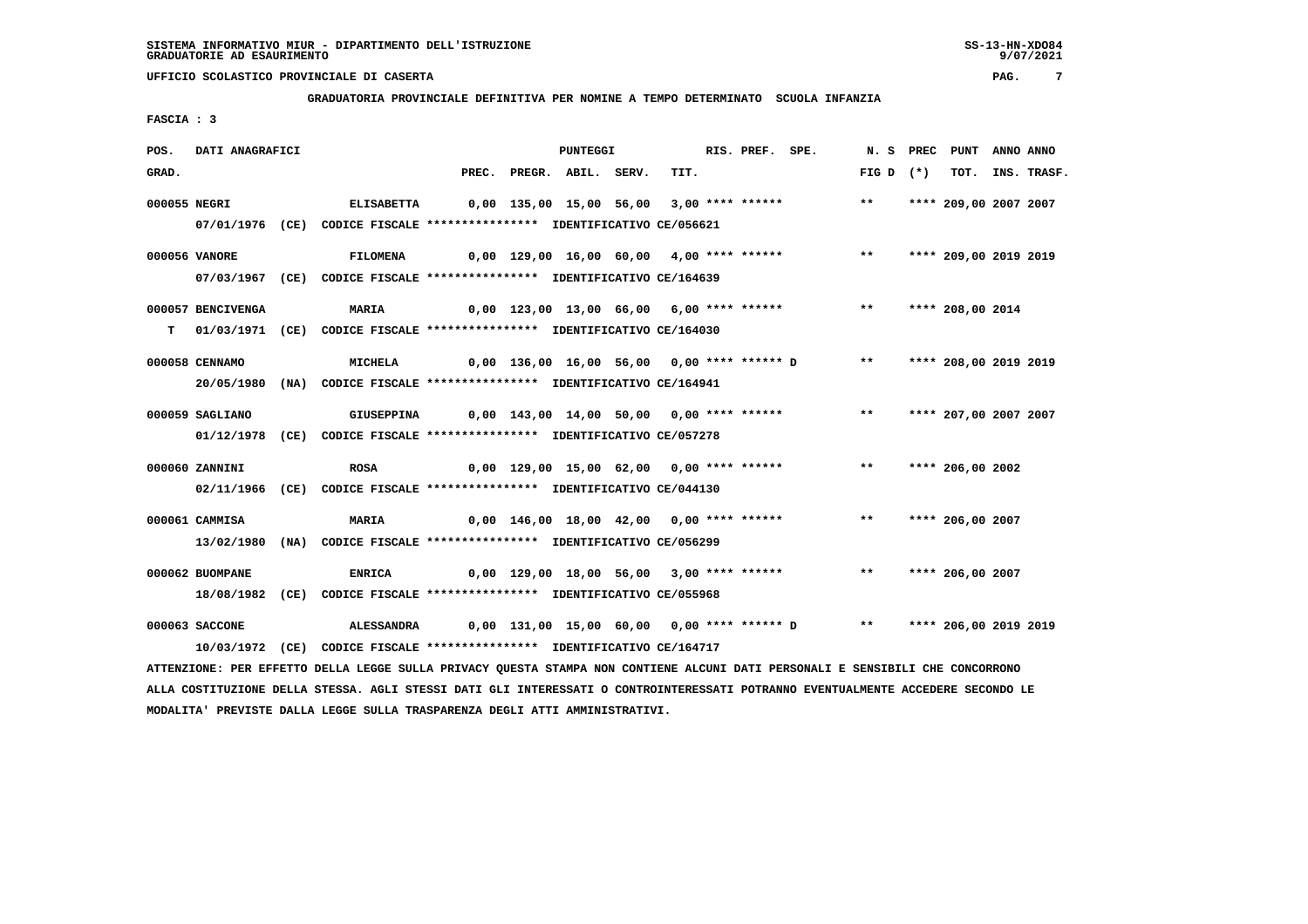**GRADUATORIA PROVINCIALE DEFINITIVA PER NOMINE A TEMPO DETERMINATO SCUOLA INFANZIA**

 **FASCIA : 3**

| POS.        | DATI ANAGRAFICI    |                                                                                                                               |                                                                           | <b>PUNTEGGI</b>    |  | RIS. PREF. SPE. |                                                                         |             | N. S PREC PUNT ANNO ANNO |                  |
|-------------|--------------------|-------------------------------------------------------------------------------------------------------------------------------|---------------------------------------------------------------------------|--------------------|--|-----------------|-------------------------------------------------------------------------|-------------|--------------------------|------------------|
| GRAD.       |                    |                                                                                                                               | PREC.                                                                     | PREGR. ABIL. SERV. |  | TIT.            |                                                                         | FIG D $(*)$ |                          | TOT. INS. TRASF. |
|             | 000064 GALLINA     | ANNA                                                                                                                          |                                                                           |                    |  |                 | 0,00 136,00 15,00 54,00 0,00 **** ****** *** **                         |             | **** 205,00 2002         |                  |
|             |                    | 26/02/1965 (CE) CODICE FISCALE *************** IDENTIFICATIVO CE/021201                                                       |                                                                           |                    |  |                 |                                                                         |             |                          |                  |
|             | 000065 TAFFURI     | <b>ELENA</b>                                                                                                                  |                                                                           |                    |  |                 | 0,00 139,00 18,00 48,00 0,00 **** ****** *** **** **** 205,00 2019 2019 |             |                          |                  |
|             |                    | 25/07/1973 (CE) CODICE FISCALE *************** IDENTIFICATIVO CE/164680                                                       |                                                                           |                    |  |                 |                                                                         |             |                          |                  |
|             | 000066 MASTROIANNI | <b>MARIA</b>                                                                                                                  |                                                                           |                    |  |                 | 0,00 120,00 15,00 60,00 9,00 **** ****** *** *** **** 204,00 2000       |             |                          |                  |
|             |                    | 24/01/1964 (CE) CODICE FISCALE *************** IDENTIFICATIVO CE/027196                                                       |                                                                           |                    |  |                 |                                                                         |             |                          |                  |
|             | 000067 VERRENGIA   | <b>FILOMENA</b>                                                                                                               | 0,00 133,00 16,00 54,00  0,00 **** ******      **    **** 203,00 2002     |                    |  |                 |                                                                         |             |                          |                  |
|             |                    | 22/06/1970 (CE) CODICE FISCALE *************** IDENTIFICATIVO CE/026738                                                       |                                                                           |                    |  |                 |                                                                         |             |                          |                  |
|             |                    |                                                                                                                               |                                                                           |                    |  |                 |                                                                         |             |                          |                  |
| 000068 PAPA |                    | <b>TATIANA</b><br>30/11/1975 (CE) CODICE FISCALE *************** IDENTIFICATIVO CE/048468                                     |                                                                           |                    |  |                 | 0,00 130,00 15,00 58,00 0,00 **** ****** * *** * **** 203,00 2003       |             |                          |                  |
|             |                    |                                                                                                                               |                                                                           |                    |  |                 |                                                                         |             |                          |                  |
|             | 000069 RICCIO      | <b>ELISABETTA</b>                                                                                                             | 0,00 170,00 11,00 22,00  0,00 **** ******      **   **** 203,00 2014 2014 |                    |  |                 |                                                                         |             |                          |                  |
|             |                    | 09/01/1977 (CE) CODICE FISCALE *************** IDENTIFICATIVO CE/147793                                                       |                                                                           |                    |  |                 |                                                                         |             |                          |                  |
|             | 000070 GIONTI      | ANNA                                                                                                                          |                                                                           |                    |  |                 | 0,00 120,00 14,00 60,00 9,00 **** ****** EF ** **** 203,00 2019 2019    |             |                          |                  |
|             |                    | 31/08/1974 (NA) CODICE FISCALE **************** IDENTIFICATIVO CE/164817                                                      |                                                                           |                    |  |                 |                                                                         |             |                          |                  |
|             | 000071 DELLA CORTE | GEMMA                                                                                                                         |                                                                           |                    |  |                 | 0,00 129,00 13,00 60,00 0,00 **** ****** *** *** **** 202,00 2000       |             |                          |                  |
|             |                    | 25/12/1972 (CE) CODICE FISCALE *************** IDENTIFICATIVO CE/024953                                                       |                                                                           |                    |  |                 |                                                                         |             |                          |                  |
|             | 000072 SILIPO      | <b>GEMMA</b>                                                                                                                  |                                                                           |                    |  |                 | 0,00 126,00 15,00 60,00 1,00 **** ****** *** **** **** 202,00 2002      |             |                          |                  |
|             |                    | 25/01/1976 (CE) CODICE FISCALE *************** IDENTIFICATIVO CE/044575                                                       |                                                                           |                    |  |                 |                                                                         |             |                          |                  |
|             |                    | ATTENZIONE: PER EFFETTO DELLA LEGGE SULLA PRIVACY QUESTA STAMPA NON CONTIENE ALCUNI DATI PERSONALI E SENSIBILI CHE CONCORRONO |                                                                           |                    |  |                 |                                                                         |             |                          |                  |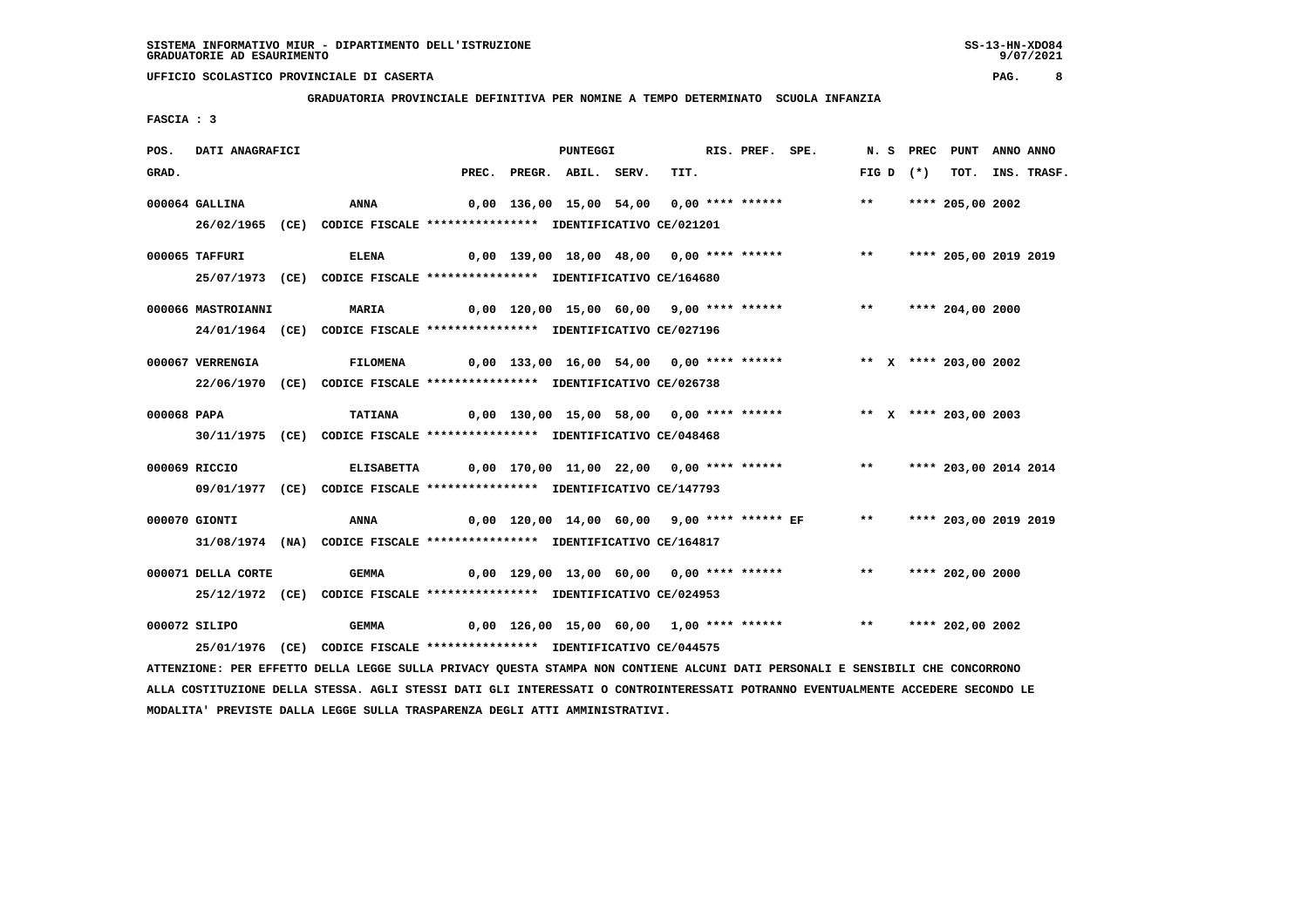**GRADUATORIA PROVINCIALE DEFINITIVA PER NOMINE A TEMPO DETERMINATO SCUOLA INFANZIA**

 **FASCIA : 3**

| POS.  | DATI ANAGRAFICI         |                                                                                                                               |  | PUNTEGGI                 |                                                                        | RIS. PREF. SPE. |  |       | N.S PREC    | PUNT                       | ANNO ANNO |                  |
|-------|-------------------------|-------------------------------------------------------------------------------------------------------------------------------|--|--------------------------|------------------------------------------------------------------------|-----------------|--|-------|-------------|----------------------------|-----------|------------------|
| GRAD. |                         |                                                                                                                               |  | PREC. PREGR. ABIL. SERV. | TIT.                                                                   |                 |  |       | FIG D $(*)$ |                            |           | TOT. INS. TRASF. |
|       | 000073 DI GIACOMO RUSSO | <b>AGOSTINO</b>                                                                                                               |  |                          | 0,00 126,00 16,00 60,00 0,00 **** ******                               |                 |  | $***$ |             | **** 202,00 2002           |           |                  |
|       |                         | 14/05/1966 (CE) CODICE FISCALE *************** IDENTIFICATIVO CE/042823                                                       |  |                          |                                                                        |                 |  |       |             |                            |           |                  |
|       | 000074 DELFINO          | <b>GIULIA</b>                                                                                                                 |  |                          | 0,00 124,00 18,00 56,00 4,00 **** ******                               |                 |  |       |             | ** **** 202,00 2007        |           |                  |
|       |                         | 30/09/1971 (NA) CODICE FISCALE *************** IDENTIFICATIVO CE/057035                                                       |  |                          |                                                                        |                 |  |       |             |                            |           |                  |
|       | 000075 SPAGNUOLO        | <b>ERSILIA</b>                                                                                                                |  |                          | 0,00 126,00 15,00 60,00 0,00 **** ****** *** **                        |                 |  |       |             | **** 201,00 2019 2019      |           |                  |
|       |                         | 31/07/1980 (CE) CODICE FISCALE *************** IDENTIFICATIVO CE/164776                                                       |  |                          |                                                                        |                 |  |       |             |                            |           |                  |
|       | 000076 VIGLIOTTI        | <b>DANIELA</b>                                                                                                                |  |                          | 0,00 126,00 15,00 60,00 0,00 **** ****** *** **                        |                 |  |       |             | **** 201,00 2019 2019      |           |                  |
|       |                         | 30/06/1975 (CE) CODICE FISCALE *************** IDENTIFICATIVO CE/164688                                                       |  |                          |                                                                        |                 |  |       |             |                            |           |                  |
|       |                         |                                                                                                                               |  |                          |                                                                        |                 |  |       |             |                            |           |                  |
|       | 000077 GASPARRO         | <b>AGNESE</b>                                                                                                                 |  |                          | 0,00 126,00 14,00 58,00 3,00 **** ******                               |                 |  |       |             | ** **** 201,00 2019 2019   |           |                  |
|       |                         | 23/06/1972 (NA) CODICE FISCALE *************** IDENTIFICATIVO CE/164792                                                       |  |                          |                                                                        |                 |  |       |             |                            |           |                  |
|       | 000078 LATINO           | LUCIA                                                                                                                         |  |                          | 0,00 125,00 15,00 60,00 1,00 **** ****** E ** **** 201,00 2019 2019    |                 |  |       |             |                            |           |                  |
|       |                         | 23/01/1971 (CE) CODICE FISCALE *************** IDENTIFICATIVO CE/164648                                                       |  |                          |                                                                        |                 |  |       |             |                            |           |                  |
|       | 000079 MUNNO            | <b>ANTONIETTA</b>                                                                                                             |  |                          | 0,00 133,00 12,00 52,00 3,00 **** ****** EF                            |                 |  |       |             | ** **** 200,00 2002        |           |                  |
|       |                         | 08/07/1966 (CE) CODICE FISCALE *************** IDENTIFICATIVO CE/020370                                                       |  |                          |                                                                        |                 |  |       |             |                            |           |                  |
|       |                         |                                                                                                                               |  |                          |                                                                        |                 |  |       |             |                            |           |                  |
|       | 000080 DIGLIO           | MICHELINA                                                                                                                     |  |                          | 0,00 138,00 13,00 46,00 3,00 **** ******                               |                 |  |       |             | ** X **** 200,00 2019 2019 |           |                  |
|       |                         | 29/09/1972 (CE) CODICE FISCALE *************** IDENTIFICATIVO CE/164949                                                       |  |                          |                                                                        |                 |  |       |             |                            |           |                  |
|       | 000081 NEGRO            | <b>ANGELA</b>                                                                                                                 |  |                          | 0,00 132,00 14,00 47,00  6,00 **** ****** F     **  X **** 199,00 2000 |                 |  |       |             |                            |           |                  |
|       |                         | 27/05/1962 (CE) CODICE FISCALE *************** IDENTIFICATIVO CE/025703                                                       |  |                          |                                                                        |                 |  |       |             |                            |           |                  |
|       |                         | ATTENZIONE: PER EFFETTO DELLA LEGGE SULLA PRIVACY QUESTA STAMPA NON CONTIENE ALCUNI DATI PERSONALI E SENSIBILI CHE CONCORRONO |  |                          |                                                                        |                 |  |       |             |                            |           |                  |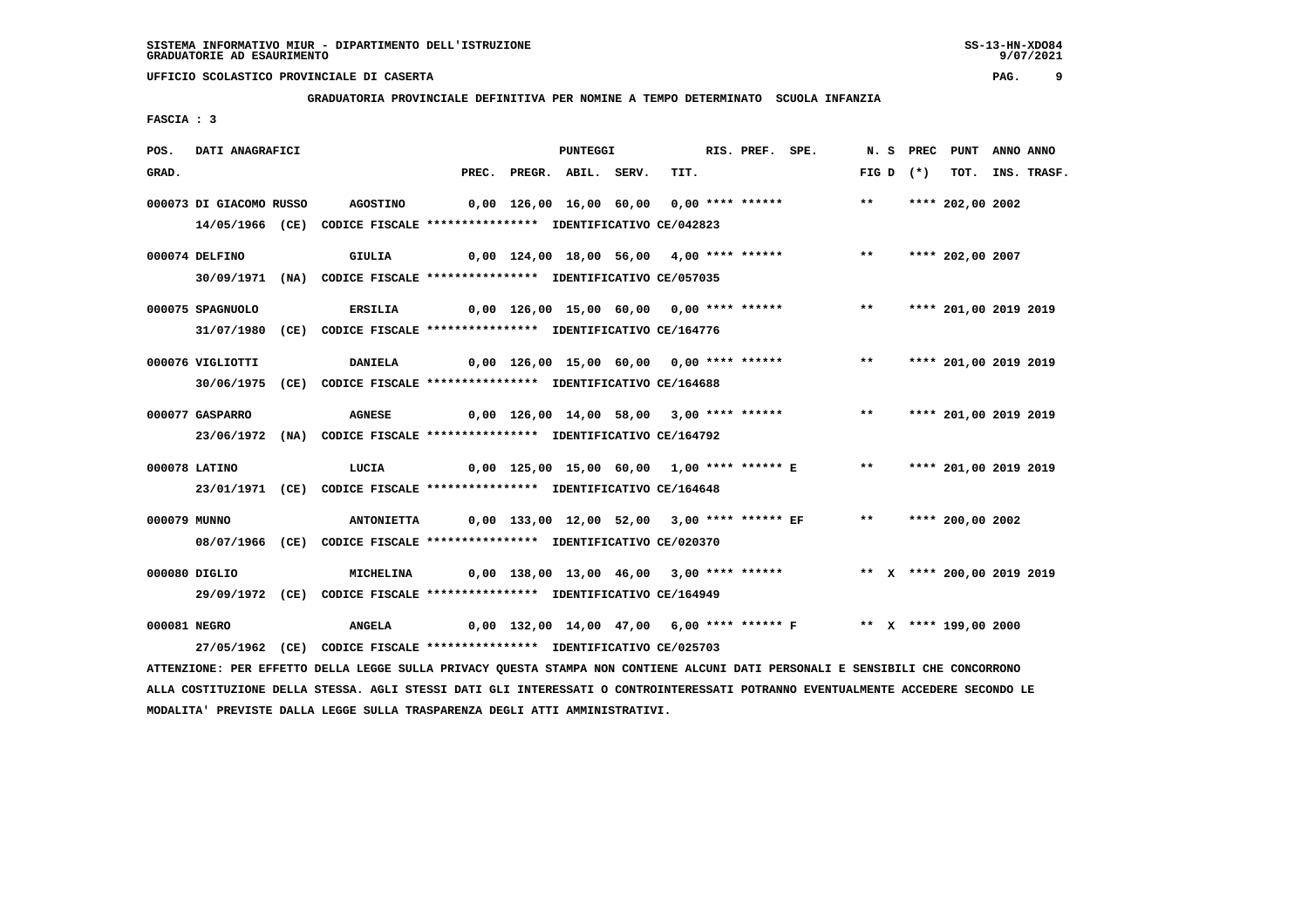**GRADUATORIA PROVINCIALE DEFINITIVA PER NOMINE A TEMPO DETERMINATO SCUOLA INFANZIA**

 **FASCIA : 3**

| POS.  | DATI ANAGRAFICI   |                                                                                                                               |  | PUNTEGGI                 |                                                                        | RIS. PREF. SPE. |       |             | N. S PREC PUNT ANNO ANNO |                  |
|-------|-------------------|-------------------------------------------------------------------------------------------------------------------------------|--|--------------------------|------------------------------------------------------------------------|-----------------|-------|-------------|--------------------------|------------------|
| GRAD. |                   |                                                                                                                               |  | PREC. PREGR. ABIL. SERV. | TIT.                                                                   |                 |       | FIG D $(*)$ |                          | TOT. INS. TRASF. |
|       | 000082 CATURANO   | <b>ANGELA</b>                                                                                                                 |  |                          | 0,00 146,00 15,00 36,00 0,00 **** ******                               |                 | $***$ |             | **** 197,00 2007         |                  |
|       |                   | 04/04/1971 (EE) CODICE FISCALE *************** IDENTIFICATIVO CE/043367                                                       |  |                          |                                                                        |                 |       |             |                          |                  |
|       |                   |                                                                                                                               |  |                          |                                                                        |                 |       |             |                          |                  |
|       | 000083 MUSCO      | <b>LORENA</b>                                                                                                                 |  |                          | 0,00 113,00 18,00 60,00 6,00 **** ****** *** *** **** 197,00 2007      |                 |       |             |                          |                  |
|       |                   | 11/05/1981 (CE) CODICE FISCALE *************** IDENTIFICATIVO CE/057508                                                       |  |                          |                                                                        |                 |       |             |                          |                  |
|       | 000084 CIMMINO    | <b>GIUSEPPINA</b>                                                                                                             |  |                          | 0,00 118,00 18,00 60,00 0,00 **** ******                               |                 | $***$ |             | **** 196,00 2019 2019    |                  |
|       |                   | 21/01/1976 (NA) CODICE FISCALE *************** IDENTIFICATIVO CE/164912                                                       |  |                          |                                                                        |                 |       |             |                          |                  |
|       | 000085 NUGNES     |                                                                                                                               |  |                          | 0,00 129,00 18,00 48,00 0,00 **** ******                               |                 | $***$ |             | **** 195,00 2007         |                  |
|       |                   | <b>PASQUALINA</b>                                                                                                             |  |                          |                                                                        |                 |       |             |                          |                  |
|       |                   | 17/06/1977 (CE) CODICE FISCALE *************** IDENTIFICATIVO CE/056496                                                       |  |                          |                                                                        |                 |       |             |                          |                  |
|       | 000086 MELCHIORRE | <b>FILOMENA</b>                                                                                                               |  |                          | 0,00 129,00 11,00 54,00 0,00 **** ****** *** **                        |                 |       |             | **** 194,00 2005         |                  |
|       |                   | 28/06/1979 (CE) CODICE FISCALE *************** IDENTIFICATIVO CE/053615                                                       |  |                          |                                                                        |                 |       |             |                          |                  |
|       |                   |                                                                                                                               |  |                          |                                                                        |                 |       |             |                          |                  |
|       | 000087 INGANNATO  | VIVIANA                                                                                                                       |  |                          | 0,00 132,00 0,00 53,00 9,00 **** ******                                |                 | $***$ |             | **** 194,00 2014         |                  |
|       |                   | T 27/01/1983 (CE) CODICE FISCALE *************** IDENTIFICATIVO CE/149135                                                     |  |                          |                                                                        |                 |       |             |                          |                  |
|       | 000088 FIORILLO   | <b>ANGELA ANTONI</b>                                                                                                          |  |                          | 0,00 134,00 0,00 60,00 0,00 **** ******                                |                 | $***$ |             | **** 194,00 2014         |                  |
|       |                   | T 06/02/1979 (CE) CODICE FISCALE **************** IDENTIFICATIVO CE/145941                                                    |  |                          |                                                                        |                 |       |             |                          |                  |
|       |                   |                                                                                                                               |  |                          |                                                                        |                 |       |             |                          |                  |
|       | 000089 MUSONE     | <b>VINCENZA</b>                                                                                                               |  |                          | 0,00 117,00 14,00 60,00 3,00 **** ****** F *** **** 194,00 2019 2019   |                 |       |             |                          |                  |
|       |                   | 20/02/1967 (CE) CODICE FISCALE *************** IDENTIFICATIVO CE/164898                                                       |  |                          |                                                                        |                 |       |             |                          |                  |
|       | 000090 DE ROSA    | <b>VITTORIA</b>                                                                                                               |  |                          | 0,00 125,00 16,00 52,00 0,00 **** ****** EF ** X **** 193,00 2007 2007 |                 |       |             |                          |                  |
|       |                   | 29/02/1964 (CE) CODICE FISCALE *************** IDENTIFICATIVO CE/056315                                                       |  |                          |                                                                        |                 |       |             |                          |                  |
|       |                   | ATTENZIONE: PER EFFETTO DELLA LEGGE SULLA PRIVACY QUESTA STAMPA NON CONTIENE ALCUNI DATI PERSONALI E SENSIBILI CHE CONCORRONO |  |                          |                                                                        |                 |       |             |                          |                  |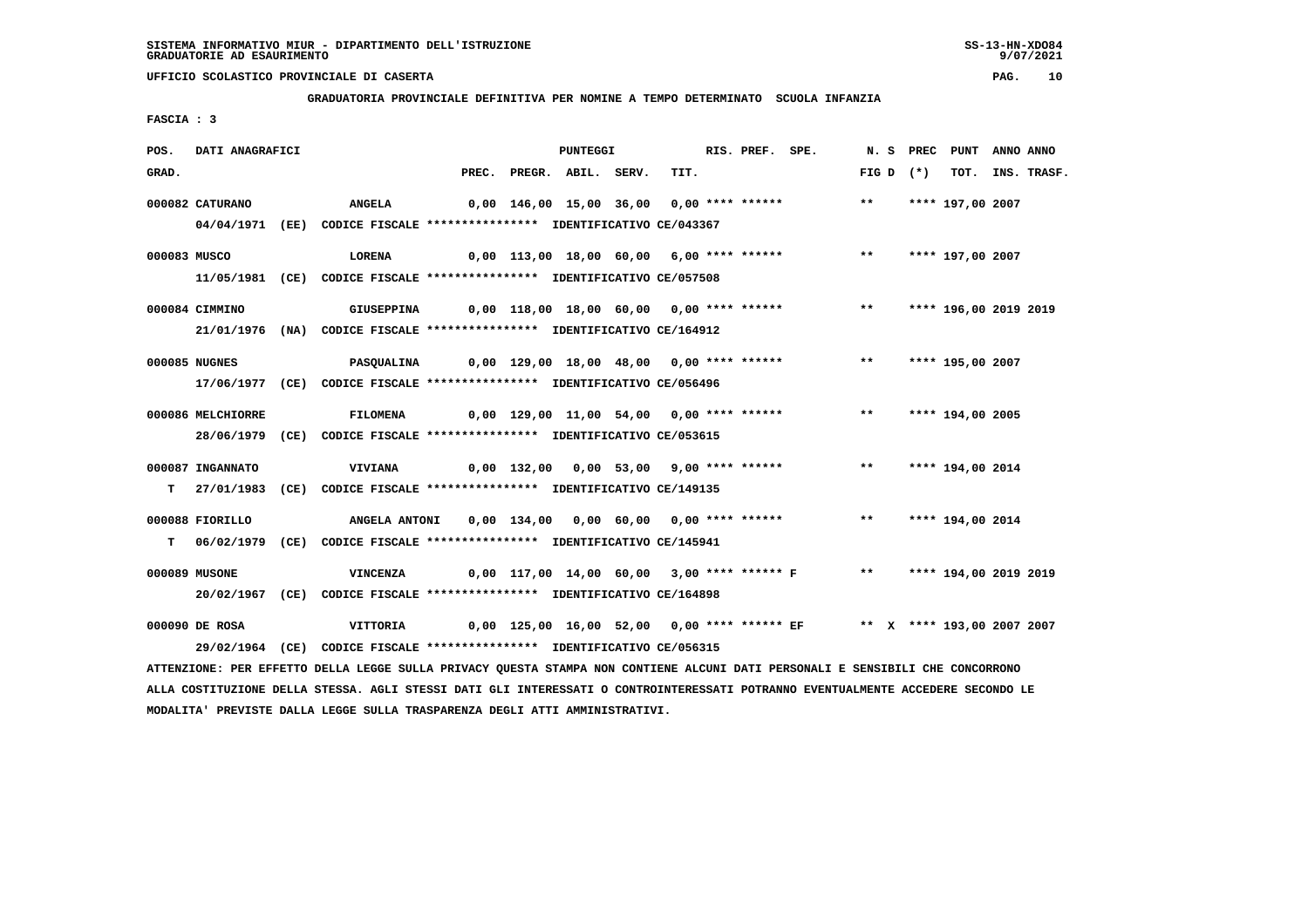**GRADUATORIA PROVINCIALE DEFINITIVA PER NOMINE A TEMPO DETERMINATO SCUOLA INFANZIA**

 **FASCIA : 3**

| POS.        | DATI ANAGRAFICI    |                                                                                                                                 |       | <b>PUNTEGGI</b>    |                                          | RIS. PREF. SPE. |                                                                          | N. S PREC |           | PUNT                  | ANNO ANNO |                  |
|-------------|--------------------|---------------------------------------------------------------------------------------------------------------------------------|-------|--------------------|------------------------------------------|-----------------|--------------------------------------------------------------------------|-----------|-----------|-----------------------|-----------|------------------|
| GRAD.       |                    |                                                                                                                                 | PREC. | PREGR. ABIL. SERV. | TIT.                                     |                 |                                                                          | FIG D     | $(\star)$ |                       |           | TOT. INS. TRASF. |
|             | 000091 MARRANDINO  | <b>ANTONIETTA</b>                                                                                                               |       |                    | 0,00 112,00 18,00 60,00 3,00 **** ****** |                 |                                                                          | $***$     |           | **** 193,00 2019 2019 |           |                  |
|             |                    | 09/09/1977 (CE) CODICE FISCALE *************** IDENTIFICATIVO CE/164718                                                         |       |                    |                                          |                 |                                                                          |           |           |                       |           |                  |
|             |                    |                                                                                                                                 |       |                    |                                          |                 |                                                                          |           |           |                       |           |                  |
|             | 000092 DONATIELLO  | IDA                                                                                                                             |       |                    |                                          |                 | $0,00$ 118,00 14,00 58,00 3,00 **** ****** *** **                        |           |           | **** 193,00 2019 2019 |           |                  |
|             |                    | 03/12/1976 (CE) CODICE FISCALE *************** IDENTIFICATIVO CE/164961                                                         |       |                    |                                          |                 |                                                                          |           |           |                       |           |                  |
| 000093 CASO |                    | <b>MARIA ROSARIA</b>                                                                                                            |       |                    | 0,00 115,00 16,00 58,00 3,00 **** ****** |                 |                                                                          | $***$     |           | **** 192,00 2014 2014 |           |                  |
|             |                    | 21/08/1968 (CE) CODICE FISCALE *************** IDENTIFICATIVO CE/145217                                                         |       |                    |                                          |                 |                                                                          |           |           |                       |           |                  |
|             |                    |                                                                                                                                 |       |                    |                                          |                 |                                                                          |           |           |                       |           |                  |
|             | 000094 CAPASSO     | ANNA                                                                                                                            |       |                    |                                          |                 | 0,00 132,00 0,00 60,00 0,00 **** ****** F ** **** 192,00 2014            |           |           |                       |           |                  |
| T.          |                    | 24/04/1965 (NA) CODICE FISCALE **************** IDENTIFICATIVO CE/150561                                                        |       |                    |                                          |                 |                                                                          |           |           |                       |           |                  |
|             | 000095 VARLETTA    | ANNA                                                                                                                            |       |                    |                                          |                 | 0,00 114,00 15,00 60,00 3,00 **** ****** *** ** ** **** 192,00 2019 2019 |           |           |                       |           |                  |
|             |                    | 10/06/1971 (CE) CODICE FISCALE **************** IDENTIFICATIVO CE/164661                                                        |       |                    |                                          |                 |                                                                          |           |           |                       |           |                  |
|             |                    |                                                                                                                                 |       |                    |                                          |                 |                                                                          |           |           |                       |           |                  |
|             | 000096 MARINO      | PIAFRANCESCA                                                                                                                    |       |                    |                                          |                 | 0,00 113,00 15,00 60,00 3,00 **** ****** *** **** **** 191,00 2007 2007  |           |           |                       |           |                  |
|             |                    | 30/03/1979 (NA) CODICE FISCALE *************** IDENTIFICATIVO CE/057425                                                         |       |                    |                                          |                 |                                                                          |           |           |                       |           |                  |
|             | 000097 MUNNO       | VINCENZA                                                                                                                        |       |                    |                                          |                 | 0,00 115,00 14,00 62,00 0,00 **** ******                                 | $***$     |           | **** 191,00 2007      |           |                  |
|             |                    | 17/12/1966 (CE) CODICE FISCALE **************** IDENTIFICATIVO CE/045600                                                        |       |                    |                                          |                 |                                                                          |           |           |                       |           |                  |
|             |                    |                                                                                                                                 |       |                    |                                          |                 |                                                                          |           |           |                       |           |                  |
|             | 000098 PAOLELLA    | TOMMASINA                                                                                                                       |       |                    |                                          |                 | 0,00 121,00 17,00 44,00 9,00 **** ****** EF ** **** 191,00 2019 2019     |           |           |                       |           |                  |
|             |                    | 30/08/1960 (CE) CODICE FISCALE *************** IDENTIFICATIVO CE/164903                                                         |       |                    |                                          |                 |                                                                          |           |           |                       |           |                  |
|             | 000099 DI CATERINO | <b>SONIA</b>                                                                                                                    |       |                    |                                          |                 | 0,00 127,00 15,00 48,00 0,00 **** ****** F ** **** 190,00 2000           |           |           |                       |           |                  |
|             |                    | 21/03/1966 (CE) CODICE FISCALE *************** IDENTIFICATIVO CE/021980                                                         |       |                    |                                          |                 |                                                                          |           |           |                       |           |                  |
|             |                    | ATTENZIONE: PER EFFETTO DELLA LEGGE SULLA PRIVACY QUESTA STAMPA NON CONTIENE ALCUNI DATI PERSONALI E SENSIBILI CHE CONCORRONO   |       |                    |                                          |                 |                                                                          |           |           |                       |           |                  |
|             |                    | ALLA COSTITUZIONE DELLA STESSA. AGLI STESSI DATI GLI INTERESSATI O CONTROINTERESSATI POTRANNO EVENTUALMENTE ACCEDERE SECONDO LE |       |                    |                                          |                 |                                                                          |           |           |                       |           |                  |

 **MODALITA' PREVISTE DALLA LEGGE SULLA TRASPARENZA DEGLI ATTI AMMINISTRATIVI.**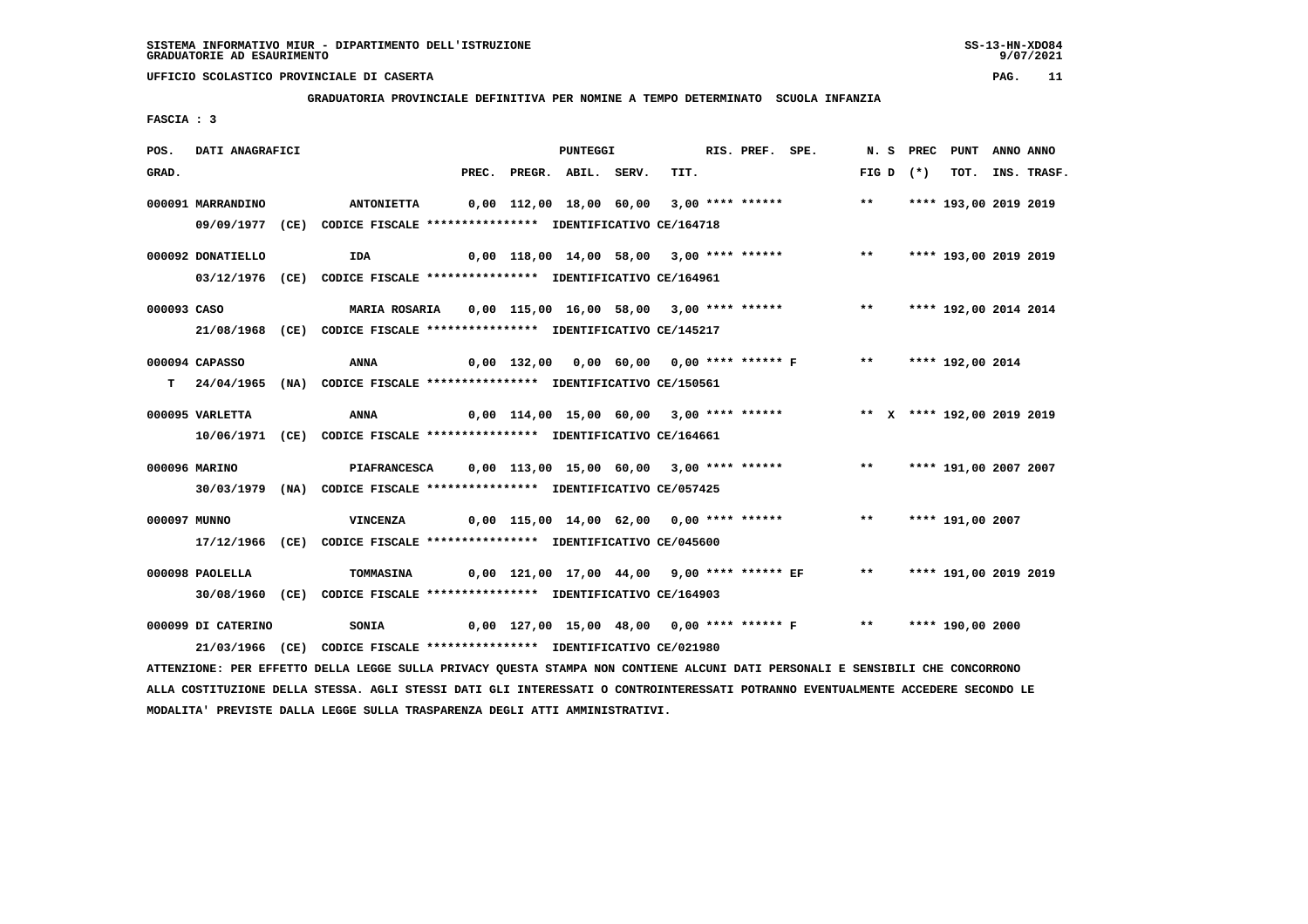**GRADUATORIA PROVINCIALE DEFINITIVA PER NOMINE A TEMPO DETERMINATO SCUOLA INFANZIA**

 **FASCIA : 3**

| POS.         | DATI ANAGRAFICI  |                                                                                                                               |                                                                   | PUNTEGGI                                 |      | RIS. PREF. SPE. |                                                                        |                          | N. S PREC PUNT ANNO ANNO |                  |
|--------------|------------------|-------------------------------------------------------------------------------------------------------------------------------|-------------------------------------------------------------------|------------------------------------------|------|-----------------|------------------------------------------------------------------------|--------------------------|--------------------------|------------------|
| GRAD.        |                  |                                                                                                                               | PREC.                                                             | PREGR. ABIL. SERV.                       | TIT. |                 |                                                                        | FIG D $(*)$              |                          | TOT. INS. TRASF. |
|              | 000100 SALZILLO  | <b>VENERE</b>                                                                                                                 |                                                                   | 0,00 108,00 13,00 60,00 9,00 **** ****** |      |                 |                                                                        | $***$                    | **** 190,00 2004 2004    |                  |
|              |                  | 31/08/1961 (CE) CODICE FISCALE *************** IDENTIFICATIVO CE/049757                                                       |                                                                   |                                          |      |                 |                                                                        |                          |                          |                  |
|              |                  |                                                                                                                               |                                                                   |                                          |      |                 |                                                                        |                          |                          |                  |
|              | 000101 CUTILLO   | <b>PATRIZIA</b>                                                                                                               |                                                                   |                                          |      |                 | 0,00 120,00 14,00 56,00 0,00 **** ****** *** *** **** 190,00 2019 2019 |                          |                          |                  |
|              |                  | 18/12/1973 (CE) CODICE FISCALE *************** IDENTIFICATIVO CE/164889                                                       |                                                                   |                                          |      |                 |                                                                        |                          |                          |                  |
| 000102 PUOTI |                  | <b>ELISABETTA</b>                                                                                                             |                                                                   |                                          |      |                 | 0,00 114,00 16,00 58,00 0,00 **** ******                               | $***$                    | **** 188,00 2004 2004    |                  |
|              |                  | 21/02/1975 (CE) CODICE FISCALE *************** IDENTIFICATIVO CE/049892                                                       |                                                                   |                                          |      |                 |                                                                        |                          |                          |                  |
|              |                  |                                                                                                                               |                                                                   |                                          |      |                 |                                                                        |                          |                          |                  |
|              | 000103 MARTONE   | VINCENZA                                                                                                                      |                                                                   | 0,00 124,00 14,00 44,00 6,00 **** ****** |      |                 |                                                                        | ** **** 188,00 2019 2019 |                          |                  |
|              |                  | 20/05/1964 (CE) CODICE FISCALE *************** IDENTIFICATIVO CE/164723                                                       |                                                                   |                                          |      |                 |                                                                        |                          |                          |                  |
|              | 000104 AVERSANO  | <b>GIUSEPPINA</b>                                                                                                             | 0,00 135,00 18,00 34,00 0,00 **** ****** *** *** **** 187,00 2007 |                                          |      |                 |                                                                        |                          |                          |                  |
|              |                  | 25/03/1966 (CE) CODICE FISCALE *************** IDENTIFICATIVO CE/046143                                                       |                                                                   |                                          |      |                 |                                                                        |                          |                          |                  |
|              |                  |                                                                                                                               |                                                                   |                                          |      |                 |                                                                        |                          |                          |                  |
|              | 000105 CARRESE   | CARMELA                                                                                                                       |                                                                   |                                          |      |                 | 0,00 131,00 6,00 50,00 0,00 **** ******                                | $***$                    | **** 187,00 2011 2011    |                  |
|              |                  | 05/05/1967 (BN) CODICE FISCALE *************** IDENTIFICATIVO CE/140059                                                       |                                                                   |                                          |      |                 |                                                                        |                          |                          |                  |
|              | 000106 PECCHILLO | <b>SIMONELLA</b>                                                                                                              |                                                                   | 0,00 128,00 18,00 40,00 0,00 **** ****** |      |                 |                                                                        | $***$                    | **** 186,00 2007         |                  |
|              |                  | 02/07/1967 (CE) CODICE FISCALE *************** IDENTIFICATIVO CE/056173                                                       |                                                                   |                                          |      |                 |                                                                        |                          |                          |                  |
|              |                  |                                                                                                                               |                                                                   |                                          |      |                 |                                                                        |                          |                          |                  |
|              | 000107 DI SANTO  | RAFFAELLA 0,00 119,00 13,00 50,00 3,00 **** ****** *** *** **** 185,00 2005 2005                                              |                                                                   |                                          |      |                 |                                                                        |                          |                          |                  |
|              |                  | 10/10/1974 (CE) CODICE FISCALE *************** IDENTIFICATIVO CE/053852                                                       |                                                                   |                                          |      |                 |                                                                        |                          |                          |                  |
|              | 000108 FUCCIA    | <b>ROSA</b>                                                                                                                   |                                                                   |                                          |      |                 | 0,00 112,00 15,00 58,00 0,00 **** ******                               | $***$                    | **** 185,00 2007         |                  |
|              |                  | 15/12/1977 (CE) CODICE FISCALE *************** IDENTIFICATIVO CE/049952                                                       |                                                                   |                                          |      |                 |                                                                        |                          |                          |                  |
|              |                  |                                                                                                                               |                                                                   |                                          |      |                 |                                                                        |                          |                          |                  |
|              |                  | ATTENZIONE: PER EFFETTO DELLA LEGGE SULLA PRIVACY QUESTA STAMPA NON CONTIENE ALCUNI DATI PERSONALI E SENSIBILI CHE CONCORRONO |                                                                   |                                          |      |                 |                                                                        |                          |                          |                  |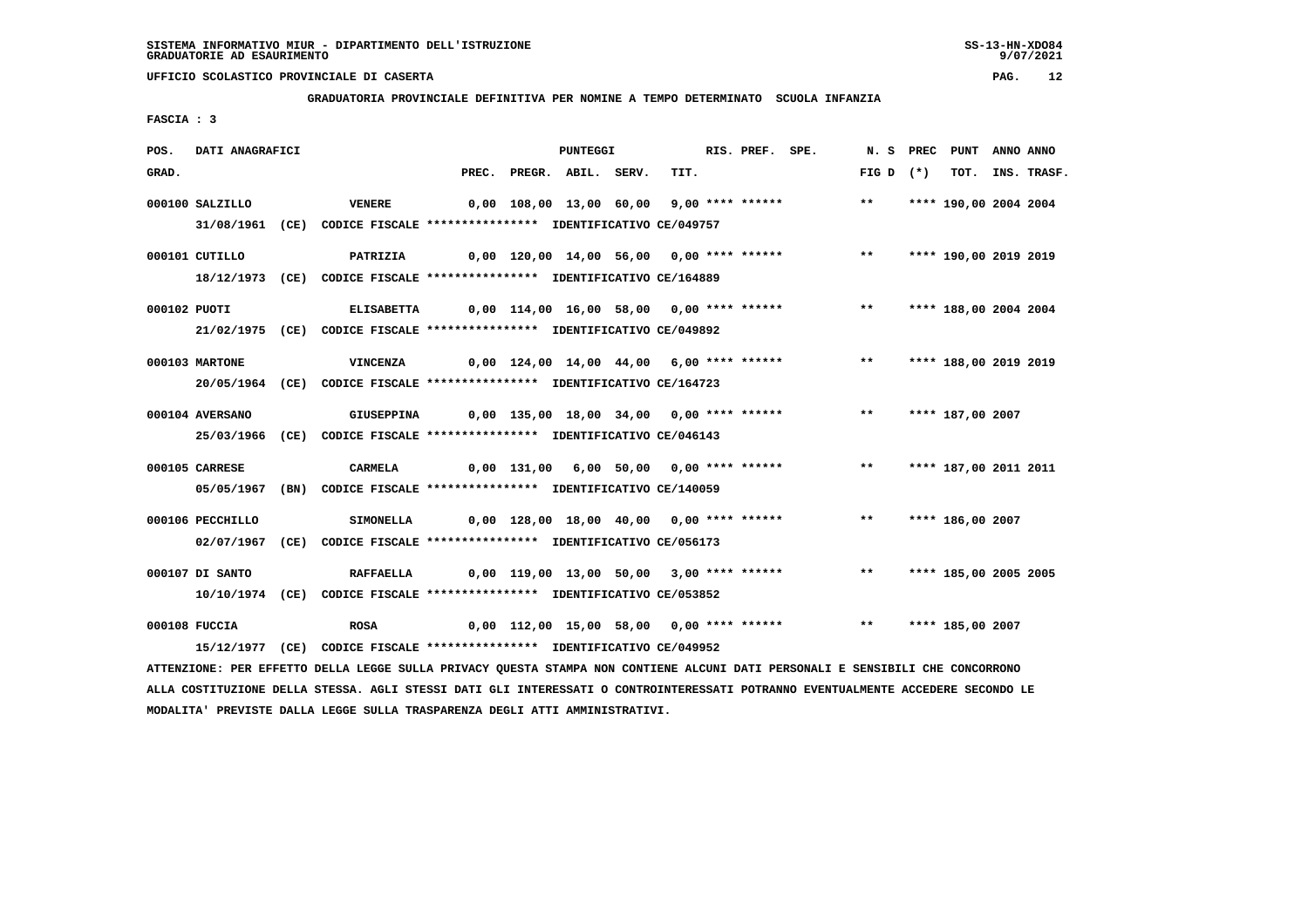**GRADUATORIA PROVINCIALE DEFINITIVA PER NOMINE A TEMPO DETERMINATO SCUOLA INFANZIA**

 **FASCIA : 3**

| POS.  | DATI ANAGRAFICI   |                                                                                                                                 |       | <b>PUNTEGGI</b>    |                                          | RIS. PREF. SPE. |                                                                     |               |             | N. S PREC PUNT ANNO ANNO   |                  |
|-------|-------------------|---------------------------------------------------------------------------------------------------------------------------------|-------|--------------------|------------------------------------------|-----------------|---------------------------------------------------------------------|---------------|-------------|----------------------------|------------------|
| GRAD. |                   |                                                                                                                                 | PREC. | PREGR. ABIL. SERV. | TIT.                                     |                 |                                                                     |               | FIG D $(*)$ |                            | TOT. INS. TRASF. |
|       | 000109 RUSSO      | DORIANA                                                                                                                         |       |                    | 0,00 117,00 15,00 52,00 0,00 **** ****** |                 |                                                                     |               |             | ** **** 184,00 2019 2019   |                  |
|       |                   | 23/07/1976 (CE) CODICE FISCALE *************** IDENTIFICATIVO CE/164811                                                         |       |                    |                                          |                 |                                                                     |               |             |                            |                  |
|       | 000110 GUERRIERO  | <b>LAVINIA</b>                                                                                                                  |       |                    | 0,00 124,00 15,00 44,00 0,00 **** ****** |                 |                                                                     | $\star \star$ |             | **** 183,00 2000           |                  |
|       |                   | 13/08/1973 (CE) CODICE FISCALE *************** IDENTIFICATIVO CE/022230                                                         |       |                    |                                          |                 |                                                                     |               |             |                            |                  |
|       |                   |                                                                                                                                 |       |                    |                                          |                 |                                                                     |               |             |                            |                  |
|       | 000111 FERRANTE   | <b>ASSUNTA</b>                                                                                                                  |       |                    | 0,00 117,00 18,00 42,00 6,00 **** ****** |                 |                                                                     |               |             | ** **** 183,00 2007        |                  |
|       |                   | 29/06/1966 (CE) CODICE FISCALE *************** IDENTIFICATIVO CE/056300                                                         |       |                    |                                          |                 |                                                                     |               |             |                            |                  |
|       |                   |                                                                                                                                 |       |                    |                                          |                 |                                                                     |               |             |                            |                  |
|       | 000112 FELACO     | GIUSEPPINA                                                                                                                      |       |                    |                                          |                 |                                                                     |               |             | ** X **** 183,00 2011 2011 |                  |
|       |                   | 13/09/1979 (CE) CODICE FISCALE *************** IDENTIFICATIVO CE/140117                                                         |       |                    |                                          |                 |                                                                     |               |             |                            |                  |
|       | 000113 PAPALE     | <b>ROSA</b>                                                                                                                     |       |                    |                                          |                 | 0,00 136,00 10,00 36,00 0,00 **** ****** *** *** **** 182,00 2007   |               |             |                            |                  |
|       |                   | 19/04/1978 (CE) CODICE FISCALE *************** IDENTIFICATIVO CE/022954                                                         |       |                    |                                          |                 |                                                                     |               |             |                            |                  |
|       |                   |                                                                                                                                 |       |                    |                                          |                 |                                                                     |               |             |                            |                  |
|       | 000114 ESPOSITO   | <b>SILVANA</b>                                                                                                                  |       |                    | 0,00 122,00 0,00 60,00 0,00 **** ******  |                 |                                                                     |               |             | ** **** 182,00 2014        |                  |
|       |                   | T 17/04/1959 (NA) CODICE FISCALE **************** IDENTIFICATIVO CE/154075                                                      |       |                    |                                          |                 |                                                                     |               |             |                            |                  |
|       | 000115 ESPOSITO   | <b>ANGELO</b>                                                                                                                   |       |                    |                                          |                 | 0,00 105,00 17,00 60,00 0,00 **** ****** D ** **** 182,00 2019 2019 |               |             |                            |                  |
|       |                   | 04/01/1972 (CE) CODICE FISCALE *************** IDENTIFICATIVO CE/164742                                                         |       |                    |                                          |                 |                                                                     |               |             |                            |                  |
|       |                   |                                                                                                                                 |       |                    |                                          |                 |                                                                     |               |             |                            |                  |
|       | 000116 TORONE     | ANNA MARIA                                                                                                                      |       |                    |                                          |                 |                                                                     |               |             | ** **** 181,00 2000        |                  |
|       |                   | 23/09/1969 (BN) CODICE FISCALE *************** IDENTIFICATIVO CE/025745                                                         |       |                    |                                          |                 |                                                                     |               |             |                            |                  |
|       | 000117 MAIORIELLO | GIUSEPPINA PA                                                                                                                   |       |                    |                                          |                 | 0,00 105,00 16,00 60,00 0,00 **** ******                            |               |             | ** **** 181,00 2002        |                  |
|       |                   | 24/11/1975 (CE) CODICE FISCALE *************** IDENTIFICATIVO CE/023463                                                         |       |                    |                                          |                 |                                                                     |               |             |                            |                  |
|       |                   | ATTENZIONE: PER EFFETTO DELLA LEGGE SULLA PRIVACY QUESTA STAMPA NON CONTIENE ALCUNI DATI PERSONALI E SENSIBILI CHE CONCORRONO   |       |                    |                                          |                 |                                                                     |               |             |                            |                  |
|       |                   | ALLA COSTITUZIONE DELLA STESSA. AGLI STESSI DATI GLI INTERESSATI O CONTROINTERESSATI POTRANNO EVENTUALMENTE ACCEDERE SECONDO LE |       |                    |                                          |                 |                                                                     |               |             |                            |                  |

 **MODALITA' PREVISTE DALLA LEGGE SULLA TRASPARENZA DEGLI ATTI AMMINISTRATIVI.**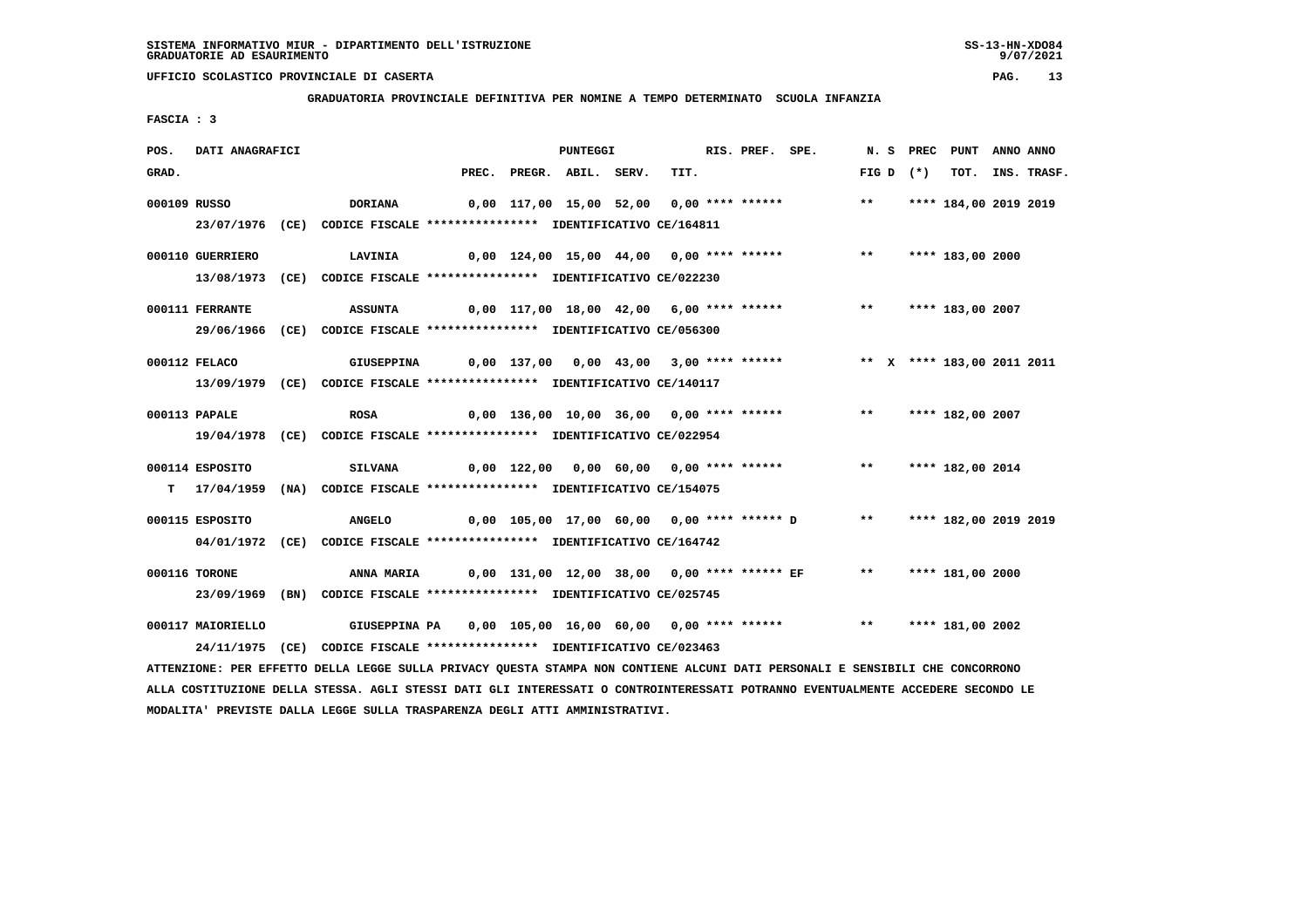#### **GRADUATORIA PROVINCIALE DEFINITIVA PER NOMINE A TEMPO DETERMINATO SCUOLA INFANZIA**

 **FASCIA : 3**

| POS.  | DATI ANAGRAFICI     |                                                                                                                               |       | <b>PUNTEGGI</b>    |                                                                      |  | RIS. PREF. SPE. |             | N. S PREC PUNT ANNO ANNO |                  |
|-------|---------------------|-------------------------------------------------------------------------------------------------------------------------------|-------|--------------------|----------------------------------------------------------------------|--|-----------------|-------------|--------------------------|------------------|
| GRAD. |                     |                                                                                                                               | PREC. | PREGR. ABIL. SERV. | TIT.                                                                 |  |                 | $FIG D (*)$ |                          | TOT. INS. TRASF. |
|       | 000118 MANCUSO      | IRENE                                                                                                                         |       |                    | 0,00 116,00 15,00 44,00 6,00 **** ****** *** ***                     |  |                 |             | **** 181,00 2004 2004    |                  |
|       |                     | 15/07/1974 (CE) CODICE FISCALE *************** IDENTIFICATIVO CE/049671                                                       |       |                    |                                                                      |  |                 |             |                          |                  |
|       | 000119 FABOZZO      | <b>ANNA</b>                                                                                                                   |       |                    | 0,00 106,00 15,00 60,00 0,00 **** ****** D ** **** 181,00 2019 2019  |  |                 |             |                          |                  |
|       |                     | 06/09/1979 (CE) CODICE FISCALE *************** IDENTIFICATIVO CE/164815                                                       |       |                    |                                                                      |  |                 |             |                          |                  |
|       | 000120 SANTABARBARA | <b>VINCENZA</b>                                                                                                               |       |                    | 0,00 107,00 11,00 59,00 3,00 **** ******                             |  |                 |             | ** **** 180,00 2014      |                  |
|       |                     | 17/11/1971 (CE) CODICE FISCALE *************** IDENTIFICATIVO CE/153922                                                       |       |                    |                                                                      |  |                 |             |                          |                  |
|       | 000121 MARTUCCI     | <b>GIOVANNA</b>                                                                                                               |       |                    | 0,00 98,00 18,00 54,00 9,00 **** ******      **   **** 179,00 2007   |  |                 |             |                          |                  |
|       |                     | 17/12/1982 (CE) CODICE FISCALE *************** IDENTIFICATIVO CE/057440                                                       |       |                    |                                                                      |  |                 |             |                          |                  |
|       | 000122 ORTUCCI      | CARMELA                                                                                                                       |       |                    | 0,00 123,00 18,00 38,00 0,00 **** ****** *** **** **** 179,00 2007   |  |                 |             |                          |                  |
|       |                     | 29/07/1976 (CE) CODICE FISCALE *************** IDENTIFICATIVO CE/055959                                                       |       |                    |                                                                      |  |                 |             |                          |                  |
|       | 000123 SIMONE       | ANNA                                                                                                                          |       |                    | 0,00 102,00 17,00 60,00 0,00 **** ****** EF *** **** 179,00 2007     |  |                 |             |                          |                  |
|       |                     | 01/12/1972 (CE) CODICE FISCALE *************** IDENTIFICATIVO CE/056436                                                       |       |                    |                                                                      |  |                 |             |                          |                  |
|       | 000124 BUCCI        | <b>SILVANA</b>                                                                                                                |       |                    | 0,00 107,00 14,00 58,00 0,00 **** ****** F *** **** 179,00 2019 2019 |  |                 |             |                          |                  |
|       |                     | 03/11/1967 (CE) CODICE FISCALE *************** IDENTIFICATIVO CE/164955                                                       |       |                    |                                                                      |  |                 |             |                          |                  |
|       | 000125 VANACORE     | <b>GIOVANNA</b>                                                                                                               |       |                    | 0,00 132,00 12,00 34,00 0,00 **** ****** *** **** **** 178,00 2000   |  |                 |             |                          |                  |
|       |                     | 28/09/1971 (CE) CODICE FISCALE *************** IDENTIFICATIVO CE/027217                                                       |       |                    |                                                                      |  |                 |             |                          |                  |
|       |                     |                                                                                                                               |       |                    |                                                                      |  |                 |             |                          |                  |
|       | 000126 SANTILLO     | LUCIA 6,00 100,00 18,00 60,00 0,00 **** ****** **** **** 178,00 2007                                                          |       |                    |                                                                      |  |                 |             |                          |                  |
|       |                     | 28/07/1978 (CE) CODICE FISCALE *************** IDENTIFICATIVO CE/056962                                                       |       |                    |                                                                      |  |                 |             |                          |                  |
|       |                     | ATTENZIONE: PER EFFETTO DELLA LEGGE SULLA PRIVACY QUESTA STAMPA NON CONTIENE ALCUNI DATI PERSONALI E SENSIBILI CHE CONCORRONO |       |                    |                                                                      |  |                 |             |                          |                  |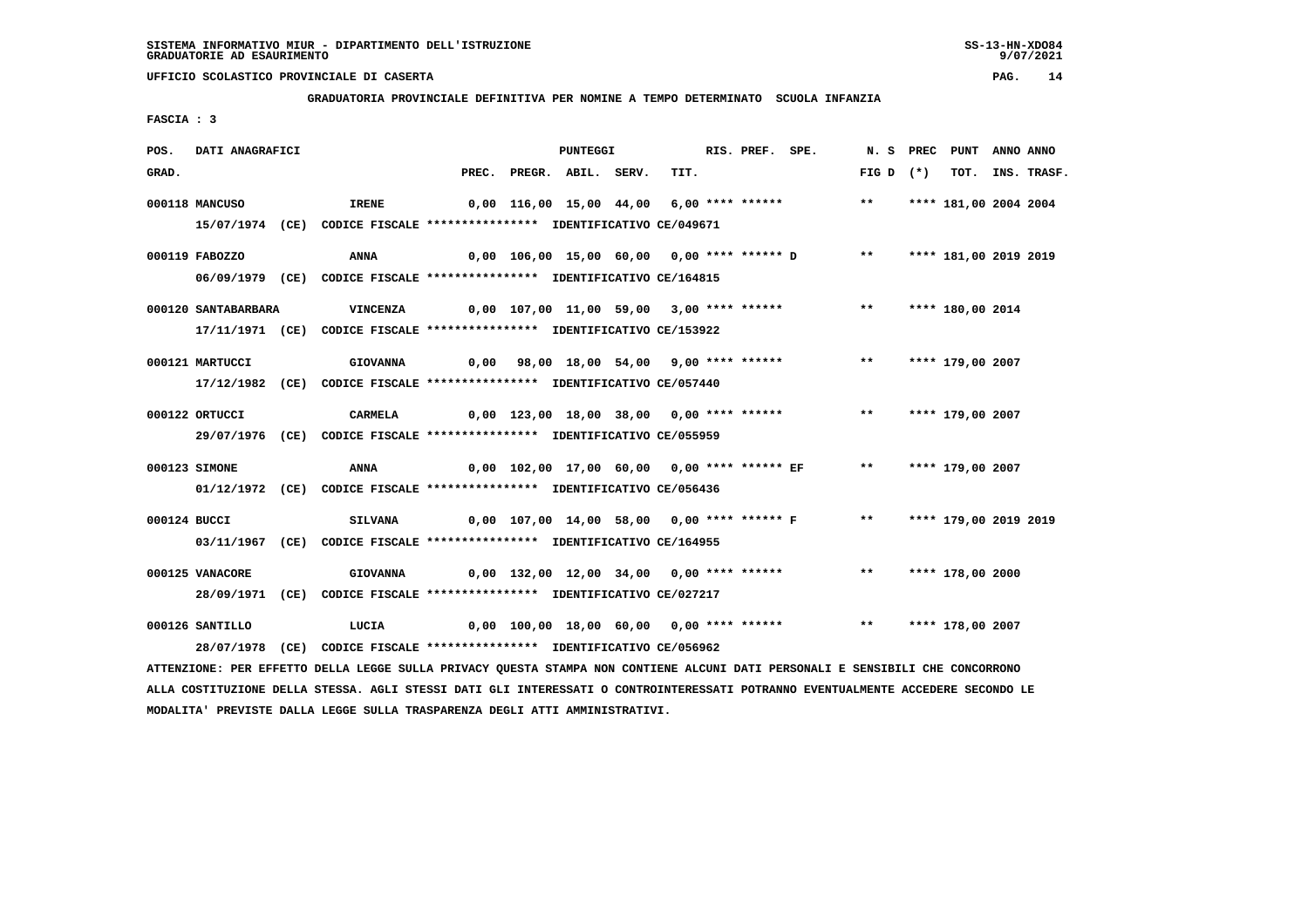**GRADUATORIA PROVINCIALE DEFINITIVA PER NOMINE A TEMPO DETERMINATO SCUOLA INFANZIA**

 **FASCIA : 3**

| POS.         | DATI ANAGRAFICI  |                                                                                                                               |                                                                       | PUNTEGGI                 |                                                                          | RIS. PREF. SPE. |               | N. S PREC PUNT   | ANNO ANNO |                  |
|--------------|------------------|-------------------------------------------------------------------------------------------------------------------------------|-----------------------------------------------------------------------|--------------------------|--------------------------------------------------------------------------|-----------------|---------------|------------------|-----------|------------------|
| GRAD.        |                  |                                                                                                                               |                                                                       | PREC. PREGR. ABIL. SERV. | TIT.                                                                     |                 | $FIG D (*)$   |                  |           | TOT. INS. TRASF. |
|              | 000127 VILLANO   | LUCIA                                                                                                                         |                                                                       |                          | 0,00 117,00 0,00 60,00 0,00 **** ****** *** *** **** 177,00 2014         |                 |               |                  |           |                  |
|              |                  | T 09/07/1978 (CE) CODICE FISCALE *************** IDENTIFICATIVO CE/152133                                                     |                                                                       |                          |                                                                          |                 |               |                  |           |                  |
|              | 000128 PERFETTO  | IMMACOLATA                                                                                                                    | 0,00 132,00  0,00 43,00  0,00 **** ****** E     **   **** 175,00 2007 |                          |                                                                          |                 |               |                  |           |                  |
|              |                  | 20/12/1963 (CE) CODICE FISCALE *************** IDENTIFICATIVO CE/055895                                                       |                                                                       |                          |                                                                          |                 |               |                  |           |                  |
|              | 000129 RICCIARDI | BARBARA                                                                                                                       |                                                                       |                          | 0,00 96,00 15,00 58,00 6,00 **** ****** F ** **** 175,00 2019 2019       |                 |               |                  |           |                  |
|              |                  | 08/03/1964 (NA) CODICE FISCALE *************** IDENTIFICATIVO CE/164669                                                       |                                                                       |                          |                                                                          |                 |               |                  |           |                  |
|              | 000130 IAVARONE  | ANGELA                                                                                                                        |                                                                       |                          | 0,00 101,00 13,00 60,00 0,00 **** ****** *** ** ** **** 174,00 2019 2019 |                 |               |                  |           |                  |
|              |                  | 21/12/1970 (NA) CODICE FISCALE *************** IDENTIFICATIVO CE/164659                                                       |                                                                       |                          |                                                                          |                 |               |                  |           |                  |
| 000131 RAIMO |                  | <b>MARIA</b>                                                                                                                  |                                                                       |                          | 0,00 128,00 15,00 30,00 0,00 **** ****** **** *** **** 173,00 2007 2007  |                 |               |                  |           |                  |
|              |                  | 11/03/1965 (CE) CODICE FISCALE *************** IDENTIFICATIVO CE/056741                                                       |                                                                       |                          |                                                                          |                 |               |                  |           |                  |
|              | 000132 DI FOGGIA | <b>ADDOLORATA</b>                                                                                                             | 0,00 117,00 15,00 37,00 3,00 **** ****** *** **** **** 172,00 2002    |                          |                                                                          |                 |               |                  |           |                  |
|              |                  | 01/11/1976 (CE) CODICE FISCALE *************** IDENTIFICATIVO CE/042595                                                       |                                                                       |                          |                                                                          |                 |               |                  |           |                  |
|              | 000133 PETRELLA  | <b>ANTONELLA</b>                                                                                                              |                                                                       |                          | 0,00 96,00 16,00 60,00 0,00 **** ****** *** *** **** 172,00 2019 2019    |                 |               |                  |           |                  |
|              |                  | 24/01/1978 (CE) CODICE FISCALE *************** IDENTIFICATIVO CE/164976                                                       |                                                                       |                          |                                                                          |                 |               |                  |           |                  |
| 000134 LEONE |                  | <b>ANNA MARIA</b>                                                                                                             |                                                                       |                          | 0,00 116,00 14,00 40,00 0,00 **** ******                                 |                 | $\star \star$ | **** 170,00 2000 |           |                  |
|              |                  | 10/01/1962 (CE) CODICE FISCALE *************** IDENTIFICATIVO CE/022603                                                       |                                                                       |                          |                                                                          |                 |               |                  |           |                  |
|              | 000135 PETRELLA  | <b>ANGELA</b>                                                                                                                 | 0,00 99,00 16,00 54,00 0,00 **** ******     **   **** 169,00 2002     |                          |                                                                          |                 |               |                  |           |                  |
|              |                  | 22/11/1968 (CE) CODICE FISCALE *************** IDENTIFICATIVO CE/021176                                                       |                                                                       |                          |                                                                          |                 |               |                  |           |                  |
|              |                  | ATTENZIONE: PER EFFETTO DELLA LEGGE SULLA PRIVACY QUESTA STAMPA NON CONTIENE ALCUNI DATI PERSONALI E SENSIBILI CHE CONCORRONO |                                                                       |                          |                                                                          |                 |               |                  |           |                  |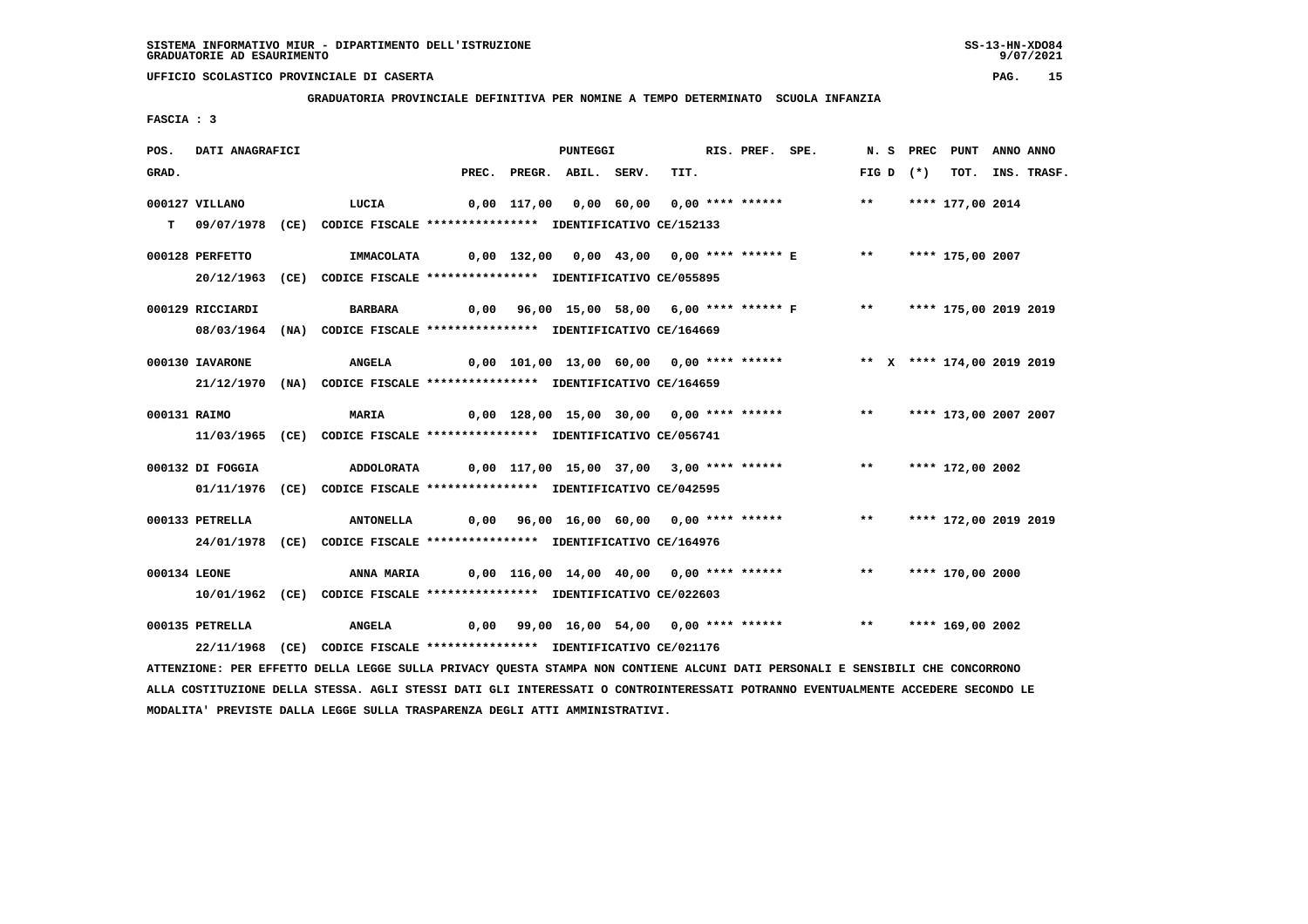**GRADUATORIA PROVINCIALE DEFINITIVA PER NOMINE A TEMPO DETERMINATO SCUOLA INFANZIA**

 **FASCIA : 3**

| POS.                                                                         | DATI ANAGRAFICI          |                                                                         |                                                        | <b>PUNTEGGI</b>    |                                                         | RIS. PREF. | SPE. | N. S        | PREC | PUNT                  | ANNO ANNO |             |
|------------------------------------------------------------------------------|--------------------------|-------------------------------------------------------------------------|--------------------------------------------------------|--------------------|---------------------------------------------------------|------------|------|-------------|------|-----------------------|-----------|-------------|
| GRAD.                                                                        |                          |                                                                         | PREC.                                                  | PREGR. ABIL. SERV. | TIT.                                                    |            |      | FIG D $(*)$ |      | тот.                  |           | INS. TRASF. |
|                                                                              | 000136 MOTTOLA           | <b>ANNA</b>                                                             | 0,00                                                   |                    | 93,00 16,00 60,00 0,00 **** ****** *** **               |            |      |             |      | **** 169,00 2002      |           |             |
|                                                                              |                          | 11/10/1980 (CE) CODICE FISCALE *************** IDENTIFICATIVO CE/045640 |                                                        |                    |                                                         |            |      |             |      |                       |           |             |
|                                                                              | 000137 FIORILLO          | MARIA                                                                   |                                                        |                    | 0,00 123,00 0,00 46,00 0,00 **** ****** *** **          |            |      |             |      | **** 169,00 2014      |           |             |
| т                                                                            |                          | 18/11/1971 (CE) CODICE FISCALE *************** IDENTIFICATIVO CE/145896 |                                                        |                    |                                                         |            |      |             |      |                       |           |             |
|                                                                              | 000138 MATARAZZOPETRILLO | <b>NICOLINA</b>                                                         | 0,00 121,00 0,00 48,00 0,00 **** ******             ** |                    |                                                         |            |      |             |      | **** 169,00 2014      |           |             |
| т                                                                            |                          | 14/01/1957 (CE) CODICE FISCALE *************** IDENTIFICATIVO CE/153859 |                                                        |                    |                                                         |            |      |             |      |                       |           |             |
|                                                                              |                          |                                                                         |                                                        |                    |                                                         |            |      |             |      |                       |           |             |
|                                                                              | 000139 ALTIERI           | CLELIA                                                                  |                                                        |                    | 0,00 92,00 16,00 60,00 0,00 **** ******                 |            |      | $***$       |      | **** 168,00 2003 2003 |           |             |
|                                                                              |                          | 18/10/1970 (CE) CODICE FISCALE *************** IDENTIFICATIVO CE/047997 |                                                        |                    |                                                         |            |      |             |      |                       |           |             |
|                                                                              | 000140 DI MATTEO         | GIUSEPPINA                                                              |                                                        |                    | 0,00 101,00 15,00 52,00 0,00 **** ******             ** |            |      |             |      | **** 168,00 2007      |           |             |
|                                                                              |                          | 08/02/1973 (CE) CODICE FISCALE *************** IDENTIFICATIVO CE/023592 |                                                        |                    |                                                         |            |      |             |      |                       |           |             |
|                                                                              | 000141 ALTIERO           | CLEMENTINA                                                              |                                                        |                    | 0,00 150,00 14,00 2,00 0,00 **** ******           **    |            |      |             |      | **** 166,00 2000      |           |             |
|                                                                              |                          |                                                                         |                                                        |                    |                                                         |            |      |             |      |                       |           |             |
|                                                                              |                          | 22/08/1963 (CE) CODICE FISCALE *************** IDENTIFICATIVO CE/020915 |                                                        |                    |                                                         |            |      |             |      |                       |           |             |
|                                                                              | 000142 PALMESE           | <b>AMALIA</b>                                                           | 0,00 90,00 16,00 60,00 0,00 **** ****** *** **         |                    |                                                         |            |      |             |      | **** 166,00 2002      |           |             |
|                                                                              |                          | 05/05/1977 (CE) CODICE FISCALE *************** IDENTIFICATIVO CE/043151 |                                                        |                    |                                                         |            |      |             |      |                       |           |             |
|                                                                              | 000143 IOVINELLA         |                                                                         |                                                        |                    |                                                         |            |      | $***$       |      | **** 166,00 2002      |           |             |
|                                                                              |                          | IMMACOLATA                                                              |                                                        |                    | $0,00$ 116,00 16,00 34,00 0,00 **** ******              |            |      |             |      |                       |           |             |
|                                                                              |                          | 30/08/1960 (VA) CODICE FISCALE *************** IDENTIFICATIVO CE/045670 |                                                        |                    |                                                         |            |      |             |      |                       |           |             |
| 000144 SPANO                                                                 |                          | <b>ANNA</b>                                                             |                                                        |                    | 0,00 116,00 0,00 50,00 0,00 **** ****** *** **          |            |      |             |      | **** 166,00 2014      |           |             |
| 23/08/1962 (CE) CODICE FISCALE *************** IDENTIFICATIVO CE/149936<br>т |                          |                                                                         |                                                        |                    |                                                         |            |      |             |      |                       |           |             |

 **ATTENZIONE: PER EFFETTO DELLA LEGGE SULLA PRIVACY QUESTA STAMPA NON CONTIENE ALCUNI DATI PERSONALI E SENSIBILI CHE CONCORRONO ALLA COSTITUZIONE DELLA STESSA. AGLI STESSI DATI GLI INTERESSATI O CONTROINTERESSATI POTRANNO EVENTUALMENTE ACCEDERE SECONDO LE MODALITA' PREVISTE DALLA LEGGE SULLA TRASPARENZA DEGLI ATTI AMMINISTRATIVI.**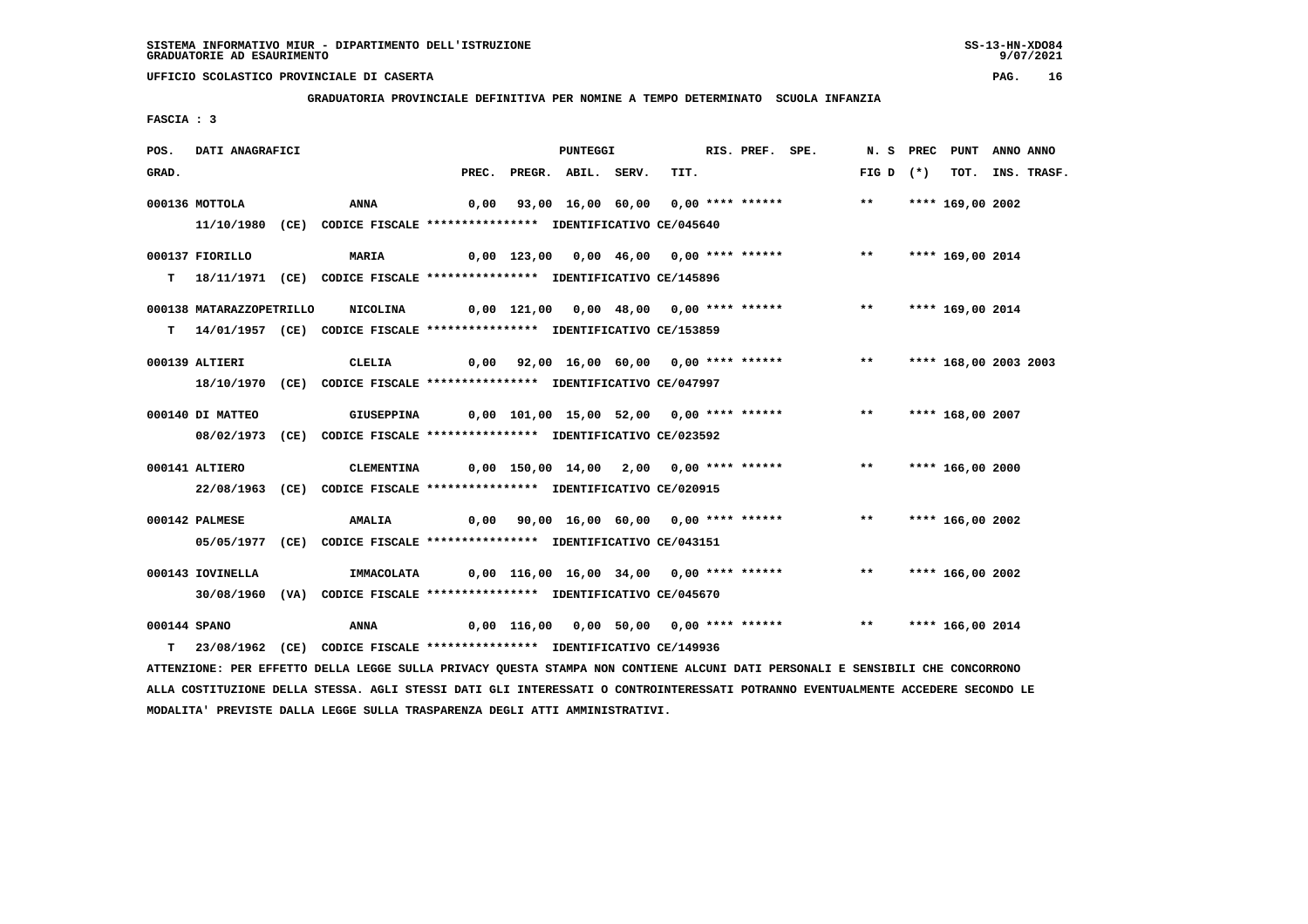**GRADUATORIA PROVINCIALE DEFINITIVA PER NOMINE A TEMPO DETERMINATO SCUOLA INFANZIA**

 **FASCIA : 3**

| POS.        | DATI ANAGRAFICI  |                                                                                                                               |  | <b>PUNTEGGI</b>          |                                                               | RIS. PREF. SPE. | N. S                     | PREC      | PUNT                  | ANNO ANNO |                  |
|-------------|------------------|-------------------------------------------------------------------------------------------------------------------------------|--|--------------------------|---------------------------------------------------------------|-----------------|--------------------------|-----------|-----------------------|-----------|------------------|
| GRAD.       |                  |                                                                                                                               |  | PREC. PREGR. ABIL. SERV. | TIT.                                                          |                 | FIG D                    | $(\star)$ |                       |           | TOT. INS. TRASF. |
| 000145 BOVE |                  | <b>ANTONELLA</b>                                                                                                              |  |                          | 0,00 101,00 13,00 52,00 0,00 **** ******                      |                 | $***$                    |           | **** 166,00 2019 2019 |           |                  |
|             |                  | 13/04/1961 (NA) CODICE FISCALE **************** IDENTIFICATIVO CE/164987                                                      |  |                          |                                                               |                 |                          |           |                       |           |                  |
|             | 000146 MEROLA    | <b>ROSA</b>                                                                                                                   |  |                          | 0,00 91,00 15,00 60,00 0,00 **** ****** *** **                |                 |                          |           | **** 166,00 2019 2019 |           |                  |
|             |                  | 28/10/1981 (CE) CODICE FISCALE *************** IDENTIFICATIVO CE/164758                                                       |  |                          |                                                               |                 |                          |           |                       |           |                  |
|             | 000147 IERVOLINO | <b>ROSA</b>                                                                                                                   |  |                          | 0,00 90,00 15,00 60,00 0,00 **** ******                       |                 | $***$                    |           | **** 165,00 2019 2019 |           |                  |
|             |                  | 06/11/1965 (CE) CODICE FISCALE *************** IDENTIFICATIVO CE/164666                                                       |  |                          |                                                               |                 |                          |           |                       |           |                  |
|             | 000148 PARISI    | <b>ANTONELLA</b>                                                                                                              |  |                          | 0,00 89,00 11,00 64,00 0,00 **** ******                       |                 | ** **** 164,00 2019 2019 |           |                       |           |                  |
|             |                  | T 17/01/1983 (CE) CODICE FISCALE *************** IDENTIFICATIVO CE/164919                                                     |  |                          |                                                               |                 |                          |           |                       |           |                  |
|             | 000149 GRANATA   | <b>ELEONORA</b>                                                                                                               |  |                          | $0,00$ 108,00 15,00 40,00 0,00 **** ****** *** **             |                 |                          |           | **** 163,00 2019 2019 |           |                  |
|             |                  | 07/04/1969 (NA) CODICE FISCALE *************** IDENTIFICATIVO CE/164825                                                       |  |                          |                                                               |                 |                          |           |                       |           |                  |
|             | 000150 DEL PRETE | MARIA ANTONIN                                                                                                                 |  |                          | 0,00 104,00 15,00 42,00 0,00 **** ******                      |                 | $***$                    |           | **** 161,00 2002      |           |                  |
|             |                  | 17/05/1975 (NA) CODICE FISCALE *************** IDENTIFICATIVO CE/043760                                                       |  |                          |                                                               |                 |                          |           |                       |           |                  |
|             | 000151 IANNUCCI  | <b>GERARDINA</b>                                                                                                              |  |                          | 0,00 95,00 15,00 50,00 0,00 **** ****** D ** **** 160,00 2002 |                 |                          |           |                       |           |                  |
|             |                  | 14/07/1969 (CE) CODICE FISCALE **************** IDENTIFICATIVO CE/044049                                                      |  |                          |                                                               |                 |                          |           |                       |           |                  |
|             | 000152 MASSIMO   | TERESA                                                                                                                        |  |                          | 0,00 100,00 0,00 54,00 6,00 **** ******                       |                 | $***$                    |           | **** 160,00 2014      |           |                  |
|             |                  | T 23/02/1976 (NA) CODICE FISCALE *************** IDENTIFICATIVO CE/153148                                                     |  |                          |                                                               |                 |                          |           |                       |           |                  |
| 000153 MONE |                  | <b>MARIA CONCETT</b>                                                                                                          |  |                          | 0,00 100,00 15,00 38,00 6,00 **** ******                      |                 | $\star \star$            |           | **** 159,00 2007 2007 |           |                  |
|             |                  | 31/07/1977 (CE) CODICE FISCALE *************** IDENTIFICATIVO CE/057552                                                       |  |                          |                                                               |                 |                          |           |                       |           |                  |
|             |                  | ATTENZIONE: PER EFFETTO DELLA LEGGE SULLA PRIVACY QUESTA STAMPA NON CONTIENE ALCUNI DATI PERSONALI E SENSIBILI CHE CONCORRONO |  |                          |                                                               |                 |                          |           |                       |           |                  |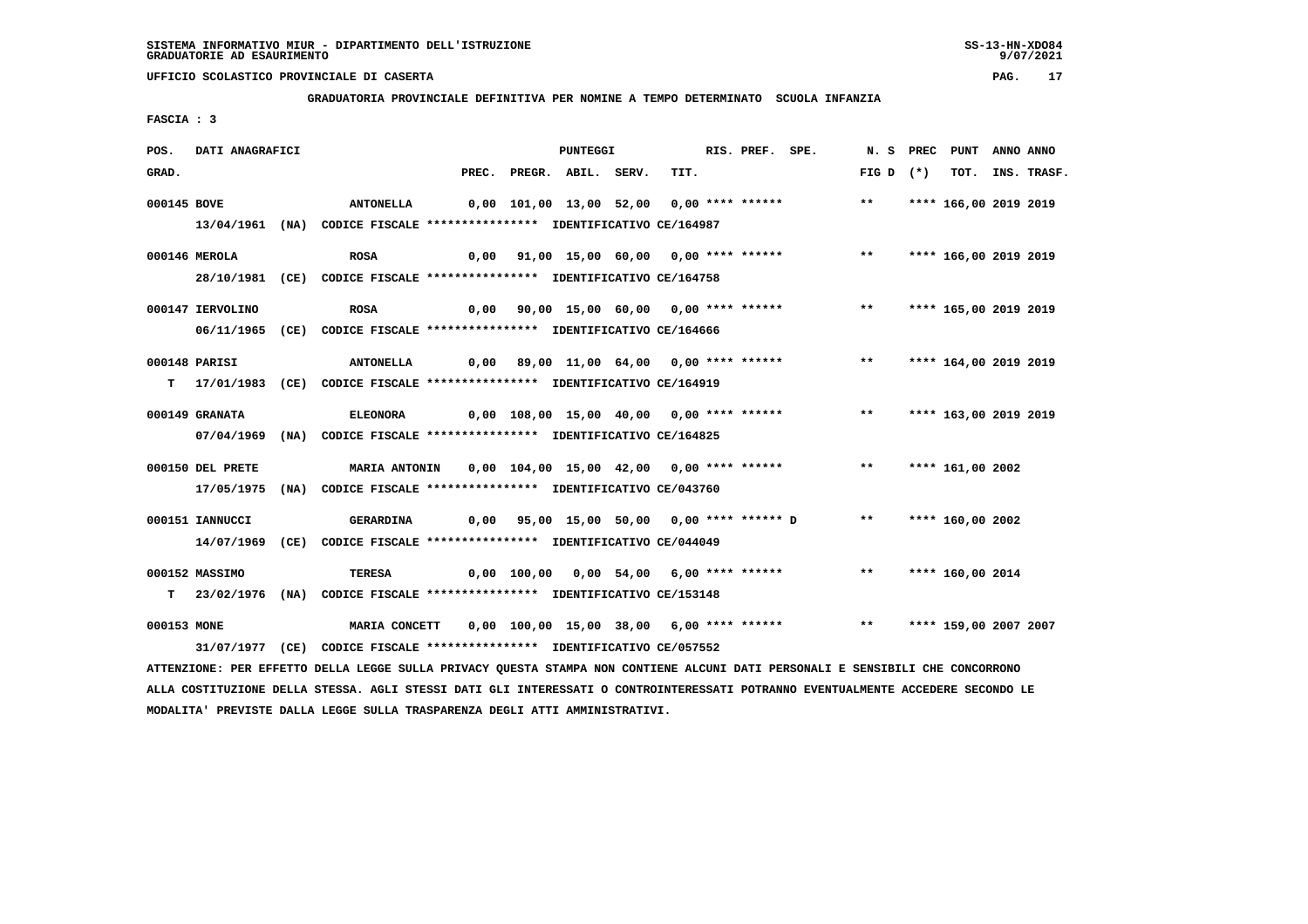#### **GRADUATORIA PROVINCIALE DEFINITIVA PER NOMINE A TEMPO DETERMINATO SCUOLA INFANZIA**

 **FASCIA : 3**

| POS.         | DATI ANAGRAFICI  |                                                                         |                                                | PUNTEGGI           |                                         | RIS. PREF. SPE. |                                                                |       | N.S PREC    | PUNT                       | ANNO ANNO |                  |
|--------------|------------------|-------------------------------------------------------------------------|------------------------------------------------|--------------------|-----------------------------------------|-----------------|----------------------------------------------------------------|-------|-------------|----------------------------|-----------|------------------|
| GRAD.        |                  |                                                                         | PREC.                                          | PREGR. ABIL. SERV. | TIT.                                    |                 |                                                                |       | FIG D $(*)$ |                            |           | TOT. INS. TRASF. |
|              | 000154 MARINO    | <b>OLIMPIA</b>                                                          | 0,00                                           |                    |                                         |                 | 88,00 18,00 50,00 3,00 **** ******                             |       |             | ** X **** 159,00 2014 2014 |           |                  |
|              |                  | 28/08/1972 (CE) CODICE FISCALE *************** IDENTIFICATIVO CE/145295 |                                                |                    |                                         |                 |                                                                |       |             |                            |           |                  |
| 000155 PAONE |                  | MICHELINA                                                               |                                                |                    |                                         |                 | 0,00 106,00 14,00 38,00 0,00 **** ****** F ** **** 158,00 2000 |       |             |                            |           |                  |
|              |                  | 20/11/1959 (CE) CODICE FISCALE *************** IDENTIFICATIVO CE/024373 |                                                |                    |                                         |                 |                                                                |       |             |                            |           |                  |
|              | 000156 SCHAEFER  | CLAUDIA                                                                 |                                                |                    |                                         |                 | 0,00 88,00 11,00 53,00 6,00 **** ****** *** **                 |       |             | **** 158,00 2019 2019      |           |                  |
|              |                  | 07/05/1980 (CE) CODICE FISCALE *************** IDENTIFICATIVO CE/326455 |                                                |                    |                                         |                 |                                                                |       |             |                            |           |                  |
|              | 000157 FERRARA   | <b>MONICA</b>                                                           |                                                |                    |                                         |                 | 0,00 82,00 15,00 60,00 0,00 **** ****** *** **                 |       |             | **** 157,00 2007 2007      |           |                  |
|              |                  | 10/01/1975 (CE) CODICE FISCALE *************** IDENTIFICATIVO CE/056577 |                                                |                    |                                         |                 |                                                                |       |             |                            |           |                  |
| 000158 LOICO |                  | <b>SILVANA</b>                                                          |                                                |                    |                                         |                 | 0,00 90,00 18,00 48,00 0,00 **** ****** *** **                 |       |             | **** 156,00 2011 2011      |           |                  |
|              | 15/12/1955 (CE)  | CODICE FISCALE **************** IDENTIFICATIVO CE/140201                |                                                |                    |                                         |                 |                                                                |       |             |                            |           |                  |
|              | 000159 ABBRACCIO | LUCIA ANTONEL                                                           |                                                |                    | 0,00 81,00 15,00 60,00 0,00 **** ****** |                 |                                                                | $***$ |             | **** 156,00 2019 2019      |           |                  |
|              |                  | 04/08/1977 (CE) CODICE FISCALE *************** IDENTIFICATIVO CE/164696 |                                                |                    |                                         |                 |                                                                |       |             |                            |           |                  |
|              | 000160 DI RAUSO  | <b>FRANCESCA</b>                                                        | 0,00 86,00 16,00 48,00 6,00 **** ****** *** ** |                    |                                         |                 |                                                                |       |             | **** 156,00 2019 2019      |           |                  |
|              |                  | 28/03/1975 (CE) CODICE FISCALE *************** IDENTIFICATIVO CE/164910 |                                                |                    |                                         |                 |                                                                |       |             |                            |           |                  |
|              | 000161 BAGNAROLA | <b>MICHELINA</b>                                                        |                                                |                    |                                         |                 | 0,00 18,00 18,00 120,00 0,00 **** ****** *** **                |       |             | **** 156,00 2019           |           |                  |
|              |                  | 23/04/1976 (CE) CODICE FISCALE *************** IDENTIFICATIVO CE/055880 |                                                |                    |                                         |                 |                                                                |       |             |                            |           |                  |
|              | 000162 DE FELICE | <b>ERMELINDA</b>                                                        | 0,00                                           |                    |                                         |                 |                                                                | $***$ |             | **** 155,00 2014           |           |                  |
|              |                  | 13/08/1971 (CE) CODICE FISCALE *************** IDENTIFICATIVO CE/147603 |                                                |                    |                                         |                 |                                                                |       |             |                            |           |                  |

 **ATTENZIONE: PER EFFETTO DELLA LEGGE SULLA PRIVACY QUESTA STAMPA NON CONTIENE ALCUNI DATI PERSONALI E SENSIBILI CHE CONCORRONO ALLA COSTITUZIONE DELLA STESSA. AGLI STESSI DATI GLI INTERESSATI O CONTROINTERESSATI POTRANNO EVENTUALMENTE ACCEDERE SECONDO LE MODALITA' PREVISTE DALLA LEGGE SULLA TRASPARENZA DEGLI ATTI AMMINISTRATIVI.**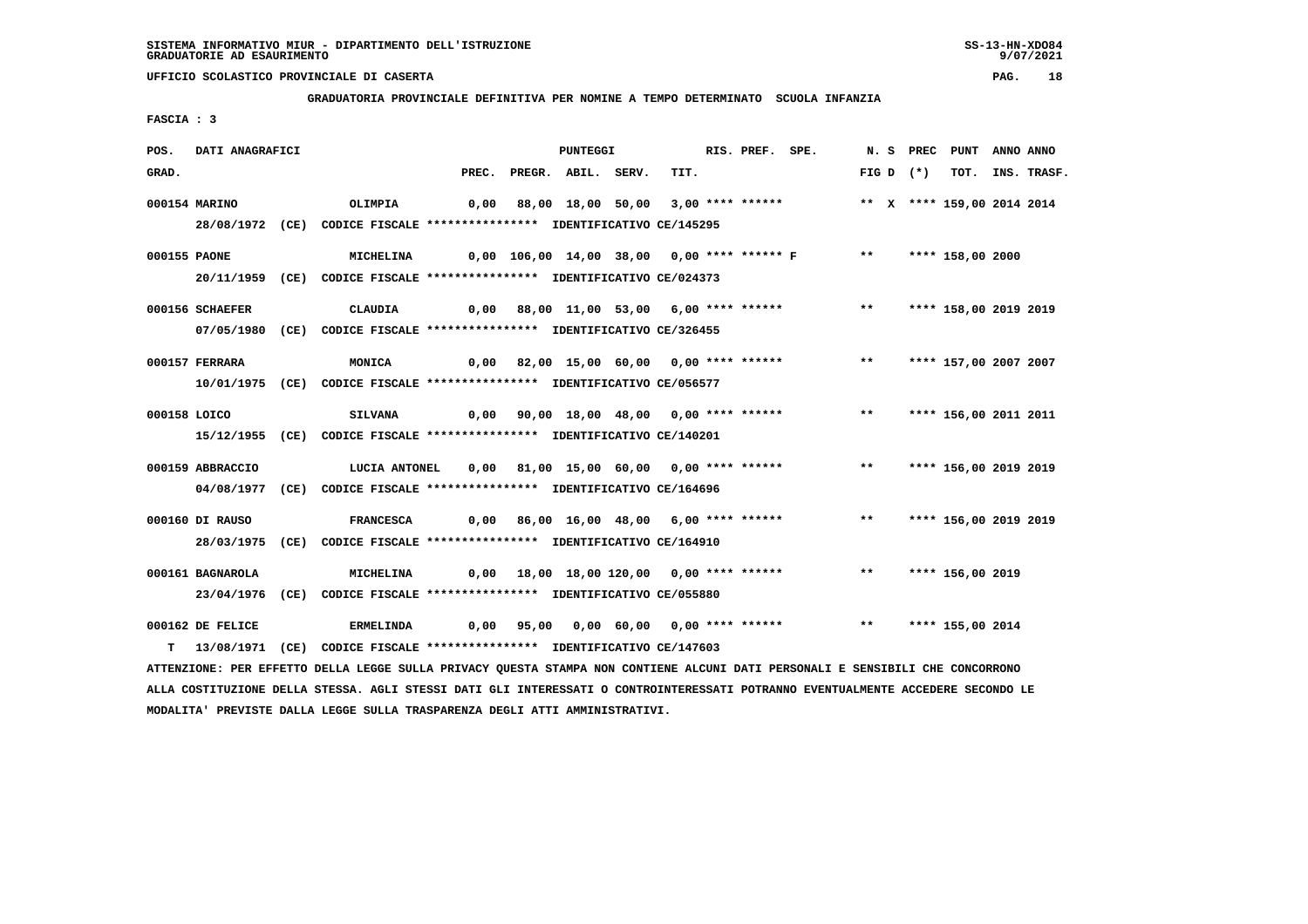**GRADUATORIA PROVINCIALE DEFINITIVA PER NOMINE A TEMPO DETERMINATO SCUOLA INFANZIA**

 **FASCIA : 3**

| POS.  | DATI ANAGRAFICI   |                                                                                                                               |  | <b>PUNTEGGI</b>          |                                                                    | RIS. PREF. SPE. |             | N. S PREC PUNT ANNO ANNO |                  |
|-------|-------------------|-------------------------------------------------------------------------------------------------------------------------------|--|--------------------------|--------------------------------------------------------------------|-----------------|-------------|--------------------------|------------------|
| GRAD. |                   |                                                                                                                               |  | PREC. PREGR. ABIL. SERV. | TIT.                                                               |                 | FIG D $(*)$ |                          | TOT. INS. TRASF. |
|       | 000163 COSCIA     | <b>ANGELA</b>                                                                                                                 |  |                          | 0,00 103,00 14,00 31,00 6,00 **** ****** *** **                    |                 |             | **** 154,00 2019 2019    |                  |
|       |                   | 14/07/1975 (CE) CODICE FISCALE *************** IDENTIFICATIVO CE/164877                                                       |  |                          |                                                                    |                 |             |                          |                  |
|       | 000164 AMODIO     | FILOMENA 0,00 108,00 13,00 32,00 0,00 **** ****** *** *** **** 153,00 2000                                                    |  |                          |                                                                    |                 |             |                          |                  |
|       |                   | 06/06/1972 (CE) CODICE FISCALE *************** IDENTIFICATIVO CE/021465                                                       |  |                          |                                                                    |                 |             |                          |                  |
|       | 000165 MORMILE    | <b>FLORA</b>                                                                                                                  |  |                          | 0,00 80,00 15,00 58,00 0,00 **** ****** *** **                     |                 |             | **** 153,00 2002         |                  |
|       |                   | 31/03/1976 (NA) CODICE FISCALE *************** IDENTIFICATIVO CE/045611                                                       |  |                          |                                                                    |                 |             |                          |                  |
|       | 000166 DI STOLA   | TERESA                                                                                                                        |  |                          | 0,00 110,00 15,00 28,00 0,00 **** ****** *** **** **** 153,00 2003 |                 |             |                          |                  |
|       |                   | 31/08/1972 (CE) CODICE FISCALE *************** IDENTIFICATIVO CE/048654                                                       |  |                          |                                                                    |                 |             |                          |                  |
|       | 000167 D'ALBENZIO | CLEMENTINA 0,00 124,00 16,00 12,00 0,00 **** ****** *** *** **** 152,00 2002                                                  |  |                          |                                                                    |                 |             |                          |                  |
|       |                   | 24/09/1970 (CE) CODICE FISCALE *************** IDENTIFICATIVO CE/026652                                                       |  |                          |                                                                    |                 |             |                          |                  |
|       | 000168 ROSSI      | MARGHERITA        0,00 104,00 15,00 30,00  3,00 **** ******            **    **** 152,00 2011 2011                            |  |                          |                                                                    |                 |             |                          |                  |
|       |                   | 30/07/1979 (CE) CODICE FISCALE *************** IDENTIFICATIVO CE/140186                                                       |  |                          |                                                                    |                 |             |                          |                  |
|       | 000169 MANZO      | <b>ANTONIETTA</b>                                                                                                             |  |                          | 0,00 109,00 14,00 28,00 0,00 **** ****** *** *** **** 151,00 2002  |                 |             |                          |                  |
|       |                   | 13/02/1969 (CE) CODICE FISCALE *************** IDENTIFICATIVO CE/043956                                                       |  |                          |                                                                    |                 |             |                          |                  |
|       | 000170 CRISCI     | <b>MARIA</b>                                                                                                                  |  |                          | 0,00 82,00 18,00 48,00 3,00 **** ******                            |                 | $***$       | **** 151,00 2007         |                  |
|       |                   | 02/02/1973 (CE) CODICE FISCALE *************** IDENTIFICATIVO CE/056727                                                       |  |                          |                                                                    |                 |             |                          |                  |
|       | 000171 CARICCHIA  | LUISA 6,00 108,00 11,00 30,00 0,00 **** ****** F *** **** 149,00 2000                                                         |  |                          |                                                                    |                 |             |                          |                  |
|       |                   | 31/08/1966 (EE) CODICE FISCALE *************** IDENTIFICATIVO CE/024735                                                       |  |                          |                                                                    |                 |             |                          |                  |
|       |                   | ATTENZIONE: PER EFFETTO DELLA LEGGE SULLA PRIVACY QUESTA STAMPA NON CONTIENE ALCUNI DATI PERSONALI E SENSIBILI CHE CONCORRONO |  |                          |                                                                    |                 |             |                          |                  |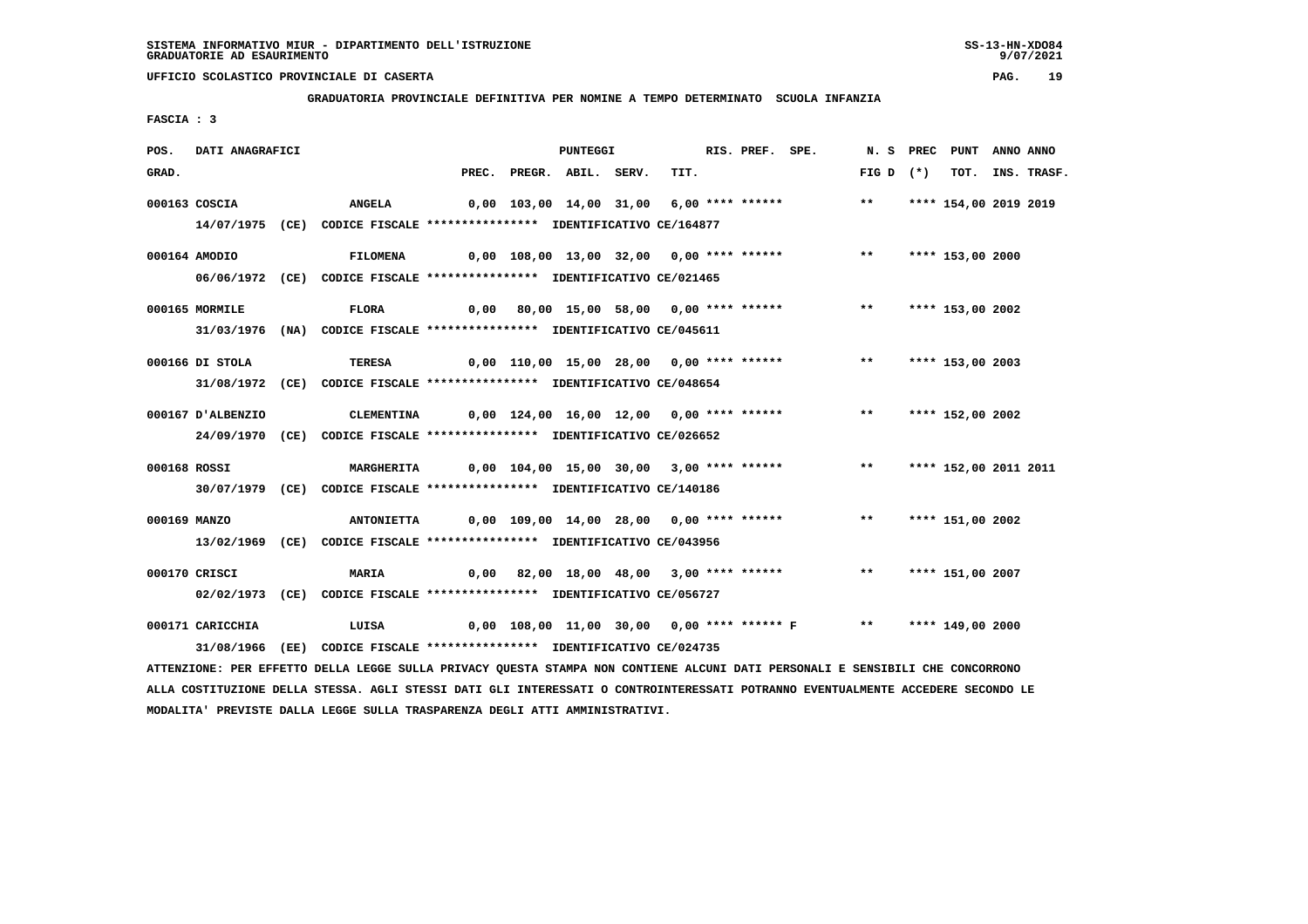**MODALITA' PREVISTE DALLA LEGGE SULLA TRASPARENZA DEGLI ATTI AMMINISTRATIVI.**

## **UFFICIO SCOLASTICO PROVINCIALE DI CASERTA PAG. 20**

 **GRADUATORIA PROVINCIALE DEFINITIVA PER NOMINE A TEMPO DETERMINATO SCUOLA INFANZIA**

 **FASCIA : 3**

| POS.         | DATI ANAGRAFICI    |                                                                                                                                 |  | PUNTEGGI                 |                                         | RIS. PREF. SPE. |                                                                          |             | N. S PREC PUNT ANNO ANNO   |                  |
|--------------|--------------------|---------------------------------------------------------------------------------------------------------------------------------|--|--------------------------|-----------------------------------------|-----------------|--------------------------------------------------------------------------|-------------|----------------------------|------------------|
| GRAD.        |                    |                                                                                                                                 |  | PREC. PREGR. ABIL. SERV. | TIT.                                    |                 |                                                                          | FIG D $(*)$ |                            | TOT. INS. TRASF. |
| 000172 VERDE |                    | LUISA                                                                                                                           |  |                          |                                         |                 | 0,00 98,00 17,00 34,00 0,00 **** ******                                  |             | ** **** 149,00 2007        |                  |
|              |                    | 08/11/1982 (CE) CODICE FISCALE *************** IDENTIFICATIVO CE/055834                                                         |  |                          |                                         |                 |                                                                          |             |                            |                  |
|              |                    |                                                                                                                                 |  |                          |                                         |                 |                                                                          |             |                            |                  |
|              | 000173 SCIROCCO    | <b>MARIA TERESA</b>                                                                                                             |  |                          | 0,00 79,00 12,00 54,00 4,00 **** ****** |                 |                                                                          |             | ** **** 149,00 2007        |                  |
|              |                    | 14/08/1978 (CE) CODICE FISCALE *************** IDENTIFICATIVO CE/056780                                                         |  |                          |                                         |                 |                                                                          |             |                            |                  |
|              | 000174 ERRICO      | <b>CONCETTA</b>                                                                                                                 |  |                          | 0,00 9,00 18,00 121,00 0,00 **** ****** |                 |                                                                          |             | ** X **** 148,00 2019 2019 |                  |
|              |                    | 18/12/1971 (CE) CODICE FISCALE *************** IDENTIFICATIVO CE/164979                                                         |  |                          |                                         |                 |                                                                          |             |                            |                  |
|              |                    |                                                                                                                                 |  |                          |                                         |                 |                                                                          |             |                            |                  |
|              | 000175 FERRARO     | <b>GIUSEPPINA</b>                                                                                                               |  |                          |                                         |                 | 0,00 76,00 14,00 58,00  0,00 **** ******      **   **** 148,00 2019 2019 |             |                            |                  |
|              |                    | 02/10/1963 (CE) CODICE FISCALE **************** IDENTIFICATIVO CE/164700                                                        |  |                          |                                         |                 |                                                                          |             |                            |                  |
|              | 000176 CICCARELLI  | <b>PASQUALINA</b>                                                                                                               |  |                          |                                         |                 | 0,00 104,00 14,00 26,00  3,00 **** ****** EF      **    **** 147,00 2000 |             |                            |                  |
|              |                    | 12/03/1968 (CE) CODICE FISCALE *************** IDENTIFICATIVO CE/023520                                                         |  |                          |                                         |                 |                                                                          |             |                            |                  |
|              |                    |                                                                                                                                 |  |                          |                                         |                 |                                                                          |             |                            |                  |
|              | 000177 BUCCIERO    | FRANCESCA 0,00 70,00 14,00 60,00 3,00 **** ****** **** **** 147,00 2000                                                         |  |                          |                                         |                 |                                                                          |             |                            |                  |
|              |                    | 19/10/1975 (CE) CODICE FISCALE *************** IDENTIFICATIVO CE/024022                                                         |  |                          |                                         |                 |                                                                          |             |                            |                  |
|              | 000178 MARTINO     | <b>FILOMENA</b>                                                                                                                 |  |                          |                                         |                 | 0,00 70,00 16,00 60,00 0,00 **** ****** E                                |             | ** **** 146,00 2019 2019   |                  |
|              |                    | 23/12/1979 (NA) CODICE FISCALE **************** IDENTIFICATIVO CE/164722                                                        |  |                          |                                         |                 |                                                                          |             |                            |                  |
|              |                    |                                                                                                                                 |  |                          |                                         |                 |                                                                          |             |                            |                  |
|              | 000179 TARANTINO   | PATRIZIA                                                                                                                        |  |                          |                                         |                 |                                                                          |             |                            |                  |
|              |                    | 21/02/1966 (NA) CODICE FISCALE *************** IDENTIFICATIVO CE/046177                                                         |  |                          |                                         |                 |                                                                          |             |                            |                  |
|              | 000180 LAGRAVANESE | ANNA MARIA          0,00     94,00    17,00    30,00    3,00    ****    *****    ****    ****    144,00    2005    2005         |  |                          |                                         |                 |                                                                          |             |                            |                  |
|              |                    | 29/03/1964 (CE) CODICE FISCALE *************** IDENTIFICATIVO CE/053659                                                         |  |                          |                                         |                 |                                                                          |             |                            |                  |
|              |                    | ATTENZIONE: PER EFFETTO DELLA LEGGE SULLA PRIVACY QUESTA STAMPA NON CONTIENE ALCUNI DATI PERSONALI E SENSIBILI CHE CONCORRONO   |  |                          |                                         |                 |                                                                          |             |                            |                  |
|              |                    | ALLA COSTITUZIONE DELLA STESSA. AGLI STESSI DATI GLI INTERESSATI O CONTROINTERESSATI POTRANNO EVENTUALMENTE ACCEDERE SECONDO LE |  |                          |                                         |                 |                                                                          |             |                            |                  |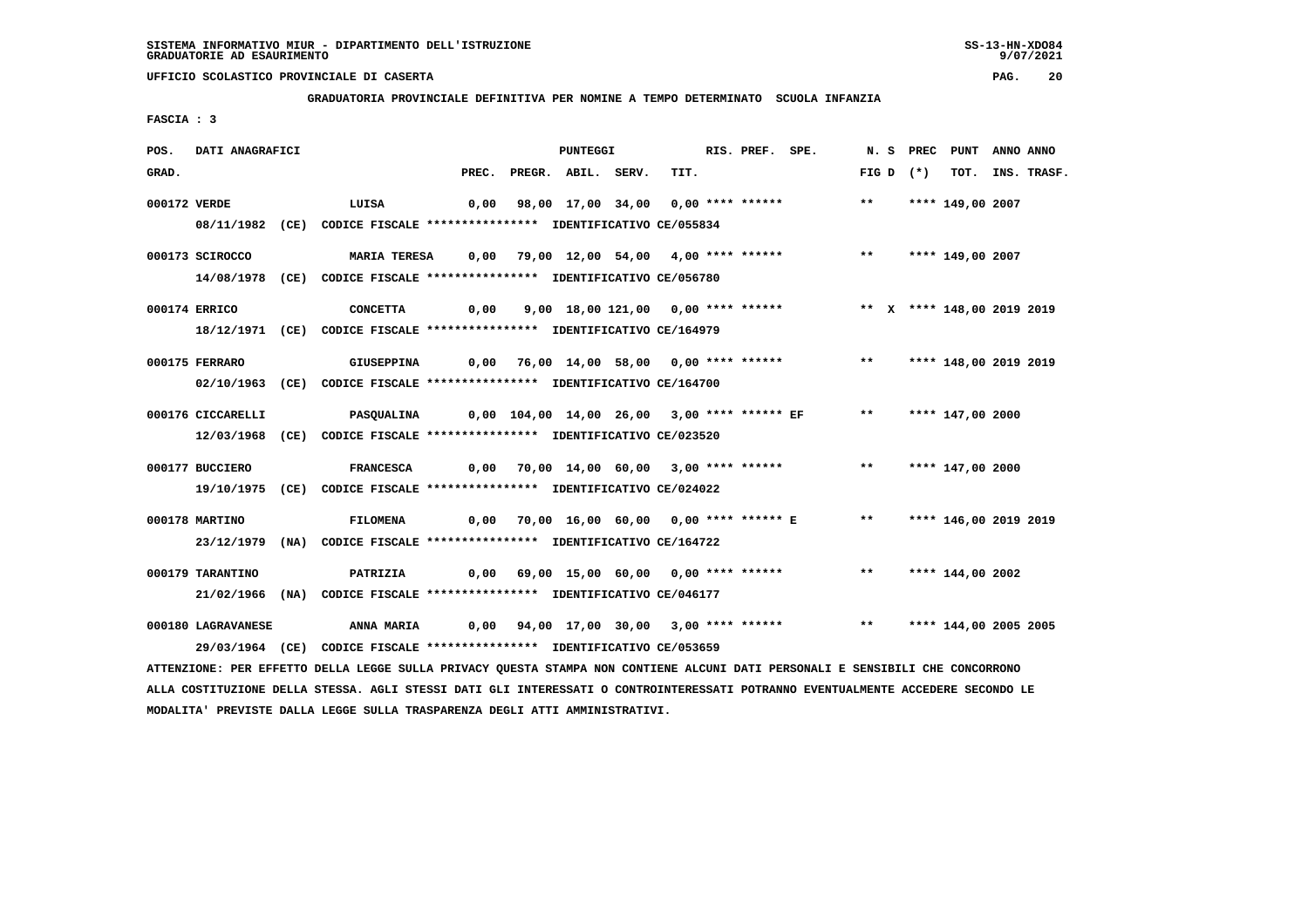**MODALITA' PREVISTE DALLA LEGGE SULLA TRASPARENZA DEGLI ATTI AMMINISTRATIVI.**

## **UFFICIO SCOLASTICO PROVINCIALE DI CASERTA PAG. 21**

 **GRADUATORIA PROVINCIALE DEFINITIVA PER NOMINE A TEMPO DETERMINATO SCUOLA INFANZIA**

 **FASCIA : 3**

| POS.  | DATI ANAGRAFICI   |                                                                                                                                 |       | PUNTEGGI           |                                          | RIS. PREF. SPE. |                                                                       |       |             | N. S PREC PUNT ANNO ANNO |                  |
|-------|-------------------|---------------------------------------------------------------------------------------------------------------------------------|-------|--------------------|------------------------------------------|-----------------|-----------------------------------------------------------------------|-------|-------------|--------------------------|------------------|
| GRAD. |                   |                                                                                                                                 | PREC. | PREGR. ABIL. SERV. | TIT.                                     |                 |                                                                       |       | FIG D $(*)$ |                          | TOT. INS. TRASF. |
|       | 000181 NASTO      | GIUSEPPA                                                                                                                        |       |                    | 0,00 93,00 0,00 48,00 3,00 **** ****** D |                 |                                                                       |       |             | ** **** 144,00 2014      |                  |
|       |                   |                                                                                                                                 |       |                    |                                          |                 |                                                                       |       |             |                          |                  |
|       |                   | T 31/08/1982 (CE) CODICE FISCALE *************** IDENTIFICATIVO CE/149486                                                       |       |                    |                                          |                 |                                                                       |       |             |                          |                  |
|       | 000182 PASCARELLA | <b>ROSA</b>                                                                                                                     |       |                    |                                          |                 | 0,00 98,00 15,00 30,00 0,00 **** ****** EF                            |       |             | ** **** 143,00 2000      |                  |
|       |                   | 27/01/1966 (CE) CODICE FISCALE *************** IDENTIFICATIVO CE/021183                                                         |       |                    |                                          |                 |                                                                       |       |             |                          |                  |
|       |                   |                                                                                                                                 |       |                    |                                          |                 |                                                                       |       |             |                          |                  |
|       | 000183 DE GENNARO | ANNA LISA 60,00 82,00 0,00 60,00 1,00 **** ****** D *** X **** 143,00 2014                                                      |       |                    |                                          |                 |                                                                       |       |             |                          |                  |
|       |                   | T 27/10/1974 (CE) CODICE FISCALE *************** IDENTIFICATIVO CE/148238                                                       |       |                    |                                          |                 |                                                                       |       |             |                          |                  |
|       | 000184 ZIMBARDI   | <b>ROSARIA</b>                                                                                                                  |       |                    |                                          |                 | 0,00 99,00 13,00 30,00 0,00 **** ****** *** *** **** 142,00 2007      |       |             |                          |                  |
|       |                   |                                                                                                                                 |       |                    |                                          |                 |                                                                       |       |             |                          |                  |
|       |                   | 18/11/1971 (CE) CODICE FISCALE *************** IDENTIFICATIVO CE/043679                                                         |       |                    |                                          |                 |                                                                       |       |             |                          |                  |
|       | 000185 LA CANNA   | <b>CARLA FRANCES</b>                                                                                                            |       |                    | 0,00 100,00 18,00 24,00 0,00 **** ****** |                 |                                                                       | $***$ |             | **** 142,00 2007         |                  |
|       |                   | 17/03/1977 (CE) CODICE FISCALE *************** IDENTIFICATIVO CE/056587                                                         |       |                    |                                          |                 |                                                                       |       |             |                          |                  |
|       |                   |                                                                                                                                 |       |                    |                                          |                 |                                                                       |       |             |                          |                  |
|       | 000186 SPARANO    | GINA                                                                                                                            |       |                    |                                          |                 | 0,00 130,00 0,00 12,00 0,00 **** ****** *** **** **** 142,00 2014     |       |             |                          |                  |
|       |                   | T 22/03/1976 (CE) CODICE FISCALE **************** IDENTIFICATIVO CE/164317                                                      |       |                    |                                          |                 |                                                                       |       |             |                          |                  |
|       | 000187 PENDOLINO  | <b>ANTONIETTA</b>                                                                                                               |       |                    |                                          |                 | 0,00 64,00 14,00 64,00 0,00 **** ****** *** **                        |       |             | **** 142,00 2019 2019    |                  |
|       |                   |                                                                                                                                 |       |                    |                                          |                 |                                                                       |       |             |                          |                  |
|       |                   | 29/03/1979 (CE) CODICE FISCALE *************** IDENTIFICATIVO CE/164964                                                         |       |                    |                                          |                 |                                                                       |       |             |                          |                  |
|       | 000188 GALLICOLA  | IMMACOLATA                                                                                                                      |       |                    |                                          |                 | 0,00 99,00 15,00 24,00 0,00 **** ****** *** *** **** 138,00 2002      |       |             |                          |                  |
|       |                   | 20/02/1965 (CE) CODICE FISCALE *************** IDENTIFICATIVO CE/044512                                                         |       |                    |                                          |                 |                                                                       |       |             |                          |                  |
|       |                   |                                                                                                                                 |       |                    |                                          |                 |                                                                       |       |             |                          |                  |
|       | $000189$ GADOLA   | CLEMENTINA                                                                                                                      |       |                    |                                          |                 | 0,00 69,00 15,00 54,00 0,00 **** ****** *** *** **** 138,00 2014 2014 |       |             |                          |                  |
|       |                   | 31/07/1971 (CE) CODICE FISCALE *************** IDENTIFICATIVO CE/145210                                                         |       |                    |                                          |                 |                                                                       |       |             |                          |                  |
|       |                   | ATTENZIONE: PER EFFETTO DELLA LEGGE SULLA PRIVACY QUESTA STAMPA NON CONTIENE ALCUNI DATI PERSONALI E SENSIBILI CHE CONCORRONO   |       |                    |                                          |                 |                                                                       |       |             |                          |                  |
|       |                   | ALLA COSTITUZIONE DELLA STESSA. AGLI STESSI DATI GLI INTERESSATI O CONTROINTERESSATI POTRANNO EVENTUALMENTE ACCEDERE SECONDO LE |       |                    |                                          |                 |                                                                       |       |             |                          |                  |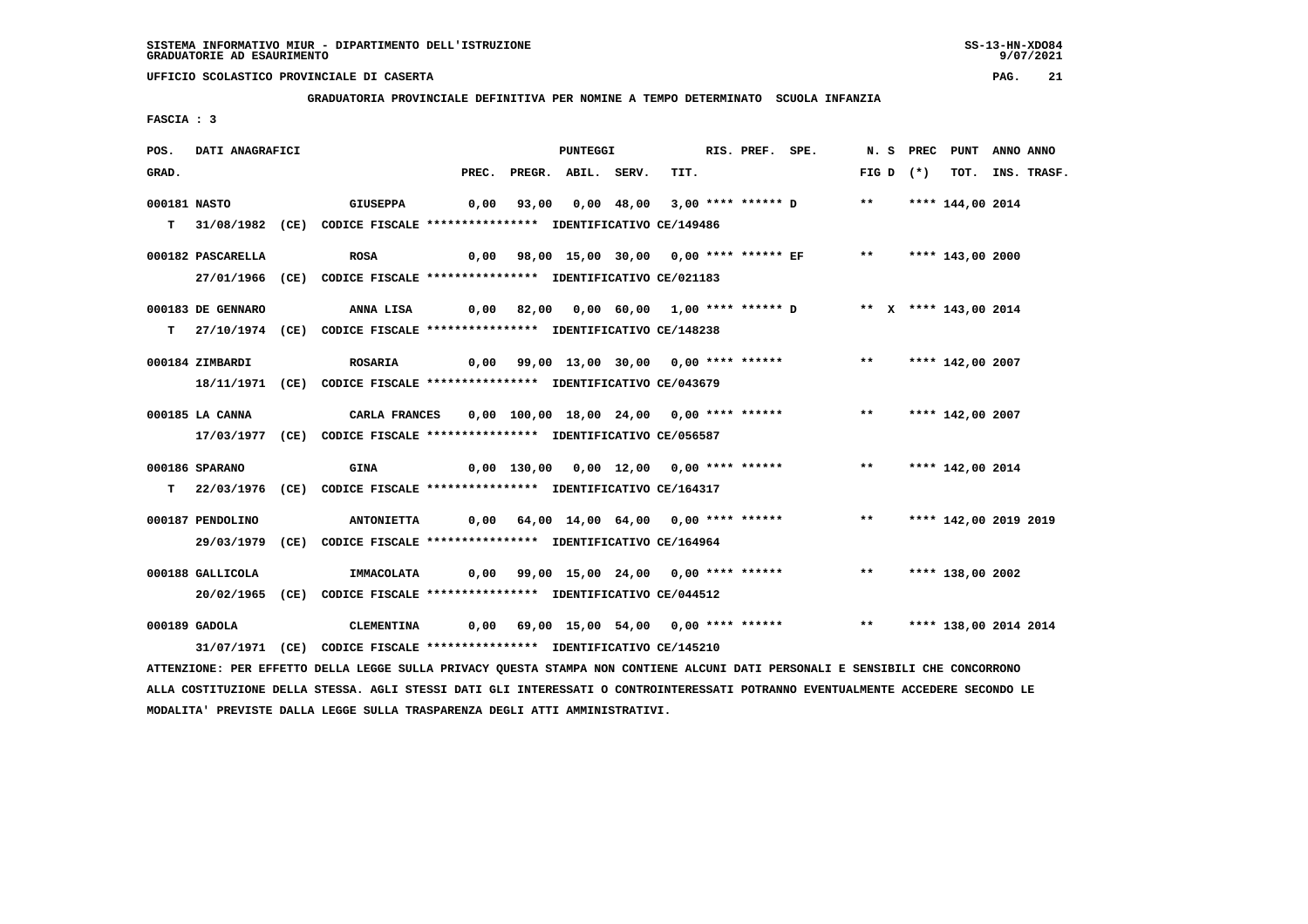**GRADUATORIA PROVINCIALE DEFINITIVA PER NOMINE A TEMPO DETERMINATO SCUOLA INFANZIA**

 **FASCIA : 3**

| POS.         | DATI ANAGRAFICI        |                                                                                                                               |       | PUNTEGGI           |                                         | RIS. PREF. SPE. |                                                                       |            | N. S PREC PUNT ANNO ANNO |                  |
|--------------|------------------------|-------------------------------------------------------------------------------------------------------------------------------|-------|--------------------|-----------------------------------------|-----------------|-----------------------------------------------------------------------|------------|--------------------------|------------------|
| GRAD.        |                        |                                                                                                                               | PREC. | PREGR. ABIL. SERV. | TIT.                                    |                 |                                                                       | $FIGD (*)$ |                          | TOT. INS. TRASF. |
|              | 000190 FESTINI SORREGA | <b>MARIA</b>                                                                                                                  | 0,00  |                    |                                         |                 | 97,00 16,00 24,00 0,00 **** ******                                    | $***$      | **** 137,00 2000         |                  |
|              |                        | 21/05/1963 (CE) CODICE FISCALE *************** IDENTIFICATIVO CE/025752                                                       |       |                    |                                         |                 |                                                                       |            |                          |                  |
|              |                        |                                                                                                                               |       |                    |                                         |                 |                                                                       |            |                          |                  |
|              | 000191 VALENTINO       | <b>NUNZIA</b>                                                                                                                 |       |                    |                                         |                 | 0,00 98,00 0,00 38,00 0,00 **** ****** **** *** **** 136,00 2019 2019 |            |                          |                  |
|              |                        | T  10/09/1977 (CE) CODICE FISCALE *************** IDENTIFICATIVO CE/164635                                                    |       |                    |                                         |                 |                                                                       |            |                          |                  |
|              | 000192 SPORTIELLO      | <b>ANTONIETTA</b>                                                                                                             |       |                    | 0,00 123,00 12,00 0,00 0,00 **** ****** |                 |                                                                       | $***$      | **** 135,00 2000         |                  |
|              |                        | 02/04/1967 (CE) CODICE FISCALE *************** IDENTIFICATIVO CE/020757                                                       |       |                    |                                         |                 |                                                                       |            |                          |                  |
|              |                        |                                                                                                                               |       |                    |                                         |                 |                                                                       |            |                          |                  |
| 000193 BRUNO |                        | ANNA MARIA                                                                                                                    |       |                    |                                         |                 | 0,00 78,00 11,00 46,00 0,00 **** ******           **                  |            | **** 135,00 2019 2019    |                  |
|              |                        | T 23/03/1965 (CE) CODICE FISCALE *************** IDENTIFICATIVO CE/164988                                                     |       |                    |                                         |                 |                                                                       |            |                          |                  |
|              | 000194 ALBERICO        | <b>ALESSANDRA</b>                                                                                                             |       |                    |                                         |                 | 0,00 106,00 15,00 12,00 0,00 **** ****** D ** **** 133,00 2011 2011   |            |                          |                  |
|              |                        | 01/04/1977 (TO) CODICE FISCALE *************** IDENTIFICATIVO CE/140022                                                       |       |                    |                                         |                 |                                                                       |            |                          |                  |
|              | 000195 SIBILLO         |                                                                                                                               |       |                    |                                         |                 | 0,00 116,00 16,00 0,00 0,00 **** ******                               | $***$      | **** 132,00 2019 2007    |                  |
|              |                        | TERESA                                                                                                                        |       |                    |                                         |                 |                                                                       |            |                          |                  |
|              |                        | 23/11/1968 (CE) CODICE FISCALE *************** IDENTIFICATIVO CE/057313                                                       |       |                    |                                         |                 |                                                                       |            |                          |                  |
|              | 000196 MIRAGLIA        | GIUSEPPINA                                                                                                                    |       |                    |                                         |                 | 0,00 69,00 0,00 60,00 3,00 **** ****** EF **                          |            | **** 132,00 2019 2019    |                  |
|              |                        | T 24/09/1970 (CE) CODICE FISCALE *************** IDENTIFICATIVO CE/164799                                                     |       |                    |                                         |                 |                                                                       |            |                          |                  |
|              | 000197 GRIMALDI        | GIUSEPPINA                                                                                                                    |       |                    |                                         |                 | 0,00 102,00 15,00 14,00 0,00 **** ****** EF ** **** 131,00 2002       |            |                          |                  |
|              |                        |                                                                                                                               |       |                    |                                         |                 |                                                                       |            |                          |                  |
|              |                        | 04/03/1966 (NA) CODICE FISCALE *************** IDENTIFICATIVO CE/044645                                                       |       |                    |                                         |                 |                                                                       |            |                          |                  |
|              | 000198 ANDREOZZI       | MARIA ROTONDA 0,00 100,00 18,00 12,00 0,00 **** ****** **** **** **** 130,00 2014 2014                                        |       |                    |                                         |                 |                                                                       |            |                          |                  |
|              |                        | 22/02/1977 (CE) CODICE FISCALE *************** IDENTIFICATIVO CE/145241                                                       |       |                    |                                         |                 |                                                                       |            |                          |                  |
|              |                        | ATTENZIONE: PER EFFETTO DELLA LEGGE SULLA PRIVACY QUESTA STAMPA NON CONTIENE ALCUNI DATI PERSONALI E SENSIBILI CHE CONCORRONO |       |                    |                                         |                 |                                                                       |            |                          |                  |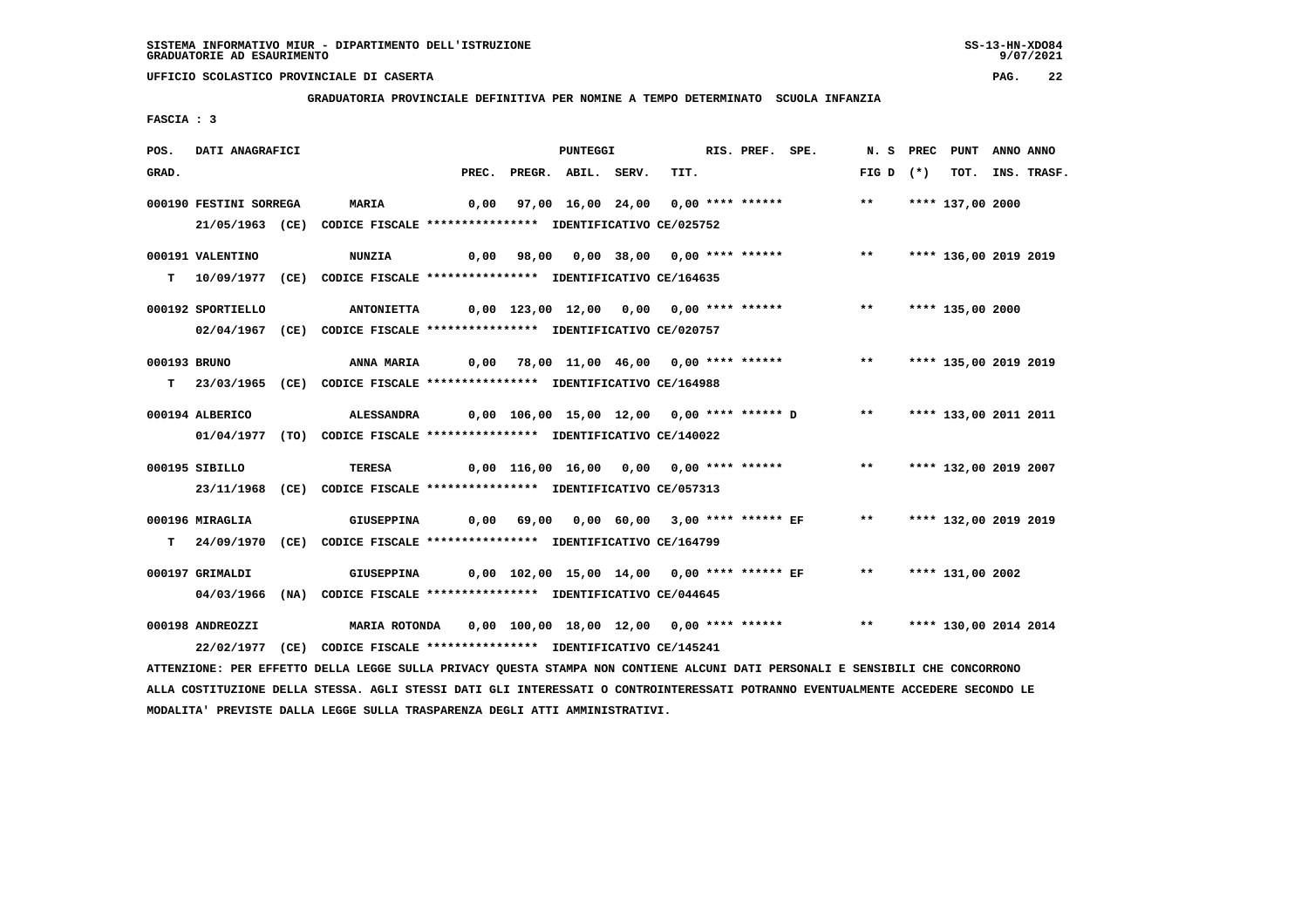**GRADUATORIA PROVINCIALE DEFINITIVA PER NOMINE A TEMPO DETERMINATO SCUOLA INFANZIA**

 **FASCIA : 3**

| POS.         | DATI ANAGRAFICI   |                                                                                                                               |                                                                                  | <b>PUNTEGGI</b>          |                                                                                | RIS. PREF. SPE. |                     | N. S PREC PUNT   | ANNO ANNO |                  |
|--------------|-------------------|-------------------------------------------------------------------------------------------------------------------------------|----------------------------------------------------------------------------------|--------------------------|--------------------------------------------------------------------------------|-----------------|---------------------|------------------|-----------|------------------|
| GRAD.        |                   |                                                                                                                               |                                                                                  | PREC. PREGR. ABIL. SERV. | TIT.                                                                           |                 | FIG D $(*)$         |                  |           | TOT. INS. TRASF. |
| 000199 PALMA |                   | CONCETTA                                                                                                                      |                                                                                  |                          | 0,00 64,00 14,00 52,00 0,00 **** ****** *** **                                 |                 |                     | **** 130,00 2014 |           |                  |
|              |                   | T 10/07/1981 (CE) CODICE FISCALE *************** IDENTIFICATIVO CE/151041                                                     |                                                                                  |                          |                                                                                |                 |                     |                  |           |                  |
|              | 000200 CAPOLUONGO | <b>ANNUNZIATA</b>                                                                                                             |                                                                                  |                          | 0,00 88,00 16,00 25,00 0,00 **** ******           **                           |                 |                     | **** 129,00 2002 |           |                  |
|              |                   | 17/08/1965 (CE) CODICE FISCALE *************** IDENTIFICATIVO CE/044949                                                       |                                                                                  |                          |                                                                                |                 |                     |                  |           |                  |
|              | 000201 MEROLA     | <b>ROSA</b>                                                                                                                   |                                                                                  |                          |                                                                                |                 |                     |                  |           |                  |
|              |                   | 11/11/1967 (TO) CODICE FISCALE *************** IDENTIFICATIVO CE/154656                                                       |                                                                                  |                          |                                                                                |                 |                     |                  |           |                  |
|              | 000202 FIORILLO   | GENNARINA                                                                                                                     |                                                                                  |                          | 0,00 66,00 11,00 52,00 0,00 **** ******                                        |                 | ** **** 129,00 2014 |                  |           |                  |
|              |                   | T 19/04/1980 (CE) CODICE FISCALE *************** IDENTIFICATIVO CE/154128                                                     |                                                                                  |                          |                                                                                |                 |                     |                  |           |                  |
|              | 000203 GAGLIONE   | CATERINA                                                                                                                      | 0,00 66,00 18,00 44,00  0,00 **** ****** EF        **      **** 128,00 2011 2011 |                          |                                                                                |                 |                     |                  |           |                  |
|              |                   | 21/03/1974 (CE) CODICE FISCALE *************** IDENTIFICATIVO CE/140074                                                       |                                                                                  |                          |                                                                                |                 |                     |                  |           |                  |
|              | 000204 CARRINO    | LUCIA                                                                                                                         |                                                                                  |                          | 0,00 61,00 14,00 52,00 0,00 **** ****** *** **                                 |                 |                     | **** 127,00 2000 |           |                  |
|              |                   | 27/08/1974 (CE) CODICE FISCALE *************** IDENTIFICATIVO CE/024199                                                       |                                                                                  |                          |                                                                                |                 |                     |                  |           |                  |
|              | 000205 ESPOSITO   | <b>MARIACIRA</b>                                                                                                              |                                                                                  |                          | 0,00 67,00 0,00 60,00 0,00 **** ******                                         |                 | $\star\star$        | **** 127,00 2014 |           |                  |
|              |                   | T 11/11/1983 (NA) CODICE FISCALE **************** IDENTIFICATIVO CE/149151                                                    |                                                                                  |                          |                                                                                |                 |                     |                  |           |                  |
|              | 000206 ALLEGRETTA | <b>GIUSEPPINA</b>                                                                                                             |                                                                                  |                          | 0,00 95,00 16,00 16,00 0,00 **** ******           **     **** 127,00 2019 2019 |                 |                     |                  |           |                  |
|              |                   | 26/10/1971 (CE) CODICE FISCALE *************** IDENTIFICATIVO CE/164746                                                       |                                                                                  |                          |                                                                                |                 |                     |                  |           |                  |
|              | 000207 MAGLIONE   | <b>MARGHERITA</b>                                                                                                             |                                                                                  |                          | 0,00 48,00 18,00 60,00 0,00 **** ******           **                           |                 |                     | **** 126,00 2007 |           |                  |
|              |                   | 25/05/1967 (CE) CODICE FISCALE *************** IDENTIFICATIVO CE/056532                                                       |                                                                                  |                          |                                                                                |                 |                     |                  |           |                  |
|              |                   | ATTENZIONE: PER EFFETTO DELLA LEGGE SULLA PRIVACY QUESTA STAMPA NON CONTIENE ALCUNI DATI PERSONALI E SENSIBILI CHE CONCORRONO |                                                                                  |                          |                                                                                |                 |                     |                  |           |                  |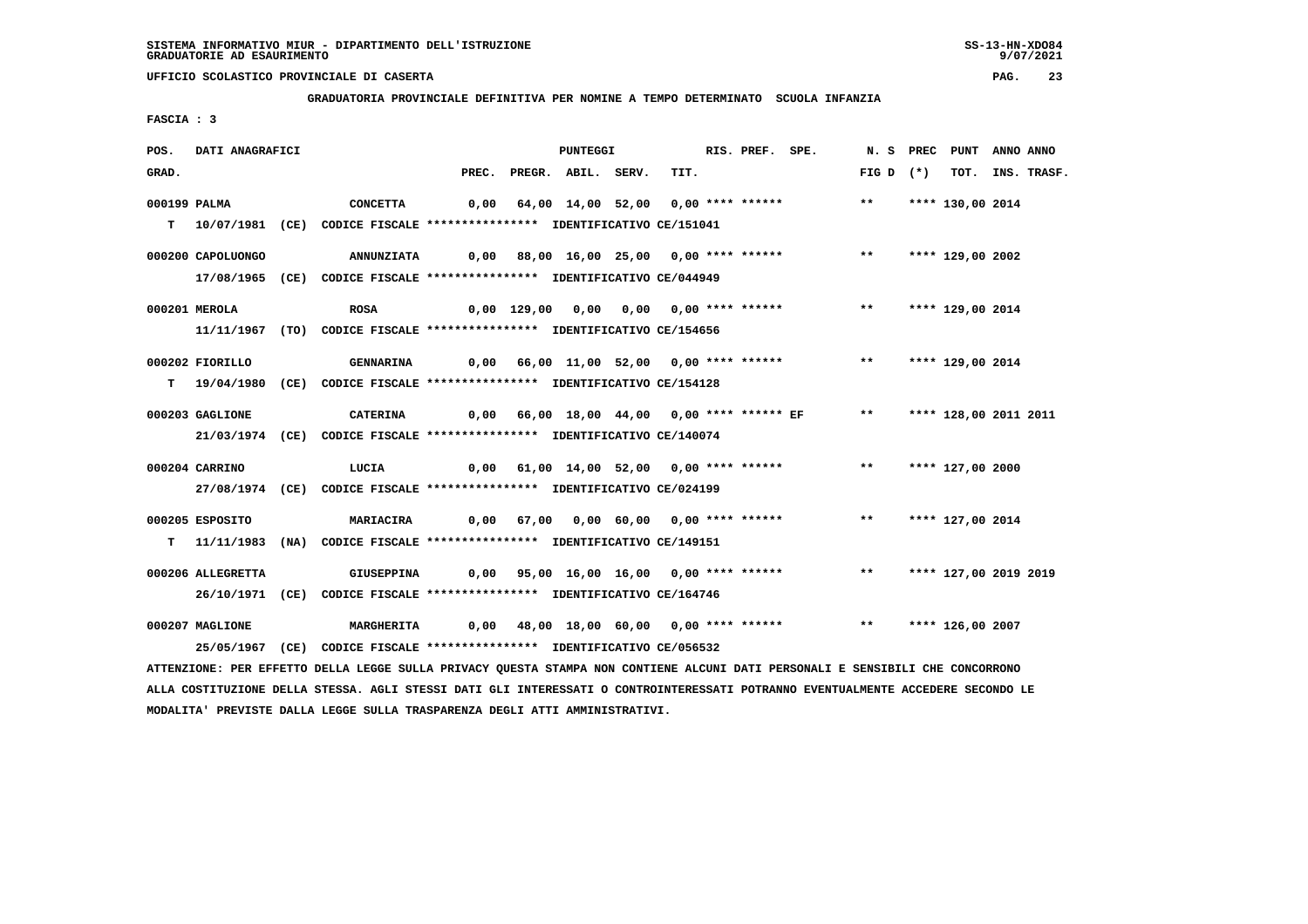**GRADUATORIA PROVINCIALE DEFINITIVA PER NOMINE A TEMPO DETERMINATO SCUOLA INFANZIA**

 **FASCIA : 3**

| POS.        | DATI ANAGRAFICI       |                                                                                                                               |       | PUNTEGGI           |                                                                              | RIS. PREF. SPE. |               | N. S PREC PUNT        | ANNO ANNO |                  |
|-------------|-----------------------|-------------------------------------------------------------------------------------------------------------------------------|-------|--------------------|------------------------------------------------------------------------------|-----------------|---------------|-----------------------|-----------|------------------|
| GRAD.       |                       |                                                                                                                               | PREC. | PREGR. ABIL. SERV. | TIT.                                                                         |                 | FIG D $(*)$   |                       |           | TOT. INS. TRASF. |
|             | 000208 MAZZONE        | MICHELA                                                                                                                       |       |                    | 0,00 50,00 15,00 60,00 0,00 **** ******                                      |                 | $\star \star$ | **** 125,00 2014      |           |                  |
|             |                       |                                                                                                                               |       |                    |                                                                              |                 |               |                       |           |                  |
|             |                       | T 01/10/1983 (LT) CODICE FISCALE **************** IDENTIFICATIVO CE/146632                                                    |       |                    |                                                                              |                 |               |                       |           |                  |
|             | 000209 GUARINO        | ILARIA                                                                                                                        |       |                    | 0,00 97,00 0,00 26,00 0,00 **** ****** *** **                                |                 |               | **** 123,00 2014      |           |                  |
|             |                       | T 05/08/1980 (CE) CODICE FISCALE *************** IDENTIFICATIVO CE/147468                                                     |       |                    |                                                                              |                 |               |                       |           |                  |
|             | 000210 DEL PRETE      |                                                                                                                               |       |                    | 0,00  48,00 15,00 60,00  0,00 **** ****** EF     **    **** 123,00 2019 2019 |                 |               |                       |           |                  |
|             |                       | MARIA LUISA                                                                                                                   |       |                    |                                                                              |                 |               |                       |           |                  |
|             |                       | 29/10/1967 (NA) CODICE FISCALE **************** IDENTIFICATIVO CE/164822                                                      |       |                    |                                                                              |                 |               |                       |           |                  |
|             | 000211 AMOROSO        | <b>MADDALENA</b>                                                                                                              |       |                    | 0,00 104,00 16,00 2,00 0,00 **** ****** E ** **** 122,00 2000                |                 |               |                       |           |                  |
|             |                       | 16/07/1967 (CE) CODICE FISCALE *************** IDENTIFICATIVO CE/020448                                                       |       |                    |                                                                              |                 |               |                       |           |                  |
|             |                       |                                                                                                                               |       |                    |                                                                              |                 |               |                       |           |                  |
|             | 000212 GENTILE        | <b>STEFANIA</b>                                                                                                               |       |                    | 0,00 72,00 15,00 35,00 0,00 **** ****** *** ** ** **** 122,00 2007 2007      |                 |               |                       |           |                  |
|             |                       | 21/12/1979 (CE) CODICE FISCALE *************** IDENTIFICATIVO CE/056862                                                       |       |                    |                                                                              |                 |               |                       |           |                  |
|             |                       |                                                                                                                               |       |                    |                                                                              |                 |               |                       |           |                  |
|             | 000213 MONTELLA GAIOT | <b>VINCENZINA</b>                                                                                                             |       |                    | 0,00 66,00 14,00 41,00 0,00 **** ****** *** *** **** 121,00 2019 2019        |                 |               |                       |           |                  |
|             |                       | 07/08/1970 (EE) CODICE FISCALE *************** IDENTIFICATIVO CE/164851                                                       |       |                    |                                                                              |                 |               |                       |           |                  |
| 000214 IZZO |                       | <b>MARIA ROSARIA</b>                                                                                                          |       |                    | 0,00 58,00 14,00 48,00 0,00 **** ****** *** **** **** 120,00 2000            |                 |               |                       |           |                  |
|             |                       | 24/02/1968 (CE) CODICE FISCALE **************** IDENTIFICATIVO CE/023756                                                      |       |                    |                                                                              |                 |               |                       |           |                  |
|             |                       |                                                                                                                               |       |                    |                                                                              |                 |               |                       |           |                  |
|             | 000215 MATTIELLO      | <b>MARIA</b>                                                                                                                  |       |                    | 0,00 100,00 0,00 20,00 0,00 **** ******                                      |                 | $\star \star$ | **** 120,00 2014      |           |                  |
|             |                       | T 16/09/1975 (CE) CODICE FISCALE **************** IDENTIFICATIVO CE/154364                                                    |       |                    |                                                                              |                 |               |                       |           |                  |
|             |                       |                                                                                                                               |       |                    |                                                                              |                 |               |                       |           |                  |
|             | 000216 SIMEONE        | <b>MARIA</b>                                                                                                                  |       |                    | $0,00$ $90,00$ $15,00$ $12,00$ $3,00$ **** ****** *** **                     |                 |               | **** 120,00 2019 2019 |           |                  |
|             |                       | 30/08/1976 (CE) CODICE FISCALE *************** IDENTIFICATIVO CE/164773                                                       |       |                    |                                                                              |                 |               |                       |           |                  |
|             |                       | ATTENZIONE: PER EFFETTO DELLA LEGGE SULLA PRIVACY QUESTA STAMPA NON CONTIENE ALCUNI DATI PERSONALI E SENSIBILI CHE CONCORRONO |       |                    |                                                                              |                 |               |                       |           |                  |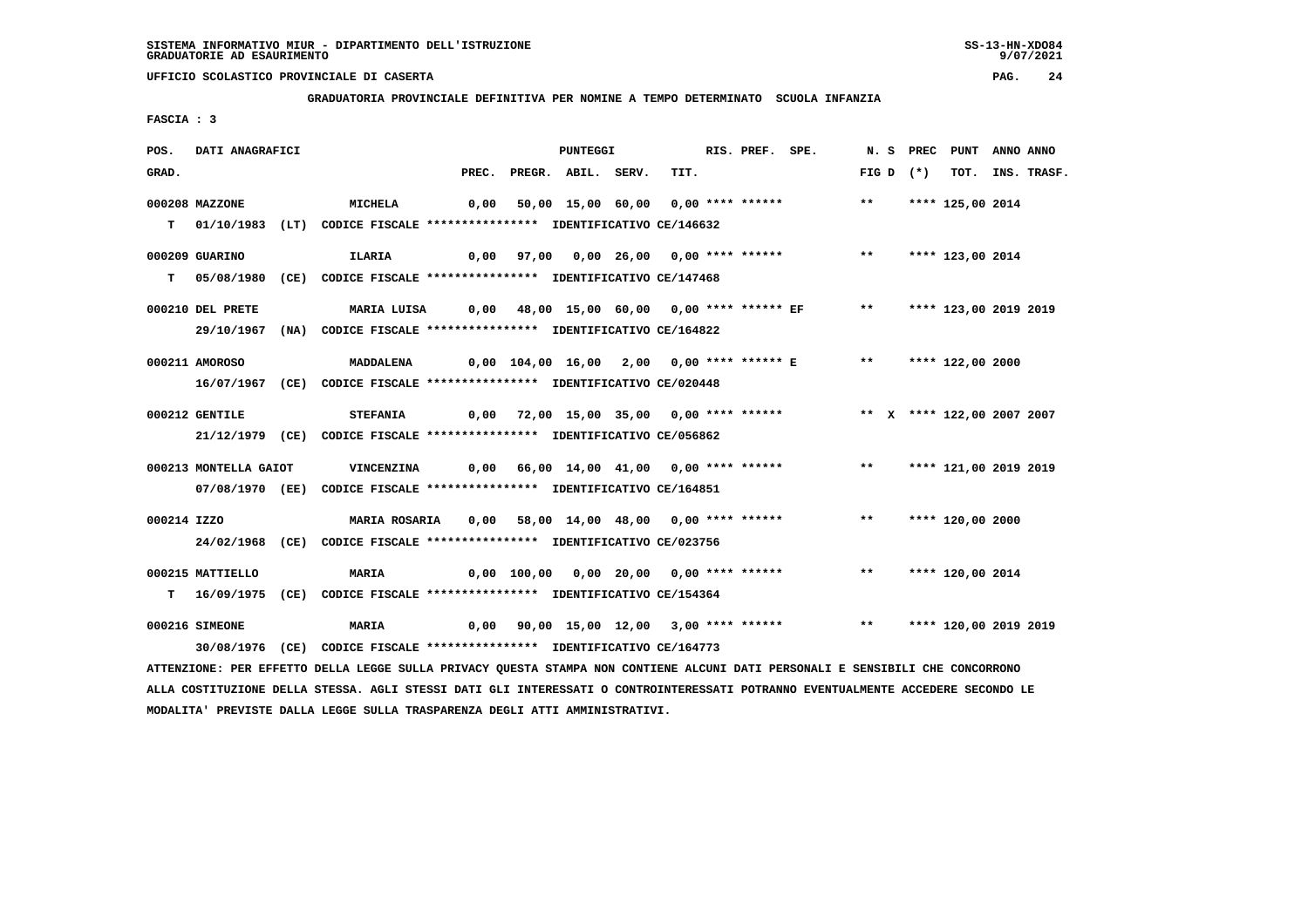**GRADUATORIA PROVINCIALE DEFINITIVA PER NOMINE A TEMPO DETERMINATO SCUOLA INFANZIA**

 **FASCIA : 3**

| POS.         | DATI ANAGRAFICI  |                                                                                                                                 |                                                                   | <b>PUNTEGGI</b>                          |      | RIS. PREF. SPE. |                                                                   |                          | N. S PREC PUNT ANNO ANNO |                  |
|--------------|------------------|---------------------------------------------------------------------------------------------------------------------------------|-------------------------------------------------------------------|------------------------------------------|------|-----------------|-------------------------------------------------------------------|--------------------------|--------------------------|------------------|
| GRAD.        |                  |                                                                                                                                 |                                                                   | PREC. PREGR. ABIL. SERV.                 | TIT. |                 |                                                                   | $FIG D (*)$              |                          | TOT. INS. TRASF. |
|              | 000217 FRONDELLA | <b>GIOVANNA</b>                                                                                                                 |                                                                   |                                          |      |                 | 0,00 98,00 0,00 18,00 0,00 **** ****** *** **** 116,00 2014       |                          |                          |                  |
|              |                  |                                                                                                                                 |                                                                   |                                          |      |                 |                                                                   |                          |                          |                  |
|              |                  | T 02/07/1963 (CE) CODICE FISCALE **************** IDENTIFICATIVO CE/145597                                                      |                                                                   |                                          |      |                 |                                                                   |                          |                          |                  |
|              | 000218 PALMIERO  | <b>FEDERICA</b>                                                                                                                 |                                                                   |                                          |      |                 | 0,00 63,00 11,00 42,00 0,00 **** ******                           | $***$                    | **** 116,00 2019 2019    |                  |
|              |                  | T 01/08/1980 (CE) CODICE FISCALE **************** IDENTIFICATIVO CE/164812                                                      |                                                                   |                                          |      |                 |                                                                   |                          |                          |                  |
|              |                  |                                                                                                                                 |                                                                   |                                          |      |                 |                                                                   |                          |                          |                  |
|              | 000219 TUFANO    | IRENE                                                                                                                           |                                                                   | 0,00 53,00 0,00 60,00 3,00 **** ******   |      |                 |                                                                   | ** **** 116,00 2019 2019 |                          |                  |
|              |                  | T 08/08/1982 (NA) CODICE FISCALE **************** IDENTIFICATIVO CE/164656                                                      |                                                                   |                                          |      |                 |                                                                   |                          |                          |                  |
|              | 000220 GALASSO   | ELIDE                                                                                                                           |                                                                   | 0,00 77,00 13,00 24,00 0,00 **** ******  |      |                 |                                                                   | $***$                    | **** 114,00 2014         |                  |
|              |                  | T 29/05/1978 (CE) CODICE FISCALE **************** IDENTIFICATIVO CE/154713                                                      |                                                                   |                                          |      |                 |                                                                   |                          |                          |                  |
|              |                  |                                                                                                                                 |                                                                   |                                          |      |                 |                                                                   |                          |                          |                  |
|              | 000221 DI DONA   | <b>GINA</b>                                                                                                                     |                                                                   | $0,00$ 2,00 16,00 90,00 6,00 **** ****** |      |                 |                                                                   | ** **** 114,00 2014      |                          |                  |
|              |                  | 21/10/1974 (NA) CODICE FISCALE *************** IDENTIFICATIVO CE/042498                                                         |                                                                   |                                          |      |                 |                                                                   |                          |                          |                  |
|              |                  |                                                                                                                                 |                                                                   |                                          |      |                 |                                                                   |                          |                          |                  |
|              | 000222 TORALDO   | <b>MADDALENA</b>                                                                                                                |                                                                   |                                          |      |                 | 0,00 65,00 0,00 48,00 0,00 **** ****** *** **** 113,00 2014       |                          |                          |                  |
|              |                  | T 02/12/1957 (CE) CODICE FISCALE *************** IDENTIFICATIVO CE/164468                                                       |                                                                   |                                          |      |                 |                                                                   |                          |                          |                  |
| 000223 CONTI |                  | <b>ANTONELLA</b>                                                                                                                |                                                                   |                                          |      |                 | 0,00 54,00 11,00 42,00 6,00 **** ****** *** **                    |                          | **** 113,00 2019 2019    |                  |
|              |                  | 06/11/1970 (CE) CODICE FISCALE *************** IDENTIFICATIVO CE/164856                                                         |                                                                   |                                          |      |                 |                                                                   |                          |                          |                  |
|              |                  |                                                                                                                                 |                                                                   |                                          |      |                 |                                                                   |                          |                          |                  |
|              | 000224 LETIZIA   | <b>ANTONIETTA</b>                                                                                                               | 0,00 73,00 15,00 24,00 0,00 **** ****** *** **** **** 112,00 2002 |                                          |      |                 |                                                                   |                          |                          |                  |
|              |                  | 01/12/1965 (CE) CODICE FISCALE *************** IDENTIFICATIVO CE/042998                                                         |                                                                   |                                          |      |                 |                                                                   |                          |                          |                  |
|              | 000225 D'ORAZIO  | <b>MADDALENA</b>                                                                                                                |                                                                   |                                          |      |                 | 0,00 40,00 15,00 48,00 9,00 **** ****** *** **** 112,00 2007 2007 |                          |                          |                  |
|              |                  | 14/02/1980 (CE) CODICE FISCALE *************** IDENTIFICATIVO CE/056938                                                         |                                                                   |                                          |      |                 |                                                                   |                          |                          |                  |
|              |                  | ATTENZIONE: PER EFFETTO DELLA LEGGE SULLA PRIVACY OUESTA STAMPA NON CONTIENE ALCUNI DATI PERSONALI E SENSIBILI CHE CONCORRONO   |                                                                   |                                          |      |                 |                                                                   |                          |                          |                  |
|              |                  |                                                                                                                                 |                                                                   |                                          |      |                 |                                                                   |                          |                          |                  |
|              |                  | ALLA COSTITUZIONE DELLA STESSA. AGLI STESSI DATI GLI INTERESSATI O CONTROINTERESSATI POTRANNO EVENTUALMENTE ACCEDERE SECONDO LE |                                                                   |                                          |      |                 |                                                                   |                          |                          |                  |

 **MODALITA' PREVISTE DALLA LEGGE SULLA TRASPARENZA DEGLI ATTI AMMINISTRATIVI.**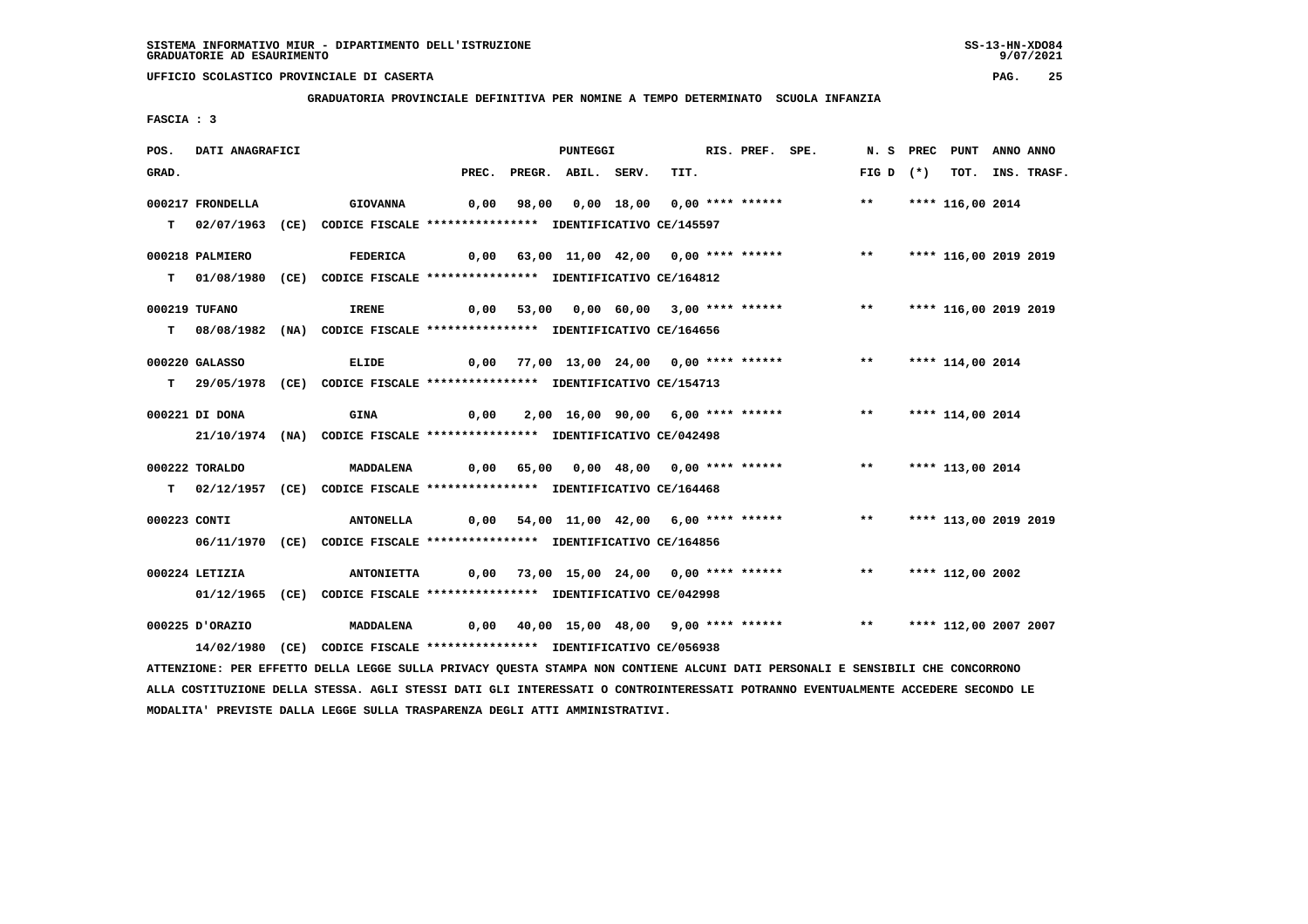**GRADUATORIA PROVINCIALE DEFINITIVA PER NOMINE A TEMPO DETERMINATO SCUOLA INFANZIA**

 **FASCIA : 3**

| POS.         | DATI ANAGRAFICI |                                                                                                                               |       | PUNTEGGI           |                                         | RIS. PREF. SPE. |                                                                      |             | N. S PREC PUNT ANNO ANNO |                  |
|--------------|-----------------|-------------------------------------------------------------------------------------------------------------------------------|-------|--------------------|-----------------------------------------|-----------------|----------------------------------------------------------------------|-------------|--------------------------|------------------|
| GRAD.        |                 |                                                                                                                               | PREC. | PREGR. ABIL. SERV. | TIT.                                    |                 |                                                                      | FIG D $(*)$ |                          | TOT. INS. TRASF. |
|              | 000226 ALBERICO | MARIA ROSARIA                                                                                                                 | 0,00  |                    | 98,00 14,00 0,00 0,00 **** ******       |                 |                                                                      | $***$       | **** 112,00 2019 2019    |                  |
|              |                 | 23/08/1975 (CE) CODICE FISCALE *************** IDENTIFICATIVO CE/164726                                                       |       |                    |                                         |                 |                                                                      |             |                          |                  |
|              |                 |                                                                                                                               |       |                    |                                         |                 |                                                                      |             |                          |                  |
|              | 000227 BORTONE  | <b>GIACINTA</b>                                                                                                               |       |                    |                                         |                 | 0,00 84,00 13,00 14,00 0,00 **** ****** F *** **** 111,00 2000       |             |                          |                  |
|              |                 | 11/11/1972 (CE) CODICE FISCALE *************** IDENTIFICATIVO CE/027352                                                       |       |                    |                                         |                 |                                                                      |             |                          |                  |
| 000228 TURCO |                 | <b>NICOLINA</b>                                                                                                               |       |                    |                                         |                 | 0,00 72,00 12,00 26,00 0,00 **** ******                              | $***$       | **** 110,00 2002         |                  |
|              |                 | 20/01/1967 (CE) CODICE FISCALE *************** IDENTIFICATIVO CE/046232                                                       |       |                    |                                         |                 |                                                                      |             |                          |                  |
|              | 000229 PALUMBO  | MARIA GRAZIA 0,00 76,00 0,00 30,00 0,00 **** ****** D F ** ***** 106,00 2019 2019                                             |       |                    |                                         |                 |                                                                      |             |                          |                  |
|              |                 |                                                                                                                               |       |                    |                                         |                 |                                                                      |             |                          |                  |
|              |                 | T 21/01/1973 (CE) CODICE FISCALE *************** IDENTIFICATIVO CE/164793                                                     |       |                    |                                         |                 |                                                                      |             |                          |                  |
|              | 000230 ESPOSITO | <b>ANGELA</b>                                                                                                                 | 0,00  |                    |                                         |                 | 40,00 14,00 48,00 3,00 **** ****** *** **                            |             | **** 105,00 2000         |                  |
|              |                 | 23/08/1975 (CE) CODICE FISCALE *************** IDENTIFICATIVO CE/020434                                                       |       |                    |                                         |                 |                                                                      |             |                          |                  |
|              |                 |                                                                                                                               |       |                    |                                         |                 |                                                                      |             |                          |                  |
| 000231 VERDE |                 | <b>MARIA PIA</b>                                                                                                              |       |                    |                                         |                 | $0,00$ 84,00 13,00 8,00 0,00 **** ******                             |             | ** **** 105,00 2007 2007 |                  |
|              |                 | 14/09/1961 (CE) CODICE FISCALE *************** IDENTIFICATIVO CE/057123                                                       |       |                    |                                         |                 |                                                                      |             |                          |                  |
|              | 000232 PISANTI  | <b>PASQUALINA</b>                                                                                                             |       |                    | 0,00 70,00 14,00 20,00 0,00 **** ****** |                 |                                                                      | $***$       | **** 104,00 2019 2019    |                  |
|              |                 | 10/09/1975 (NA) CODICE FISCALE *************** IDENTIFICATIVO CE/164929                                                       |       |                    |                                         |                 |                                                                      |             |                          |                  |
|              |                 |                                                                                                                               |       |                    |                                         |                 |                                                                      |             |                          |                  |
|              | 000233 SGAMBATO | LUISA                                                                                                                         | 0,00  |                    |                                         |                 | 73,00 0,00 30,00 0,00 **** ****** *** **                             |             | **** 103,00 2019 2019    |                  |
|              |                 | 30/01/1983 (CE) CODICE FISCALE *************** IDENTIFICATIVO CE/164769                                                       |       |                    |                                         |                 |                                                                      |             |                          |                  |
|              | 000234 D'AMICO  | <b>CATERINA</b>                                                                                                               |       |                    |                                         |                 | 0,00 87,00 15,00 0,00 0,00 **** ****** *** *** **** 102,00 2011 2011 |             |                          |                  |
|              |                 | 22/01/1968 (CE) CODICE FISCALE *************** IDENTIFICATIVO CE/140005                                                       |       |                    |                                         |                 |                                                                      |             |                          |                  |
|              |                 | ATTENZIONE: PER EFFETTO DELLA LEGGE SULLA PRIVACY QUESTA STAMPA NON CONTIENE ALCUNI DATI PERSONALI E SENSIBILI CHE CONCORRONO |       |                    |                                         |                 |                                                                      |             |                          |                  |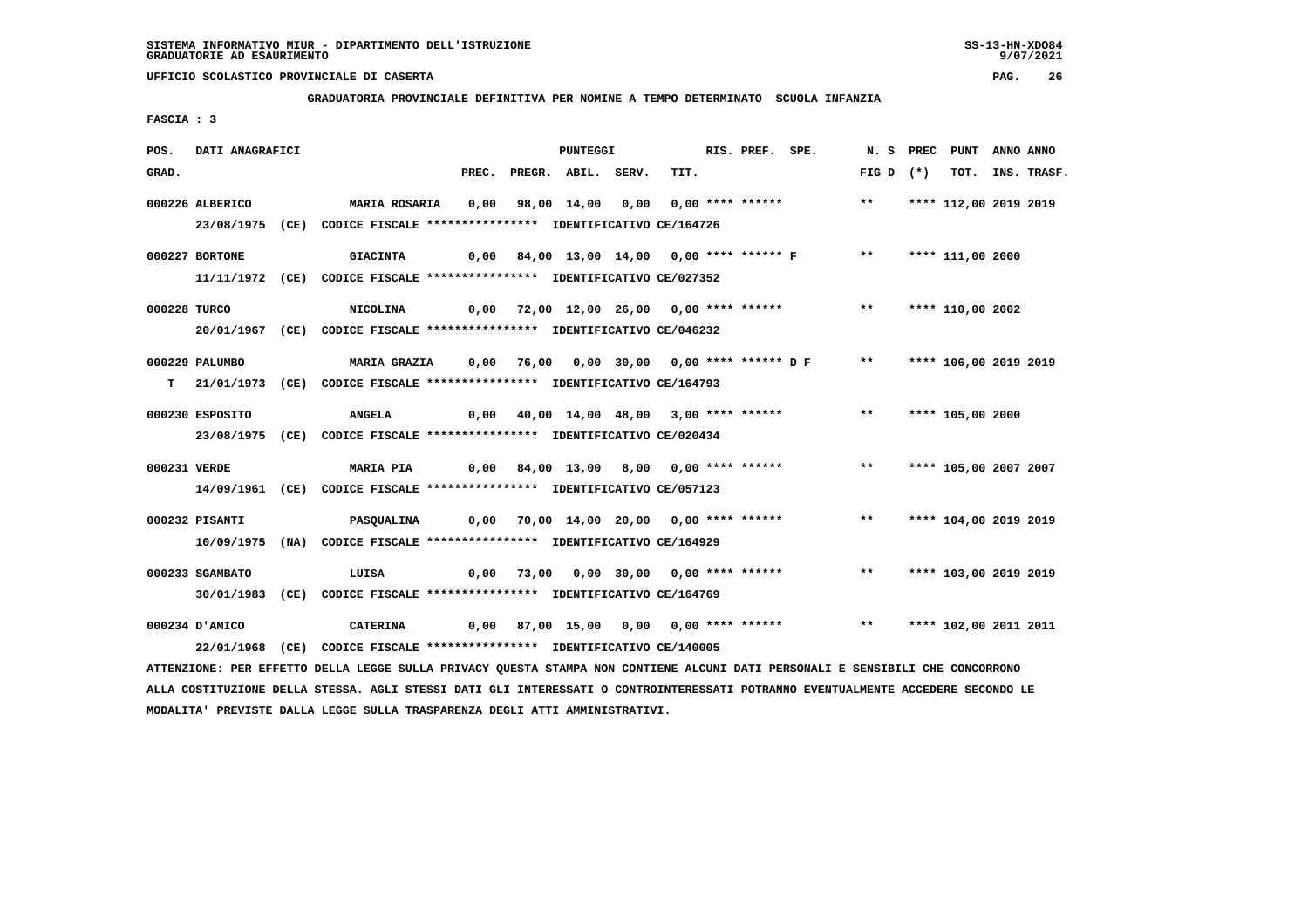**GRADUATORIA PROVINCIALE DEFINITIVA PER NOMINE A TEMPO DETERMINATO SCUOLA INFANZIA**

 **FASCIA : 3**

| POS.  | DATI ANAGRAFICI  |                                                                                                                               |      | PUNTEGGI                 |                                                                          | RIS. PREF. SPE. |               | N. S PREC PUNT  | ANNO ANNO |                  |
|-------|------------------|-------------------------------------------------------------------------------------------------------------------------------|------|--------------------------|--------------------------------------------------------------------------|-----------------|---------------|-----------------|-----------|------------------|
| GRAD. |                  |                                                                                                                               |      | PREC. PREGR. ABIL. SERV. | TIT.                                                                     |                 | FIG D $(*)$   |                 |           | TOT. INS. TRASF. |
|       | 000235 VERAZZO   | EMILIA                                                                                                                        |      |                          | 0,00 66,00 15,00 21,00 0,00 **** ****** **** *** **** 102,00 2014 2014   |                 |               |                 |           |                  |
|       |                  | 16/10/1979 (CE) CODICE FISCALE *************** IDENTIFICATIVO CE/145960                                                       |      |                          |                                                                          |                 |               |                 |           |                  |
|       | 000236 CASTELLO  | MARIA ILARIA 0,00 15,00 0,00 82,00 5,00 **** ****** *** **** 102,00 2014                                                      |      |                          |                                                                          |                 |               |                 |           |                  |
|       |                  | T 24/01/1983 (CE) CODICE FISCALE **************** IDENTIFICATIVO CE/154294                                                    |      |                          |                                                                          |                 |               |                 |           |                  |
|       | 000237 VANORE    | <b>DOMENICA</b>                                                                                                               |      |                          | 0,00 24,00 12,00 60,00 6,00 **** ****** D ** **** 102,00 2019 2019       |                 |               |                 |           |                  |
|       |                  | T 15/05/1979 (CE) CODICE FISCALE **************** IDENTIFICATIVO CE/164638                                                    |      |                          |                                                                          |                 |               |                 |           |                  |
|       | 000238 VALENTINO | <b>MIRANDA</b>                                                                                                                |      |                          | 0,00 34,00 15,00 48,00 3,00 **** ******           ** x **** 100,00 2007  |                 |               |                 |           |                  |
|       |                  | 06/01/1967 (EE) CODICE FISCALE *************** IDENTIFICATIVO CE/026647                                                       |      |                          |                                                                          |                 |               |                 |           |                  |
|       | 000239 ROSITANI  | <b>MILENA</b>                                                                                                                 |      |                          | 0,00 49,00 15,00 36,00  0,00 **** ******      **   **** 100,00 2014 2014 |                 |               |                 |           |                  |
|       |                  | 21/11/1964 (RC) CODICE FISCALE *************** IDENTIFICATIVO CE/145566                                                       |      |                          |                                                                          |                 |               |                 |           |                  |
|       | 000240 PAGANO    | <b>EUGENIA</b>                                                                                                                |      |                          | 0,00 36,00 14,00 48,00 0,00 **** ******                                  |                 | $***$         | **** 98,00 2014 |           |                  |
|       |                  | T 04/05/1980 (CE) CODICE FISCALE **************** IDENTIFICATIVO CE/150021                                                    |      |                          |                                                                          |                 |               |                 |           |                  |
|       | 000241 ZAGARIA   | ATTILIA                                                                                                                       | 0,00 |                          | 0,00 16,00 72,00 9,00 **** ******                                        |                 | $\star \star$ | **** 97,00 2019 |           |                  |
|       |                  | 28/08/1975 (CE) CODICE FISCALE *************** IDENTIFICATIVO CE/045624                                                       |      |                          |                                                                          |                 |               |                 |           |                  |
|       | 000242 BISCARDI  | <b>ELVIRA</b>                                                                                                                 |      |                          | 0,00 57,00 15,00 24,00 0,00 **** ****** *** *** **** 96,00 2014          |                 |               |                 |           |                  |
|       |                  | T 27/03/1974 (CE) CODICE FISCALE *************** IDENTIFICATIVO CE/156385                                                     |      |                          |                                                                          |                 |               |                 |           |                  |
|       | 000243 CIRILLO   | PASQUALINA                0,00 77,00 15,00 0,00 3,00 **** ***** EF *** **** 95,00 2000                                        |      |                          |                                                                          |                 |               |                 |           |                  |
|       |                  | 27/10/1964 (CE) CODICE FISCALE *************** IDENTIFICATIVO CE/024099                                                       |      |                          |                                                                          |                 |               |                 |           |                  |
|       |                  | ATTENZIONE: PER EFFETTO DELLA LEGGE SULLA PRIVACY QUESTA STAMPA NON CONTIENE ALCUNI DATI PERSONALI E SENSIBILI CHE CONCORRONO |      |                          |                                                                          |                 |               |                 |           |                  |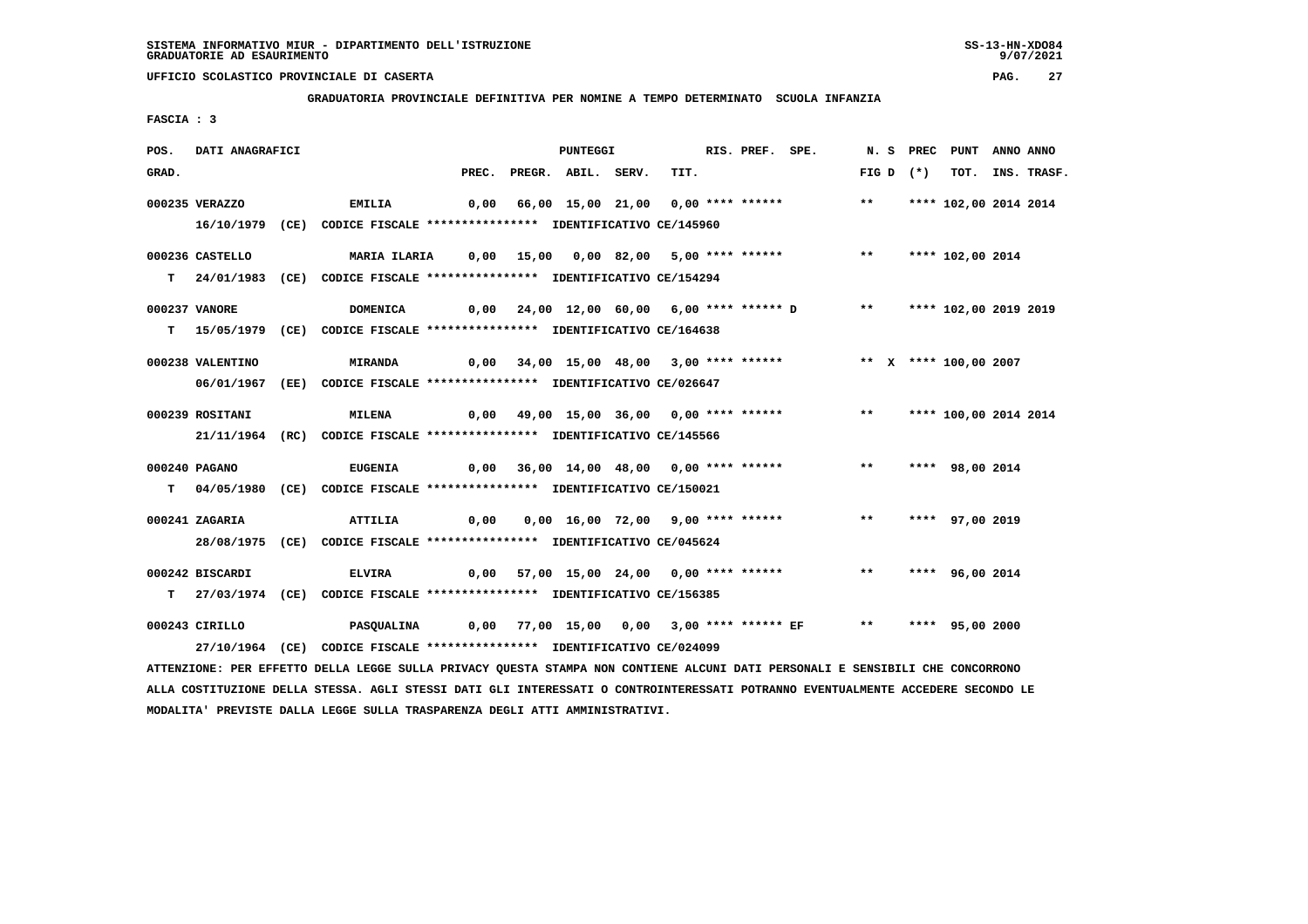**GRADUATORIA PROVINCIALE DEFINITIVA PER NOMINE A TEMPO DETERMINATO SCUOLA INFANZIA**

 **FASCIA : 3**

| POS.  | DATI ANAGRAFICI     |                                                                            |                                                         | PUNTEGGI                               |      | RIS. PREF. SPE. |                                                | N.S PREC           | PUNT                 | ANNO ANNO |                  |
|-------|---------------------|----------------------------------------------------------------------------|---------------------------------------------------------|----------------------------------------|------|-----------------|------------------------------------------------|--------------------|----------------------|-----------|------------------|
| GRAD. |                     |                                                                            |                                                         | PREC. PREGR. ABIL. SERV.               | TIT. |                 |                                                | FIG D $(*)$        |                      |           | TOT. INS. TRASF. |
|       | 000244 PERROTTA     | <b>SPERANZA</b>                                                            |                                                         |                                        |      |                 | 0,00 77,00 16,00 0,00 0,00 **** ****** *** **  |                    | **** 93,00 2000      |           |                  |
|       |                     | 18/11/1965 (CE) CODICE FISCALE *************** IDENTIFICATIVO CE/021570    |                                                         |                                        |      |                 |                                                |                    |                      |           |                  |
|       | 000245 FREGOLINO    | <b>ELENA</b>                                                               |                                                         | 0,00 73,00 11,00 8,00 0,00 **** ****** |      |                 |                                                | ** **** 92,00 2000 |                      |           |                  |
|       |                     | 06/12/1975 (CE) CODICE FISCALE *************** IDENTIFICATIVO CE/021360    |                                                         |                                        |      |                 |                                                |                    |                      |           |                  |
|       | 000246 MEROLA       |                                                                            | PATRIZIA 0,00 62,00 11,00 18,00 0,00 **** ****** *** ** |                                        |      |                 |                                                |                    | **** 91,00 2000      |           |                  |
|       |                     | 24/01/1972 (CE) CODICE FISCALE *************** IDENTIFICATIVO CE/021929    |                                                         |                                        |      |                 |                                                |                    |                      |           |                  |
|       | 000247 FERRARO      |                                                                            |                                                         |                                        |      |                 |                                                |                    | **** 91,00 2002      |           |                  |
|       |                     | 20/01/1981 (CE) CODICE FISCALE *************** IDENTIFICATIVO CE/042693    |                                                         |                                        |      |                 |                                                |                    |                      |           |                  |
|       | 000248 VINCIGUERRA  | <b>GIUSEPPINA</b>                                                          |                                                         |                                        |      |                 | 0,00 56,00 15,00 16,00 3,00 **** ****** DEF ** |                    | **** 90,00 2014 2014 |           |                  |
|       |                     | 09/12/1969 (CE) CODICE FISCALE *************** IDENTIFICATIVO CE/145323    |                                                         |                                        |      |                 |                                                |                    |                      |           |                  |
|       |                     |                                                                            |                                                         |                                        |      |                 |                                                |                    |                      |           |                  |
|       | $000249$ SAULLE     | <b>MIRIAM</b>                                                              |                                                         |                                        |      |                 | 0,00 14,00 12,00 54,00 9,00 **** ******        | ** **** 89,00 2014 |                      |           |                  |
|       |                     | T 13/04/1978 (NA) CODICE FISCALE **************** IDENTIFICATIVO CE/154555 |                                                         |                                        |      |                 |                                                |                    |                      |           |                  |
|       | 000250 CECORO       | ERSILIA                                                                    |                                                         |                                        |      |                 | 0,00 68,00 13,00 0,00 6,00 **** ****** *** **  |                    | **** 87,00 2002      |           |                  |
|       |                     | 10/12/1974 (CE) CODICE FISCALE *************** IDENTIFICATIVO CE/042764    |                                                         |                                        |      |                 |                                                |                    |                      |           |                  |
|       |                     |                                                                            |                                                         |                                        |      |                 |                                                |                    |                      |           |                  |
|       | 000251 D'ANGELO     | <b>ADELE</b>                                                               |                                                         |                                        |      |                 | $0,00$ 63,00 14,00 10,00 0,00 **** ****** F ** |                    | **** 87,00 2007      |           |                  |
|       |                     | 26/04/1960 (CE) CODICE FISCALE *************** IDENTIFICATIVO CE/024544    |                                                         |                                        |      |                 |                                                |                    |                      |           |                  |
|       | 000252 PASQUARIELLO | <b>FILOMENA</b>                                                            |                                                         | 0,00 51,00 0,00 36,00 0,00 **** ****** |      |                 |                                                | $***$              | **** 87,00 2014      |           |                  |
|       |                     | T 26/04/1981 (CE) CODICE FISCALE **************** IDENTIFICATIVO CE/151341 |                                                         |                                        |      |                 |                                                |                    |                      |           |                  |

 **ATTENZIONE: PER EFFETTO DELLA LEGGE SULLA PRIVACY QUESTA STAMPA NON CONTIENE ALCUNI DATI PERSONALI E SENSIBILI CHE CONCORRONO ALLA COSTITUZIONE DELLA STESSA. AGLI STESSI DATI GLI INTERESSATI O CONTROINTERESSATI POTRANNO EVENTUALMENTE ACCEDERE SECONDO LE MODALITA' PREVISTE DALLA LEGGE SULLA TRASPARENZA DEGLI ATTI AMMINISTRATIVI.**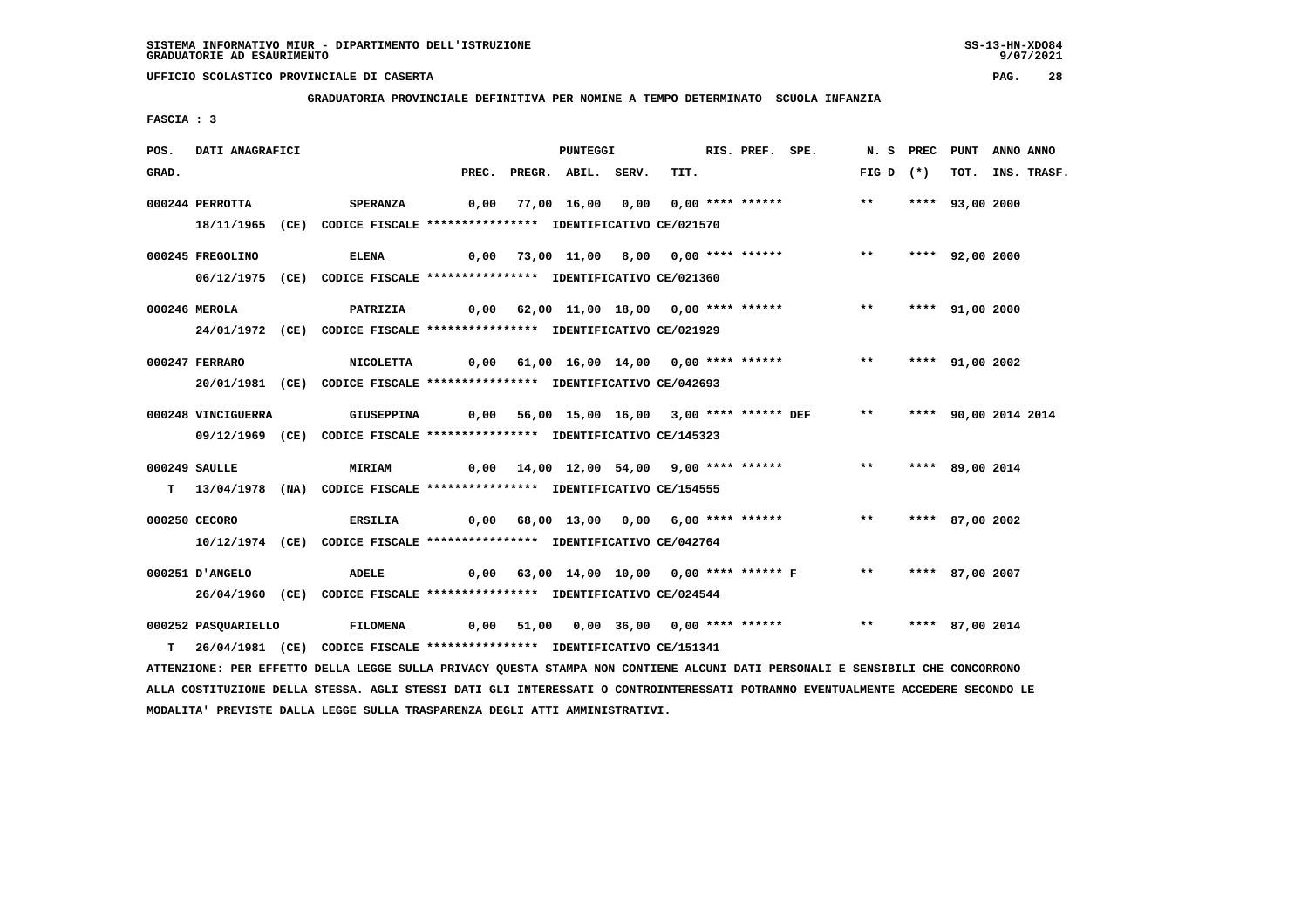**GRADUATORIA PROVINCIALE DEFINITIVA PER NOMINE A TEMPO DETERMINATO SCUOLA INFANZIA**

 **FASCIA : 3**

| POS.  | DATI ANAGRAFICI   |                                                                           |       | PUNTEGGI           |                                              | RIS. PREF. SPE. |               | N. S PREC   | PUNT                 | ANNO ANNO |                  |
|-------|-------------------|---------------------------------------------------------------------------|-------|--------------------|----------------------------------------------|-----------------|---------------|-------------|----------------------|-----------|------------------|
| GRAD. |                   |                                                                           | PREC. | PREGR. ABIL. SERV. | TIT.                                         |                 |               | FIG D $(*)$ |                      |           | TOT. INS. TRASF. |
|       | 000253 DE SANTIS  | <b>MARGHERITA</b>                                                         | 0,00  |                    | 69,00 18,00 0,00 0,00 **** ****** *** **     |                 |               |             | **** 87,00 2019 2019 |           |                  |
|       |                   | 05/12/1977 (NA) CODICE FISCALE *************** IDENTIFICATIVO CE/164803   |       |                    |                                              |                 |               |             |                      |           |                  |
|       | 000254 BARBATO    | <b>ELENA</b>                                                              |       |                    | 0,00 71,00 15,00 0,00 0,00 **** ******       |                 | $\star \star$ |             | **** 86,00 2002      |           |                  |
|       |                   | 23/06/1968 (CE) CODICE FISCALE *************** IDENTIFICATIVO CE/021507   |       |                    |                                              |                 |               |             |                      |           |                  |
|       | 000255 NAPOLITANO | <b>ROSA</b>                                                               | 0,00  |                    | 62,00 14,00 10,00 0,00 **** ****** F ** **   |                 |               |             | **** 86,00 2005 2005 |           |                  |
|       |                   | 05/07/1965 (NA) CODICE FISCALE *************** IDENTIFICATIVO CE/053390   |       |                    |                                              |                 |               |             |                      |           |                  |
|       | 000256 VALERIANI  | <b>MARIA GIUSEPP</b>                                                      |       |                    | 0,00 36,00 11,00 36,00 3,00 **** ****** E ** |                 |               |             | **** 86,00 2014      |           |                  |
|       |                   | T 12/02/1968 (EE) CODICE FISCALE *************** IDENTIFICATIVO CE/146595 |       |                    |                                              |                 |               |             |                      |           |                  |
|       | 000257 FARINA     | <b>MARIANNA</b>                                                           | 0,00  |                    | 37,00 0,00 48,00 0,00 **** ****** *** **     |                 |               |             | **** 85,00 2014      |           |                  |
|       |                   | T 13/04/1977 (CE) CODICE FISCALE *************** IDENTIFICATIVO CE/152436 |       |                    |                                              |                 |               |             |                      |           |                  |
|       | 000258 MAZZARELLA | LUIGIA                                                                    |       |                    | 0,00 64,00 12,00 9,00 0,00 **** ******       |                 | $***$         |             | **** 85,00 2014      |           |                  |
|       |                   | T 01/10/1956 (CE) CODICE FISCALE *************** IDENTIFICATIVO CE/164283 |       |                    |                                              |                 |               |             |                      |           |                  |
|       | 000259 VALENTINO  | <b>MARILENA</b>                                                           |       |                    |                                              |                 | $***$         |             | **** 83,00 2002      |           |                  |
|       |                   | 20/10/1971 (CE) CODICE FISCALE *************** IDENTIFICATIVO CE/042619   |       |                    |                                              |                 |               |             |                      |           |                  |
|       | 000260 PALUMBO    | <b>VALERIO</b>                                                            |       |                    | 0,00 58,00 13,00 12,00 0,00 **** ******      |                 | $***$         |             | **** 83,00 2014      |           |                  |
|       |                   | 28/12/1975 (NA) CODICE FISCALE *************** IDENTIFICATIVO CE/146466   |       |                    |                                              |                 |               |             |                      |           |                  |
|       | 000261 ESPOSITO   | VITTORIA                                                                  | 0,00  |                    |                                              |                 | $***$         |             | **** 83,00 2014      |           |                  |
|       |                   | 09/10/1981 (CE) CODICE FISCALE *************** IDENTIFICATIVO CE/154441   |       |                    |                                              |                 |               |             |                      |           |                  |

 **ATTENZIONE: PER EFFETTO DELLA LEGGE SULLA PRIVACY QUESTA STAMPA NON CONTIENE ALCUNI DATI PERSONALI E SENSIBILI CHE CONCORRONO ALLA COSTITUZIONE DELLA STESSA. AGLI STESSI DATI GLI INTERESSATI O CONTROINTERESSATI POTRANNO EVENTUALMENTE ACCEDERE SECONDO LE MODALITA' PREVISTE DALLA LEGGE SULLA TRASPARENZA DEGLI ATTI AMMINISTRATIVI.**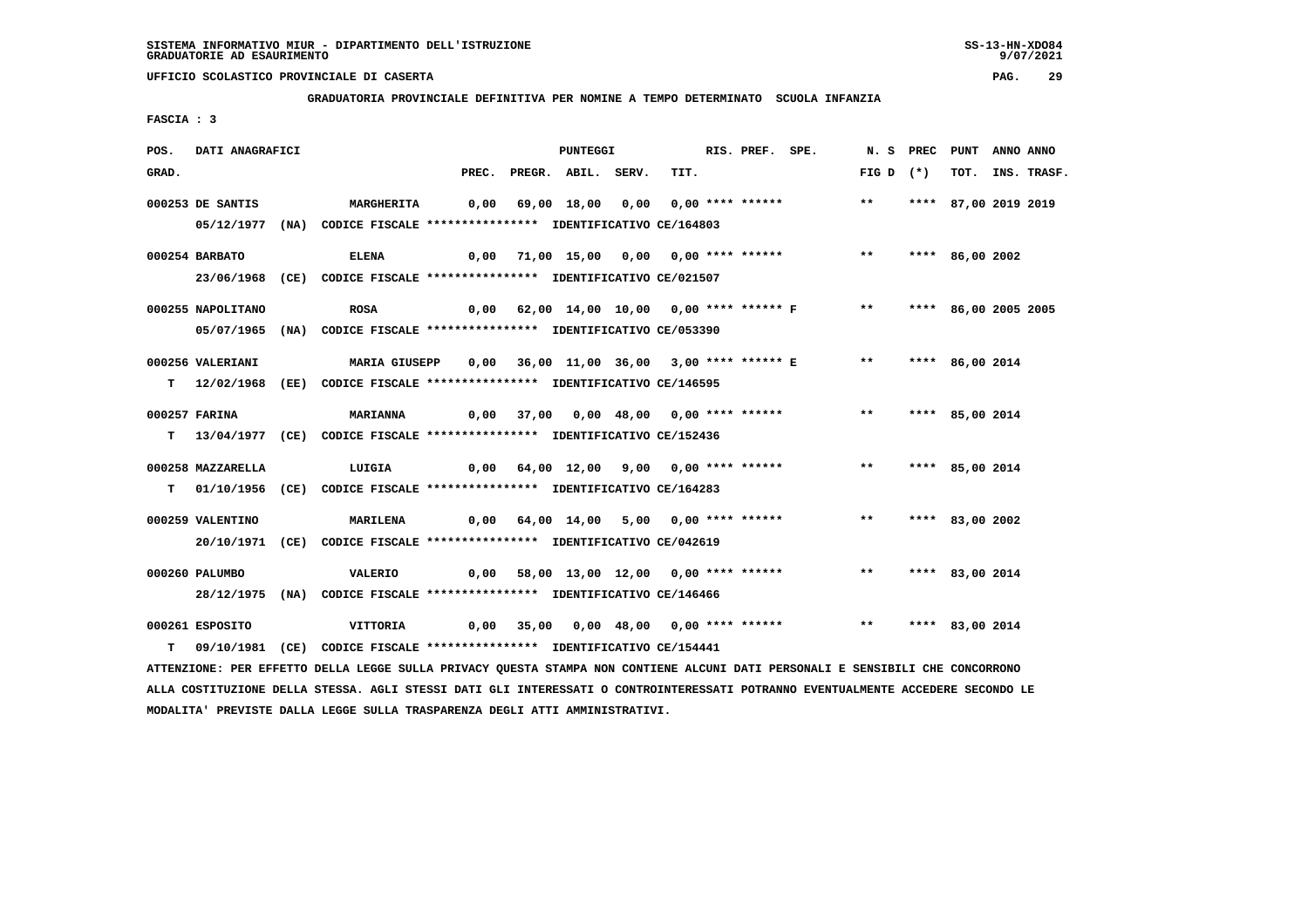**GRADUATORIA PROVINCIALE DEFINITIVA PER NOMINE A TEMPO DETERMINATO SCUOLA INFANZIA**

 **FASCIA : 3**

| POS.  | DATI ANAGRAFICI     |                                                                                                                               |       |       | <b>PUNTEGGI</b>    |      |                                        | RIS. PREF. SPE. |                                                       |             | N. S PREC PUNT |                      | ANNO ANNO |                  |
|-------|---------------------|-------------------------------------------------------------------------------------------------------------------------------|-------|-------|--------------------|------|----------------------------------------|-----------------|-------------------------------------------------------|-------------|----------------|----------------------|-----------|------------------|
| GRAD. |                     |                                                                                                                               | PREC. |       | PREGR. ABIL. SERV. |      | TIT.                                   |                 |                                                       | $FIG D (*)$ |                |                      |           | TOT. INS. TRASF. |
|       | 000262 FONTANA      | CONSIGLIA                                                                                                                     | 0,00  | 80,00 | 0,00               | 0,00 | $3.00$ **** ******                     |                 |                                                       | $***$       |                | **** 83,00 2019 2019 |           |                  |
|       |                     | T  10/09/1970 (CE) CODICE FISCALE **************** IDENTIFICATIVO CE/164752                                                   |       |       |                    |      |                                        |                 |                                                       |             |                |                      |           |                  |
|       |                     |                                                                                                                               |       |       |                    |      |                                        |                 |                                                       |             |                |                      |           |                  |
|       | 000263 MOTTOLA      | <b>CARMELA</b>                                                                                                                |       |       |                    |      |                                        |                 | 0,00 60,00 16,00 6,00 0,00 **** ****** *** **         |             |                | **** 82,00 2003 2003 |           |                  |
|       |                     | 20/06/1979 (CE) CODICE FISCALE *************** IDENTIFICATIVO CE/048782                                                       |       |       |                    |      |                                        |                 |                                                       |             |                |                      |           |                  |
|       | 000264 DONATIELLO   | <b>CONCETTA</b>                                                                                                               |       |       |                    |      |                                        |                 | $0,00$ 38,00 14,00 28,00 0,00 **** ****** F **        |             |                | **** 80,00 2004 2004 |           |                  |
|       |                     | 05/07/1963 (CE) CODICE FISCALE *************** IDENTIFICATIVO CE/049718                                                       |       |       |                    |      |                                        |                 |                                                       |             |                |                      |           |                  |
|       |                     |                                                                                                                               |       |       |                    |      |                                        |                 |                                                       |             |                |                      |           |                  |
|       | 000265 RICCIARDI    | GIUSEPPINA                                                                                                                    | 0,00  |       |                    |      |                                        |                 | 18,00 0,00 52,00 10,00 **** ****** *** **             |             |                | **** 80,00 2019 2019 |           |                  |
|       |                     | T 23/12/1977 (CE) CODICE FISCALE **************** IDENTIFICATIVO CE/164673                                                    |       |       |                    |      |                                        |                 |                                                       |             |                |                      |           |                  |
|       | 000266 RACHIERO     | <b>MARIA ELENA</b>                                                                                                            |       |       |                    |      |                                        |                 | $0,00$ 46,00 15,00 18,00 0,00 **** ****** *** **      |             |                | **** 79,00 2019 2019 |           |                  |
|       |                     | 19/09/1974 (CE) CODICE FISCALE *************** IDENTIFICATIVO CE/164634                                                       |       |       |                    |      |                                        |                 |                                                       |             |                |                      |           |                  |
|       |                     |                                                                                                                               |       |       |                    |      |                                        |                 |                                                       |             |                |                      |           |                  |
|       | 000267 GOLINO       | <b>PORZIA</b>                                                                                                                 |       |       |                    |      | 0,00 39,00 0,00 40,00 0,00 **** ****** |                 |                                                       | $***$       |                | **** 79,00 2019 2019 |           |                  |
|       |                     | T 28/07/1971 (CE) CODICE FISCALE *************** IDENTIFICATIVO CE/164824                                                     |       |       |                    |      |                                        |                 |                                                       |             |                |                      |           |                  |
|       | 000268 MADDALENA    | <b>ELISABETTA</b>                                                                                                             | 0,00  |       |                    |      | 40,00 15,00 22,00 0,00 **** ******     |                 |                                                       | $***$       |                | **** 77,00 2007 2007 |           |                  |
|       |                     | 27/10/1956 (CE) CODICE FISCALE *************** IDENTIFICATIVO CE/057573                                                       |       |       |                    |      |                                        |                 |                                                       |             |                |                      |           |                  |
|       |                     |                                                                                                                               |       |       |                    |      |                                        |                 |                                                       |             |                |                      |           |                  |
|       | 000269 DE CANDITIIS | PAOLA                                                                                                                         | 0,00  |       |                    |      |                                        |                 | 3,00 11,00 60,00 3,00 **** ****** *** **** 77,00 2014 |             |                |                      |           |                  |
| т     |                     | 01/04/1974 (CE) CODICE FISCALE **************** IDENTIFICATIVO CE/154691                                                      |       |       |                    |      |                                        |                 |                                                       |             |                |                      |           |                  |
|       | 000270 NOVELLI      | <b>GIUSEPPINA</b>                                                                                                             |       |       |                    |      |                                        |                 | 0,00 11,00 15,00 47,00 3,00 **** ****** D **          |             |                | **** 76,00 2003      |           |                  |
|       |                     | 07/03/1965 (CE) CODICE FISCALE *************** IDENTIFICATIVO CE/048199                                                       |       |       |                    |      |                                        |                 |                                                       |             |                |                      |           |                  |
|       |                     | ATTENZIONE: PER EFFETTO DELLA LEGGE SULLA PRIVACY QUESTA STAMPA NON CONTIENE ALCUNI DATI PERSONALI E SENSIBILI CHE CONCORRONO |       |       |                    |      |                                        |                 |                                                       |             |                |                      |           |                  |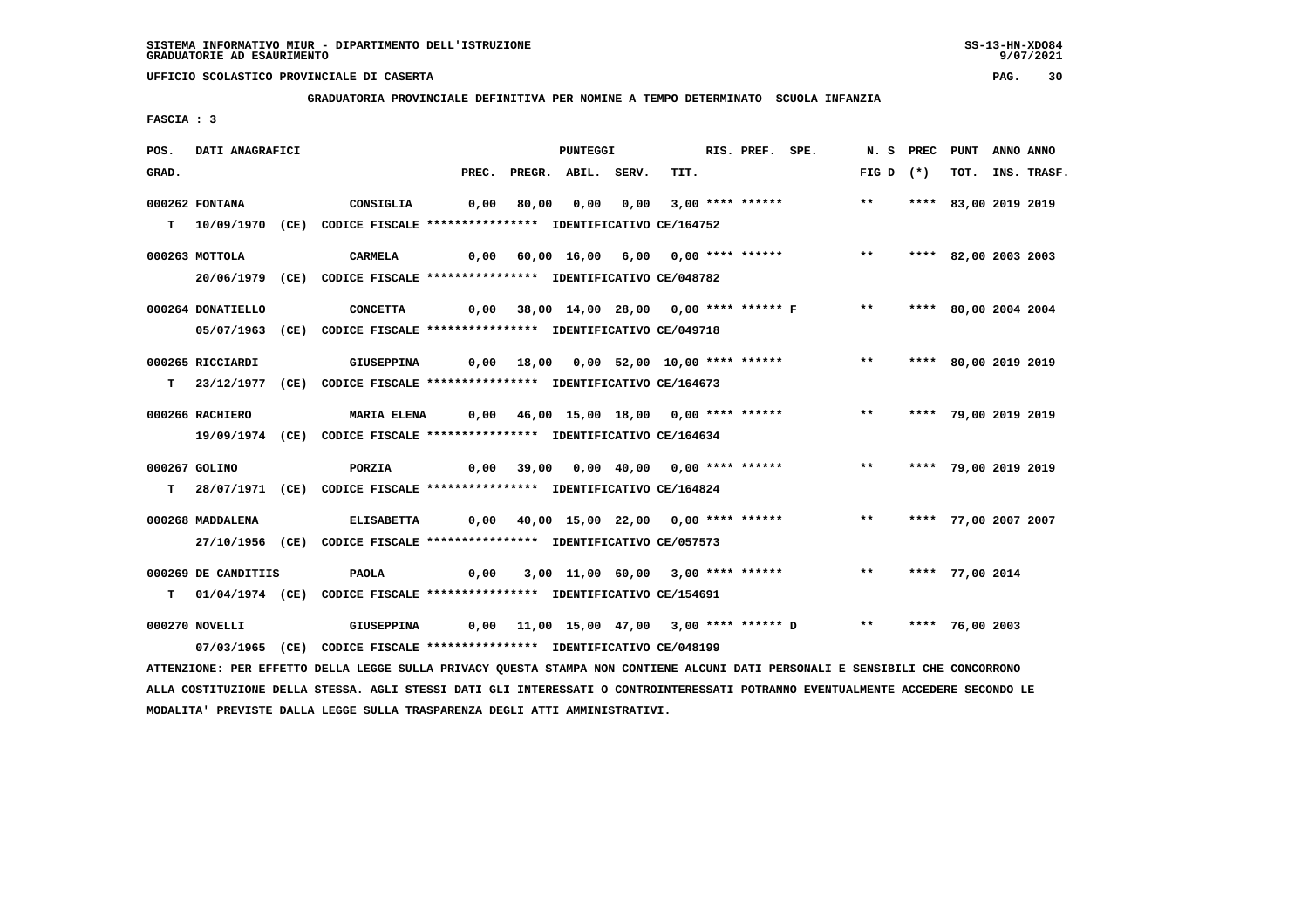**GRADUATORIA PROVINCIALE DEFINITIVA PER NOMINE A TEMPO DETERMINATO SCUOLA INFANZIA**

 **FASCIA : 3**

| POS.  | DATI ANAGRAFICI    |                                                                                                                                             |  | PUNTEGGI                 |  | RIS. PREF. SPE. |                                                                     |                    | N. S PREC PUNT |                      | ANNO ANNO        |
|-------|--------------------|---------------------------------------------------------------------------------------------------------------------------------------------|--|--------------------------|--|-----------------|---------------------------------------------------------------------|--------------------|----------------|----------------------|------------------|
| GRAD. |                    |                                                                                                                                             |  | PREC. PREGR. ABIL. SERV. |  | TIT.            |                                                                     | FIG D $(*)$        |                |                      | TOT. INS. TRASF. |
|       | 000271 SCHIAVONE   | ASSUNTA                                                                                                                                     |  |                          |  |                 | 0,00 64,00 0,00 12,00 0,00 **** ****** *** **                       |                    |                | **** 76,00 2014      |                  |
|       |                    | T 23/08/1972 (NA) CODICE FISCALE **************** IDENTIFICATIVO CE/149495                                                                  |  |                          |  |                 |                                                                     |                    |                |                      |                  |
|       | 000272 BARBATO     | <b>DANIELA</b>                                                                                                                              |  |                          |  |                 | 0,00 76,00 0,00 0,00 0,00 **** ******     **   **** 76,00 2019 2019 |                    |                |                      |                  |
|       |                    | 29/04/1977 (CE) CODICE FISCALE *************** IDENTIFICATIVO CE/164901                                                                     |  |                          |  |                 |                                                                     |                    |                |                      |                  |
|       | 000273 GIORDANO    | VALENTINA 0,00 60,00 14,00 0,00 0,00 **** ****** * *** **** 74,00 2002                                                                      |  |                          |  |                 |                                                                     |                    |                |                      |                  |
|       |                    | 28/11/1974 (CE) CODICE FISCALE *************** IDENTIFICATIVO CE/042965                                                                     |  |                          |  |                 |                                                                     |                    |                |                      |                  |
|       | 000274 IODICE      | <b>ROSALBA</b>                                                                                                                              |  |                          |  |                 | $0,00$ $12,00$ $15,00$ $42,00$ $3,00$ **** ****** *** ***           |                    |                | **** 72,00 2003 2003 |                  |
|       |                    | 06/05/1973 (CE) CODICE FISCALE *************** IDENTIFICATIVO CE/048852                                                                     |  |                          |  |                 |                                                                     |                    |                |                      |                  |
|       | 000275 DE CESARE   | <b>ROSSELLA</b>                                                                                                                             |  |                          |  |                 | 0,00 8,00 14,00 41,00 9,00 **** ****** *** **                       |                    |                | **** 72,00 2007 2007 |                  |
|       |                    | 08/08/1975 (CE) CODICE FISCALE *************** IDENTIFICATIVO CE/055693                                                                     |  |                          |  |                 |                                                                     |                    |                |                      |                  |
|       |                    | 000276 ZEPPETELLA DE ROBBIO LIANA $\begin{array}{cccccc} 0,00 & 36,00 & 16,00 & 20,00 & 0,00 & **** & **** & **** & **** & *** \end{array}$ |  |                          |  |                 |                                                                     |                    |                | **** 72,00 2007      |                  |
|       |                    | 27/12/1976 (CE) CODICE FISCALE *************** IDENTIFICATIVO CE/048309                                                                     |  |                          |  |                 |                                                                     |                    |                |                      |                  |
|       | 000277 MAIORINO    | MARIA GRAZIA      0,00     0,00   13,00   56,00   3,00  ****  ******                                                                        |  |                          |  |                 |                                                                     | ** **** 72,00 2014 |                |                      |                  |
|       |                    | 04/08/1978 (CE) CODICE FISCALE *************** IDENTIFICATIVO CE/154533                                                                     |  |                          |  |                 |                                                                     |                    |                |                      |                  |
|       | 000278 MUSONE      | <b>MARIA CARMINA</b>                                                                                                                        |  |                          |  |                 | 0,00 53,00 14,00 4,00 0,00 **** ****** *** *** **** 71,00 2004      |                    |                |                      |                  |
|       |                    | 09/03/1966 (CE) CODICE FISCALE *************** IDENTIFICATIVO CE/049848                                                                     |  |                          |  |                 |                                                                     |                    |                |                      |                  |
|       | 000279 DI GIROLAMO |                                                                                                                                             |  |                          |  |                 |                                                                     |                    |                |                      |                  |
|       |                    | T 01/07/1978 (CE) CODICE FISCALE *************** IDENTIFICATIVO CE/153832                                                                   |  |                          |  |                 |                                                                     |                    |                |                      |                  |

 **ATTENZIONE: PER EFFETTO DELLA LEGGE SULLA PRIVACY QUESTA STAMPA NON CONTIENE ALCUNI DATI PERSONALI E SENSIBILI CHE CONCORRONO ALLA COSTITUZIONE DELLA STESSA. AGLI STESSI DATI GLI INTERESSATI O CONTROINTERESSATI POTRANNO EVENTUALMENTE ACCEDERE SECONDO LE MODALITA' PREVISTE DALLA LEGGE SULLA TRASPARENZA DEGLI ATTI AMMINISTRATIVI.**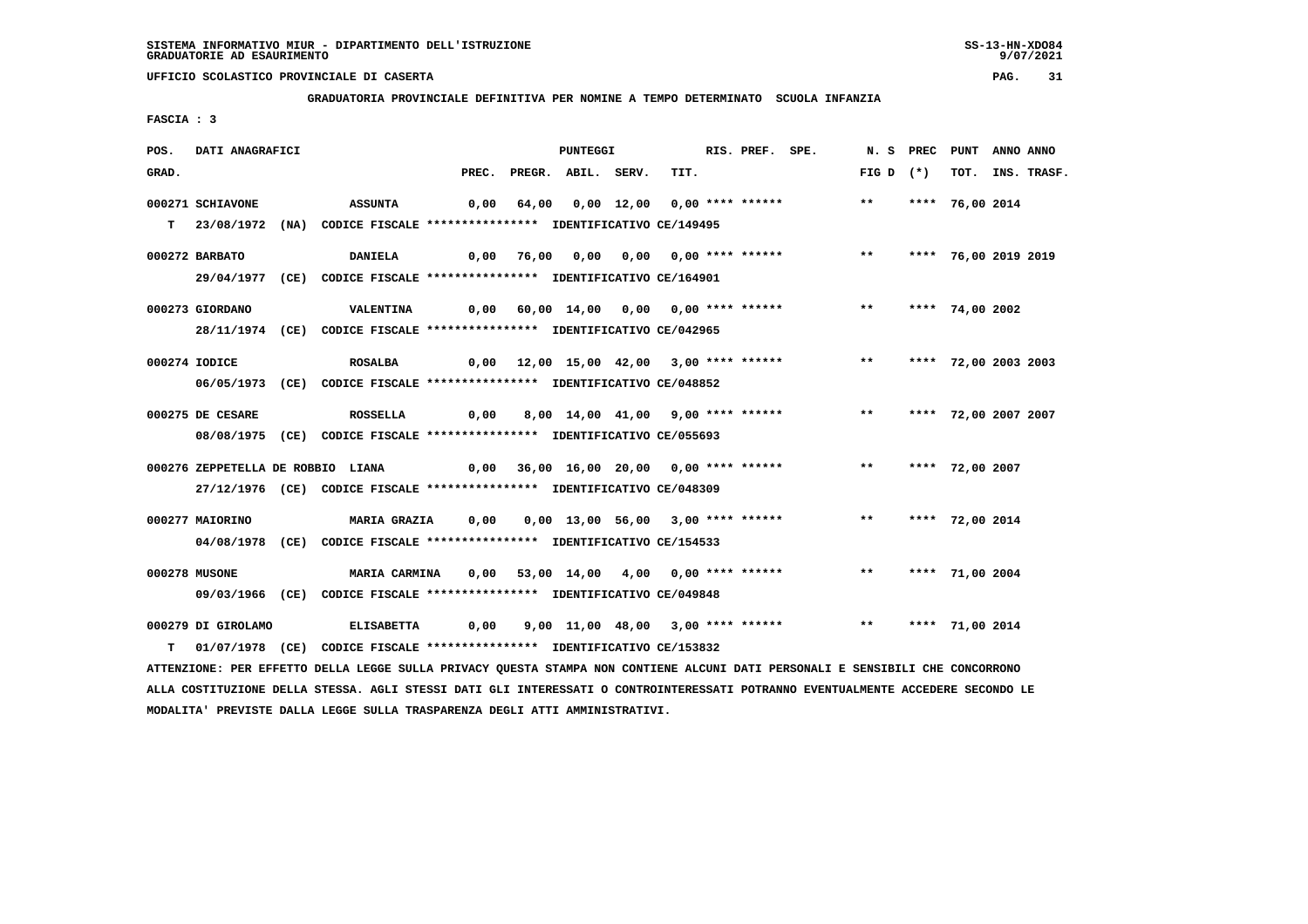**GRADUATORIA PROVINCIALE DEFINITIVA PER NOMINE A TEMPO DETERMINATO SCUOLA INFANZIA**

 **FASCIA : 3**

| POS.  | DATI ANAGRAFICI     |                                                                                                                               |       | PUNTEGGI           |                                        | RIS. PREF. SPE. |                                                               |              | N.S PREC    | PUNT                    | ANNO ANNO |             |
|-------|---------------------|-------------------------------------------------------------------------------------------------------------------------------|-------|--------------------|----------------------------------------|-----------------|---------------------------------------------------------------|--------------|-------------|-------------------------|-----------|-------------|
| GRAD. |                     |                                                                                                                               | PREC. | PREGR. ABIL. SERV. | TIT.                                   |                 |                                                               |              | FIG D $(*)$ | TOT.                    |           | INS. TRASF. |
|       | 000280 VITALE       | <b>MICHELINA</b>                                                                                                              | 0,00  |                    |                                        |                 |                                                               | $***$        |             | **** 69,00 2000         |           |             |
|       |                     |                                                                                                                               |       |                    |                                        |                 |                                                               |              |             |                         |           |             |
|       |                     | 06/01/1969 (CE) CODICE FISCALE *************** IDENTIFICATIVO CE/023753                                                       |       |                    |                                        |                 |                                                               |              |             |                         |           |             |
|       | 000281 PIAMPIANI    | <b>DORA</b>                                                                                                                   | 0,00  |                    | 54,00 15,00 0,00 0,00 **** ******      |                 |                                                               | $***$        |             | **** 69,00 2002         |           |             |
|       |                     | 05/03/1974 (RM) CODICE FISCALE *************** IDENTIFICATIVO CE/046183                                                       |       |                    |                                        |                 |                                                               |              |             |                         |           |             |
|       |                     |                                                                                                                               |       |                    |                                        |                 |                                                               |              |             |                         |           |             |
|       | 000282 DI SARNO     | <b>VINCENZA</b>                                                                                                               |       |                    | 0,00 69,00 0,00 0,00 0,00 **** ******  |                 |                                                               |              |             | ** **** 69,00 2014 2005 |           |             |
|       |                     | T 11/07/1980 (NA) CODICE FISCALE *************** IDENTIFICATIVO CE/053873                                                     |       |                    |                                        |                 |                                                               |              |             |                         |           |             |
|       |                     |                                                                                                                               |       |                    |                                        |                 |                                                               |              |             |                         |           |             |
|       | 000283 PACIFICO     | <b>MARIA</b>                                                                                                                  | 0,00  |                    |                                        |                 | 9,00 12,00 48,00 0,00 **** ****** D ** X **** 69,00 2019 2005 |              |             |                         |           |             |
|       |                     | 14/09/1978 (CE) CODICE FISCALE *************** IDENTIFICATIVO CE/053413                                                       |       |                    |                                        |                 |                                                               |              |             |                         |           |             |
|       | 000284 TARTAGLIONE  | <b>GIUSEPPINA</b>                                                                                                             |       |                    | 0,00 35,00 0,00 24,00 9,00 **** ****** |                 |                                                               | $***$        |             | **** 68,00 2014         |           |             |
|       |                     | T 26/11/1976 (CE) CODICE FISCALE **************** IDENTIFICATIVO CE/150337                                                    |       |                    |                                        |                 |                                                               |              |             |                         |           |             |
|       |                     |                                                                                                                               |       |                    |                                        |                 |                                                               |              |             |                         |           |             |
|       | 000285 TIROZZI      | <b>RACHELE</b>                                                                                                                |       |                    | 0,00 20,00 0,00 48,00 0,00 **** ****** |                 |                                                               | $***$        |             | **** 68,00 2019 2019    |           |             |
|       |                     | T 27/01/1978 (CE) CODICE FISCALE *************** IDENTIFICATIVO CE/164653                                                     |       |                    |                                        |                 |                                                               |              |             |                         |           |             |
|       |                     |                                                                                                                               |       |                    |                                        |                 |                                                               |              |             |                         |           |             |
|       | 000286 VEROLLA      | <b>ROSA</b>                                                                                                                   |       |                    | 0,00 49,00 16,00 2,00 0,00 **** ****** |                 |                                                               | $\star\star$ |             | **** 67,00 2002         |           |             |
|       |                     | 23/09/1970 (CE) CODICE FISCALE *************** IDENTIFICATIVO CE/045075                                                       |       |                    |                                        |                 |                                                               |              |             |                         |           |             |
|       |                     |                                                                                                                               |       |                    |                                        |                 |                                                               |              |             |                         |           |             |
|       | 000287 FONTANA      | OLGA                                                                                                                          |       |                    |                                        |                 | 0,00 13,00 0,00 54,00 0,00 **** ****** E                      | $***$        |             | **** 67,00 2019 2019    |           |             |
| т     |                     | 15/07/1968 (CE) CODICE FISCALE **************** IDENTIFICATIVO CE/164754                                                      |       |                    |                                        |                 |                                                               |              |             |                         |           |             |
|       | 000288 GIANNATTASIO | <b>ANTONELLA</b>                                                                                                              | 0,00  |                    | 6,00 13,00 48,00 0,00 **** ******      |                 |                                                               | $***$        |             | **** 67,00 2019         |           |             |
|       |                     | 08/10/1963 (CL) CODICE FISCALE *************** IDENTIFICATIVO CE/043764                                                       |       |                    |                                        |                 |                                                               |              |             |                         |           |             |
|       |                     | ATTENZIONE: PER EFFETTO DELLA LEGGE SULLA PRIVACY QUESTA STAMPA NON CONTIENE ALCUNI DATI PERSONALI E SENSIBILI CHE CONCORRONO |       |                    |                                        |                 |                                                               |              |             |                         |           |             |
|       |                     |                                                                                                                               |       |                    |                                        |                 |                                                               |              |             |                         |           |             |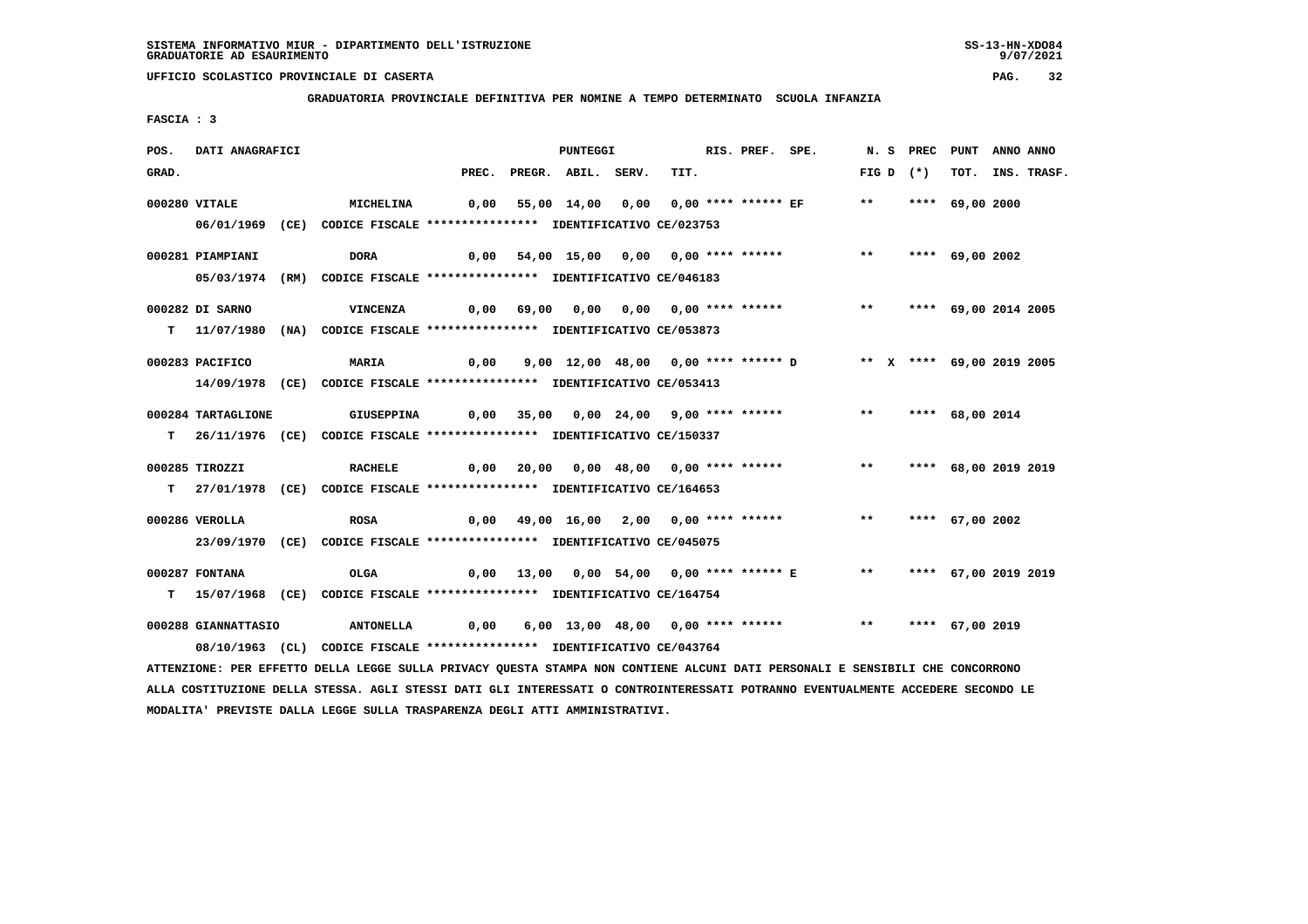**GRADUATORIA PROVINCIALE DEFINITIVA PER NOMINE A TEMPO DETERMINATO SCUOLA INFANZIA**

 **FASCIA : 3**

| POS.  | DATI ANAGRAFICI   |                                                                                                                                 |       | PUNTEGGI           |                                         | RIS. PREF. SPE. | N. S PREC                 | PUNT                 | ANNO ANNO |             |
|-------|-------------------|---------------------------------------------------------------------------------------------------------------------------------|-------|--------------------|-----------------------------------------|-----------------|---------------------------|----------------------|-----------|-------------|
| GRAD. |                   |                                                                                                                                 | PREC. | PREGR. ABIL. SERV. | TIT.                                    |                 | FIG D $(*)$               | тот.                 |           | INS. TRASF. |
|       | 000289 RUSSO      | <b>CATIA</b>                                                                                                                    | 0,00  |                    | 36,00 16,00 14,00 0,00 **** ******      |                 | $***$                     | **** 66,00 2002      |           |             |
|       |                   | 20/09/1977 (CE) CODICE FISCALE *************** IDENTIFICATIVO CE/044857                                                         |       |                    |                                         |                 |                           |                      |           |             |
|       |                   |                                                                                                                                 |       |                    |                                         |                 |                           |                      |           |             |
|       | 000290 GRIPPA     | PATRIZIA                                                                                                                        |       |                    | 0,00 54,00 12,00 0,00 0,00 **** ******  |                 | $***$                     | **** 66,00 2003 2003 |           |             |
|       |                   | 25/10/1971 (NA) CODICE FISCALE *************** IDENTIFICATIVO CE/048387                                                         |       |                    |                                         |                 |                           |                      |           |             |
|       | 000291 VITOLO     | <b>ANNUNZIATA</b>                                                                                                               |       |                    | 0,00 36,00 18,00 12,00 0,00 **** ****** |                 | $***$                     | **** 66,00 2014      |           |             |
|       |                   | T 10/09/1976 (CE) CODICE FISCALE **************** IDENTIFICATIVO CE/148087                                                      |       |                    |                                         |                 |                           |                      |           |             |
|       |                   |                                                                                                                                 |       |                    |                                         |                 |                           |                      |           |             |
|       | 000292 GALLO      | LUISA                                                                                                                           | 0,00  |                    | 49,00 11,00 0,00 6,00 **** ******       |                 | $***$                     | **** 66,00 2019 2019 |           |             |
|       |                   | T 11/05/1982 (CE) CODICE FISCALE *************** IDENTIFICATIVO CE/164788                                                       |       |                    |                                         |                 |                           |                      |           |             |
|       | 000293 FEOLA      | <b>ANNAMARIA</b>                                                                                                                |       |                    | 0,00 51,00 15,00 0,00 0,00 **** ******  |                 | ** X **** 66,00 2019 2019 |                      |           |             |
|       |                   | 18/12/1975 (CE) CODICE FISCALE *************** IDENTIFICATIVO CE/164660                                                         |       |                    |                                         |                 |                           |                      |           |             |
|       |                   |                                                                                                                                 |       |                    |                                         |                 |                           |                      |           |             |
|       | 000294 CANTIELLO  | <b>TERESA</b>                                                                                                                   |       |                    | $0,00$ 63,00 0,00 2,00 0,00 **** ****** |                 | $***$                     | **** 65,00 2014      |           |             |
|       |                   | 09/08/1982 (CE) CODICE FISCALE *************** IDENTIFICATIVO CE/151361                                                         |       |                    |                                         |                 |                           |                      |           |             |
|       | 000295 LA TORRE   | <b>LOREDANA</b>                                                                                                                 | 0,00  |                    | 0,00 11,00 44,00 9,00 **** ******       |                 | $***$                     | **** 64,00 2014      |           |             |
|       |                   | T 16/08/1974 (CE) CODICE FISCALE *************** IDENTIFICATIVO CE/154554                                                       |       |                    |                                         |                 |                           |                      |           |             |
|       |                   |                                                                                                                                 |       |                    |                                         |                 |                           |                      |           |             |
|       | 000296 DIONISIO   | CAROLINA                                                                                                                        | 0,00  |                    | 0,00 13,00 48,00 3,00 **** ******       |                 | $***$                     | **** 64,00 2019 2019 |           |             |
|       |                   | T 17/11/1968 (CE) CODICE FISCALE **************** IDENTIFICATIVO CE/164952                                                      |       |                    |                                         |                 |                           |                      |           |             |
|       | 000297 DE GENNARO | <b>MONICA</b>                                                                                                                   | 0,00  |                    | 0,00 15,00 48,00 0,00 **** ******       |                 | $***$                     | **** 63,00 2007      |           |             |
|       |                   | 01/07/1971 (CE) CODICE FISCALE *************** IDENTIFICATIVO CE/043140                                                         |       |                    |                                         |                 |                           |                      |           |             |
|       |                   | ATTENZIONE: PER EFFETTO DELLA LEGGE SULLA PRIVACY QUESTA STAMPA NON CONTIENE ALCUNI DATI PERSONALI E SENSIBILI CHE CONCORRONO   |       |                    |                                         |                 |                           |                      |           |             |
|       |                   | ALLA COSTITUZIONE DELLA STESSA. AGLI STESSI DATI GLI INTERESSATI O CONTROINTERESSATI POTRANNO EVENTUALMENTE ACCEDERE SECONDO LE |       |                    |                                         |                 |                           |                      |           |             |

 **MODALITA' PREVISTE DALLA LEGGE SULLA TRASPARENZA DEGLI ATTI AMMINISTRATIVI.**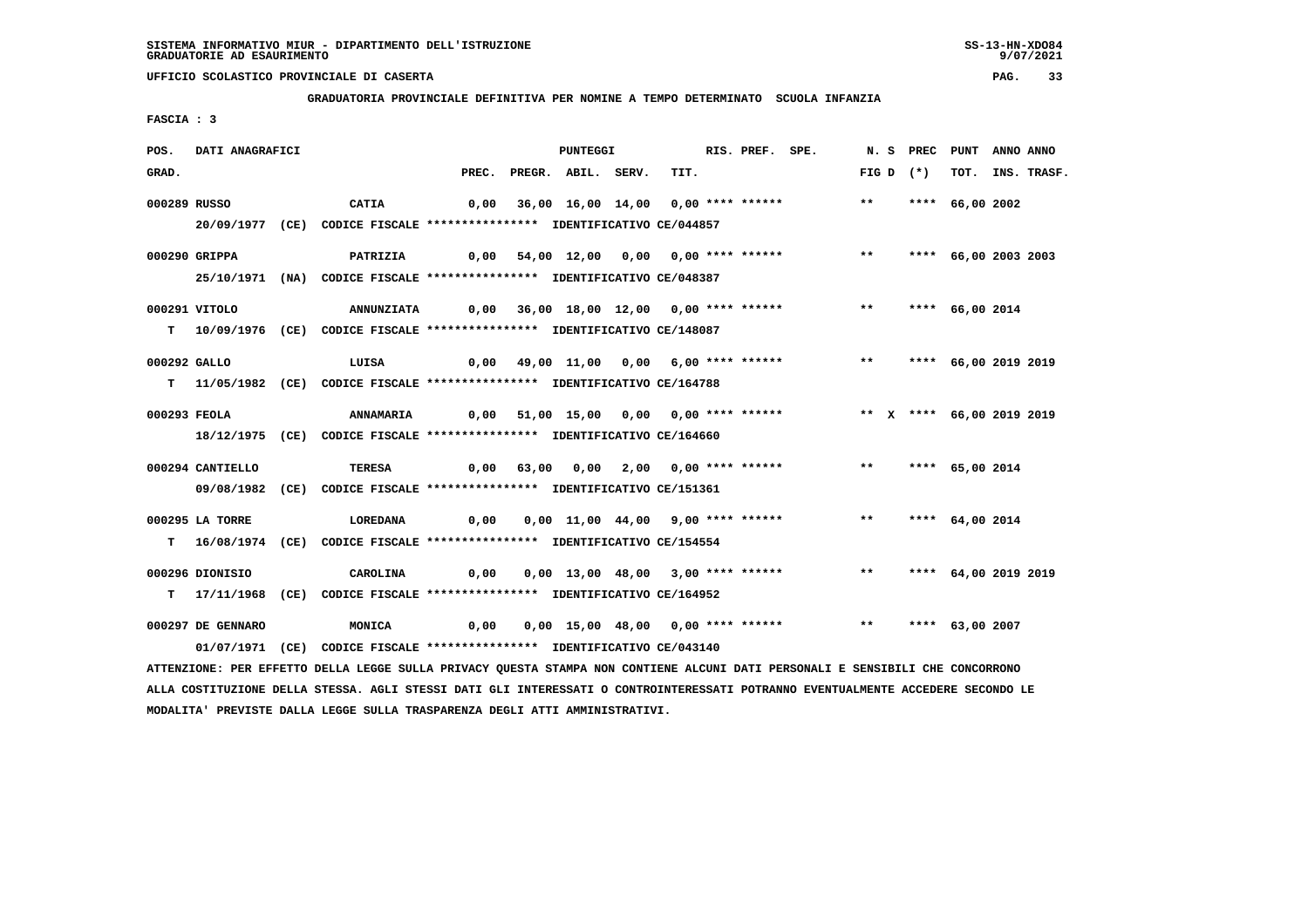**GRADUATORIA PROVINCIALE DEFINITIVA PER NOMINE A TEMPO DETERMINATO SCUOLA INFANZIA**

 **FASCIA : 3**

| POS.  | DATI ANAGRAFICI    |                                                                                                                               |       | PUNTEGGI           |                                           | RIS. PREF. SPE. |                                                                     |             | N. S PREC PUNT |                      | ANNO ANNO |                  |
|-------|--------------------|-------------------------------------------------------------------------------------------------------------------------------|-------|--------------------|-------------------------------------------|-----------------|---------------------------------------------------------------------|-------------|----------------|----------------------|-----------|------------------|
| GRAD. |                    |                                                                                                                               | PREC. | PREGR. ABIL. SERV. | TIT.                                      |                 |                                                                     | FIG D $(*)$ |                |                      |           | TOT. INS. TRASF. |
|       | 000298 DI RUBBA    | <b>ROSSELLA</b>                                                                                                               | 0,00  |                    | 0,00 15,00 48,00 0,00 **** ******         |                 |                                                                     | $***$       |                | **** 63,00 2011 2011 |           |                  |
|       |                    | 06/09/1976 (FR) CODICE FISCALE *************** IDENTIFICATIVO CE/140105                                                       |       |                    |                                           |                 |                                                                     |             |                |                      |           |                  |
|       |                    |                                                                                                                               |       |                    |                                           |                 |                                                                     |             |                |                      |           |                  |
|       | 000299 PAGANO      | <b>ELEONORA</b>                                                                                                               |       |                    | 0,00 28,00 11,00 24,00 0,00 **** ******   |                 |                                                                     |             |                | ** **** 63,00 2014   |           |                  |
|       |                    | T 28/04/1981 (CE) CODICE FISCALE **************** IDENTIFICATIVO CE/149568                                                    |       |                    |                                           |                 |                                                                     |             |                |                      |           |                  |
|       | 000300 MARINO      | GRAZIELLA                                                                                                                     |       |                    |                                           |                 |                                                                     | $***$       |                | **** 63,00 2019      |           |                  |
|       |                    | 15/08/1975 (CE) CODICE FISCALE *************** IDENTIFICATIVO CE/044921                                                       |       |                    |                                           |                 |                                                                     |             |                |                      |           |                  |
|       |                    |                                                                                                                               |       |                    |                                           |                 |                                                                     |             |                |                      |           |                  |
|       | 000301 PANARELLO   | <b>GENOVEFFA</b>                                                                                                              |       |                    |                                           |                 | 0,00 35,00 15,00 12,00 0,00 **** ****** F ** * **** 62,00 2002 2002 |             |                |                      |           |                  |
|       |                    | 20/03/1962 (CE) CODICE FISCALE *************** IDENTIFICATIVO CE/043710                                                       |       |                    |                                           |                 |                                                                     |             |                |                      |           |                  |
|       | 000302 DE LUCIA    | MARIAROSARIA        0,00     48,00    14,00     0,00    0,00  ****  ******                                                    |       |                    |                                           |                 |                                                                     |             |                | ** **** 62,00 2002   |           |                  |
|       |                    | 26/04/1974 (CE) CODICE FISCALE *************** IDENTIFICATIVO CE/044121                                                       |       |                    |                                           |                 |                                                                     |             |                |                      |           |                  |
|       |                    |                                                                                                                               |       |                    |                                           |                 |                                                                     |             |                |                      |           |                  |
|       | 000303 CAPASSO     | MARIAROSARIA        0,00    13,00     0,00   48,00     0,00  ****  ******                                                     |       |                    |                                           |                 |                                                                     | $***$       |                | **** 61,00 2019 2019 |           |                  |
|       |                    | T 27/04/1980 (CE) CODICE FISCALE **************** IDENTIFICATIVO CE/164662                                                    |       |                    |                                           |                 |                                                                     |             |                |                      |           |                  |
|       | 000304 PALMIERO    | <b>GIUSEPPINA</b>                                                                                                             |       |                    |                                           |                 | 0,00 45,00 15,00 0,00 0,00 **** ******             **               |             |                | **** 60,00 2007      |           |                  |
|       |                    | 04/04/1970 (CE) CODICE FISCALE *************** IDENTIFICATIVO CE/043563                                                       |       |                    |                                           |                 |                                                                     |             |                |                      |           |                  |
|       |                    |                                                                                                                               |       |                    |                                           |                 |                                                                     |             |                |                      |           |                  |
|       | 000305 D'ANGELO    | <b>ROBERTA</b>                                                                                                                |       |                    | $0,00$ 36,00 14,00 10,00 0,00 **** ****** |                 |                                                                     | $***$       |                | **** 60,00 2019 2019 |           |                  |
|       |                    | 09/11/1973 (CE) CODICE FISCALE *************** IDENTIFICATIVO CE/164681                                                       |       |                    |                                           |                 |                                                                     |             |                |                      |           |                  |
|       | 000306 DI CATERINO | <b>ANITA</b>                                                                                                                  |       |                    | 0,00 11,00 0,00 48,00 0,00 **** ******    |                 |                                                                     |             |                | ** **** 59,00 2014   |           |                  |
|       |                    | T 08/08/1972 (CE) CODICE FISCALE *************** IDENTIFICATIVO CE/154613                                                     |       |                    |                                           |                 |                                                                     |             |                |                      |           |                  |
|       |                    | ATTENZIONE: PER EFFETTO DELLA LEGGE SULLA PRIVACY QUESTA STAMPA NON CONTIENE ALCUNI DATI PERSONALI E SENSIBILI CHE CONCORRONO |       |                    |                                           |                 |                                                                     |             |                |                      |           |                  |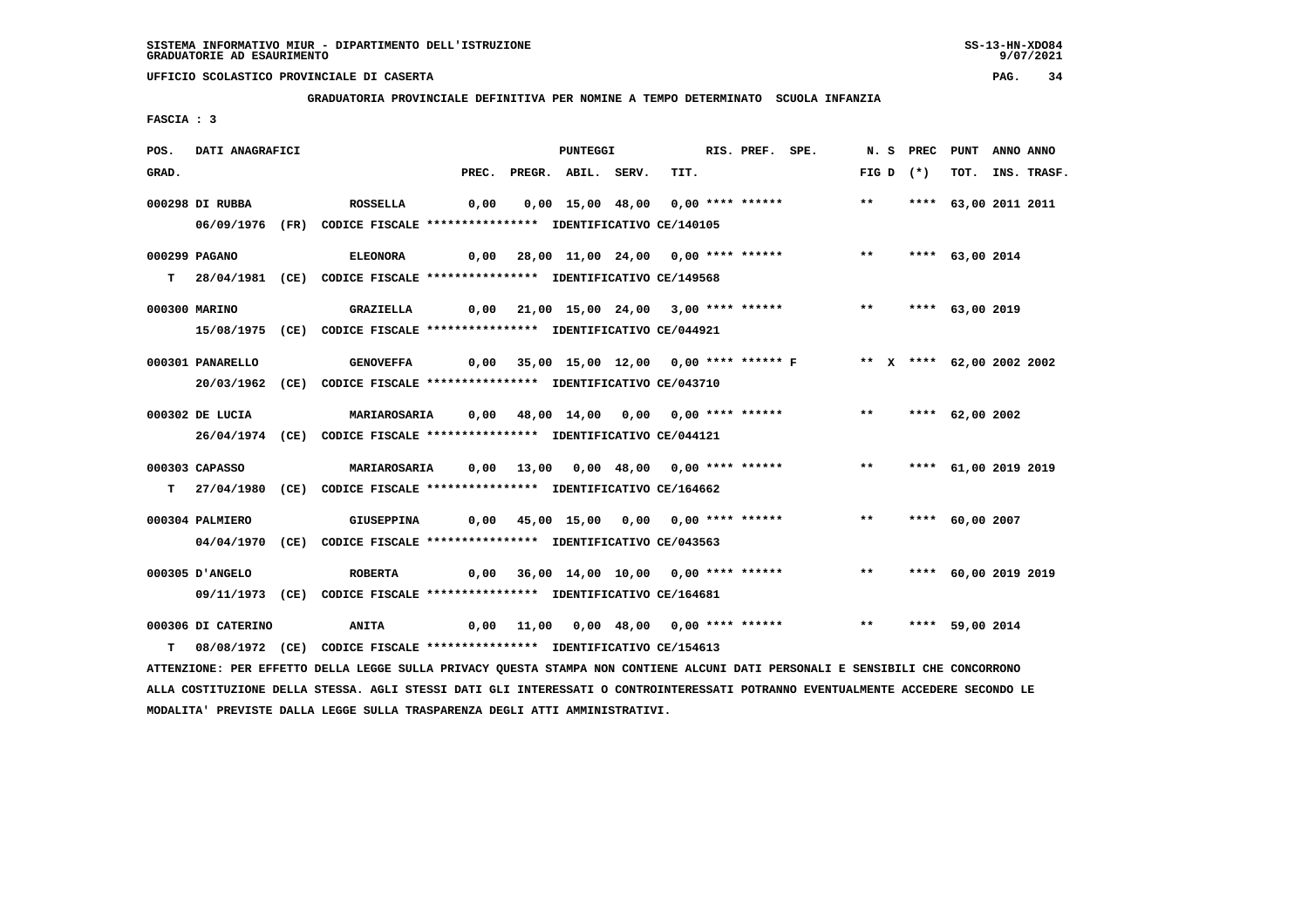**GRADUATORIA PROVINCIALE DEFINITIVA PER NOMINE A TEMPO DETERMINATO SCUOLA INFANZIA**

 **FASCIA : 3**

| POS.  | DATI ANAGRAFICI    |                                                                                                                               |                                                | <b>PUNTEGGI</b>    |                                          | RIS. PREF. SPE. |                    | N.S PREC | PUNT                 | ANNO ANNO |             |
|-------|--------------------|-------------------------------------------------------------------------------------------------------------------------------|------------------------------------------------|--------------------|------------------------------------------|-----------------|--------------------|----------|----------------------|-----------|-------------|
| GRAD. |                    |                                                                                                                               | PREC.                                          | PREGR. ABIL. SERV. | TIT.                                     |                 | FIG D $(*)$        |          | тот.                 |           | INS. TRASF. |
|       | 000307 FRATTOLILLO | <b>ANTONIETTA</b>                                                                                                             |                                                |                    | $0,00$ 43,00 15,00 0,00 0,00 **** ****** |                 | $***$              |          | **** 58,00 2000      |           |             |
|       |                    | 15/02/1958 (CE) CODICE FISCALE *************** IDENTIFICATIVO CE/026013                                                       |                                                |                    |                                          |                 |                    |          |                      |           |             |
|       |                    |                                                                                                                               |                                                |                    |                                          |                 |                    |          |                      |           |             |
|       | 000308 STARACE     | <b>CATERINA</b>                                                                                                               |                                                |                    | 0,00 42,00 15,00 0,00 1,00 **** ******   |                 | $***$              |          | **** 58,00 2019      |           |             |
|       |                    | 27/01/1967 (CE) CODICE FISCALE *************** IDENTIFICATIVO CE/045399                                                       |                                                |                    |                                          |                 |                    |          |                      |           |             |
|       | 000309 ABITINO     | CLAUDIA ELIZA                                                                                                                 | 0,00                                           |                    | 6,00 15,00 36,00 0,00 **** ******        |                 | $***$              |          | **** 57,00 2014      |           |             |
|       |                    | 01/06/1967 (EE) CODICE FISCALE *************** IDENTIFICATIVO CE/043407                                                       |                                                |                    |                                          |                 |                    |          |                      |           |             |
|       |                    |                                                                                                                               |                                                |                    |                                          |                 |                    |          |                      |           |             |
|       | 000310 LOMBARDO    | <b>MARIA</b>                                                                                                                  | 0,00                                           |                    | 0,00 14,00 36,00 6,00 **** ******        |                 | ** **** 56,00 2007 |          |                      |           |             |
|       |                    | 19/01/1962 (CE) CODICE FISCALE *************** IDENTIFICATIVO CE/042840                                                       |                                                |                    |                                          |                 |                    |          |                      |           |             |
|       | 000311 IODICE      | <b>PATRIZIA</b>                                                                                                               |                                                |                    | 0,00 38,00 15,00 0,00 3,00 **** ******   |                 | $***$              |          | **** 56,00 2019 2005 |           |             |
|       |                    | 12/03/1976 (CE) CODICE FISCALE *************** IDENTIFICATIVO CE/054912                                                       |                                                |                    |                                          |                 |                    |          |                      |           |             |
|       |                    |                                                                                                                               |                                                |                    |                                          |                 |                    |          |                      |           |             |
|       | 000312 BARBATO     | TERESA                                                                                                                        | 0,00                                           |                    | 0,00 16,00 26,00 13,00 **** ******       |                 | $***$              |          | **** 55,00 2014      |           |             |
|       |                    | T 22/05/1982 (PD) CODICE FISCALE **************** IDENTIFICATIVO CE/150078                                                    |                                                |                    |                                          |                 |                    |          |                      |           |             |
|       |                    | 000313 ESPOSITO MARROCCELLA MICHELA                                                                                           | 0,00 16,00 15,00 24,00 0,00 **** ****** *** ** |                    |                                          |                 |                    |          | **** 55,00 2019 2019 |           |             |
|       |                    | 26/01/1961 (CE) CODICE FISCALE *************** IDENTIFICATIVO CE/164766                                                       |                                                |                    |                                          |                 |                    |          |                      |           |             |
|       |                    |                                                                                                                               |                                                |                    |                                          |                 |                    |          |                      |           |             |
|       | 000314 MARRANDINO  | <b>MARIA</b>                                                                                                                  |                                                |                    | 0,00 39,00 15,00 0,00 0,00 **** ******   |                 | $***$              |          | **** 54,00 2002      |           |             |
|       |                    | 08/05/1966 (CE) CODICE FISCALE *************** IDENTIFICATIVO CE/044735                                                       |                                                |                    |                                          |                 |                    |          |                      |           |             |
|       | 000315 PRINCIPE    | <b>CARMELA</b>                                                                                                                |                                                |                    | 0,00 39,00 15,00 0,00 0,00 **** ******   |                 | $\star\star$       |          | **** 54,00 2014      |           |             |
|       |                    | 29/05/1968 (NA) CODICE FISCALE *************** IDENTIFICATIVO CE/045708                                                       |                                                |                    |                                          |                 |                    |          |                      |           |             |
|       |                    | ATTENZIONE: PER EFFETTO DELLA LEGGE SULLA PRIVACY QUESTA STAMPA NON CONTIENE ALCUNI DATI PERSONALI E SENSIBILI CHE CONCORRONO |                                                |                    |                                          |                 |                    |          |                      |           |             |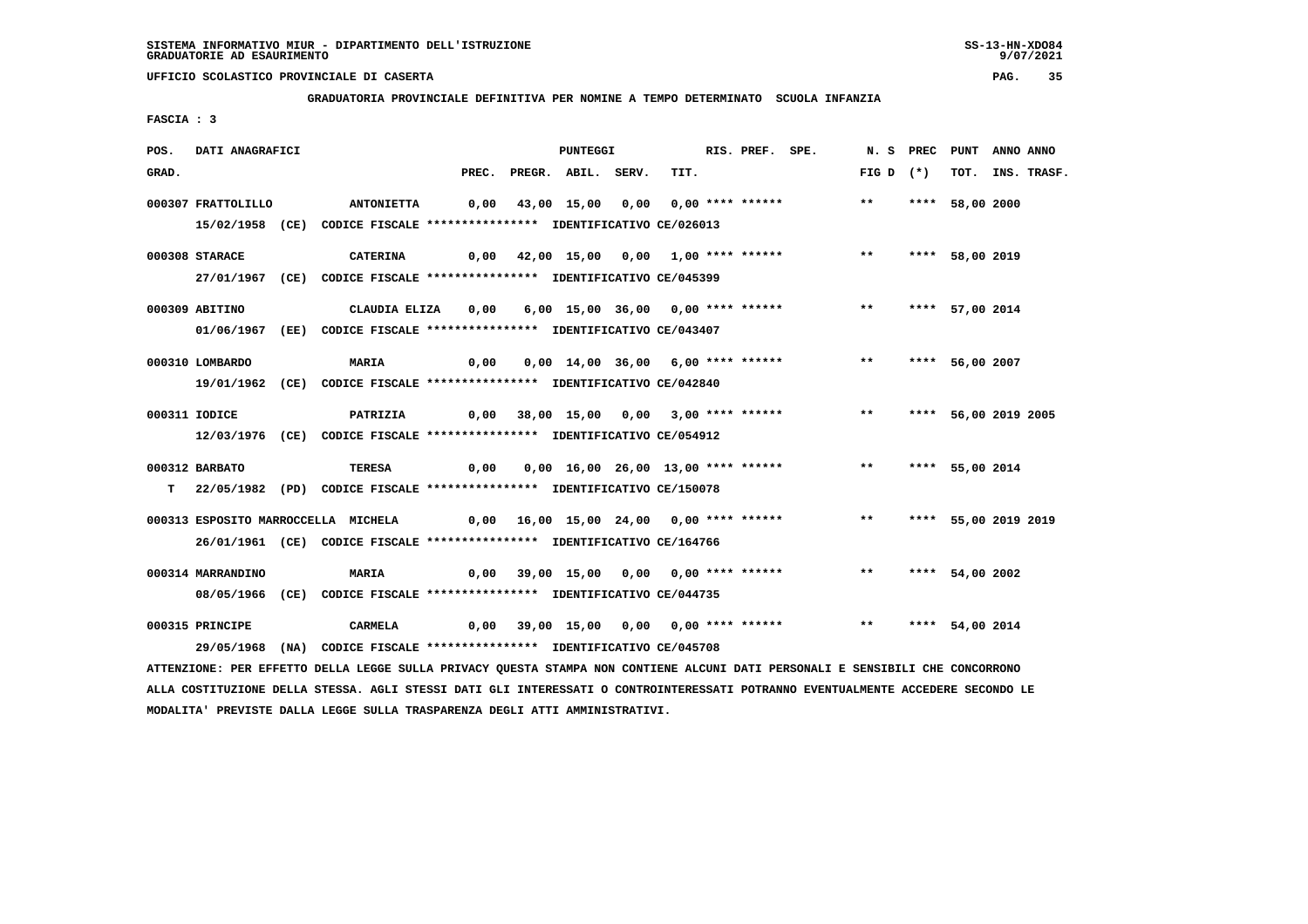**GRADUATORIA PROVINCIALE DEFINITIVA PER NOMINE A TEMPO DETERMINATO SCUOLA INFANZIA**

 **FASCIA : 3**

| POS.        | DATI ANAGRAFICI    |                                                                                                                               |      | <b>PUNTEGGI</b>          |                                                              | RIS. PREF. SPE. |                    | N.S PREC | PUNT            | ANNO ANNO |                  |
|-------------|--------------------|-------------------------------------------------------------------------------------------------------------------------------|------|--------------------------|--------------------------------------------------------------|-----------------|--------------------|----------|-----------------|-----------|------------------|
| GRAD.       |                    |                                                                                                                               |      | PREC. PREGR. ABIL. SERV. | TIT.                                                         |                 | FIG D $(*)$        |          |                 |           | TOT. INS. TRASF. |
|             | 000316 VERONA      | VERA                                                                                                                          |      |                          | 0,00 30,00 16,00 2,00 6,00 **** ******                       |                 | $***$              |          | **** 54,00 2014 |           |                  |
|             |                    | 09/12/1974 (CE) CODICE FISCALE *************** IDENTIFICATIVO CE/043411                                                       |      |                          |                                                              |                 |                    |          |                 |           |                  |
|             |                    |                                                                                                                               |      |                          |                                                              |                 |                    |          |                 |           |                  |
| 000317 PUCA |                    | IMMACOLATA                                                                                                                    | 0,00 |                          |                                                              |                 | $***$              |          | **** 54,00 2014 |           |                  |
|             |                    | T 18/07/1981 (TO) CODICE FISCALE *************** IDENTIFICATIVO CE/152024                                                     |      |                          |                                                              |                 |                    |          |                 |           |                  |
|             | 000318 CIARAMELLA  | <b>ROSA</b>                                                                                                                   |      |                          | 0,00 39,00 15,00 0,00 0,00 **** ******                       |                 | $***$              |          | **** 54,00 2019 |           |                  |
|             |                    | 03/09/1964 (CE) CODICE FISCALE *************** IDENTIFICATIVO CE/043667                                                       |      |                          |                                                              |                 |                    |          |                 |           |                  |
|             |                    |                                                                                                                               |      |                          |                                                              |                 |                    |          |                 |           |                  |
|             | 000319 IODICE      | <b>GIOVANNA</b>                                                                                                               |      |                          | $0,00$ $0,00$ $13,00$ $34,00$ $6,00$ **** ******             |                 | ** **** 53,00 2014 |          |                 |           |                  |
|             |                    | T 12/08/1977 (CE) CODICE FISCALE *************** IDENTIFICATIVO CE/154735                                                     |      |                          |                                                              |                 |                    |          |                 |           |                  |
|             | 000320 TROVELLO    | <b>CATERINA</b>                                                                                                               |      |                          | 0,00 42,00 11,00 0,00 0,00 **** ******                       |                 | ** **** 53,00 2019 |          |                 |           |                  |
|             |                    | T 19/12/1963 (CE) CODICE FISCALE *************** IDENTIFICATIVO CE/163599                                                     |      |                          |                                                              |                 |                    |          |                 |           |                  |
|             |                    |                                                                                                                               |      |                          |                                                              |                 |                    |          |                 |           |                  |
|             | 000321 IANNELLI    | <b>LAURA BEATRIC</b>                                                                                                          |      |                          | 0,00 38,00 14,00 0,00 0,00 **** ******                       |                 | $***$              |          | **** 52,00 2000 |           |                  |
|             |                    | 28/07/1977 (RG) CODICE FISCALE *************** IDENTIFICATIVO CE/022626                                                       |      |                          |                                                              |                 |                    |          |                 |           |                  |
|             |                    |                                                                                                                               |      |                          |                                                              |                 |                    |          |                 |           |                  |
|             | 000322 TARANTINO   | <b>MARZIA</b>                                                                                                                 |      |                          | 0,00 32,00 18,00 2,00 0,00 **** ******                       |                 | ** **** 52,00 2007 |          |                 |           |                  |
|             |                    | 12/03/1973 (NO) CODICE FISCALE *************** IDENTIFICATIVO CE/056104                                                       |      |                          |                                                              |                 |                    |          |                 |           |                  |
| 000323 CORE |                    | <b>MARIAANGELA</b>                                                                                                            |      |                          | 0,00  0,00  16,00  36,00  0,00  ****  ******                 |                 | ** **** 52,00 2014 |          |                 |           |                  |
|             |                    | T 09/05/1977 (CE) CODICE FISCALE *************** IDENTIFICATIVO CE/154141                                                     |      |                          |                                                              |                 |                    |          |                 |           |                  |
|             |                    |                                                                                                                               |      |                          |                                                              |                 |                    |          |                 |           |                  |
|             | 000324 BATTISEGOLA | ORNELLA                                                                                                                       |      |                          | 0,00 2,00 15,00 26,00 9,00 **** ****** DE ** **** 52,00 2019 |                 |                    |          |                 |           |                  |
|             |                    | 15/07/1966 (CE) CODICE FISCALE *************** IDENTIFICATIVO CE/045133                                                       |      |                          |                                                              |                 |                    |          |                 |           |                  |
|             |                    | ATTENZIONE: PER EFFETTO DELLA LEGGE SULLA PRIVACY QUESTA STAMPA NON CONTIENE ALCUNI DATI PERSONALI E SENSIBILI CHE CONCORRONO |      |                          |                                                              |                 |                    |          |                 |           |                  |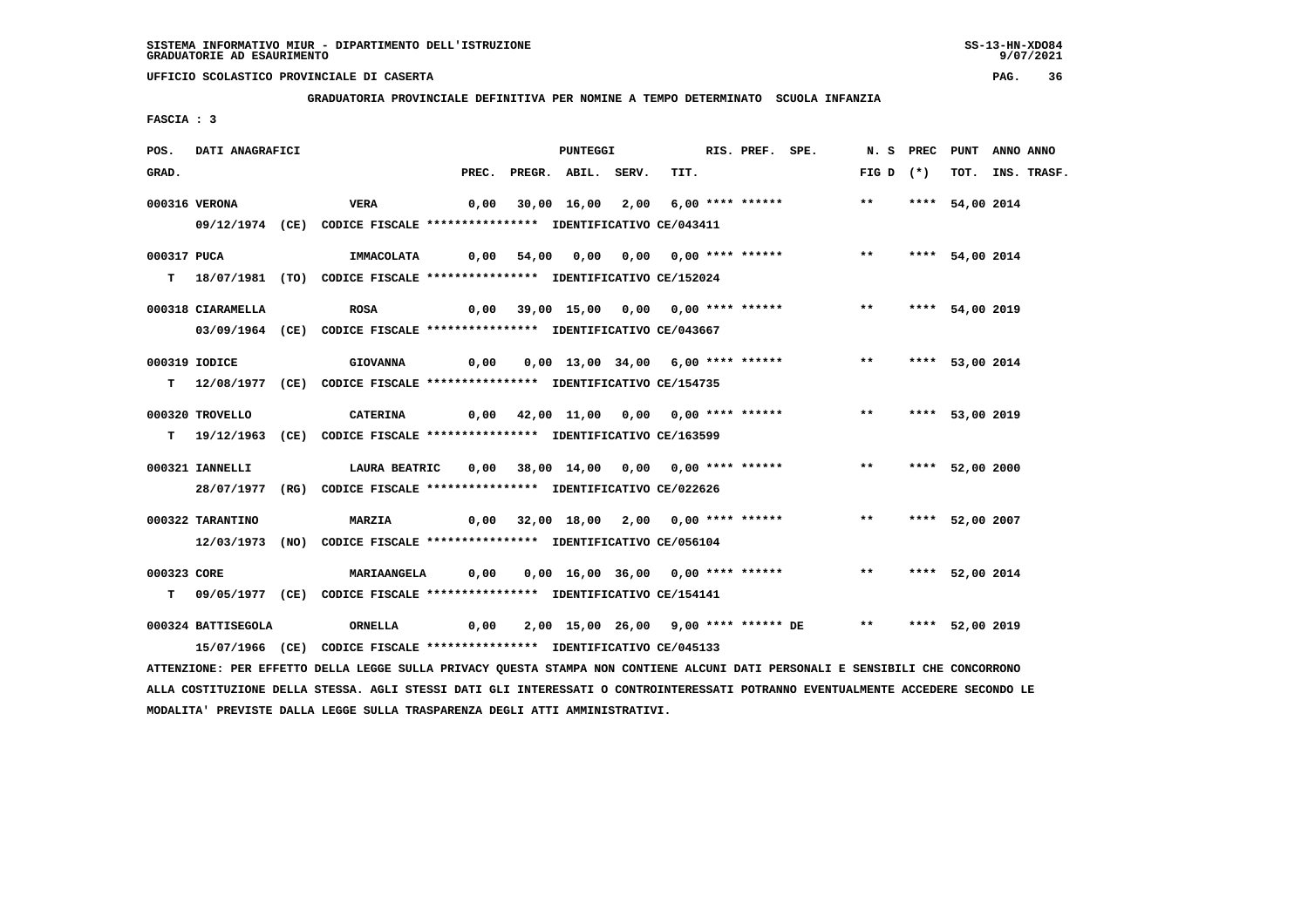**GRADUATORIA PROVINCIALE DEFINITIVA PER NOMINE A TEMPO DETERMINATO SCUOLA INFANZIA**

 **FASCIA : 3**

| POS.         | DATI ANAGRAFICI  |                                                                                                                               |                                                                  | <b>PUNTEGGI</b>          |                                          | RIS. PREF. SPE. |                                                                  | N.S PREC                | PUNT                 | ANNO ANNO |                  |
|--------------|------------------|-------------------------------------------------------------------------------------------------------------------------------|------------------------------------------------------------------|--------------------------|------------------------------------------|-----------------|------------------------------------------------------------------|-------------------------|----------------------|-----------|------------------|
| GRAD.        |                  |                                                                                                                               |                                                                  | PREC. PREGR. ABIL. SERV. | TIT.                                     |                 |                                                                  | FIG D $(*)$             |                      |           | TOT. INS. TRASF. |
|              | 000325 COLELLA   | ANNA                                                                                                                          | 0,00                                                             |                          |                                          |                 | 36,00 15,00 0,00 0,00 **** ****** F ** **                        |                         | **** 51,00 2000      |           |                  |
|              |                  |                                                                                                                               |                                                                  |                          |                                          |                 |                                                                  |                         |                      |           |                  |
|              |                  | 16/07/1959 (CE) CODICE FISCALE *************** IDENTIFICATIVO CE/025268                                                       |                                                                  |                          |                                          |                 |                                                                  |                         |                      |           |                  |
|              | 000326 ESPOSITO  | <b>TAMARA</b>                                                                                                                 | 0,00                                                             |                          | 0,00 15,00 30,00 6,00 **** ******        |                 |                                                                  | $***$                   | **** 51,00 2014      |           |                  |
|              |                  | 16/11/1978 (NA) CODICE FISCALE *************** IDENTIFICATIVO CE/053514                                                       |                                                                  |                          |                                          |                 |                                                                  |                         |                      |           |                  |
|              |                  |                                                                                                                               |                                                                  |                          |                                          |                 |                                                                  |                         |                      |           |                  |
| 000327 SORBO |                  | TERESA                                                                                                                        |                                                                  |                          |                                          |                 | 0,00 36,00 15,00 0,00 0,00 **** ****** D ** **** 51,00 2019 2007 |                         |                      |           |                  |
|              |                  | 16/02/1978 (CE) CODICE FISCALE *************** IDENTIFICATIVO CE/057277                                                       |                                                                  |                          |                                          |                 |                                                                  |                         |                      |           |                  |
|              |                  |                                                                                                                               |                                                                  |                          |                                          |                 |                                                                  |                         |                      |           |                  |
|              | 000328 VERRENGIA | <b>ANNARITA</b>                                                                                                               |                                                                  |                          |                                          |                 | 0,00 15,00 0,00 36,00 0,00 **** ****** D **                      |                         | **** 51,00 2019 2019 |           |                  |
|              |                  | T 08/11/1982 (LT) CODICE FISCALE **************** IDENTIFICATIVO CE/164683                                                    |                                                                  |                          |                                          |                 |                                                                  |                         |                      |           |                  |
|              | 000329 MITRANO   | <b>ROSA</b>                                                                                                                   |                                                                  |                          | 0,00 36,00 15,00 0,00 0,00 **** ******   |                 |                                                                  | ** **** 51,00 2019 2019 |                      |           |                  |
|              |                  | 19/08/1970 (CE) CODICE FISCALE *************** IDENTIFICATIVO CE/164804                                                       |                                                                  |                          |                                          |                 |                                                                  |                         |                      |           |                  |
|              |                  |                                                                                                                               |                                                                  |                          |                                          |                 |                                                                  |                         |                      |           |                  |
|              | 000330 TORROMEO  | CONCETTINA                                                                                                                    | 0,00 36,00 12,00 2,00 0,00 **** ******                           |                          |                                          |                 |                                                                  | $***$                   | **** 50,00 2019      |           |                  |
|              |                  | 08/04/1963 (CE) CODICE FISCALE *************** IDENTIFICATIVO CE/057433                                                       |                                                                  |                          |                                          |                 |                                                                  |                         |                      |           |                  |
|              |                  |                                                                                                                               |                                                                  |                          |                                          |                 |                                                                  |                         |                      |           |                  |
|              | 000331 MARTUCCI  | <b>MARIA</b>                                                                                                                  | 0,00                                                             |                          |                                          |                 | 0,00 15,00 31,00 3,00 **** ******               **               |                         | **** 49,00 2014      |           |                  |
|              |                  | T 23/09/1965 (CE) CODICE FISCALE *************** IDENTIFICATIVO CE/160279                                                     |                                                                  |                          |                                          |                 |                                                                  |                         |                      |           |                  |
| 000332 PESCE |                  | <b>IDA</b>                                                                                                                    |                                                                  |                          | $0,00$ 26,00 16,00 0,00 7,00 **** ****** |                 |                                                                  | $***$                   | **** 49,00 2019 2019 |           |                  |
|              |                  | 27/06/1978 (CE) CODICE FISCALE *************** IDENTIFICATIVO CE/164974                                                       |                                                                  |                          |                                          |                 |                                                                  |                         |                      |           |                  |
|              |                  |                                                                                                                               |                                                                  |                          |                                          |                 |                                                                  |                         |                      |           |                  |
| 000333 VIOLA |                  | <b>MADDALENA</b>                                                                                                              | 0,00 32,00 16,00 0,00 0,00 **** ****** F    **   **** 48,00 2000 |                          |                                          |                 |                                                                  |                         |                      |           |                  |
|              |                  | 05/09/1960 (CE) CODICE FISCALE *************** IDENTIFICATIVO CE/026638                                                       |                                                                  |                          |                                          |                 |                                                                  |                         |                      |           |                  |
|              |                  | ATTENZIONE: PER EFFETTO DELLA LEGGE SULLA PRIVACY QUESTA STAMPA NON CONTIENE ALCUNI DATI PERSONALI E SENSIBILI CHE CONCORRONO |                                                                  |                          |                                          |                 |                                                                  |                         |                      |           |                  |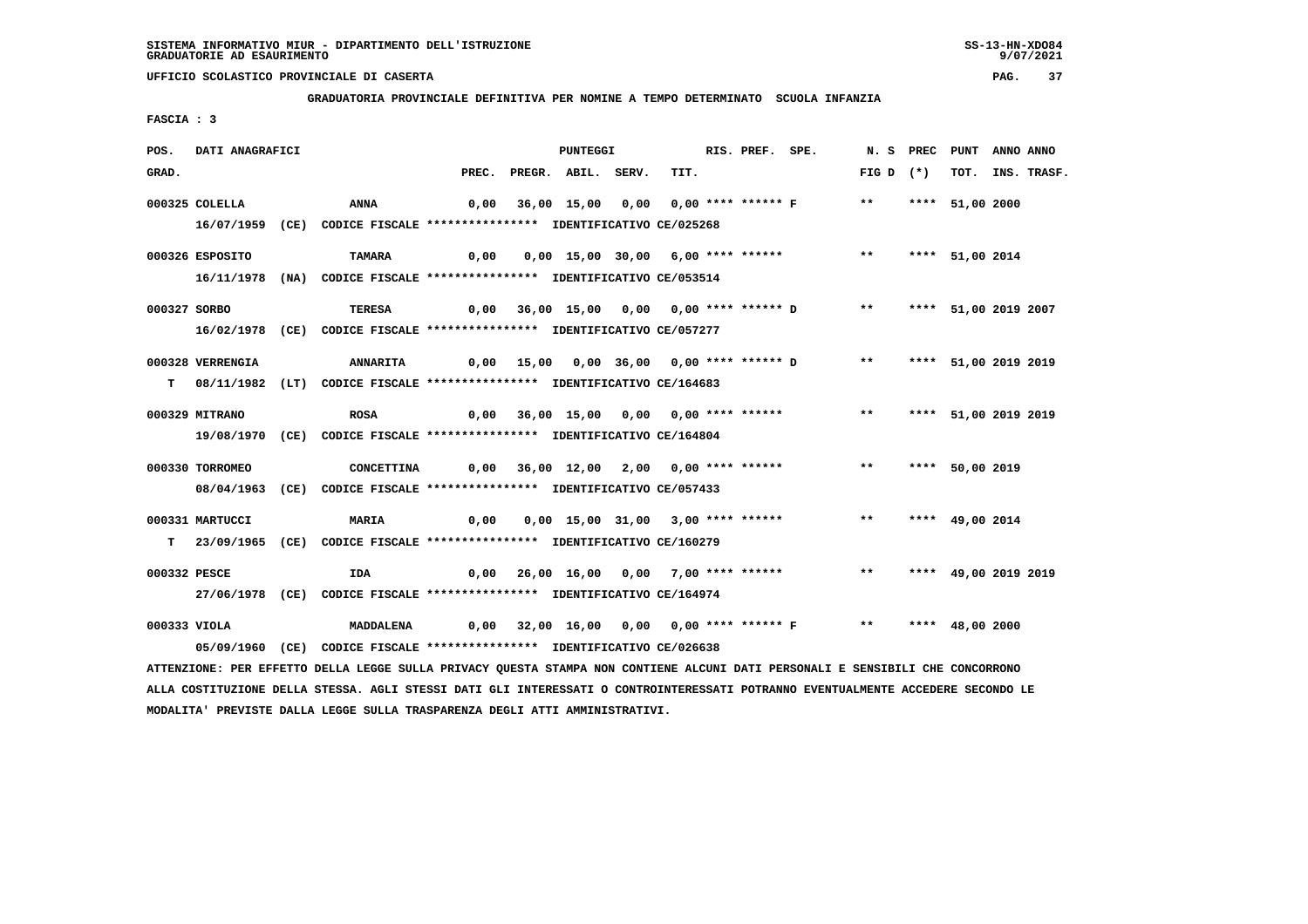**GRADUATORIA PROVINCIALE DEFINITIVA PER NOMINE A TEMPO DETERMINATO SCUOLA INFANZIA**

 **FASCIA : 3**

| POS.  | DATI ANAGRAFICI  |                                                                                                                                 |      | PUNTEGGI                 |                                        | RIS. PREF. SPE. |                                                                     |                    | N. S PREC PUNT ANNO ANNO |                  |
|-------|------------------|---------------------------------------------------------------------------------------------------------------------------------|------|--------------------------|----------------------------------------|-----------------|---------------------------------------------------------------------|--------------------|--------------------------|------------------|
| GRAD. |                  |                                                                                                                                 |      | PREC. PREGR. ABIL. SERV. | TIT.                                   |                 |                                                                     | FIG D $(*)$        |                          | TOT. INS. TRASF. |
|       | 000334 PRISCO    | <b>ANTONELLA</b>                                                                                                                |      |                          | 0,00 19,00 0,00 26,00 3,00 **** ****** |                 |                                                                     | $***$              | **** 48,00 2014          |                  |
|       |                  |                                                                                                                                 |      |                          |                                        |                 |                                                                     |                    |                          |                  |
|       |                  | T 05/05/1976 (CE) CODICE FISCALE **************** IDENTIFICATIVO CE/150334                                                      |      |                          |                                        |                 |                                                                     |                    |                          |                  |
|       | 000335 BELLOPEDE | <b>MARIA</b>                                                                                                                    |      |                          | 0,00 16,00 0,00 32,00 0,00 **** ****** |                 |                                                                     | $***$              | **** 48,00 2014          |                  |
|       |                  | T 25/06/1979 (CE) CODICE FISCALE **************** IDENTIFICATIVO CE/146589                                                      |      |                          |                                        |                 |                                                                     |                    |                          |                  |
|       |                  |                                                                                                                                 |      |                          |                                        |                 |                                                                     |                    |                          |                  |
|       | 000336 MARINO    | ADDOLORATA                                                                                                                      |      |                          |                                        |                 |                                                                     | ** **** 48,00 2014 |                          |                  |
|       |                  | T 07/06/1973 (CE) CODICE FISCALE *************** IDENTIFICATIVO CE/154258                                                       |      |                          |                                        |                 |                                                                     |                    |                          |                  |
|       | 000337 MEZZACAPO | <b>STEFANIA</b>                                                                                                                 |      |                          |                                        |                 | $0,00$ $14,00$ $0,00$ $30,00$ $3,00$ **** ****** *** ***            |                    | **** 47,00 2014          |                  |
|       |                  | T 11/07/1981 (CE) CODICE FISCALE *************** IDENTIFICATIVO CE/151879                                                       |      |                          |                                        |                 |                                                                     |                    |                          |                  |
|       |                  |                                                                                                                                 |      |                          |                                        |                 |                                                                     |                    |                          |                  |
|       | 000338 CRISTIANO | <b>ANNUNZIATA</b>                                                                                                               | 0,00 |                          |                                        |                 | 7,00 15,00 18,00 6,00 **** ****** F ** **** 46,00 2000              |                    |                          |                  |
|       |                  | 25/03/1965 (CE) CODICE FISCALE *************** IDENTIFICATIVO CE/023381                                                         |      |                          |                                        |                 |                                                                     |                    |                          |                  |
|       |                  |                                                                                                                                 |      |                          |                                        |                 |                                                                     |                    |                          |                  |
|       | 000339 PICCOLO   | <b>MARIA</b><br>$\sim$ 0,00                                                                                                     |      |                          |                                        |                 | 0,00 14,00 32,00 0,00 **** ****** *** *** **** 46,00 2019           |                    |                          |                  |
|       |                  | T 25/03/1983 (CE) CODICE FISCALE *************** IDENTIFICATIVO CE/164998                                                       |      |                          |                                        |                 |                                                                     |                    |                          |                  |
|       | 000340 GOLINO    | <b>FRANCESCA</b>                                                                                                                |      |                          |                                        |                 | 0,00 30,00 15,00 0,00 0,00 **** ****** F ** **** 45,00 2000         |                    |                          |                  |
|       |                  | 16/04/1964 (CE) CODICE FISCALE *************** IDENTIFICATIVO CE/022215                                                         |      |                          |                                        |                 |                                                                     |                    |                          |                  |
|       |                  |                                                                                                                                 |      |                          |                                        |                 |                                                                     |                    |                          |                  |
|       | 000341 COVIELLO  | <b>GIUSEPPINA</b>                                                                                                               |      |                          |                                        |                 | 0,00 30,00 15,00 0,00 0,00 **** ****** *** **** 45,00 2004 2004     |                    |                          |                  |
|       |                  | 04/02/1973 (CE) CODICE FISCALE *************** IDENTIFICATIVO CE/050266                                                         |      |                          |                                        |                 |                                                                     |                    |                          |                  |
|       |                  |                                                                                                                                 |      |                          |                                        |                 |                                                                     |                    |                          |                  |
|       | 000342 LA GRECA  | LUISA ELVIRA                                                                                                                    |      |                          |                                        |                 | 0,00 8,00 15,00 22,00 0,00 **** ****** *** *** **** 45,00 2019 2019 |                    |                          |                  |
|       |                  | 10/07/1971 (PA) CODICE FISCALE *************** IDENTIFICATIVO CE/164632                                                         |      |                          |                                        |                 |                                                                     |                    |                          |                  |
|       |                  | ATTENZIONE: PER EFFETTO DELLA LEGGE SULLA PRIVACY QUESTA STAMPA NON CONTIENE ALCUNI DATI PERSONALI E SENSIBILI CHE CONCORRONO   |      |                          |                                        |                 |                                                                     |                    |                          |                  |
|       |                  | ALLA COSTITUZIONE DELLA STESSA. AGLI STESSI DATI GLI INTERESSATI O CONTROINTERESSATI POTRANNO EVENTUALMENTE ACCEDERE SECONDO LE |      |                          |                                        |                 |                                                                     |                    |                          |                  |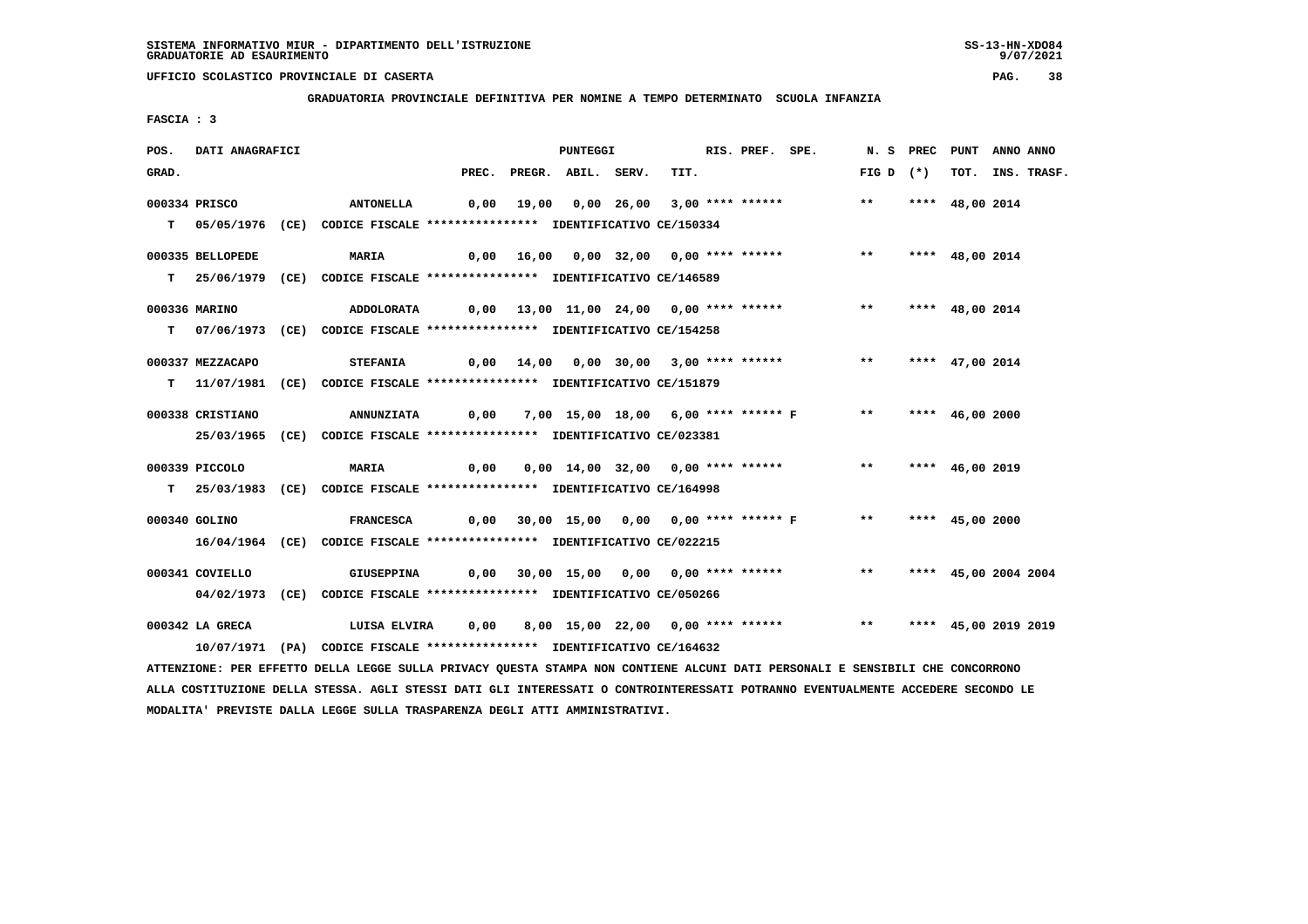#### **GRADUATORIA PROVINCIALE DEFINITIVA PER NOMINE A TEMPO DETERMINATO SCUOLA INFANZIA**

 **FASCIA : 3**

| POS.  | DATI ANAGRAFICI   |                                                                                                                               |  | PUNTEGGI                 |  | RIS. PREF. SPE. |                                                                     |             | N. S PREC PUNT ANNO ANNO |                  |
|-------|-------------------|-------------------------------------------------------------------------------------------------------------------------------|--|--------------------------|--|-----------------|---------------------------------------------------------------------|-------------|--------------------------|------------------|
| GRAD. |                   |                                                                                                                               |  | PREC. PREGR. ABIL. SERV. |  | TIT.            |                                                                     | $FIG D (*)$ |                          | TOT. INS. TRASF. |
|       | 000343 PARILLO    | <b>GIOVANNA</b>                                                                                                               |  |                          |  |                 | 0,00  29,00 15,00  0,00  0,00 **** ****** EF     **                 |             | **** 44,00 2000          |                  |
|       |                   | 12/03/1964 (CE) CODICE FISCALE **************** IDENTIFICATIVO CE/025119                                                      |  |                          |  |                 |                                                                     |             |                          |                  |
|       | 000344 ROSATO     | CATERINA                                                                                                                      |  |                          |  |                 | 0,00 29,00 13,00 2,00 0,00 **** ******     **   **** 44,00 2000     |             |                          |                  |
|       |                   | 28/06/1967 (CE) CODICE FISCALE *************** IDENTIFICATIVO CE/020172                                                       |  |                          |  |                 |                                                                     |             |                          |                  |
|       | 000345 PETRELLA   | <b>FILOMENA</b>                                                                                                               |  |                          |  |                 | 0,00 22,00 16,00 0,00 6,00 **** ****** EF ** **** 44,00 2019 2019   |             |                          |                  |
|       |                   | 27/04/1967 (CE) CODICE FISCALE *************** IDENTIFICATIVO CE/164978                                                       |  |                          |  |                 |                                                                     |             |                          |                  |
|       |                   |                                                                                                                               |  |                          |  |                 |                                                                     |             |                          |                  |
|       | 000346 MOSCA      | <b>MARIA RAFFAEL</b>                                                                                                          |  |                          |  |                 | 0,00 25,00 0,00 13,00 6,00 **** ****** *** *** **** 44,00 2019 2019 |             |                          |                  |
|       |                   | 05/10/1983 (CE) CODICE FISCALE *************** IDENTIFICATIVO CE/164891                                                       |  |                          |  |                 |                                                                     |             |                          |                  |
|       | 000347 TEOLI      | <b>EMILIANA</b>                                                                                                               |  |                          |  |                 | 0,00 4,00 16,00 21,00 3,00 **** ****** *** *** **** 44,00 2019 2019 |             |                          |                  |
|       |                   | 23/10/1974 (FR) CODICE FISCALE *************** IDENTIFICATIVO CE/164732                                                       |  |                          |  |                 |                                                                     |             |                          |                  |
|       |                   |                                                                                                                               |  |                          |  |                 |                                                                     |             |                          |                  |
|       | 000348 FARINA     | GIOVANNA 0,00 27,00 16,00 0,00 0,00 **** ****** *** *** **** 43,00 2002                                                       |  |                          |  |                 |                                                                     |             |                          |                  |
|       |                   | 17/02/1974 (CE) CODICE FISCALE *************** IDENTIFICATIVO CE/042630                                                       |  |                          |  |                 |                                                                     |             |                          |                  |
|       | 000349 CIFONE     | <b>CATERINA</b>                                                                                                               |  |                          |  |                 | 0,00 28,00 15,00 0,00 0,00 **** ****** *** *** **** 43,00 2014 2007 |             |                          |                  |
|       |                   | 05/07/1968 (CE) CODICE FISCALE *************** IDENTIFICATIVO CE/056975                                                       |  |                          |  |                 |                                                                     |             |                          |                  |
|       | 000350 PICCERILLO | CATERINA                                                                                                                      |  |                          |  |                 | 0,00 0,00 14,00 29,00 0,00 **** ****** *** *** **** 43,00 2019      |             |                          |                  |
|       |                   | 14/03/1959 (CE) CODICE FISCALE *************** IDENTIFICATIVO CE/025157                                                       |  |                          |  |                 |                                                                     |             |                          |                  |
|       |                   |                                                                                                                               |  |                          |  |                 |                                                                     |             |                          |                  |
|       | 000351 PEZZELLA   | PAOLA MARIA R    0,00   14,00  16,00  12,00   0,00 **** ****** F           **    ****   42,00 2007                            |  |                          |  |                 |                                                                     |             |                          |                  |
|       |                   | 29/11/1964 (CE) CODICE FISCALE *************** IDENTIFICATIVO CE/046114                                                       |  |                          |  |                 |                                                                     |             |                          |                  |
|       |                   | ATTENZIONE: PER EFFETTO DELLA LEGGE SULLA PRIVACY QUESTA STAMPA NON CONTIENE ALCUNI DATI PERSONALI E SENSIBILI CHE CONCORRONO |  |                          |  |                 |                                                                     |             |                          |                  |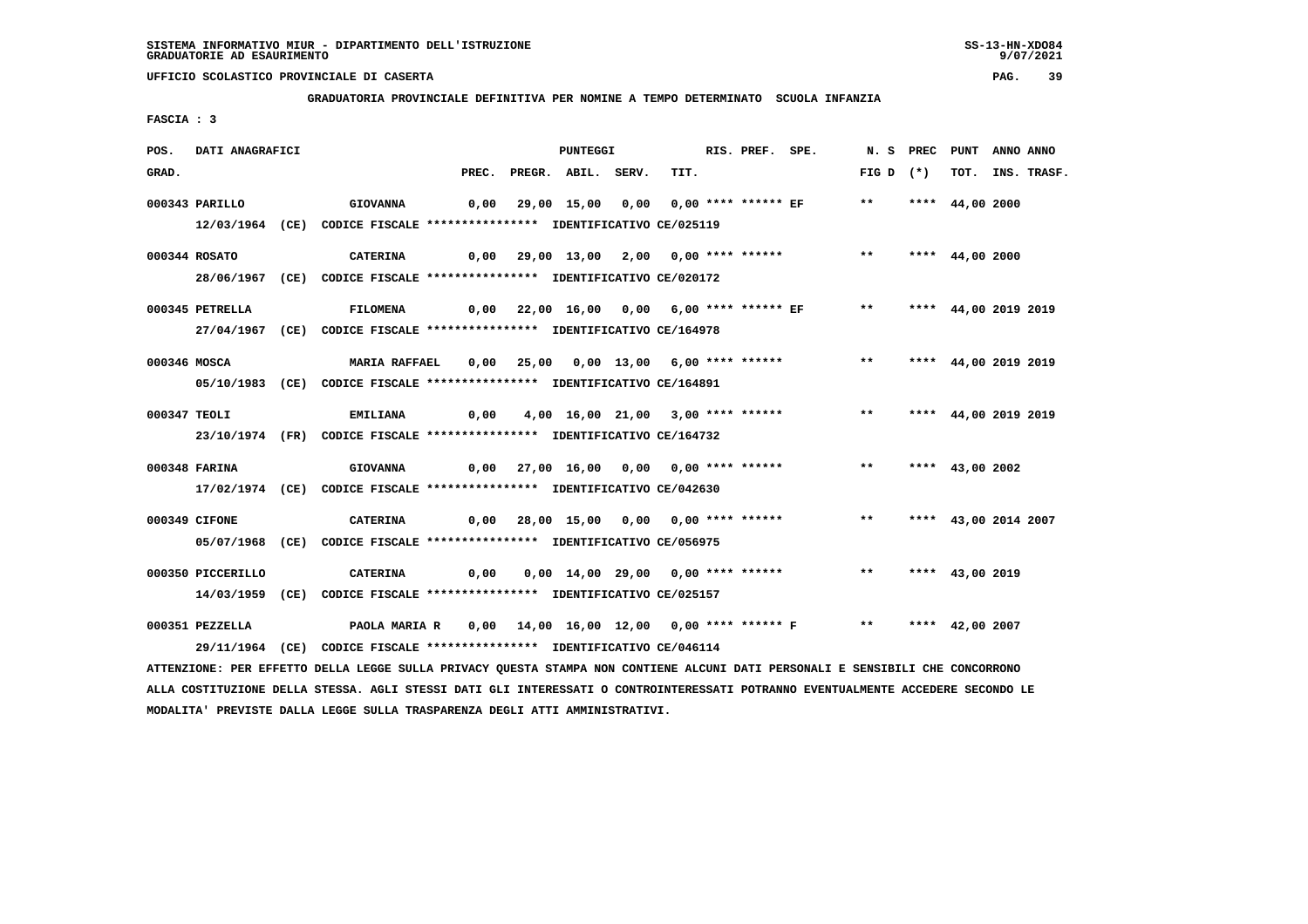**GRADUATORIA PROVINCIALE DEFINITIVA PER NOMINE A TEMPO DETERMINATO SCUOLA INFANZIA**

 **FASCIA : 3**

| POS.  | DATI ANAGRAFICI     |                                                                         |       | <b>PUNTEGGI</b>    |                                        | RIS. PREF. SPE. |                                        | N. S        | PREC | PUNT                 | ANNO ANNO |                  |
|-------|---------------------|-------------------------------------------------------------------------|-------|--------------------|----------------------------------------|-----------------|----------------------------------------|-------------|------|----------------------|-----------|------------------|
| GRAD. |                     |                                                                         | PREC. | PREGR. ABIL. SERV. | TIT.                                   |                 |                                        | FIG D $(*)$ |      |                      |           | TOT. INS. TRASF. |
|       | 000352 DE PETRILLO  | GIULIA                                                                  | 0,00  |                    |                                        |                 | 11,00 15,00 16,00 0,00 **** ******     | $***$       |      | **** 42,00 2011 2011 |           |                  |
|       |                     | 01/04/1976 (CE) CODICE FISCALE *************** IDENTIFICATIVO CE/140031 |       |                    |                                        |                 |                                        |             |      |                      |           |                  |
|       | 000353 TARTAGLIONE  | MARIA GIUSEPP                                                           |       |                    | 0,00 30,00 12,00 0,00 0,00 **** ****** |                 |                                        | $***$       |      | **** 42,00 2019 2019 |           |                  |
|       |                     | 01/03/1972 (CE) CODICE FISCALE *************** IDENTIFICATIVO CE/164735 |       |                    |                                        |                 |                                        |             |      |                      |           |                  |
|       | 000354 VERTALDI     | ZAIRA                                                                   |       |                    | 0,00 21,00 16,00 4,00 0,00 **** ****** |                 |                                        | $***$       |      | **** $41,00$ 2007    |           |                  |
|       |                     | 22/08/1974 (NA) CODICE FISCALE *************** IDENTIFICATIVO CE/044582 |       |                    |                                        |                 |                                        |             |      |                      |           |                  |
|       | 000355 SCHIAVONE    | <b>ALFONSINA</b>                                                        |       |                    | 0,00 24,00 17,00 0,00 0,00 **** ****** |                 |                                        | $***$       |      | **** 41,00 2007      |           |                  |
|       |                     | 04/07/1980 (CE) CODICE FISCALE *************** IDENTIFICATIVO CE/046467 |       |                    |                                        |                 |                                        |             |      |                      |           |                  |
|       | 000356 FRACCALVIERI | <b>ROSSELLA</b>                                                         | 0,00  |                    |                                        |                 | 0,00 41,00 0,00 0,00 **** ****** ** ** |             |      | **** 41,00 2019 2019 |           |                  |
|       |                     | 27/03/1984 (BA) CODICE FISCALE *************** IDENTIFICATIVO CE/164762 |       |                    |                                        |                 |                                        |             |      |                      |           |                  |
|       | 000357 MINOPOLI     | <b>FRANCESCA</b>                                                        | 0,00  |                    | 0,00 16,00 16,00 9,00 **** ******      |                 |                                        | $***$       |      | **** 41,00 2019      |           |                  |
|       |                     | 26/03/1980 (NA) CODICE FISCALE *************** IDENTIFICATIVO CE/057604 |       |                    |                                        |                 |                                        |             |      |                      |           |                  |
|       | 000358 MORETTA      | <b>MARIA CONCETT</b>                                                    |       |                    | 0,00 24,00 17,00 0,00 0,00 **** ****** |                 |                                        | $***$       |      | **** 41,00 2019      |           |                  |
|       |                     | 27/07/1966 (CE) CODICE FISCALE *************** IDENTIFICATIVO CE/045713 |       |                    |                                        |                 |                                        |             |      |                      |           |                  |
|       | 000359 PIZZORUSSO   | ANNA                                                                    | 0,00  |                    |                                        |                 | 24,00 16,00 0,00 0,00 **** ****** E ** |             |      | **** $40.002002$     |           |                  |
|       |                     | 27/02/1961 (CE) CODICE FISCALE *************** IDENTIFICATIVO CE/046614 |       |                    |                                        |                 |                                        |             |      |                      |           |                  |
|       | 000360 COLUCCI      | <b>ROBERTA</b>                                                          | 0,00  |                    |                                        |                 | 18,00 16,00 6,00 0,00 **** ******      | $***$       |      | **** $40,00$ 2007    |           |                  |
|       |                     | 20/07/1966 (AQ) CODICE FISCALE *************** IDENTIFICATIVO CE/026972 |       |                    |                                        |                 |                                        |             |      |                      |           |                  |

 **ATTENZIONE: PER EFFETTO DELLA LEGGE SULLA PRIVACY QUESTA STAMPA NON CONTIENE ALCUNI DATI PERSONALI E SENSIBILI CHE CONCORRONO ALLA COSTITUZIONE DELLA STESSA. AGLI STESSI DATI GLI INTERESSATI O CONTROINTERESSATI POTRANNO EVENTUALMENTE ACCEDERE SECONDO LE MODALITA' PREVISTE DALLA LEGGE SULLA TRASPARENZA DEGLI ATTI AMMINISTRATIVI.**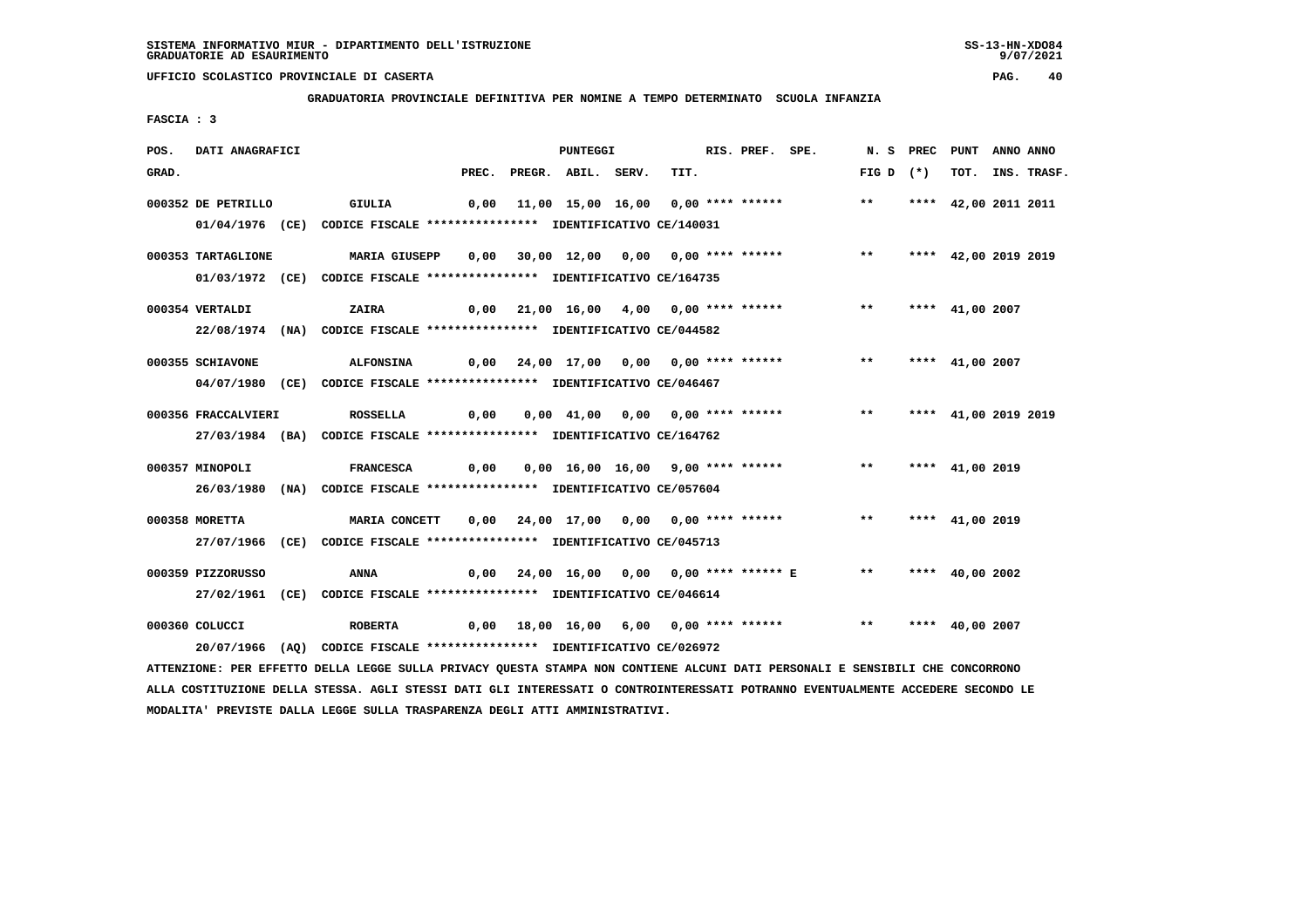**GRADUATORIA PROVINCIALE DEFINITIVA PER NOMINE A TEMPO DETERMINATO SCUOLA INFANZIA**

 **FASCIA : 3**

| POS.        | DATI ANAGRAFICI    |                                                                                                                               |      | PUNTEGGI                 |                                                                              | RIS. PREF. SPE. |                    | N. S PREC PUNT ANNO ANNO |                  |
|-------------|--------------------|-------------------------------------------------------------------------------------------------------------------------------|------|--------------------------|------------------------------------------------------------------------------|-----------------|--------------------|--------------------------|------------------|
| GRAD.       |                    |                                                                                                                               |      | PREC. PREGR. ABIL. SERV. | TIT.                                                                         |                 | $FIG D (*)$        |                          | TOT. INS. TRASF. |
|             | 000361 D'ORSI      | DORIANA                                                                                                                       |      |                          | 0,00 18,00 0,00 22,00 0,00 **** ******                                       |                 | $***$              | **** 40,00 2014          |                  |
|             |                    | T  20/10/1983 (CE) CODICE FISCALE **************** IDENTIFICATIVO CE/151163                                                   |      |                          |                                                                              |                 |                    |                          |                  |
|             |                    |                                                                                                                               |      |                          |                                                                              |                 |                    |                          |                  |
|             | 000362 MARRA       | <b>GIOVANNA</b>                                                                                                               |      |                          | 0,00 26,00 0,00 14,00 0,00 **** ******                                       |                 | $***$              | **** 40,00 2014          |                  |
|             |                    | T 02/01/1977 (EE) CODICE FISCALE *************** IDENTIFICATIVO CE/148586                                                     |      |                          |                                                                              |                 |                    |                          |                  |
|             |                    |                                                                                                                               |      |                          |                                                                              |                 |                    |                          |                  |
|             | 000363 CRISCI      | LUCIA                                                                                                                         |      |                          | 0,00 25,00 0,00 0,00 15,00 **** ******           **     **** 40,00 2019 2019 |                 |                    |                          |                  |
|             |                    | T 25/07/1978 (CE) CODICE FISCALE *************** IDENTIFICATIVO CE/164888                                                     |      |                          |                                                                              |                 |                    |                          |                  |
|             | 000364 IODICE      | <b>MARIA MADDALE</b>                                                                                                          |      |                          | 0,00 22,00 18,00 0,00 0,00 **** ******                                       |                 | ** **** 40,00 2019 |                          |                  |
|             |                    |                                                                                                                               |      |                          |                                                                              |                 |                    |                          |                  |
|             |                    | 08/11/1975 (CE) CODICE FISCALE *************** IDENTIFICATIVO CE/053998                                                       |      |                          |                                                                              |                 |                    |                          |                  |
|             | 000365 RUSSO       | <b>MARIA GIOVANN</b>                                                                                                          | 0,00 |                          | 6,00 15,00 18,00 0,00 **** ****** F ** **** 39,00 2000                       |                 |                    |                          |                  |
|             |                    | 11/01/1964 (CE) CODICE FISCALE *************** IDENTIFICATIVO CE/027226                                                       |      |                          |                                                                              |                 |                    |                          |                  |
|             |                    |                                                                                                                               |      |                          |                                                                              |                 |                    |                          |                  |
|             | 000366 VENTRONE    | SILVIA                                                                                                                        |      |                          | 0,00  26,00  13,00  0,00  0,00  ****  ******  E  **  ****  39,00  2002       |                 |                    |                          |                  |
|             |                    | 06/03/1968 (CE) CODICE FISCALE *************** IDENTIFICATIVO CE/045477                                                       |      |                          |                                                                              |                 |                    |                          |                  |
|             |                    |                                                                                                                               |      |                          |                                                                              |                 |                    |                          |                  |
|             | 000367 MASTROIANNI | <b>GIOVANNA</b>                                                                                                               |      |                          | 0,00 12,00 18,00 9,00 0,00 **** ******                                       |                 | ** **** 39,00 2007 |                          |                  |
|             |                    | 24/02/1976 (CE) CODICE FISCALE *************** IDENTIFICATIVO CE/057589                                                       |      |                          |                                                                              |                 |                    |                          |                  |
| 000368 NOTO |                    | <b>MARCELLA</b>                                                                                                               |      |                          | 0,00 37,00 0,00 2,00 0,00 **** ****** **** *** **** 39,00 2014               |                 |                    |                          |                  |
|             |                    | T 04/11/1983 (NA) CODICE FISCALE **************** IDENTIFICATIVO CE/150238                                                    |      |                          |                                                                              |                 |                    |                          |                  |
|             |                    |                                                                                                                               |      |                          |                                                                              |                 |                    |                          |                  |
|             | 000369 GIAQUINTO   | IDA                                                                                                                           | 0,00 |                          | 0,00 15,00 24,00 0,00 **** ****** *** *** **** 39,00 2019                    |                 |                    |                          |                  |
|             |                    | 26/05/1965 (CE) CODICE FISCALE *************** IDENTIFICATIVO CE/042957                                                       |      |                          |                                                                              |                 |                    |                          |                  |
|             |                    | ATTENZIONE: PER EFFETTO DELLA LEGGE SULLA PRIVACY QUESTA STAMPA NON CONTIENE ALCUNI DATI PERSONALI E SENSIBILI CHE CONCORRONO |      |                          |                                                                              |                 |                    |                          |                  |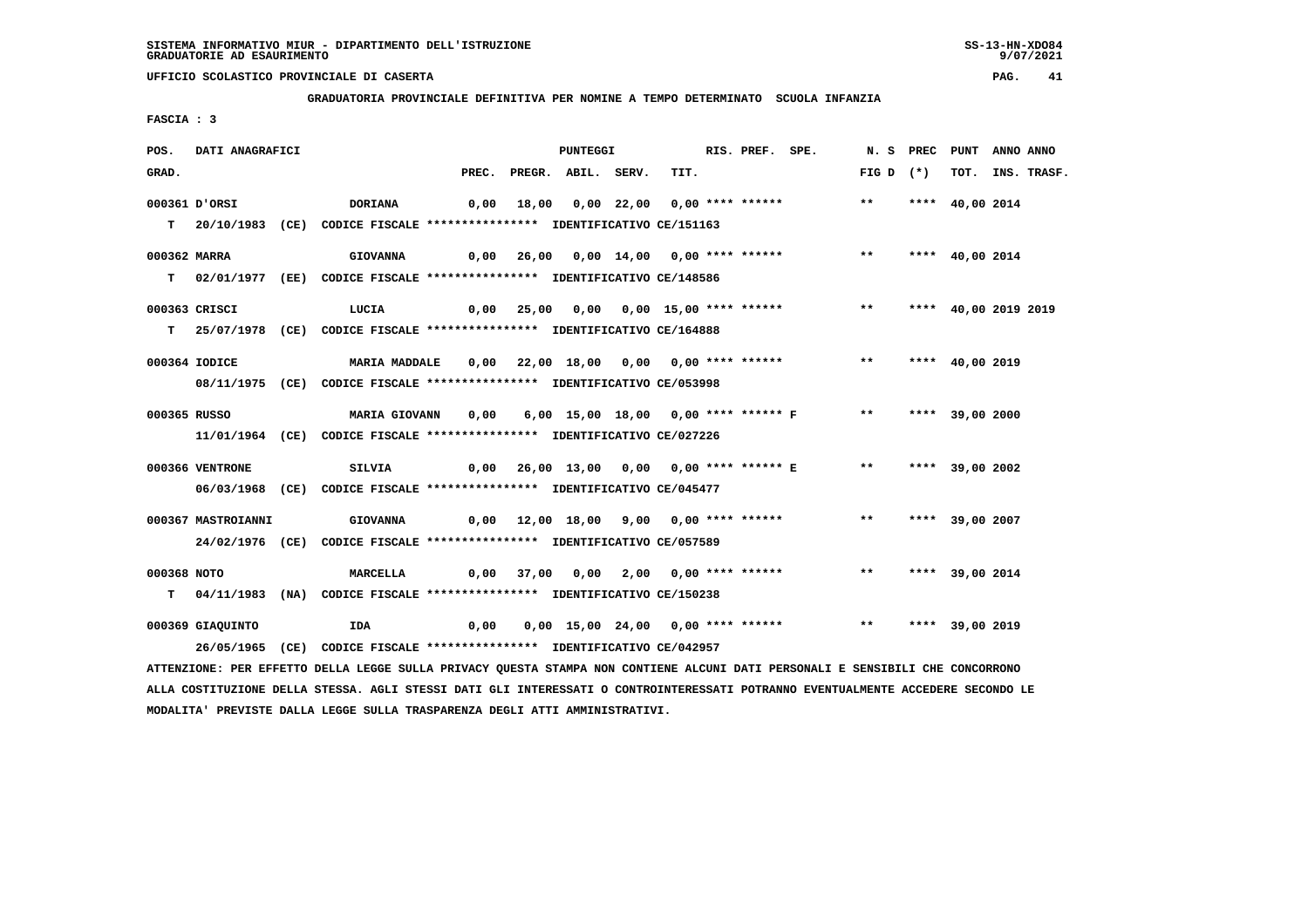**GRADUATORIA PROVINCIALE DEFINITIVA PER NOMINE A TEMPO DETERMINATO SCUOLA INFANZIA**

 **FASCIA : 3**

| POS.  | DATI ANAGRAFICI  |                                                                                                                                 |       | <b>PUNTEGGI</b>    |                                             | RIS. PREF. SPE. |                                                                     |       | N. S PREC PUNT |                      | ANNO ANNO |             |
|-------|------------------|---------------------------------------------------------------------------------------------------------------------------------|-------|--------------------|---------------------------------------------|-----------------|---------------------------------------------------------------------|-------|----------------|----------------------|-----------|-------------|
| GRAD. |                  |                                                                                                                                 | PREC. | PREGR. ABIL. SERV. | TIT.                                        |                 |                                                                     |       | FIG D $(*)$    | тот.                 |           | INS. TRASF. |
|       | 000370 DE SORBO  | <b>FILOMENA</b>                                                                                                                 | 0,00  |                    | 20,00 16,00 2,00 0,00 **** ******           |                 |                                                                     |       |                | ** X **** 38,00 2002 |           |             |
|       |                  | 21/01/1965 (CE) CODICE FISCALE *************** IDENTIFICATIVO CE/023228                                                         |       |                    |                                             |                 |                                                                     |       |                |                      |           |             |
|       |                  |                                                                                                                                 |       |                    |                                             |                 |                                                                     |       |                |                      |           |             |
|       | 000371 DEL PRETE | ELENA                                                                                                                           | 0,00  |                    | 23,00 15,00 0,00 0,00 **** ******           |                 |                                                                     | $***$ |                | **** 38,00 2014 2014 |           |             |
|       |                  | 14/11/1978 (CE) CODICE FISCALE *************** IDENTIFICATIVO CE/145219                                                         |       |                    |                                             |                 |                                                                     |       |                |                      |           |             |
|       | 000372 CRISPINO  | <b>ISABELLA</b>                                                                                                                 | 0,00  |                    |                                             |                 |                                                                     |       |                | ** **** 38,00 2014   |           |             |
|       |                  |                                                                                                                                 |       |                    |                                             |                 |                                                                     |       |                |                      |           |             |
|       |                  | T 29/11/1962 (NA) CODICE FISCALE **************** IDENTIFICATIVO CE/154455                                                      |       |                    |                                             |                 |                                                                     |       |                |                      |           |             |
|       | 000373 DI NUZZO  | CARMELA                                                                                                                         |       |                    | $0,00$ 12,00 11,00 12,00 3,00 **** ****** D |                 |                                                                     | $***$ |                | **** 38,00 2014      |           |             |
|       |                  | T 15/05/1983 (CE) CODICE FISCALE *************** IDENTIFICATIVO CE/158232                                                       |       |                    |                                             |                 |                                                                     |       |                |                      |           |             |
|       |                  |                                                                                                                                 |       |                    |                                             |                 |                                                                     |       |                |                      |           |             |
|       | 000374 PARENTE   | <b>ANTONIETTA</b>                                                                                                               |       |                    | 0,00 24,00 14,00 0,00 0,00 **** ******      |                 |                                                                     | $***$ |                | **** 38,00 2019 2002 |           |             |
|       |                  | 23/10/1963 (CE) CODICE FISCALE *************** IDENTIFICATIVO CE/044353                                                         |       |                    |                                             |                 |                                                                     |       |                |                      |           |             |
|       | 000375 CORVINO   | PAOLA                                                                                                                           | 0,00  |                    | 24,00 14,00 0,00 0,00 **** ****** F         |                 |                                                                     | $***$ |                | **** 38,00 2019      |           |             |
|       |                  | 06/08/1959 (CE) CODICE FISCALE *************** IDENTIFICATIVO CE/026142                                                         |       |                    |                                             |                 |                                                                     |       |                |                      |           |             |
|       |                  |                                                                                                                                 |       |                    |                                             |                 |                                                                     |       |                |                      |           |             |
|       | 000376 FILOSA    | <b>ROSA</b>                                                                                                                     |       |                    | 0,00 14,00 15,00 8,00 0,00 **** ******      |                 |                                                                     | $***$ |                | **** 37,00 2007      |           |             |
|       |                  | 01/03/1968 (CE) CODICE FISCALE *************** IDENTIFICATIVO CE/042912                                                         |       |                    |                                             |                 |                                                                     |       |                |                      |           |             |
|       | 000377 PALUMBO   |                                                                                                                                 |       |                    |                                             |                 | 8,00 15,00 14,00 0,00 **** ****** EF ** **** 37,00 2011 2011        |       |                |                      |           |             |
|       |                  | MARIA LUISA                                                                                                                     | 0,00  |                    |                                             |                 |                                                                     |       |                |                      |           |             |
|       |                  | 11/12/1965 (CE) CODICE FISCALE *************** IDENTIFICATIVO CE/140171                                                         |       |                    |                                             |                 |                                                                     |       |                |                      |           |             |
|       | 000378 CASELLA   | <b>MARTA</b>                                                                                                                    |       |                    |                                             |                 | 0,00 21,00 16,00 0,00 0,00 **** ****** *** ** ** ** 37,00 2019 2007 |       |                |                      |           |             |
|       |                  | 06/11/1978 (CE) CODICE FISCALE *************** IDENTIFICATIVO CE/056927                                                         |       |                    |                                             |                 |                                                                     |       |                |                      |           |             |
|       |                  | ATTENZIONE: PER EFFETTO DELLA LEGGE SULLA PRIVACY QUESTA STAMPA NON CONTIENE ALCUNI DATI PERSONALI E SENSIBILI CHE CONCORRONO   |       |                    |                                             |                 |                                                                     |       |                |                      |           |             |
|       |                  | ALLA COSTITUZIONE DELLA STESSA. AGLI STESSI DATI GLI INTERESSATI O CONTROINTERESSATI POTRANNO EVENTUALMENTE ACCEDERE SECONDO LE |       |                    |                                             |                 |                                                                     |       |                |                      |           |             |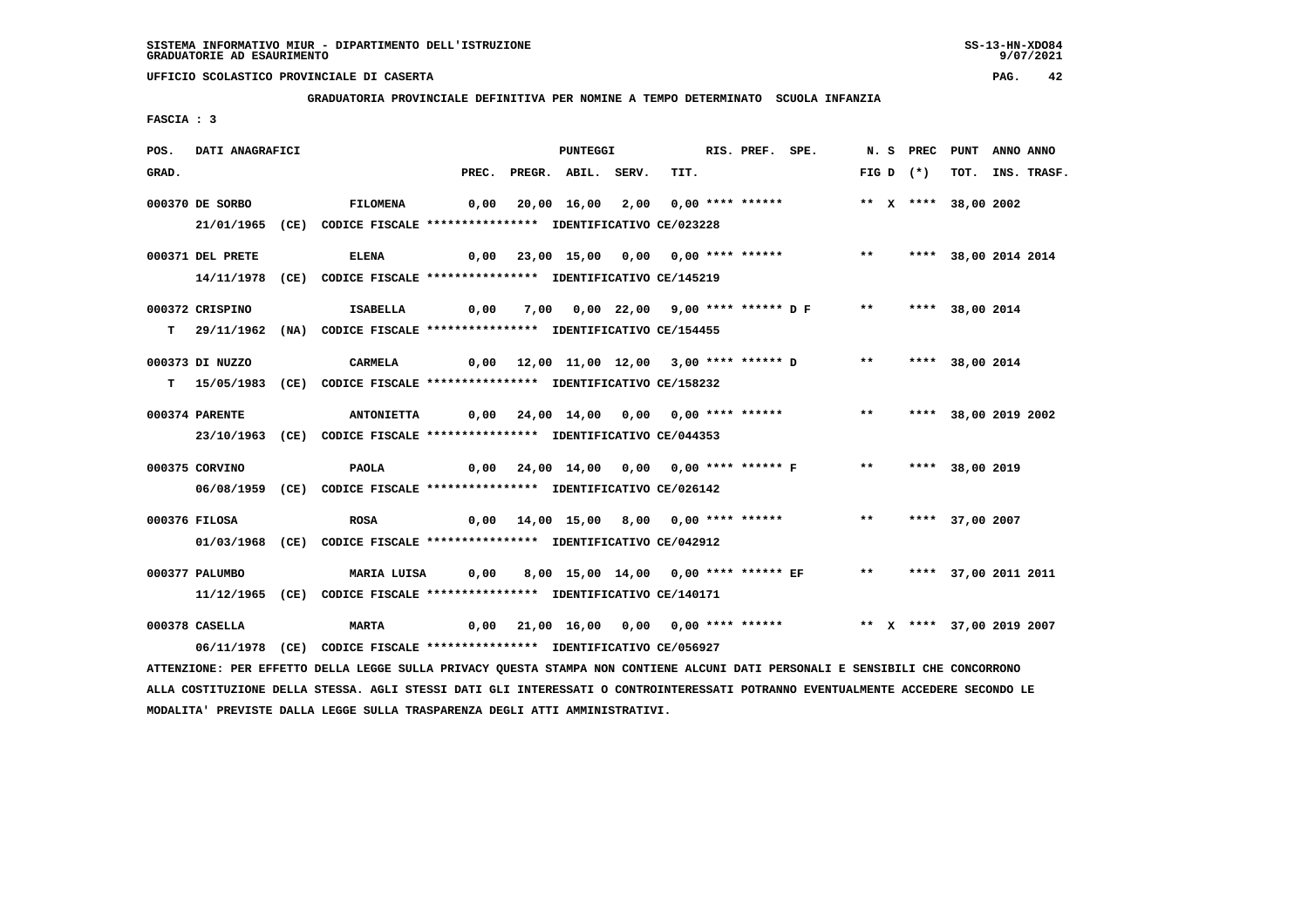**GRADUATORIA PROVINCIALE DEFINITIVA PER NOMINE A TEMPO DETERMINATO SCUOLA INFANZIA**

 **FASCIA : 3**

| POS.         | DATI ANAGRAFICI    |                                                                                                                                 |       | <b>PUNTEGGI</b>                          |      | RIS. PREF. SPE. |                                                                |       |             | N. S PREC PUNT          | ANNO ANNO |                  |
|--------------|--------------------|---------------------------------------------------------------------------------------------------------------------------------|-------|------------------------------------------|------|-----------------|----------------------------------------------------------------|-------|-------------|-------------------------|-----------|------------------|
| GRAD.        |                    |                                                                                                                                 | PREC. | PREGR. ABIL. SERV.                       | TIT. |                 |                                                                |       | FIG D $(*)$ |                         |           | TOT. INS. TRASF. |
|              | 000379 DELLA VALLE | <b>BERNARDETTA</b>                                                                                                              | 0,00  |                                          |      |                 | 24,00 13,00 0,00 0,00 **** ******                              | $***$ |             | **** 37,00 2019 2019    |           |                  |
|              |                    | 01/09/1970 (CE) CODICE FISCALE *************** IDENTIFICATIVO CE/164829                                                         |       |                                          |      |                 |                                                                |       |             |                         |           |                  |
|              | 000380 SPARACO     | <b>RACHELE</b>                                                                                                                  |       | $0,00$ 16,00 12,00 0,00 9,00 **** ****** |      |                 |                                                                | $***$ |             | **** 37,00 2019         |           |                  |
|              |                    | 03/10/1963 (NA) CODICE FISCALE *************** IDENTIFICATIVO CE/045182                                                         |       |                                          |      |                 |                                                                |       |             |                         |           |                  |
|              | 000381 TAMBURRINO  | LUCIA                                                                                                                           |       | 0,00 18,00 15,00 0,00 3,00 **** ****** F |      |                 |                                                                |       |             | ** **** 36,00 2002      |           |                  |
|              |                    | 24/03/1973 (CE) CODICE FISCALE *************** IDENTIFICATIVO CE/045465                                                         |       |                                          |      |                 |                                                                |       |             |                         |           |                  |
|              |                    |                                                                                                                                 |       |                                          |      |                 |                                                                |       |             |                         |           |                  |
|              | 000382 CIARAMELLA  | <b>ROSA</b>                                                                                                                     | 0,00  |                                          |      |                 | 0,00 15,00 12,00 9,00 **** ****** D                            | $***$ |             | **** 36,00 2014         |           |                  |
|              |                    | T 04/06/1978 (CE) CODICE FISCALE **************** IDENTIFICATIVO CE/148995                                                      |       |                                          |      |                 |                                                                |       |             |                         |           |                  |
|              |                    |                                                                                                                                 |       |                                          |      |                 |                                                                |       |             |                         |           |                  |
| 000383 GRECO |                    | ANNA                                                                                                                            | 0,00  |                                          |      |                 | 9,00 15,00 12,00 0,00 **** ****** D ** **** 36,00 2019 2019    |       |             |                         |           |                  |
|              |                    | 26/01/1965 (NA) CODICE FISCALE *************** IDENTIFICATIVO CE/164838                                                         |       |                                          |      |                 |                                                                |       |             |                         |           |                  |
|              | 000384 CAPONE      | ANNA                                                                                                                            | 0,00  |                                          |      |                 | 7,00 15,00 14,00 0,00 **** ****** D F ** X **** 36,00 2019     |       |             |                         |           |                  |
|              |                    | 03/09/1968 (CE) CODICE FISCALE *************** IDENTIFICATIVO CE/024144                                                         |       |                                          |      |                 |                                                                |       |             |                         |           |                  |
|              | 000385 FRANCO      | <b>ANNALISE</b>                                                                                                                 |       | 0,00 23,00 12,00 0,00 0,00 **** ******   |      |                 |                                                                |       |             | ** **** 35,00 2019 2019 |           |                  |
|              |                    | 20/02/1977 (PA) CODICE FISCALE *************** IDENTIFICATIVO CE/164763                                                         |       |                                          |      |                 |                                                                |       |             |                         |           |                  |
|              |                    |                                                                                                                                 |       |                                          |      |                 |                                                                |       |             |                         |           |                  |
| 000386 IZZO  |                    | <b>GIOVANNA</b>                                                                                                                 |       |                                          |      |                 | 0,00 12,00 13,00 0,00 9,00 **** ****** *** ** ** ** 34,00 2014 |       |             |                         |           |                  |
|              |                    | T 27/08/1977 (NA) CODICE FISCALE **************** IDENTIFICATIVO CE/146490                                                      |       |                                          |      |                 |                                                                |       |             |                         |           |                  |
|              | 000387 MARINO      | <b>MARIA</b>                                                                                                                    | 0,00  |                                          |      |                 | 0,00 14,00 20,00 0,00 **** ******                              |       |             | ** **** 34,00 2014      |           |                  |
| т            |                    | 24/12/1970 (CE) CODICE FISCALE *************** IDENTIFICATIVO CE/154549                                                         |       |                                          |      |                 |                                                                |       |             |                         |           |                  |
|              |                    | ATTENZIONE: PER EFFETTO DELLA LEGGE SULLA PRIVACY QUESTA STAMPA NON CONTIENE ALCUNI DATI PERSONALI E SENSIBILI CHE CONCORRONO   |       |                                          |      |                 |                                                                |       |             |                         |           |                  |
|              |                    | ALLA COSTITUZIONE DELLA STESSA. AGLI STESSI DATI GLI INTERESSATI O CONTROINTERESSATI POTRANNO EVENTUALMENTE ACCEDERE SECONDO LE |       |                                          |      |                 |                                                                |       |             |                         |           |                  |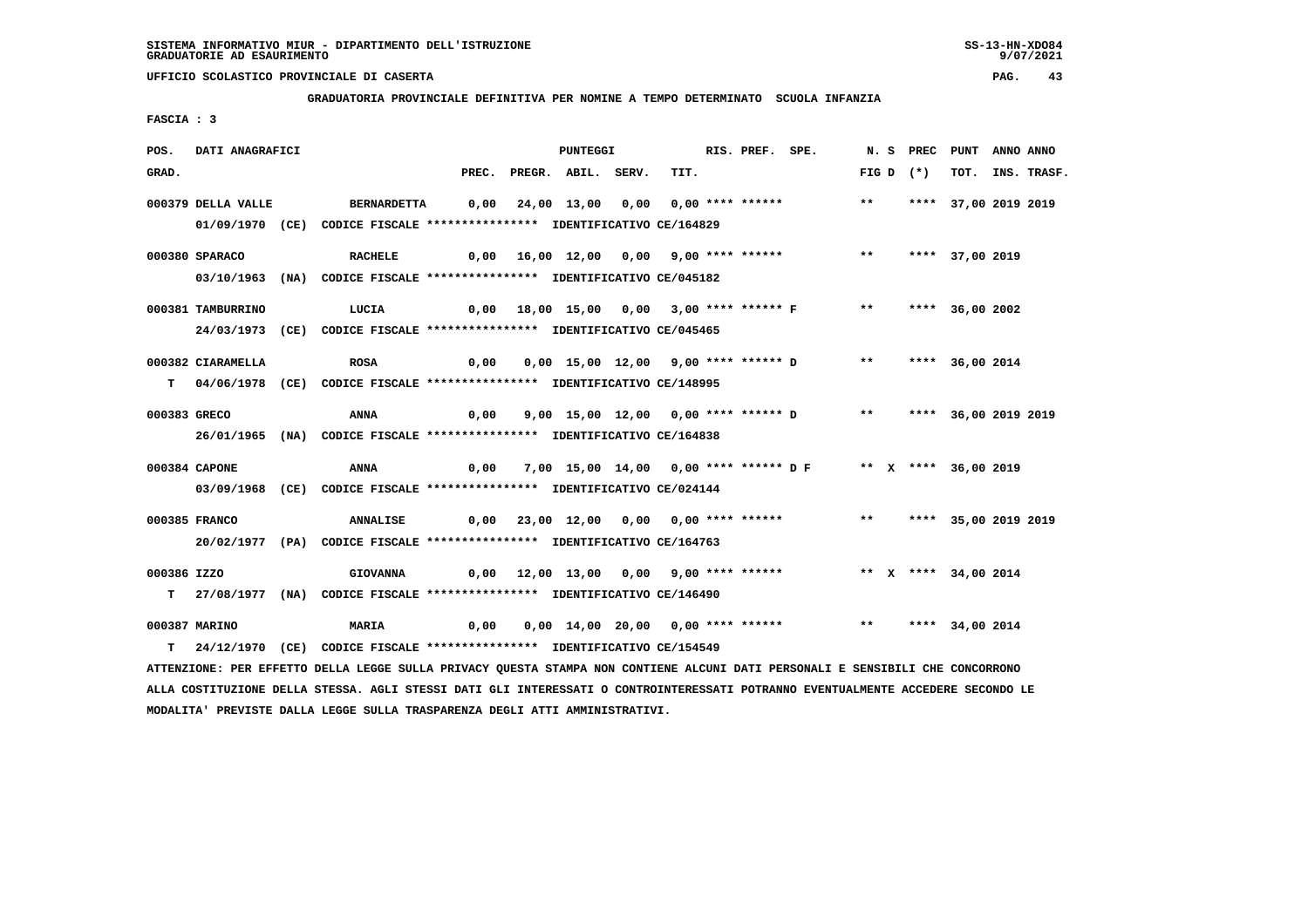**GRADUATORIA PROVINCIALE DEFINITIVA PER NOMINE A TEMPO DETERMINATO SCUOLA INFANZIA**

 **FASCIA : 3**

| POS.  | DATI ANAGRAFICI   |                                                                                                                                 |       | PUNTEGGI           |                                          | RIS. PREF. SPE. |                                                                     |       |             | N. S PREC PUNT ANNO ANNO  |                  |
|-------|-------------------|---------------------------------------------------------------------------------------------------------------------------------|-------|--------------------|------------------------------------------|-----------------|---------------------------------------------------------------------|-------|-------------|---------------------------|------------------|
| GRAD. |                   |                                                                                                                                 | PREC. | PREGR. ABIL. SERV. | TIT.                                     |                 |                                                                     |       | FIG D $(*)$ |                           | TOT. INS. TRASF. |
|       | 000388 GRANATA    | <b>MARIACRISTINA</b>                                                                                                            | 0,00  |                    | 14,00 0,00 14,00 6,00 **** ******        |                 |                                                                     |       |             | ** **** 34,00 2019 2019   |                  |
|       |                   | T 20/01/1982 (CE) CODICE FISCALE *************** IDENTIFICATIVO CE/164826                                                       |       |                    |                                          |                 |                                                                     |       |             |                           |                  |
|       |                   |                                                                                                                                 |       |                    |                                          |                 |                                                                     |       |             |                           |                  |
|       | 000389 NIOLA      | CLARA                                                                                                                           |       |                    | $0,00$ 15,00 16,00 0,00 3,00 **** ****** |                 |                                                                     |       |             | ** X **** 34,00 2019      |                  |
|       |                   | 13/05/1975 (NA) CODICE FISCALE *************** IDENTIFICATIVO CE/043143                                                         |       |                    |                                          |                 |                                                                     |       |             |                           |                  |
|       | 000390 BARTOLOMEO | <b>TERESA</b>                                                                                                                   |       |                    |                                          |                 | 0,00 18,00 15,00 0,00 0,00 **** ****** EF                           |       |             |                           |                  |
|       |                   |                                                                                                                                 |       |                    |                                          |                 |                                                                     |       |             | ** **** 33,00 2002 2002   |                  |
|       |                   | 27/06/1963 (EE) CODICE FISCALE *************** IDENTIFICATIVO CE/045205                                                         |       |                    |                                          |                 |                                                                     |       |             |                           |                  |
|       | 000391 VISCO      | IPPOLITA                                                                                                                        |       |                    | 0,00 18,00 15,00 0,00 0,00 **** ******   |                 |                                                                     | $***$ |             | **** 33,00 2002           |                  |
|       |                   | 15/01/1967 (CE) CODICE FISCALE *************** IDENTIFICATIVO CE/043856                                                         |       |                    |                                          |                 |                                                                     |       |             |                           |                  |
|       |                   |                                                                                                                                 |       |                    |                                          |                 |                                                                     |       |             |                           |                  |
|       | 000392 IADARESTA  | LUCIA                                                                                                                           |       |                    | 0,00 23,00 0,00 10,00 0,00 **** ******   |                 |                                                                     | $***$ |             | **** 33,00 2014           |                  |
|       |                   | T 20/06/1967 (CE) CODICE FISCALE **************** IDENTIFICATIVO CE/164454                                                      |       |                    |                                          |                 |                                                                     |       |             |                           |                  |
|       | 000393 MASSARO    | LUISA                                                                                                                           | 0,00  |                    |                                          |                 | 0,00 11,00 22,00 0,00 **** ****** E ** **** 33,00 2014              |       |             |                           |                  |
|       |                   | 15/12/1968 (CE) CODICE FISCALE *************** IDENTIFICATIVO CE/154557                                                         |       |                    |                                          |                 |                                                                     |       |             |                           |                  |
|       |                   |                                                                                                                                 |       |                    |                                          |                 |                                                                     |       |             |                           |                  |
|       | 000394 ROSSI      | <b>NADIA</b>                                                                                                                    | 0,00  |                    |                                          |                 | 9,00 15,00 0,00 9,00 **** ******                                    |       |             | ** X **** 33,00 2019 2019 |                  |
|       |                   | 27/10/1978 (CE) CODICE FISCALE *************** IDENTIFICATIVO CE/164937                                                         |       |                    |                                          |                 |                                                                     |       |             |                           |                  |
|       |                   |                                                                                                                                 |       |                    |                                          |                 |                                                                     |       |             |                           |                  |
|       | 000395 CASSELLA   | AGOSTINA GILD                                                                                                                   |       |                    | $0,00$ 30,00 0,00 0,00 3,00 **** ******  |                 |                                                                     |       |             | ** **** 33,00 2019 2019   |                  |
|       |                   | 09/04/1983 (CE) CODICE FISCALE *************** IDENTIFICATIVO CE/164968                                                         |       |                    |                                          |                 |                                                                     |       |             |                           |                  |
|       | 000396 DICHIARA   | <b>ANNAMARIA</b>                                                                                                                |       |                    |                                          |                 | 0,00 20,00 0,00 13,00 0,00 **** ****** *** *** **** 33,00 2019 2019 |       |             |                           |                  |
| т     |                   | 01/07/1981 (MI) CODICE FISCALE **************** IDENTIFICATIVO CE/164870                                                        |       |                    |                                          |                 |                                                                     |       |             |                           |                  |
|       |                   | ATTENZIONE: PER EFFETTO DELLA LEGGE SULLA PRIVACY QUESTA STAMPA NON CONTIENE ALCUNI DATI PERSONALI E SENSIBILI CHE CONCORRONO   |       |                    |                                          |                 |                                                                     |       |             |                           |                  |
|       |                   | ALLA COSTITUZIONE DELLA STESSA. AGLI STESSI DATI GLI INTERESSATI O CONTROINTERESSATI POTRANNO EVENTUALMENTE ACCEDERE SECONDO LE |       |                    |                                          |                 |                                                                     |       |             |                           |                  |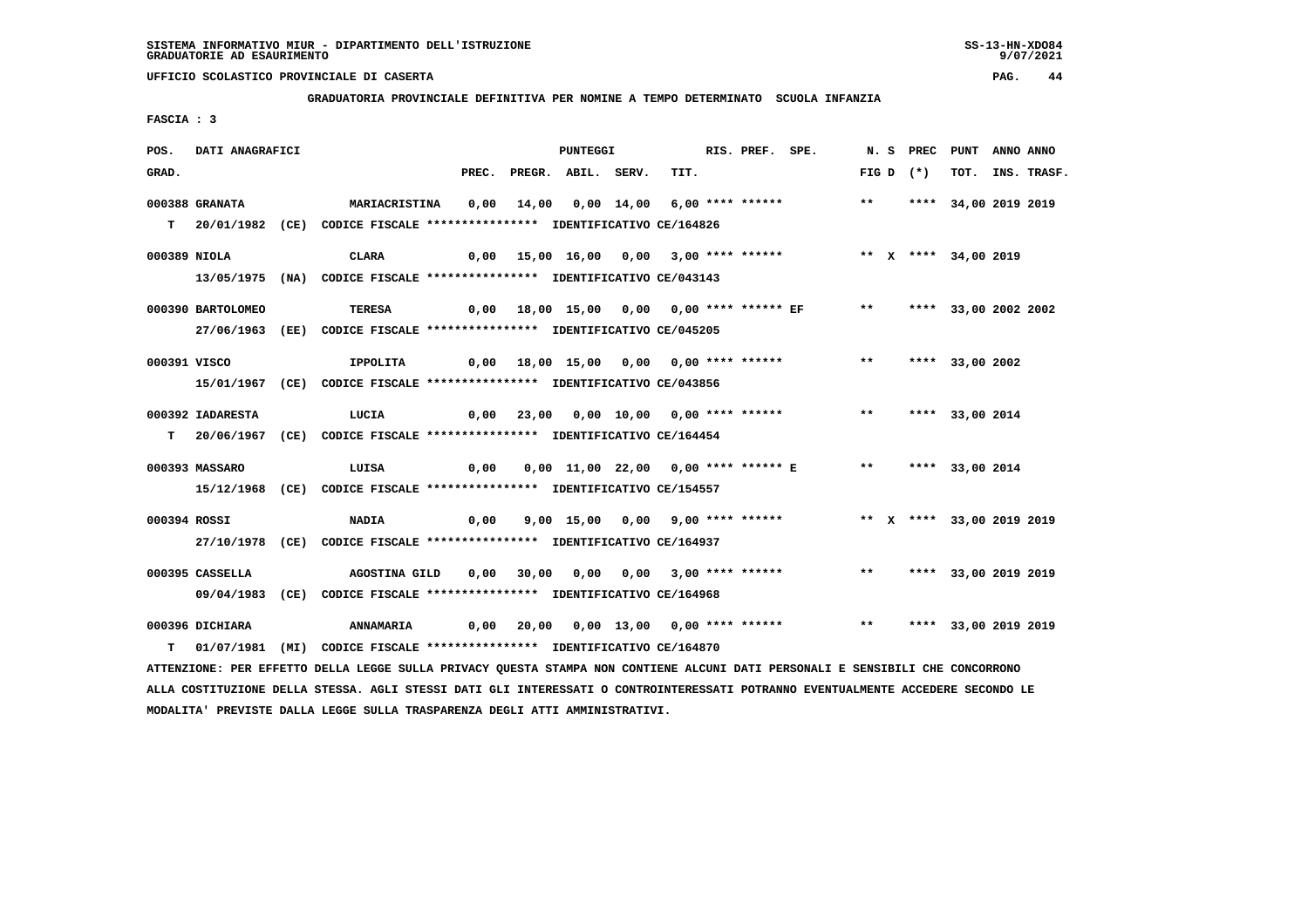**GRADUATORIA PROVINCIALE DEFINITIVA PER NOMINE A TEMPO DETERMINATO SCUOLA INFANZIA**

 **FASCIA : 3**

| POS.  | DATI ANAGRAFICI   |                                                                                                                               |      | PUNTEGGI                 |                                                                | RIS. PREF. SPE. |                         | N. S PREC | PUNT                 | ANNO ANNO |                  |
|-------|-------------------|-------------------------------------------------------------------------------------------------------------------------------|------|--------------------------|----------------------------------------------------------------|-----------------|-------------------------|-----------|----------------------|-----------|------------------|
| GRAD. |                   |                                                                                                                               |      | PREC. PREGR. ABIL. SERV. | TIT.                                                           |                 | FIG D $(*)$             |           |                      |           | TOT. INS. TRASF. |
|       | 000397 DE MATTEIS | <b>MICHELA</b>                                                                                                                | 0,00 |                          | 9,00 14,00 10,00 0,00 **** ******                              |                 | $\star\star$            |           | **** 33,00 2019      |           |                  |
|       |                   | 24/02/1968 (CE) CODICE FISCALE *************** IDENTIFICATIVO CE/048177                                                       |      |                          |                                                                |                 |                         |           |                      |           |                  |
|       | 000398 SGUEGLIA   | <b>MARIAROSARIA</b>                                                                                                           |      |                          | 0,00 17,00 15,00 0,00 0,00 **** ****** E ** ***** 32,00 2000   |                 |                         |           |                      |           |                  |
|       |                   | 21/02/1962 (CE) CODICE FISCALE *************** IDENTIFICATIVO CE/022381                                                       |      |                          |                                                                |                 |                         |           |                      |           |                  |
|       | 000399 PACIFICO   | <b>MARIA ROSARIA</b>                                                                                                          | 0,00 |                          | 6,00 16,00 10,00 0,00 **** ****** * *** X **** 32,00 2002      |                 |                         |           |                      |           |                  |
|       |                   | 07/06/1972 (CE) CODICE FISCALE *************** IDENTIFICATIVO CE/043245                                                       |      |                          |                                                                |                 |                         |           |                      |           |                  |
|       | 000400 MOZZILLO   | <b>MARIA</b>                                                                                                                  |      |                          | 0,00 17,00 15,00 0,00 0,00 **** ******                         |                 | ** **** 32,00 2007      |           |                      |           |                  |
|       |                   | 26/01/1968 (EE) CODICE FISCALE *************** IDENTIFICATIVO CE/045636                                                       |      |                          |                                                                |                 |                         |           |                      |           |                  |
|       | 000401 GIORDANO   | <b>LOREDANA</b>                                                                                                               | 0,00 |                          | 0,00 15,00 14,00 3,00 **** ****** *** **                       |                 |                         |           | **** 32,00 2011 2011 |           |                  |
|       |                   | 30/04/1978 (CE) CODICE FISCALE *************** IDENTIFICATIVO CE/140073                                                       |      |                          |                                                                |                 |                         |           |                      |           |                  |
|       | 000402 CECERE     | <b>MARIA MIRIANA</b>                                                                                                          | 0,00 |                          | 0,00 14,00 18,00 0,00 **** ******                              |                 | $\star \star$           |           | **** 32,00 2014      |           |                  |
|       |                   | T 30/06/1983 (CE) CODICE FISCALE *************** IDENTIFICATIVO CE/165000                                                     |      |                          |                                                                |                 |                         |           |                      |           |                  |
|       | 000403 GALLUCCIO  | CARMELA                                                                                                                       |      |                          | 0,00 0,00 17,00 12,00 3,00 **** ****** *** *** **** 32,00 2014 |                 |                         |           |                      |           |                  |
|       |                   | T 05/07/1975 (NA) CODICE FISCALE *************** IDENTIFICATIVO CE/150905                                                     |      |                          |                                                                |                 |                         |           |                      |           |                  |
|       | 000404 CELLA      | <b>GIUSEPPE</b>                                                                                                               |      |                          | $0,00$ 16,00 16,00 0,00 0,00 **** ******                       |                 | $***$                   |           | **** 32,00 2019 2019 |           |                  |
|       |                   | 03/06/1967 (CE) CODICE FISCALE *************** IDENTIFICATIVO CE/164942                                                       |      |                          |                                                                |                 |                         |           |                      |           |                  |
|       | 000405 LOMBARDI   | <b>RAFFAELLA</b>                                                                                                              |      |                          | 0,00 10,00 15,00 4,00 3,00 **** ******                         |                 | ** **** 32,00 2019 2019 |           |                      |           |                  |
|       |                   | 04/11/1974 (CE) CODICE FISCALE *************** IDENTIFICATIVO CE/164932                                                       |      |                          |                                                                |                 |                         |           |                      |           |                  |
|       |                   | ATTENZIONE: PER EFFETTO DELLA LEGGE SULLA PRIVACY QUESTA STAMPA NON CONTIENE ALCUNI DATI PERSONALI E SENSIBILI CHE CONCORRONO |      |                          |                                                                |                 |                         |           |                      |           |                  |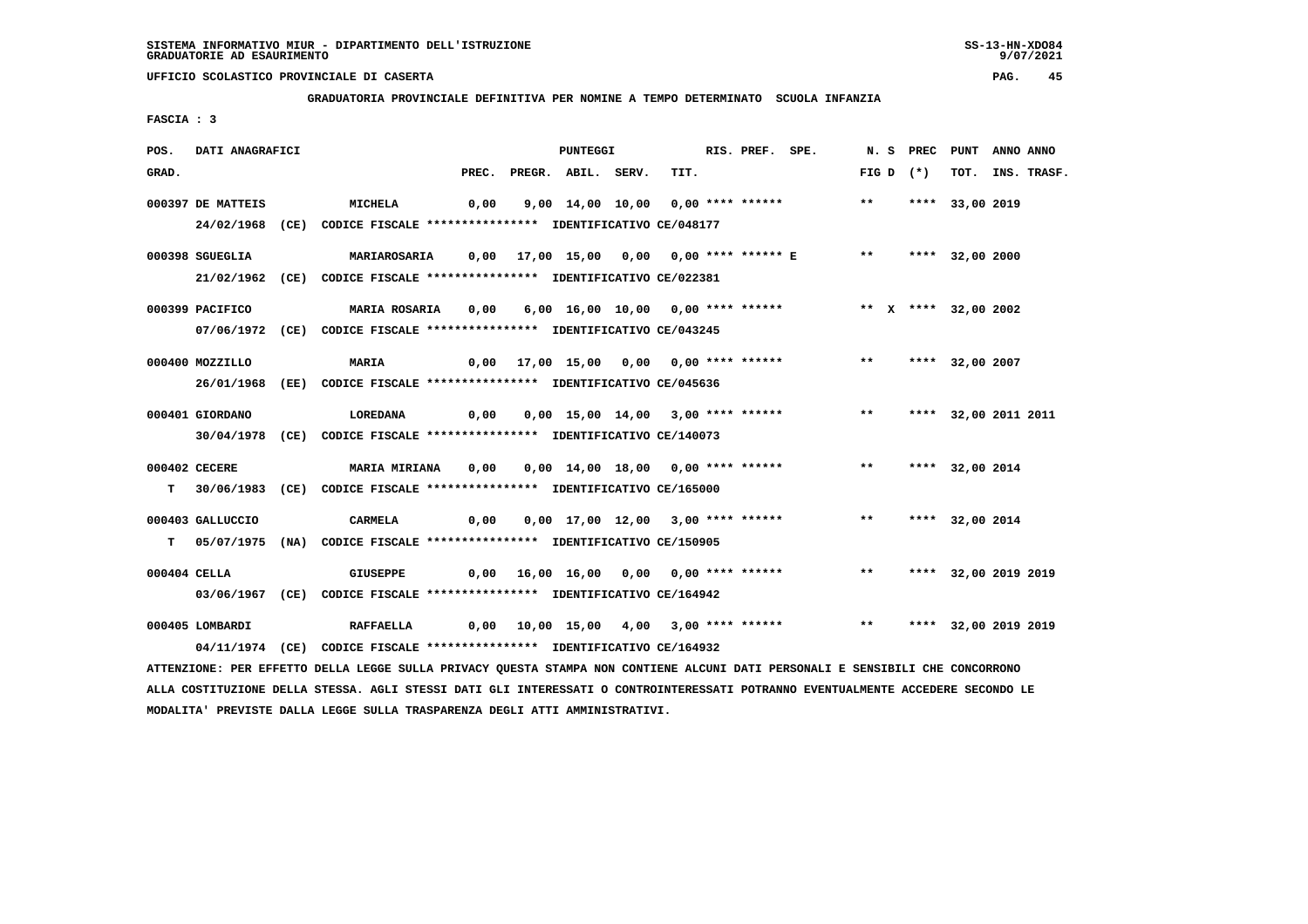**GRADUATORIA PROVINCIALE DEFINITIVA PER NOMINE A TEMPO DETERMINATO SCUOLA INFANZIA**

 **FASCIA : 3**

| POS.         | DATI ANAGRAFICI   |                                                                                                                               |                                        | PUNTEGGI           |                                                        | RIS. PREF. SPE. |                                         | N.S PREC           | PUNT                 | ANNO ANNO |             |
|--------------|-------------------|-------------------------------------------------------------------------------------------------------------------------------|----------------------------------------|--------------------|--------------------------------------------------------|-----------------|-----------------------------------------|--------------------|----------------------|-----------|-------------|
| GRAD.        |                   |                                                                                                                               | PREC.                                  | PREGR. ABIL. SERV. | TIT.                                                   |                 |                                         | FIG D $(*)$        | тот.                 |           | INS. TRASF. |
|              | 000406 GRILLO     | <b>ANGELA</b>                                                                                                                 | 0,00                                   |                    | 3,00 16,00 12,00 0,00 **** ******                      |                 |                                         | $***$              | **** 31,00 2014      |           |             |
|              |                   |                                                                                                                               |                                        |                    |                                                        |                 |                                         |                    |                      |           |             |
|              |                   | T 02/10/1963 (CE) CODICE FISCALE *************** IDENTIFICATIVO CE/154752                                                     |                                        |                    |                                                        |                 |                                         |                    |                      |           |             |
|              | 000407 FERRARA    | ENZA                                                                                                                          | 0,00                                   |                    | 11,00  0,00  20,00  0,00  ****  ******                 |                 |                                         | $***$              | **** 31,00 2014      |           |             |
|              |                   | T 11/06/1974 (NA) CODICE FISCALE **************** IDENTIFICATIVO CE/164460                                                    |                                        |                    |                                                        |                 |                                         |                    |                      |           |             |
|              |                   |                                                                                                                               |                                        |                    |                                                        |                 |                                         |                    |                      |           |             |
| 000408 NEGRO |                   | <b>MARIA</b>                                                                                                                  |                                        |                    |                                                        |                 |                                         | ** **** 31,00 2014 |                      |           |             |
|              |                   | T 03/01/1969 (CE) CODICE FISCALE *************** IDENTIFICATIVO CE/147872                                                     |                                        |                    |                                                        |                 |                                         |                    |                      |           |             |
|              |                   |                                                                                                                               |                                        |                    |                                                        |                 |                                         |                    |                      |           |             |
|              | 000409 DI MARTINO | <b>BARBARA</b>                                                                                                                |                                        |                    | 0,00 15,00 15,00 0,00 0,00 **** ******                 |                 |                                         | $***$              | **** 30,00 2007 2007 |           |             |
|              |                   | 19/08/1974 (CE) CODICE FISCALE *************** IDENTIFICATIVO CE/056549                                                       |                                        |                    |                                                        |                 |                                         |                    |                      |           |             |
|              |                   |                                                                                                                               |                                        |                    |                                                        |                 |                                         |                    |                      |           |             |
|              | 000410 STOCCHETTI | SONIA                                                                                                                         |                                        |                    | 0,00 15,00 15,00 0,00 0,00 **** ******                 |                 |                                         | $***$              | **** 30,00 2007 2007 |           |             |
|              |                   | 16/06/1974 (CE) CODICE FISCALE *************** IDENTIFICATIVO CE/057186                                                       |                                        |                    |                                                        |                 |                                         |                    |                      |           |             |
|              | 000411 RICCIARDI  | <b>MARTA</b>                                                                                                                  | 0,00                                   |                    |                                                        |                 | 9,00 18,00 0,00 3,00 **** ******        | $***$              | **** 30,00 2014      |           |             |
|              |                   | T 19/04/1979 (CE) CODICE FISCALE *************** IDENTIFICATIVO CE/151441                                                     |                                        |                    |                                                        |                 |                                         |                    |                      |           |             |
|              |                   |                                                                                                                               |                                        |                    |                                                        |                 |                                         |                    |                      |           |             |
|              | 000412 BENCIVENGA | <b>TERESAMARIA</b>                                                                                                            |                                        |                    | $0,00$ $14,00$ $16,00$ $0,00$ $0,00$ $***$ **** ****** |                 |                                         | $***$              | **** 30,00 2014      |           |             |
|              |                   | T 01/03/1971 (NA) CODICE FISCALE **************** IDENTIFICATIVO CE/154623                                                    |                                        |                    |                                                        |                 |                                         |                    |                      |           |             |
|              |                   |                                                                                                                               |                                        |                    |                                                        |                 |                                         |                    |                      |           |             |
|              | 000413 GOLINO     | <b>ANTONIETTA</b>                                                                                                             | 0,00 13,00 11,00 0,00 6,00 **** ****** |                    |                                                        |                 |                                         | $\star \star$      | **** 30,00 2014      |           |             |
|              |                   | T 10/05/1968 (CE) CODICE FISCALE **************** IDENTIFICATIVO CE/145970                                                    |                                        |                    |                                                        |                 |                                         |                    |                      |           |             |
|              |                   |                                                                                                                               |                                        |                    |                                                        |                 |                                         |                    |                      |           |             |
|              | 000414 PALMERI    | <b>LAURA</b>                                                                                                                  | 0,00                                   |                    |                                                        |                 | 6,00 15,00 0,00 9,00 **** ****** *** ** |                    | **** 30,00 2014      |           |             |
|              |                   | T  19/11/1967 (CE) CODICE FISCALE *************** IDENTIFICATIVO CE/154457                                                    |                                        |                    |                                                        |                 |                                         |                    |                      |           |             |
|              |                   | ATTENZIONE: PER EFFETTO DELLA LEGGE SULLA PRIVACY QUESTA STAMPA NON CONTIENE ALCUNI DATI PERSONALI E SENSIBILI CHE CONCORRONO |                                        |                    |                                                        |                 |                                         |                    |                      |           |             |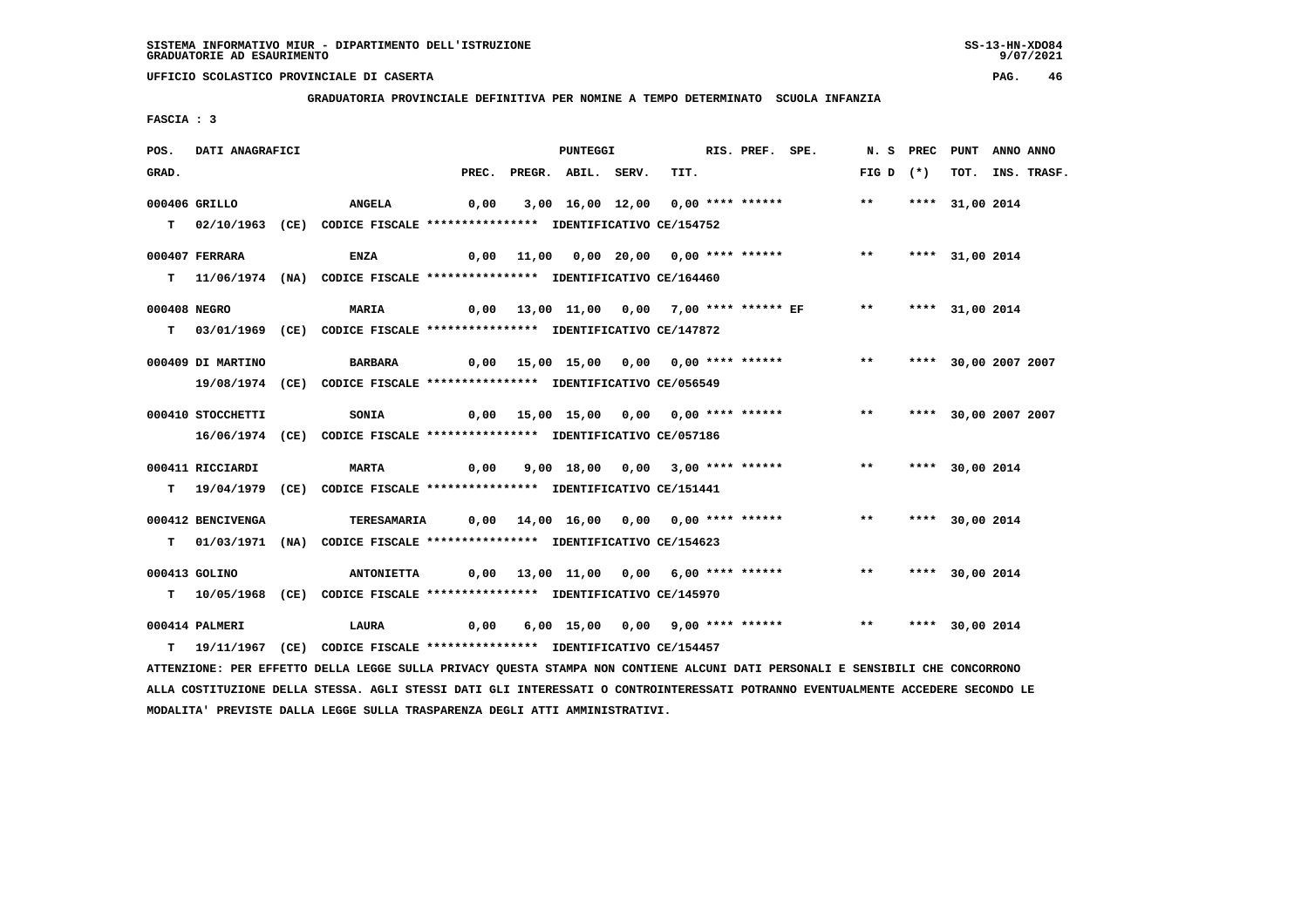**GRADUATORIA PROVINCIALE DEFINITIVA PER NOMINE A TEMPO DETERMINATO SCUOLA INFANZIA**

 **FASCIA : 3**

| POS.  | DATI ANAGRAFICI   |                                                                                                                               |       | PUNTEGGI           |                                                                                           | RIS. PREF. SPE. |                           | N. S PREC | PUNT            | ANNO ANNO |                  |
|-------|-------------------|-------------------------------------------------------------------------------------------------------------------------------|-------|--------------------|-------------------------------------------------------------------------------------------|-----------------|---------------------------|-----------|-----------------|-----------|------------------|
| GRAD. |                   |                                                                                                                               | PREC. | PREGR. ABIL. SERV. | TIT.                                                                                      |                 | FIG D $(*)$               |           |                 |           | TOT. INS. TRASF. |
|       | 000415 TURCO      | <b>ANNA TERESA</b>                                                                                                            |       |                    |                                                                                           |                 | ** X **** 30,00 2019 2019 |           |                 |           |                  |
|       |                   | 15/01/1955 (CE) CODICE FISCALE *************** IDENTIFICATIVO CE/164678                                                       |       |                    |                                                                                           |                 |                           |           |                 |           |                  |
|       | 000416 SIGNORELLI | <b>ANTONIETTA</b>                                                                                                             |       |                    | 0,00   1,00   11,00   18,00   0,00   ****   ******   D   ***   ****   30,00   2019   2019 |                 |                           |           |                 |           |                  |
|       |                   | T 09/04/1975 (LT) CODICE FISCALE **************** IDENTIFICATIVO CE/164771                                                    |       |                    |                                                                                           |                 |                           |           |                 |           |                  |
|       | 000417 FERRARO    | MARIA FLORA                                                                                                                   |       |                    | 0,00 27,00 0,00 0,00 3,00 **** ****** D ** **** 30,00 2019 2019                           |                 |                           |           |                 |           |                  |
|       |                   | T 31/10/1980 (NA) CODICE FISCALE *************** IDENTIFICATIVO CE/164705                                                     |       |                    |                                                                                           |                 |                           |           |                 |           |                  |
|       | 000418 DE CHIARA  | <b>ANNA</b>                                                                                                                   |       |                    | 0,00 15,00 15,00 0,00 0,00 **** ****** *** *** **** 30,00 2019                            |                 |                           |           |                 |           |                  |
|       |                   | 16/10/1960 (CE) CODICE FISCALE *************** IDENTIFICATIVO CE/045982                                                       |       |                    |                                                                                           |                 |                           |           |                 |           |                  |
|       | 000419 SPARAGO    | <b>ADDOLORATA</b>                                                                                                             |       |                    | 0,00 15,00 15,00 0,00 0,00 **** ****** EF           **     **** 30,00 2019                |                 |                           |           |                 |           |                  |
|       |                   | 09/02/1958 (CE) CODICE FISCALE *************** IDENTIFICATIVO CE/020491                                                       |       |                    |                                                                                           |                 |                           |           |                 |           |                  |
|       | 000420 BIFONE     | <b>FILOMENA</b>                                                                                                               |       |                    | 0,00 15,00 15,00 0,00 0,00 **** ******                                                    |                 | $\star\star$              |           | **** 30,00 2019 |           |                  |
|       |                   | 22/10/1972 (CE) CODICE FISCALE *************** IDENTIFICATIVO CE/046164                                                       |       |                    |                                                                                           |                 |                           |           |                 |           |                  |
|       | 000421 FARINA     | MARIA AUSILIA                                                                                                                 |       |                    | 0,00 3,00 15,00 12,00 0,00 **** ****** *** **                                             |                 |                           |           | **** 30,00 2019 |           |                  |
|       |                   | 25/05/1975 (CE) CODICE FISCALE *************** IDENTIFICATIVO CE/042631                                                       |       |                    |                                                                                           |                 |                           |           |                 |           |                  |
|       | 000422 COMPAGNONE | <b>MARIA</b>                                                                                                                  | 0,00  |                    | 4,00 16,00 10,00 0,00 **** ******                                                         |                 | ** **** 30,00 2019        |           |                 |           |                  |
|       |                   | 18/04/1964 (CE) CODICE FISCALE *************** IDENTIFICATIVO CE/044647                                                       |       |                    |                                                                                           |                 |                           |           |                 |           |                  |
|       | 000423 PINTO      | CARLA<br>$\sim$ 0,00                                                                                                          |       |                    |                                                                                           |                 |                           |           |                 |           |                  |
|       |                   | 05/06/1965 (CE) CODICE FISCALE *************** IDENTIFICATIVO CE/020708                                                       |       |                    |                                                                                           |                 |                           |           |                 |           |                  |
|       |                   | ATTENZIONE: PER EFFETTO DELLA LEGGE SULLA PRIVACY QUESTA STAMPA NON CONTIENE ALCUNI DATI PERSONALI E SENSIBILI CHE CONCORRONO |       |                    |                                                                                           |                 |                           |           |                 |           |                  |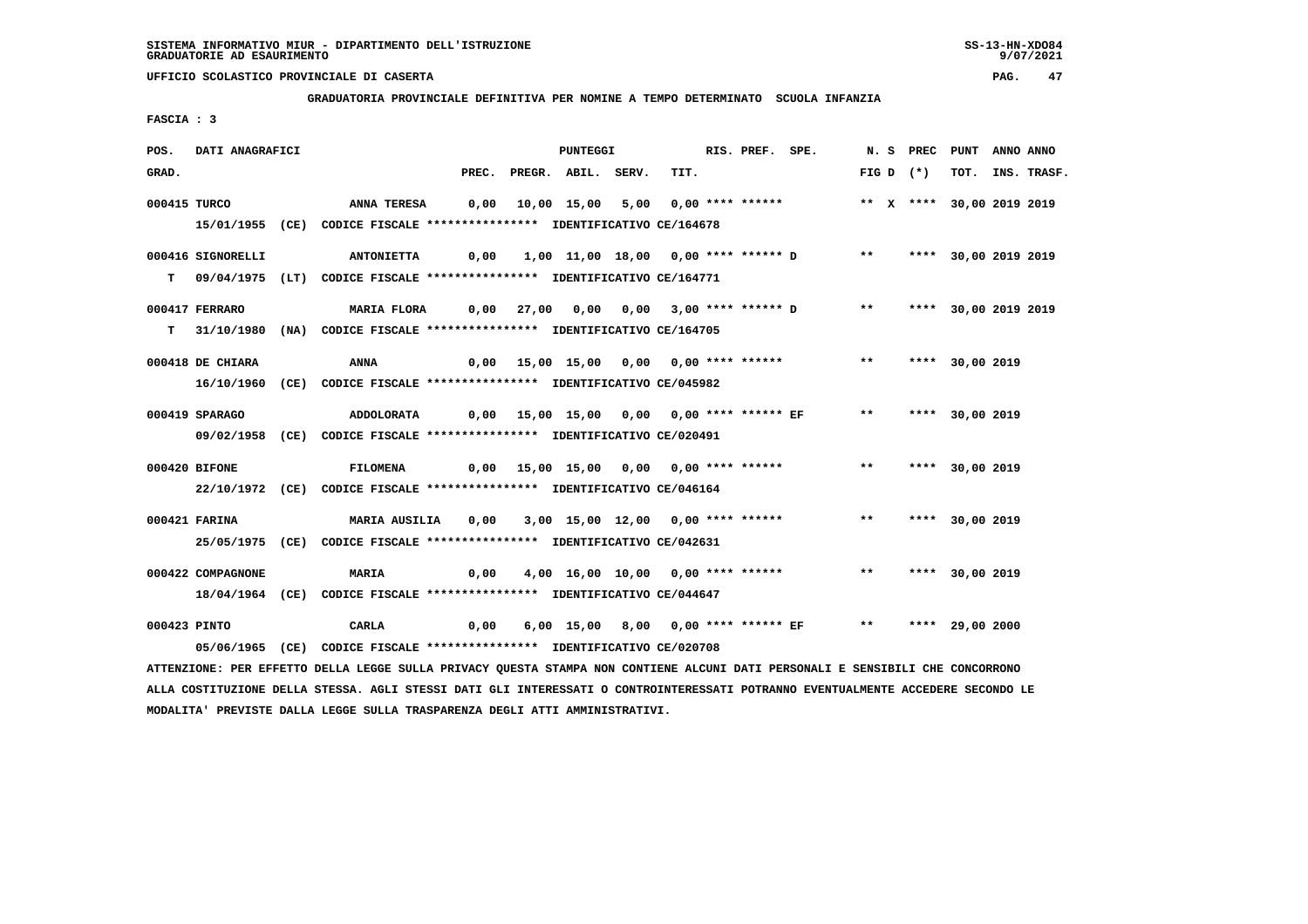**GRADUATORIA PROVINCIALE DEFINITIVA PER NOMINE A TEMPO DETERMINATO SCUOLA INFANZIA**

 **FASCIA : 3**

| POS.         | DATI ANAGRAFICI     |                                                                                                                               |       | PUNTEGGI           |                                          | RIS. PREF. SPE. |                                                                                      | N.S PREC | PUNT                 | ANNO ANNO |                  |
|--------------|---------------------|-------------------------------------------------------------------------------------------------------------------------------|-------|--------------------|------------------------------------------|-----------------|--------------------------------------------------------------------------------------|----------|----------------------|-----------|------------------|
| GRAD.        |                     |                                                                                                                               | PREC. | PREGR. ABIL. SERV. | TIT.                                     |                 | $FIG D (*)$                                                                          |          |                      |           | TOT. INS. TRASF. |
|              | 000424 MUSONE       | <b>ANNA</b>                                                                                                                   | 0,00  |                    | 11,00 16,00 2,00 0,00 **** ******        |                 | $***$                                                                                |          | **** 29,00 2002 2002 |           |                  |
|              |                     | 29/10/1963 (CE) CODICE FISCALE *************** IDENTIFICATIVO CE/045606                                                       |       |                    |                                          |                 |                                                                                      |          |                      |           |                  |
|              |                     |                                                                                                                               |       |                    |                                          |                 |                                                                                      |          |                      |           |                  |
|              | 000425 LUSINI       | <b>MARIA</b>                                                                                                                  | 0,00  |                    | 9,00 17,00 0,00 3,00 **** ******         |                 | $***$                                                                                |          | **** 29,00 2002      |           |                  |
|              |                     | 01/02/1964 (CE) CODICE FISCALE *************** IDENTIFICATIVO CE/022622                                                       |       |                    |                                          |                 |                                                                                      |          |                      |           |                  |
|              | 000426 FARINA       | <b>ROSARIA</b>                                                                                                                | 0,00  |                    | 7,00 16,00 6,00 0,00 **** ******         |                 | $***$                                                                                |          | **** 29,00 2002      |           |                  |
|              |                     | 15/01/1978 (CE) CODICE FISCALE *************** IDENTIFICATIVO CE/042633                                                       |       |                    |                                          |                 |                                                                                      |          |                      |           |                  |
|              |                     |                                                                                                                               |       |                    |                                          |                 |                                                                                      |          |                      |           |                  |
| 000427 RUSSO |                     | <b>ANNUNZIATA</b>                                                                                                             |       |                    |                                          |                 | 0,00 12,00 14,00 0,00 3,00 **** ****** EF            **         **** 29,00 2011 2011 |          |                      |           |                  |
|              |                     | 01/01/1972 (CE) CODICE FISCALE *************** IDENTIFICATIVO CE/140129                                                       |       |                    |                                          |                 |                                                                                      |          |                      |           |                  |
|              | 000428 DECRISTOFARO | <b>NICOLINA</b>                                                                                                               |       |                    | 0,00 14,00 0,00 12,00 3,00 **** ****** D |                 | ** **** 29,00 2014                                                                   |          |                      |           |                  |
|              |                     | T 24/07/1972 (NA) CODICE FISCALE **************** IDENTIFICATIVO CE/154611                                                    |       |                    |                                          |                 |                                                                                      |          |                      |           |                  |
|              |                     |                                                                                                                               |       |                    |                                          |                 |                                                                                      |          |                      |           |                  |
|              | 000429 ZACCARIELLO  | MARIAROSARIA       0,00    20,00    0,00    0,00    9,00  **** ******                                                         |       |                    |                                          |                 | $\star\star$                                                                         |          | **** 29,00 2014      |           |                  |
|              |                     | T 13/06/1979 (CE) CODICE FISCALE *************** IDENTIFICATIVO CE/147376                                                     |       |                    |                                          |                 |                                                                                      |          |                      |           |                  |
| 000430 GUIDA |                     | <b>ENRICO</b>                                                                                                                 |       |                    |                                          |                 |                                                                                      |          |                      |           |                  |
|              |                     | T 18/04/1969 (CE) CODICE FISCALE *************** IDENTIFICATIVO CE/151247                                                     |       |                    |                                          |                 |                                                                                      |          |                      |           |                  |
|              |                     |                                                                                                                               |       |                    |                                          |                 | $***$                                                                                |          |                      |           |                  |
|              | 000431 CARERE       | <b>SIMONA</b>                                                                                                                 |       |                    | $0,00$ 12,00 17,00 0,00 0,00 **** ****** |                 |                                                                                      |          | **** 29,00 2019 2019 |           |                  |
|              |                     | 26/07/1976 (NA) CODICE FISCALE *************** IDENTIFICATIVO CE/164977                                                       |       |                    |                                          |                 |                                                                                      |          |                      |           |                  |
|              | 000432 TIRINO       | <b>CLEMENTINA</b>                                                                                                             | 0,00  |                    | 0,00 13,00 16,00 0,00 **** ******        |                 | ** **** 29,00 2019 2019                                                              |          |                      |           |                  |
|              |                     | T  10/12/1983 (BN)  CODICE FISCALE ***************  IDENTIFICATIVO CE/164652                                                  |       |                    |                                          |                 |                                                                                      |          |                      |           |                  |
|              |                     | ATTENZIONE: PER EFFETTO DELLA LEGGE SULLA PRIVACY QUESTA STAMPA NON CONTIENE ALCUNI DATI PERSONALI E SENSIBILI CHE CONCORRONO |       |                    |                                          |                 |                                                                                      |          |                      |           |                  |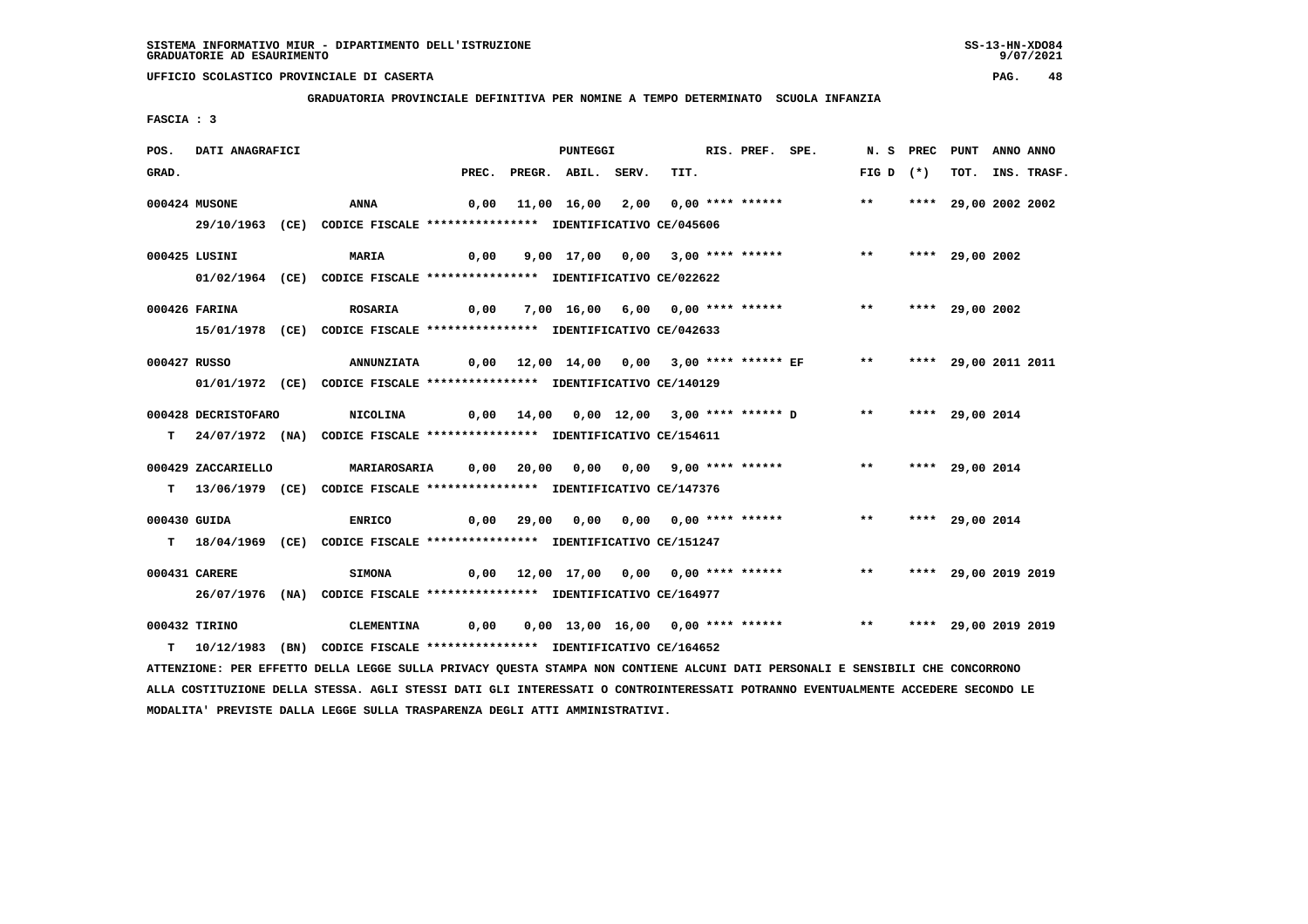**GRADUATORIA PROVINCIALE DEFINITIVA PER NOMINE A TEMPO DETERMINATO SCUOLA INFANZIA**

 **FASCIA : 3**

| POS.         | DATI ANAGRAFICI      |                                                                            |                                                       | PUNTEGGI                                 |      | RIS. PREF. SPE. |                                                              | N.S PREC           | PUNT                 | ANNO ANNO |             |
|--------------|----------------------|----------------------------------------------------------------------------|-------------------------------------------------------|------------------------------------------|------|-----------------|--------------------------------------------------------------|--------------------|----------------------|-----------|-------------|
| GRAD.        |                      |                                                                            |                                                       | PREC. PREGR. ABIL. SERV.                 | TIT. |                 |                                                              | FIG D $(*)$        | тот.                 |           | INS. TRASF. |
|              | 000433 FORTUNATO     | <b>MARIA ANNA</b>                                                          | 0,00 17,00 0,00 12,00 0,00 **** ******             ** |                                          |      |                 |                                                              |                    | **** 29,00 2019 2019 |           |             |
|              |                      | T 16/05/1983 (CE) CODICE FISCALE *************** IDENTIFICATIVO CE/164761  |                                                       |                                          |      |                 |                                                              |                    |                      |           |             |
|              | 000434 DE CRISTOFARO | <b>CONCETTA</b>                                                            |                                                       |                                          |      |                 |                                                              | ** **** 29,00 2019 |                      |           |             |
|              |                      | 24/09/1969 (NA) CODICE FISCALE *************** IDENTIFICATIVO CE/046320    |                                                       |                                          |      |                 |                                                              |                    |                      |           |             |
| 000435 BRUNO |                      | <b>FILOMENA</b>                                                            | 0,00                                                  | 7,00 15,00 6,00 0,00 **** ******         |      |                 |                                                              | $***$              | **** 28,00 2002      |           |             |
|              |                      | 24/10/1976 (CE) CODICE FISCALE *************** IDENTIFICATIVO CE/044897    |                                                       |                                          |      |                 |                                                              |                    |                      |           |             |
|              | 000436 TERRERI       | <b>ANTONIETTA</b>                                                          | 0,00                                                  | 0,00 16,00 12,00 0,00 **** ******        |      |                 |                                                              | $***$              | **** 28,00 2014      |           |             |
|              |                      | 16/06/1967 (CE) CODICE FISCALE *************** IDENTIFICATIVO CE/045788    |                                                       |                                          |      |                 |                                                              |                    |                      |           |             |
|              | 000437 PICCERILLO    | <b>MARIACONCETTA</b>                                                       |                                                       |                                          |      |                 | 0,00 28,00 0,00 0,00 0,00 **** ******                        | $***$              | **** 28,00 2014      |           |             |
|              |                      | T 06/06/1964 (CE) CODICE FISCALE *************** IDENTIFICATIVO CE/154069  |                                                       |                                          |      |                 |                                                              |                    |                      |           |             |
|              | 000438 PALMIERO      | <b>ALFONSINA</b>                                                           |                                                       | 0,00 11,00 11,00 0,00 6,00 **** ******   |      |                 |                                                              | $***$              | **** 28,00 2019 2019 |           |             |
|              |                      | T 09/12/1976 (NA) CODICE FISCALE **************** IDENTIFICATIVO CE/164794 |                                                       |                                          |      |                 |                                                              |                    |                      |           |             |
|              | 000439 BISCEGLIA     | GIUSEPPINA                                                                 |                                                       | $0,00$ 13,00 15,00 0,00 0,00 **** ****** |      |                 |                                                              | $***$              | **** 28,00 2019      |           |             |
|              |                      | 30/05/1964 (CE) CODICE FISCALE *************** IDENTIFICATIVO CE/025171    |                                                       |                                          |      |                 |                                                              |                    |                      |           |             |
|              | 000440 GUERRIERO     | <b>ROSARIA</b>                                                             |                                                       |                                          |      |                 | $0,00$ $14,00$ $14,00$ $0,00$ $0,00$ $***$ **** ****** ** ** |                    | **** 28,00 2019      |           |             |
|              |                      | 21/06/1964 (CE) CODICE FISCALE *************** IDENTIFICATIVO CE/022207    |                                                       |                                          |      |                 |                                                              |                    |                      |           |             |
| 000441 IZZO  |                      | <b>PATRIZIA</b>                                                            | 0,00                                                  |                                          |      |                 | 9,00 16,00 2,00 0,00 **** ******                             | ** **** 27,00 2000 |                      |           |             |
|              |                      | 03/12/1969 (CE) CODICE FISCALE *************** IDENTIFICATIVO CE/024257    |                                                       |                                          |      |                 |                                                              |                    |                      |           |             |

 **ATTENZIONE: PER EFFETTO DELLA LEGGE SULLA PRIVACY QUESTA STAMPA NON CONTIENE ALCUNI DATI PERSONALI E SENSIBILI CHE CONCORRONO ALLA COSTITUZIONE DELLA STESSA. AGLI STESSI DATI GLI INTERESSATI O CONTROINTERESSATI POTRANNO EVENTUALMENTE ACCEDERE SECONDO LE MODALITA' PREVISTE DALLA LEGGE SULLA TRASPARENZA DEGLI ATTI AMMINISTRATIVI.**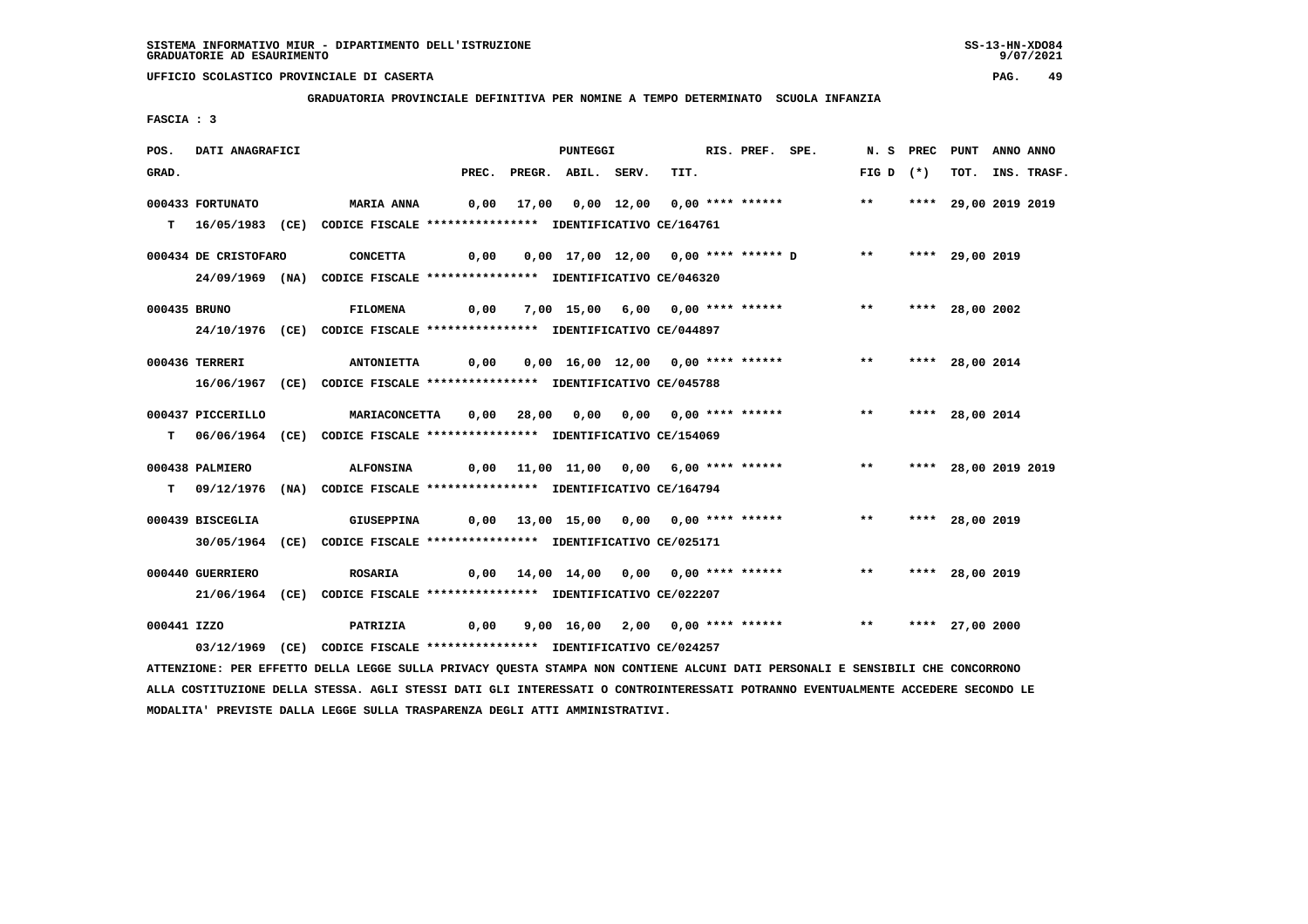**GRADUATORIA PROVINCIALE DEFINITIVA PER NOMINE A TEMPO DETERMINATO SCUOLA INFANZIA**

 **FASCIA : 3**

| POS.         | DATI ANAGRAFICI                                                                                                               |  |                                                                            |      |              | PUNTEGGI                 |  |                                        |  | RIS. PREF. SPE. |                                          |                         | N. S PREC PUNT |                      | ANNO ANNO |             |
|--------------|-------------------------------------------------------------------------------------------------------------------------------|--|----------------------------------------------------------------------------|------|--------------|--------------------------|--|----------------------------------------|--|-----------------|------------------------------------------|-------------------------|----------------|----------------------|-----------|-------------|
| GRAD.        |                                                                                                                               |  |                                                                            |      |              | PREC. PREGR. ABIL. SERV. |  | TIT.                                   |  |                 |                                          | FIG D $(*)$             |                | тот.                 |           | INS. TRASF. |
| 000442 IZZO  |                                                                                                                               |  | FILOMENA                                                                   | 0,00 |              |                          |  | 0,00 15,00 12,00 0,00 **** ****** EF   |  |                 |                                          | $***$                   |                | **** 27,00 2000      |           |             |
|              |                                                                                                                               |  | 03/03/1967 (CE) CODICE FISCALE *************** IDENTIFICATIVO CE/023233    |      |              |                          |  |                                        |  |                 |                                          |                         |                |                      |           |             |
|              |                                                                                                                               |  |                                                                            |      |              |                          |  |                                        |  |                 |                                          |                         |                |                      |           |             |
| 000443 MASSI |                                                                                                                               |  | GIULIANA                                                                   | 0,00 |              |                          |  | 4,00 13,00 10,00 0,00 **** ******      |  |                 |                                          | $***$                   |                | **** 27,00 2014 2014 |           |             |
|              |                                                                                                                               |  | 11/05/1961 (CE) CODICE FISCALE *************** IDENTIFICATIVO CE/145301    |      |              |                          |  |                                        |  |                 |                                          |                         |                |                      |           |             |
|              |                                                                                                                               |  |                                                                            |      |              |                          |  |                                        |  |                 |                                          |                         |                |                      |           |             |
|              | 000444 PETRICCIONE                                                                                                            |  | <b>CARMEN</b>                                                              | 0,00 |              |                          |  |                                        |  |                 | 9,00 15,00 0,00 3,00 **** ****** D **    |                         |                | **** 27,00 2014      |           |             |
|              |                                                                                                                               |  | 23/02/1977 (CE) CODICE FISCALE *************** IDENTIFICATIVO CE/046041    |      |              |                          |  |                                        |  |                 |                                          |                         |                |                      |           |             |
|              |                                                                                                                               |  |                                                                            |      |              |                          |  |                                        |  |                 |                                          |                         |                |                      |           |             |
|              | 000445 ESPOSITO                                                                                                               |  | <b>MICHELINA</b>                                                           |      |              |                          |  | 0,00 11,00 16,00 0,00 0,00 **** ****** |  |                 |                                          | ** **** 27,00 2014      |                |                      |           |             |
|              |                                                                                                                               |  | T 23/05/1973 (CE) CODICE FISCALE *************** IDENTIFICATIVO CE/146709  |      |              |                          |  |                                        |  |                 |                                          |                         |                |                      |           |             |
|              | 000446 DE SISTO                                                                                                               |  | <b>SARA</b>                                                                | 0,00 |              |                          |  | 6,00 18,00 0,00 3,00 **** ******       |  |                 |                                          | $***$                   |                | **** 27,00 2014      |           |             |
|              |                                                                                                                               |  | T 06/07/1971 (CE) CODICE FISCALE *************** IDENTIFICATIVO CE/048459  |      |              |                          |  |                                        |  |                 |                                          |                         |                |                      |           |             |
|              |                                                                                                                               |  |                                                                            |      |              |                          |  |                                        |  |                 |                                          |                         |                |                      |           |             |
|              | 000447 MADONNA                                                                                                                |  | <b>MARIA</b>                                                               | 0,00 |              |                          |  | 3,00 15,00 0,00 9,00 **** ******       |  |                 |                                          | $***$                   |                | **** 27,00 2014      |           |             |
|              |                                                                                                                               |  | T 10/03/1966 (CE) CODICE FISCALE *************** IDENTIFICATIVO CE/154733  |      |              |                          |  |                                        |  |                 |                                          |                         |                |                      |           |             |
|              |                                                                                                                               |  |                                                                            |      |              |                          |  |                                        |  |                 |                                          |                         |                |                      |           |             |
|              | 000448 TOMMASONE                                                                                                              |  | LOREDANA                                                                   |      | $0,00$ 21,00 |                          |  | 0,00 0,00 6,00 **** ******             |  |                 |                                          | ** **** 27,00 2014      |                |                      |           |             |
|              |                                                                                                                               |  | 12/03/1982 (CE) CODICE FISCALE *************** IDENTIFICATIVO CE/153934    |      |              |                          |  |                                        |  |                 |                                          |                         |                |                      |           |             |
|              | 000449 DI VICO                                                                                                                |  | DANILA                                                                     |      |              |                          |  |                                        |  |                 | $0,00$ 10,00 14,00 0,00 3,00 **** ****** | $***$                   |                | **** 27,00 2014      |           |             |
|              |                                                                                                                               |  | T 01/05/1981 (CE) CODICE FISCALE **************** IDENTIFICATIVO CE/151096 |      |              |                          |  |                                        |  |                 |                                          |                         |                |                      |           |             |
|              |                                                                                                                               |  |                                                                            |      |              |                          |  |                                        |  |                 |                                          |                         |                |                      |           |             |
|              | 000450 PARISELLA                                                                                                              |  | <b>MARIA ANTONIE</b>                                                       |      |              |                          |  | 0,00 12,00 15,00 0,00 0,00 **** ****** |  |                 |                                          | ** **** 27,00 2019 2019 |                |                      |           |             |
|              |                                                                                                                               |  | 14/06/1962 (CE) CODICE FISCALE *************** IDENTIFICATIVO CE/164839    |      |              |                          |  |                                        |  |                 |                                          |                         |                |                      |           |             |
|              | ATTENZIONE: PER EFFETTO DELLA LEGGE SULLA PRIVACY QUESTA STAMPA NON CONTIENE ALCUNI DATI PERSONALI E SENSIBILI CHE CONCORRONO |  |                                                                            |      |              |                          |  |                                        |  |                 |                                          |                         |                |                      |           |             |
|              |                                                                                                                               |  |                                                                            |      |              |                          |  |                                        |  |                 |                                          |                         |                |                      |           |             |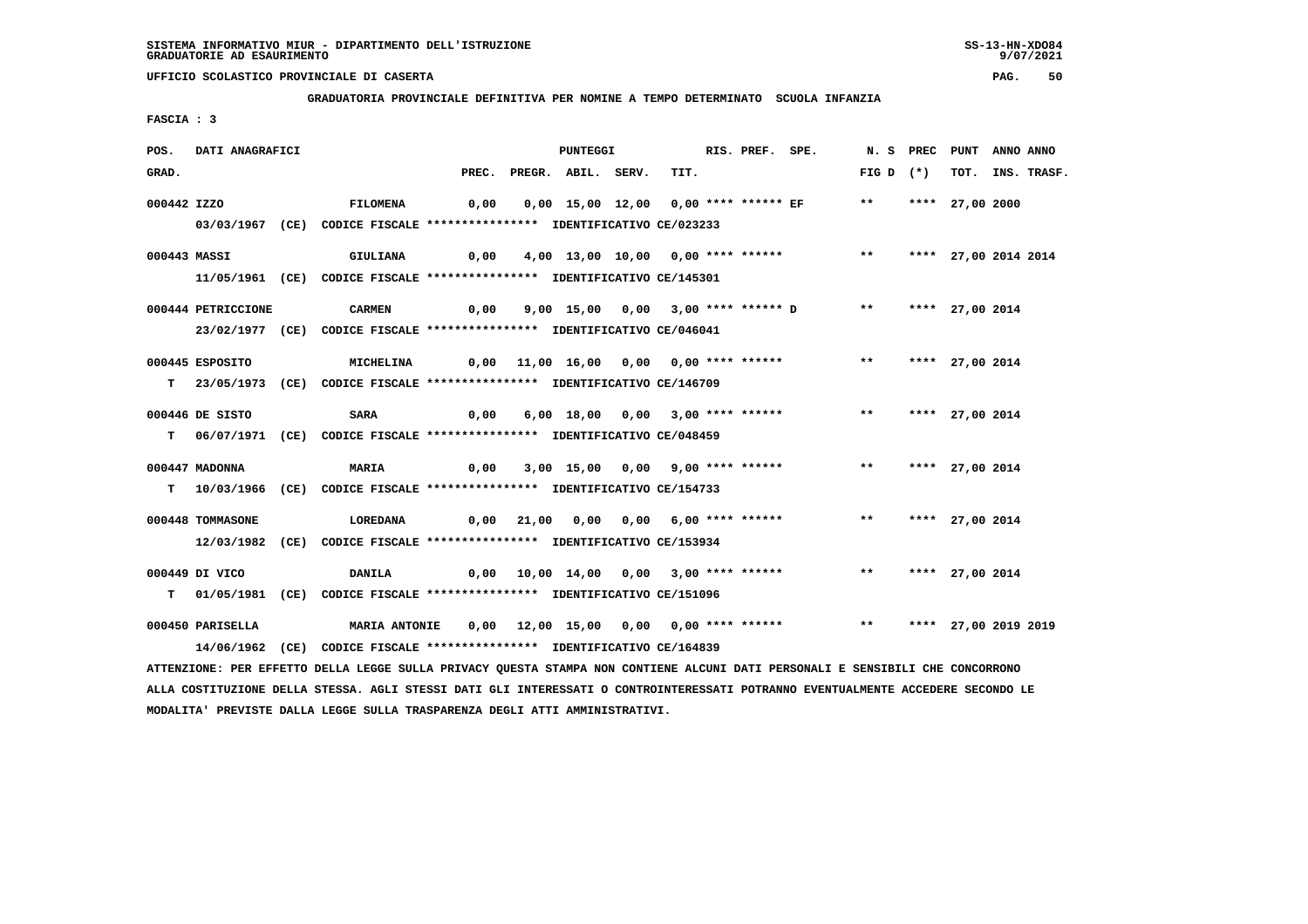**GRADUATORIA PROVINCIALE DEFINITIVA PER NOMINE A TEMPO DETERMINATO SCUOLA INFANZIA**

 **FASCIA : 3**

| POS.  | <b>DATI ANAGRAFICI</b> |                                                                                                                               |      | <b>PUNTEGGI</b>          |                                                                  | RIS. PREF. SPE. |                    | N. S PREC PUNT ANNO ANNO |                  |
|-------|------------------------|-------------------------------------------------------------------------------------------------------------------------------|------|--------------------------|------------------------------------------------------------------|-----------------|--------------------|--------------------------|------------------|
| GRAD. |                        |                                                                                                                               |      | PREC. PREGR. ABIL. SERV. | TIT.                                                             |                 | FIG D $(*)$        |                          | TOT. INS. TRASF. |
|       | 000451 VISONE          | <b>ANTONELLA</b>                                                                                                              |      |                          |                                                                  |                 | $***$              | **** 27,00 2019          |                  |
|       |                        |                                                                                                                               |      |                          |                                                                  |                 |                    |                          |                  |
|       |                        | 23/02/1973 (NA) CODICE FISCALE *************** IDENTIFICATIVO CE/042794                                                       |      |                          |                                                                  |                 |                    |                          |                  |
|       | 000452 ZARRILLO        | <b>ROSA</b>                                                                                                                   |      |                          |                                                                  |                 | $\star \star$      | **** 27,00 2019          |                  |
|       |                        | T 28/08/1970 (CE) CODICE FISCALE *************** IDENTIFICATIVO CE/162158                                                     |      |                          |                                                                  |                 |                    |                          |                  |
|       |                        |                                                                                                                               |      |                          |                                                                  |                 |                    |                          |                  |
|       | 000453 SANTORO         | VALERIA                                                                                                                       | 0,00 |                          | $3,00$ $16,00$ $4,00$ $3,00$ $***$ $***$ $**$ $**$               |                 |                    | **** 26,00 2002          |                  |
|       |                        | 24/12/1965 (CE) CODICE FISCALE *************** IDENTIFICATIVO CE/044208                                                       |      |                          |                                                                  |                 |                    |                          |                  |
|       |                        |                                                                                                                               |      |                          |                                                                  |                 |                    |                          |                  |
|       | 000454 GUGLIELMO       | <b>ANGELA</b>                                                                                                                 | 0,00 |                          | 9,00 17,00 0,00 0,00 **** ****** EF ** **** 26,00 2002           |                 |                    |                          |                  |
|       |                        | 24/03/1961 (CE) CODICE FISCALE *************** IDENTIFICATIVO CE/043584                                                       |      |                          |                                                                  |                 |                    |                          |                  |
|       | 000455 TAVOLETTA       | <b>ROSA</b>                                                                                                                   |      |                          | 0,00 9,00 17,00 0,00 0,00 **** ****** EF ** **** 26,00 2007 2007 |                 |                    |                          |                  |
|       |                        | 27/09/1958 (CE) CODICE FISCALE **************** IDENTIFICATIVO CE/057231                                                      |      |                          |                                                                  |                 |                    |                          |                  |
|       |                        |                                                                                                                               |      |                          |                                                                  |                 |                    |                          |                  |
|       | 000456 ROSSETTI        | CLAUDIA                                                                                                                       |      |                          | 0,00 14,00 12,00 0,00 0,00 **** ******                           |                 | $\star \star$      | **** 26,00 2011 2011     |                  |
|       |                        | 12/08/1964 (CE) CODICE FISCALE *************** IDENTIFICATIVO CE/140164                                                       |      |                          |                                                                  |                 |                    |                          |                  |
|       |                        |                                                                                                                               |      |                          |                                                                  |                 |                    |                          |                  |
|       | 000457 PERILLO         | CATERINA                                                                                                                      |      |                          | 0,00 26,00 0,00 0,00 0,00 **** ******                            |                 | $\star\star$       | **** 26,00 2014          |                  |
|       |                        | T 22/09/1968 (CE) CODICE FISCALE *************** IDENTIFICATIVO CE/150959                                                     |      |                          |                                                                  |                 |                    |                          |                  |
|       | 000458 D'ARIENZO       | DORA                                                                                                                          |      |                          | 0,00 14,00 0,00 12,00 0,00 **** ****** D                         |                 | ** **** 26,00 2014 |                          |                  |
|       |                        | T 18/08/1980 (LT) CODICE FISCALE **************** IDENTIFICATIVO CE/154439                                                    |      |                          |                                                                  |                 |                    |                          |                  |
|       |                        |                                                                                                                               |      |                          |                                                                  |                 |                    |                          |                  |
|       | 000459 PAOLINO         |                                                                                                                               |      |                          |                                                                  |                 |                    |                          |                  |
|       |                        | T 16/09/1973 (CE) CODICE FISCALE *************** IDENTIFICATIVO CE/154505                                                     |      |                          |                                                                  |                 |                    |                          |                  |
|       |                        | ATTENZIONE: PER EFFETTO DELLA LEGGE SULLA PRIVACY QUESTA STAMPA NON CONTIENE ALCUNI DATI PERSONALI E SENSIBILI CHE CONCORRONO |      |                          |                                                                  |                 |                    |                          |                  |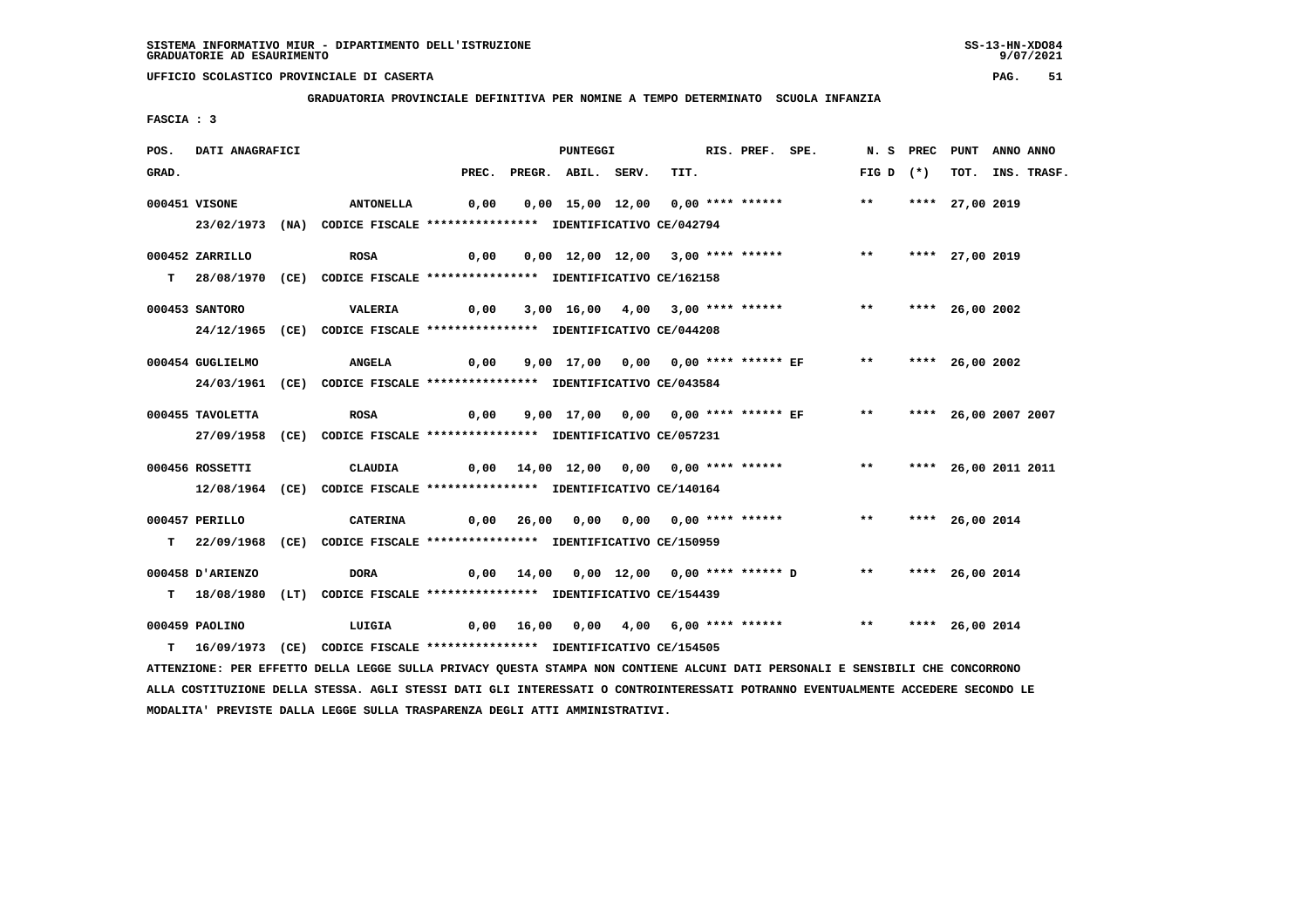**GRADUATORIA PROVINCIALE DEFINITIVA PER NOMINE A TEMPO DETERMINATO SCUOLA INFANZIA**

 **FASCIA : 3**

| POS.         | DATI ANAGRAFICI     |                                                                                                                               |      |                          | PUNTEGGI |                                                                             | RIS. PREF. SPE. | N.S PREC                | PUNT            | ANNO ANNO |                  |
|--------------|---------------------|-------------------------------------------------------------------------------------------------------------------------------|------|--------------------------|----------|-----------------------------------------------------------------------------|-----------------|-------------------------|-----------------|-----------|------------------|
| GRAD.        |                     |                                                                                                                               |      | PREC. PREGR. ABIL. SERV. |          | TIT.                                                                        |                 | FIG D $(*)$             |                 |           | TOT. INS. TRASF. |
|              | 000460 DELUCA       | ROSA                                                                                                                          |      |                          |          | 0,00 17,00 0,00 0,00 9,00 **** ******                                       |                 | $\star \star$           | **** 26,00 2014 |           |                  |
|              |                     | T 24/02/1966 (CE) CODICE FISCALE *************** IDENTIFICATIVO CE/147523                                                     |      |                          |          |                                                                             |                 |                         |                 |           |                  |
| 000461 TURCO |                     | <b>SABRINA</b>                                                                                                                |      |                          |          | 0,00 9,00 11,00 0,00 6,00 **** ******           **     **** 26,00 2019 2019 |                 |                         |                 |           |                  |
|              |                     | T 26/06/1973 (CE) CODICE FISCALE **************** IDENTIFICATIVO CE/164679                                                    |      |                          |          |                                                                             |                 |                         |                 |           |                  |
| 000462 LISI  |                     | LUCIA                                                                                                                         | 0,00 |                          |          | 8,00 15,00 0,00 3,00 **** ******                                            |                 | ** **** 26,00 2019 2019 |                 |           |                  |
|              |                     | 12/12/1981 (CE) CODICE FISCALE *************** IDENTIFICATIVO CE/164926                                                       |      |                          |          |                                                                             |                 |                         |                 |           |                  |
|              | 000463 GRANATO      | <b>ANGELA</b>                                                                                                                 |      |                          |          | 0,00 9,00 17,00 0,00 0,00 **** ****** F ** ***** 26,00 2019                 |                 |                         |                 |           |                  |
|              |                     | 26/09/1957 (BA) CODICE FISCALE *************** IDENTIFICATIVO CE/025904                                                       |      |                          |          |                                                                             |                 |                         |                 |           |                  |
|              | 000464 PASQUARIELLO | <b>ANNA MARIA</b>                                                                                                             |      |                          |          |                                                                             |                 | ** **** 26,00 2019      |                 |           |                  |
|              |                     | 22/09/1955 (CE) CODICE FISCALE *************** IDENTIFICATIVO CE/044822                                                       |      |                          |          |                                                                             |                 |                         |                 |           |                  |
|              | 000465 PACELLI      | MARIA CRISTIN 0,00 0,00 16,00 10,00 0,00 **** ****** *** *** **** 26,00 2019                                                  |      |                          |          |                                                                             |                 |                         |                 |           |                  |
|              |                     | 19/05/1972 (CE) CODICE FISCALE **************** IDENTIFICATIVO CE/025658                                                      |      |                          |          |                                                                             |                 |                         |                 |           |                  |
| 000466 MANZO |                     | IMMACOLATA                                                                                                                    |      |                          |          | 0,00 12,00 13,00 0,00 0,00 **** ****** *** *** **** 25,00 2000              |                 |                         |                 |           |                  |
|              |                     | 19/06/1964 (NA) CODICE FISCALE *************** IDENTIFICATIVO CE/021414                                                       |      |                          |          |                                                                             |                 |                         |                 |           |                  |
|              | 000467 COGNETTA     | <b>FRANCESCA</b>                                                                                                              |      |                          |          | $0,00$ 6,00 16,00 0,00 3,00 **** ****** D                                   |                 | ** **** 25,00 2000      |                 |           |                  |
|              |                     | 09/08/1966 (CE) CODICE FISCALE *************** IDENTIFICATIVO CE/025558                                                       |      |                          |          |                                                                             |                 |                         |                 |           |                  |
|              | 000468 RISPO        | <b>CATERINA</b>                                                                                                               |      |                          |          | 0,00 18,00 0,00 4,00 3,00 **** ******     **   **** 25,00 2002              |                 |                         |                 |           |                  |
|              |                     | 16/06/1962 (NA) CODICE FISCALE *************** IDENTIFICATIVO CE/045252                                                       |      |                          |          |                                                                             |                 |                         |                 |           |                  |
|              |                     | ATTENZIONE: PER EFFETTO DELLA LEGGE SULLA PRIVACY QUESTA STAMPA NON CONTIENE ALCUNI DATI PERSONALI E SENSIBILI CHE CONCORRONO |      |                          |          |                                                                             |                 |                         |                 |           |                  |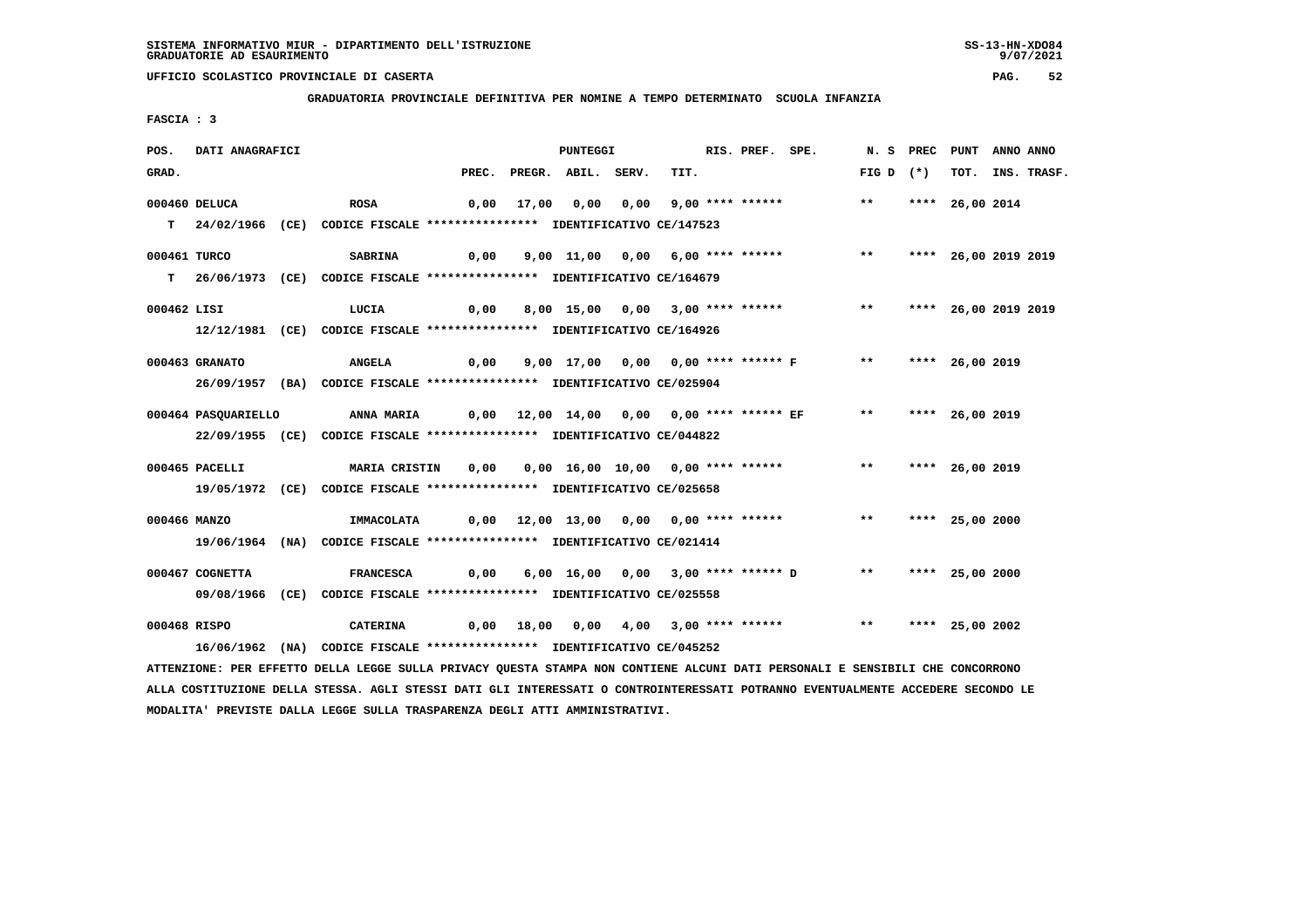**GRADUATORIA PROVINCIALE DEFINITIVA PER NOMINE A TEMPO DETERMINATO SCUOLA INFANZIA**

 **FASCIA : 3**

| POS.  | DATI ANAGRAFICI   |                                                                                                                               |       | PUNTEGGI           |                                         | RIS. PREF. SPE. |                                    |             | N. S PREC | PUNT                 | ANNO ANNO |             |
|-------|-------------------|-------------------------------------------------------------------------------------------------------------------------------|-------|--------------------|-----------------------------------------|-----------------|------------------------------------|-------------|-----------|----------------------|-----------|-------------|
| GRAD. |                   |                                                                                                                               | PREC. | PREGR. ABIL. SERV. | TIT.                                    |                 |                                    | FIG D $(*)$ |           | тот.                 |           | INS. TRASF. |
|       | 000469 RICCIO     | TOMMASINA                                                                                                                     | 0,00  |                    | 12,00 13,00 0,00 0,00 **** ******       |                 |                                    | $* *$       |           | **** 25,00 2002      |           |             |
|       |                   | 18/12/1975 (CE) CODICE FISCALE *************** IDENTIFICATIVO CE/046587                                                       |       |                    |                                         |                 |                                    |             |           |                      |           |             |
|       |                   |                                                                                                                               |       |                    |                                         |                 |                                    |             |           |                      |           |             |
|       | 000470 ALFANO     | <b>IRENE</b>                                                                                                                  | 0,00  |                    | 6,00 13,00 0,00 6,00 **** ******        |                 |                                    | $***$       |           | **** 25,00 2005      |           |             |
|       |                   | 05/08/1976 (CE) CODICE FISCALE *************** IDENTIFICATIVO CE/020999                                                       |       |                    |                                         |                 |                                    |             |           |                      |           |             |
|       |                   |                                                                                                                               |       |                    |                                         |                 |                                    |             |           |                      |           |             |
|       | 000471 VIGLIOTTI  | <b>PASQUALINA</b>                                                                                                             | 0,00  |                    |                                         |                 | 9,00 16,00 0,00 0,00 **** ****** E | $***$       |           | **** 25,00 2007 2007 |           |             |
|       |                   | 15/09/1955 (CE) CODICE FISCALE *************** IDENTIFICATIVO CE/055982                                                       |       |                    |                                         |                 |                                    |             |           |                      |           |             |
|       | 000472 PELLEGRINO | <b>MARIA FRANCES</b>                                                                                                          | 0,00  |                    | 13,00 12,00 0,00 0,00 **** ******       |                 |                                    | $***$       |           | **** 25,00 2014      |           |             |
|       |                   | T 31/10/1973 (CE) CODICE FISCALE *************** IDENTIFICATIVO CE/057263                                                     |       |                    |                                         |                 |                                    |             |           |                      |           |             |
|       |                   |                                                                                                                               |       |                    |                                         |                 |                                    |             |           |                      |           |             |
|       | 000473 MAROTTA    | <b>ASSUNTA</b>                                                                                                                | 0,00  |                    | 9,00 16,00 0,00 0,00 **** ******        |                 |                                    | $***$       |           | **** 25,00 2014      |           |             |
|       |                   | 05/05/1971 (CE) CODICE FISCALE *************** IDENTIFICATIVO CE/044691                                                       |       |                    |                                         |                 |                                    |             |           |                      |           |             |
|       | 000474 D'ONOFRIO  | <b>ANTONIETTA</b>                                                                                                             | 0,00  |                    | 9,00 16,00 0,00 0,00 **** ******        |                 |                                    | $***$       |           | **** 25,00 2019 2005 |           |             |
|       |                   |                                                                                                                               |       |                    |                                         |                 |                                    |             |           |                      |           |             |
|       | 05/04/1970        | (GR) CODICE FISCALE **************** IDENTIFICATIVO CE/053879                                                                 |       |                    |                                         |                 |                                    |             |           |                      |           |             |
|       | 000475 CATANIA    | <b>SILVANA</b>                                                                                                                |       |                    |                                         |                 |                                    | $***$       |           | **** 25,00 2019 2019 |           |             |
|       |                   | 22/01/1964 (NA) CODICE FISCALE *************** IDENTIFICATIVO CE/164959                                                       |       |                    |                                         |                 |                                    |             |           |                      |           |             |
|       |                   |                                                                                                                               |       |                    |                                         |                 |                                    |             |           |                      |           |             |
|       | 000476 DE BOTTIS  | <b>LAVINIA</b>                                                                                                                | 0,00  |                    |                                         |                 |                                    | $***$       |           | **** 25,00 2019 2019 |           |             |
| т     |                   | 05/04/1976 (CE) CODICE FISCALE **************** IDENTIFICATIVO CE/164728                                                      |       |                    |                                         |                 |                                    |             |           |                      |           |             |
|       | 000477 CASTIELLO  | <b>TERESA</b>                                                                                                                 |       |                    | $0,00$ 22,00 0,00 0,00 3,00 **** ****** |                 |                                    | $***$       |           | **** 25,00 2019 2019 |           |             |
| т     | 30/03/1970        | (CE) CODICE FISCALE **************** IDENTIFICATIVO CE/164960                                                                 |       |                    |                                         |                 |                                    |             |           |                      |           |             |
|       |                   |                                                                                                                               |       |                    |                                         |                 |                                    |             |           |                      |           |             |
|       |                   | ATTENZIONE: PER EFFETTO DELLA LEGGE SULLA PRIVACY QUESTA STAMPA NON CONTIENE ALCUNI DATI PERSONALI E SENSIBILI CHE CONCORRONO |       |                    |                                         |                 |                                    |             |           |                      |           |             |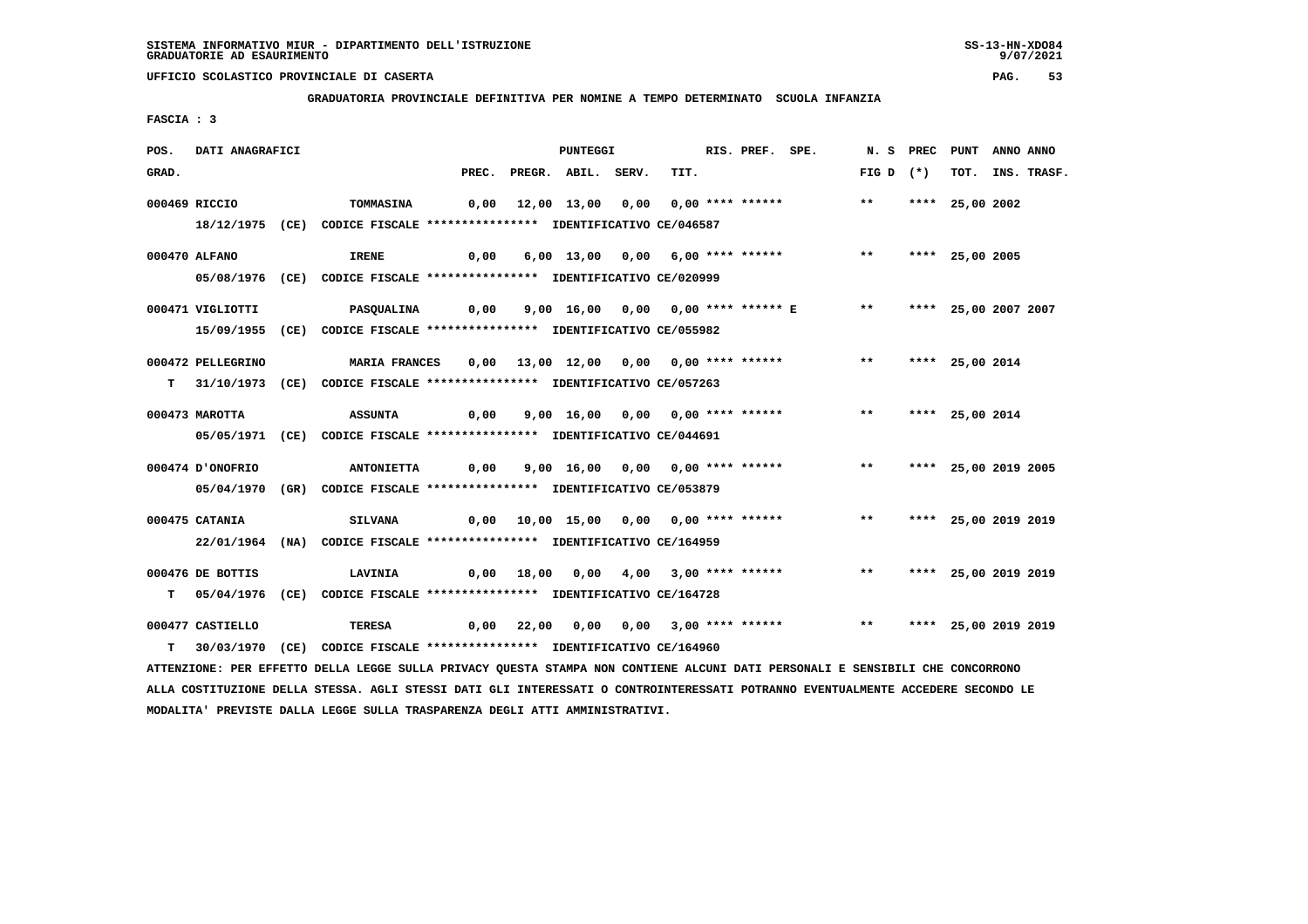**GRADUATORIA PROVINCIALE DEFINITIVA PER NOMINE A TEMPO DETERMINATO SCUOLA INFANZIA**

 **FASCIA : 3**

| POS.  | DATI ANAGRAFICI                                                                                                                 |                 |                   |       | PUNTEGGI                         |      | RIS. PREF. SPE. |                                                                          |       | N.S PREC    | PUNT                    | ANNO ANNO |             |
|-------|---------------------------------------------------------------------------------------------------------------------------------|-----------------|-------------------|-------|----------------------------------|------|-----------------|--------------------------------------------------------------------------|-------|-------------|-------------------------|-----------|-------------|
| GRAD. |                                                                                                                                 |                 |                   | PREC. | PREGR. ABIL. SERV.               | TIT. |                 |                                                                          |       | FIG D $(*)$ | тот.                    |           | INS. TRASF. |
|       | 000478 FUNICELLO                                                                                                                | <b>ROSOLINA</b> |                   | 0,00  | 9,00 16,00 0,00 0,00 **** ****** |      |                 |                                                                          | $***$ |             | **** 25,00 2019 2019    |           |             |
|       | 19/11/1972 (CE) CODICE FISCALE *************** IDENTIFICATIVO CE/164846                                                         |                 |                   |       |                                  |      |                 |                                                                          |       |             |                         |           |             |
|       |                                                                                                                                 |                 |                   |       |                                  |      |                 |                                                                          |       |             |                         |           |             |
|       | 000479 CAPARCO                                                                                                                  | <b>ELVIRA</b>   |                   | 0,00  | 3,00 15,00 6,00 0,00 **** ****** |      |                 |                                                                          | $***$ |             | **** 24,00 2000         |           |             |
|       | 28/05/1968 (CE) CODICE FISCALE *************** IDENTIFICATIVO CE/024892                                                         |                 |                   |       |                                  |      |                 |                                                                          |       |             |                         |           |             |
|       |                                                                                                                                 |                 |                   |       |                                  |      |                 |                                                                          |       |             |                         |           |             |
|       | 000480 IODICE                                                                                                                   | <b>MARTA</b>    |                   | 0,00  | 9,00 15,00 0,00 0,00 **** ****** |      |                 |                                                                          |       |             | ** **** 24,00 2002      |           |             |
|       | 16/10/1973 (CE) CODICE FISCALE *************** IDENTIFICATIVO CE/046091                                                         |                 |                   |       |                                  |      |                 |                                                                          |       |             |                         |           |             |
|       | 000481 LEGGIERO                                                                                                                 |                 | <b>MICHELINA</b>  | 0,00  | 9,00 15,00 0,00 0,00 **** ****** |      |                 |                                                                          | $***$ |             | **** 24,00 2002         |           |             |
|       |                                                                                                                                 |                 |                   |       |                                  |      |                 |                                                                          |       |             |                         |           |             |
|       | 21/01/1962 (CE) CODICE FISCALE *************** IDENTIFICATIVO CE/022586                                                         |                 |                   |       |                                  |      |                 |                                                                          |       |             |                         |           |             |
|       | 000482 TENGA                                                                                                                    |                 | CARMELA           | 0,00  | 9,00 15,00 0,00 0,00 **** ****** |      |                 |                                                                          | $***$ |             | **** 24,00 2002         |           |             |
|       | 12/12/1961 (CE) CODICE FISCALE *************** IDENTIFICATIVO CE/004602                                                         |                 |                   |       |                                  |      |                 |                                                                          |       |             |                         |           |             |
|       |                                                                                                                                 |                 |                   |       |                                  |      |                 |                                                                          |       |             |                         |           |             |
|       | 000483 RAUCCI                                                                                                                   | <b>MATTIA</b>   |                   |       |                                  |      |                 |                                                                          |       |             | ** **** 24,00 2002      |           |             |
|       | 11/05/1959 (CE) CODICE FISCALE *************** IDENTIFICATIVO CE/046459                                                         |                 |                   |       |                                  |      |                 |                                                                          |       |             |                         |           |             |
|       | 000484 DE PASQUALE                                                                                                              | ANNA            |                   | 0,00  |                                  |      |                 | 9,00 15,00 0,00 0,00 **** ******               ** x **** 24,00 2004 2004 |       |             |                         |           |             |
|       |                                                                                                                                 |                 |                   |       |                                  |      |                 |                                                                          |       |             |                         |           |             |
|       | 16/02/1972 (CE) CODICE FISCALE *************** IDENTIFICATIVO CE/049694                                                         |                 |                   |       |                                  |      |                 |                                                                          |       |             |                         |           |             |
|       | 000485 PETRONE                                                                                                                  | MARIA           |                   | 0,00  | 0,00 16,00 2,00 6,00 **** ****** |      |                 |                                                                          |       |             | ** **** 24,00 2007 2007 |           |             |
|       | 23/04/1974 (CE) CODICE FISCALE *************** IDENTIFICATIVO CE/056987                                                         |                 |                   |       |                                  |      |                 |                                                                          |       |             |                         |           |             |
|       |                                                                                                                                 |                 |                   |       |                                  |      |                 |                                                                          |       |             |                         |           |             |
|       | 000486 CECORO                                                                                                                   |                 | <b>MARGHERITA</b> | 0,00  | 3,00 15,00 0,00 6,00 **** ****** |      |                 |                                                                          |       |             | ** **** 24,00 2014 2005 |           |             |
|       | 01/01/1961 (CE) CODICE FISCALE *************** IDENTIFICATIVO CE/053696                                                         |                 |                   |       |                                  |      |                 |                                                                          |       |             |                         |           |             |
|       | ATTENZIONE: PER EFFETTO DELLA LEGGE SULLA PRIVACY QUESTA STAMPA NON CONTIENE ALCUNI DATI PERSONALI E SENSIBILI CHE CONCORRONO   |                 |                   |       |                                  |      |                 |                                                                          |       |             |                         |           |             |
|       | ALLA COSTITUZIONE DELLA STESSA. AGLI STESSI DATI GLI INTERESSATI O CONTROINTERESSATI POTRANNO EVENTUALMENTE ACCEDERE SECONDO LE |                 |                   |       |                                  |      |                 |                                                                          |       |             |                         |           |             |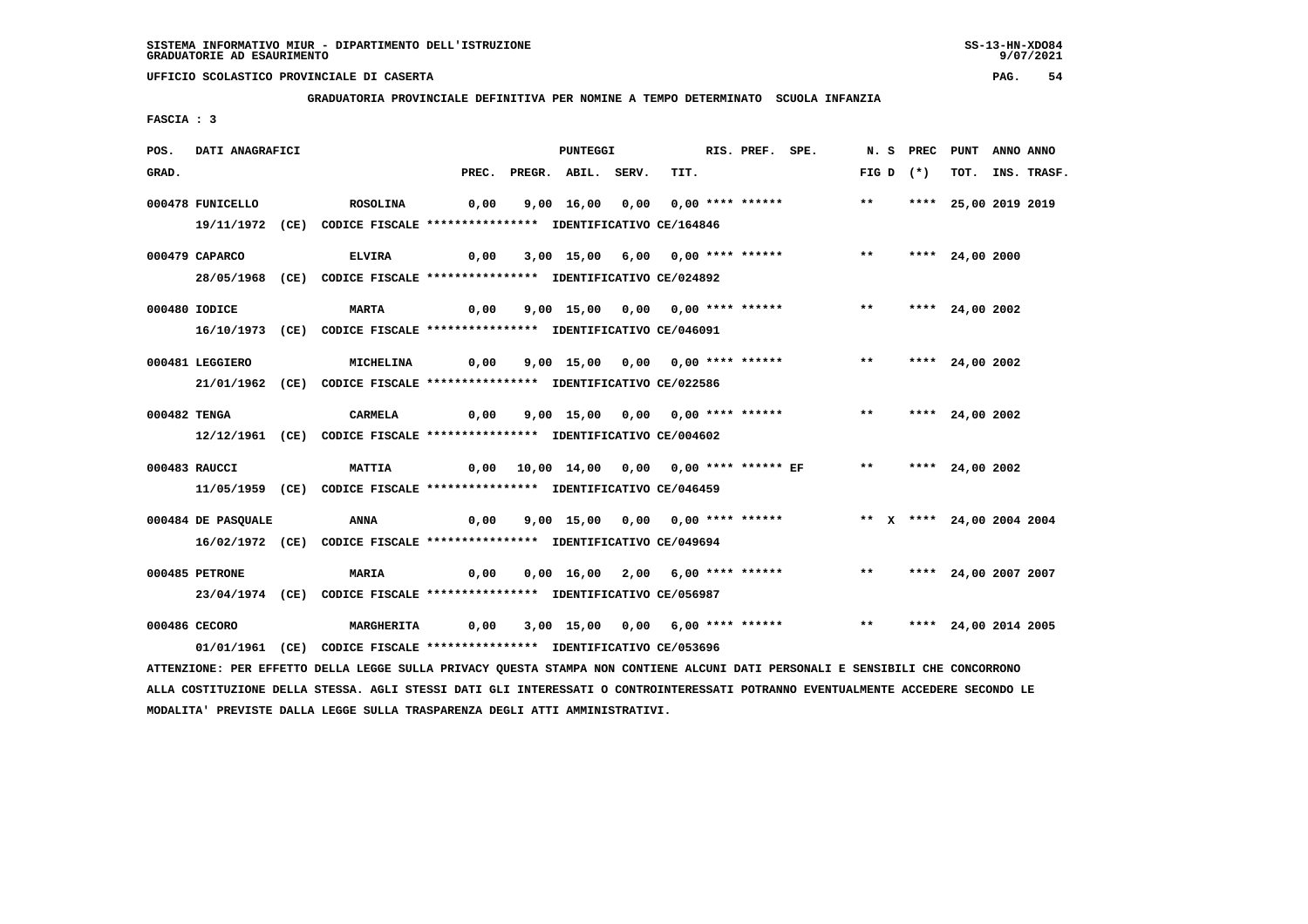**MODALITA' PREVISTE DALLA LEGGE SULLA TRASPARENZA DEGLI ATTI AMMINISTRATIVI.**

# **UFFICIO SCOLASTICO PROVINCIALE DI CASERTA PAG. 55**

 **GRADUATORIA PROVINCIALE DEFINITIVA PER NOMINE A TEMPO DETERMINATO SCUOLA INFANZIA**

 **FASCIA : 3**

| POS.         | <b>DATI ANAGRAFICI</b> |                                                                                                                                 |       | <b>PUNTEGGI</b>    |                                          | RIS. PREF. SPE. |                                    |                         | N. S PREC PUNT  | ANNO ANNO |                  |
|--------------|------------------------|---------------------------------------------------------------------------------------------------------------------------------|-------|--------------------|------------------------------------------|-----------------|------------------------------------|-------------------------|-----------------|-----------|------------------|
| GRAD.        |                        |                                                                                                                                 | PREC. | PREGR. ABIL. SERV. | TIT.                                     |                 |                                    | FIG D $(*)$             |                 |           | TOT. INS. TRASF. |
|              | 000487 SCHIAVONE       | IOLANDA                                                                                                                         |       |                    | 0,00 12,00 12,00 0,00 0,00 **** ****** D |                 |                                    | $***$                   | **** 24,00 2014 |           |                  |
|              |                        |                                                                                                                                 |       |                    |                                          |                 |                                    |                         |                 |           |                  |
|              |                        | T 16/11/1980 (CE) CODICE FISCALE *************** IDENTIFICATIVO CE/146429                                                       |       |                    |                                          |                 |                                    |                         |                 |           |                  |
|              | 000488 TESCIONE        | <b>MARIAROSARIA</b>                                                                                                             |       |                    | 0,00 21,00 0,00 0,00 3,00 **** ******    |                 |                                    | $***$                   | **** 24,00 2014 |           |                  |
|              |                        | T 30/10/1979 (CE) CODICE FISCALE *************** IDENTIFICATIVO CE/149118                                                       |       |                    |                                          |                 |                                    |                         |                 |           |                  |
|              |                        |                                                                                                                                 |       |                    |                                          |                 |                                    |                         |                 |           |                  |
|              | 000489 AGLIONE         | <b>ANTONELLA</b>                                                                                                                |       |                    | 0,00 3,00 15,00 6,00 0,00 **** ****** D  |                 |                                    | ** **** 24,00 2014      |                 |           |                  |
|              |                        | 04/05/1973 (CE) CODICE FISCALE *************** IDENTIFICATIVO CE/044465                                                         |       |                    |                                          |                 |                                    |                         |                 |           |                  |
|              |                        |                                                                                                                                 |       |                    |                                          |                 |                                    |                         |                 |           |                  |
| 000490 LEALE |                        | MARIA TERESA 0,00 10,00 11,00 0,00 3,00 **** ******                                                                             |       |                    |                                          |                 |                                    | ** **** 24,00 2014      |                 |           |                  |
|              |                        | T 13/11/1968 (CE) CODICE FISCALE *************** IDENTIFICATIVO CE/154512                                                       |       |                    |                                          |                 |                                    |                         |                 |           |                  |
|              | 000491 CAROSIS         | CORINNA                                                                                                                         |       |                    | 0,00 24,00 0,00 0,00 0,00 **** ******    |                 |                                    | ** X **** 24,00 2014    |                 |           |                  |
|              |                        | T 06/03/1981 (CE) CODICE FISCALE *************** IDENTIFICATIVO CE/154325                                                       |       |                    |                                          |                 |                                    |                         |                 |           |                  |
|              |                        |                                                                                                                                 |       |                    |                                          |                 |                                    |                         |                 |           |                  |
|              | 000492 CARISTO         | <b>VALERIA</b>                                                                                                                  |       |                    | 0,00 9,00 12,00 0,00 3,00 **** ******    |                 |                                    | ** **** 24,00 2014      |                 |           |                  |
|              |                        | T 13/11/1982 (CE) CODICE FISCALE **************** IDENTIFICATIVO CE/147668                                                      |       |                    |                                          |                 |                                    |                         |                 |           |                  |
|              |                        |                                                                                                                                 |       |                    |                                          |                 |                                    |                         |                 |           |                  |
|              | 000493 LOMBARDI        | LUCIA                                                                                                                           | 0,00  |                    |                                          |                 | 9,00 15,00 0,00 0,00 **** ****** F | ** **** 24,00 2014      |                 |           |                  |
|              |                        | 01/05/1971 (CE) CODICE FISCALE *************** IDENTIFICATIVO CE/042836                                                         |       |                    |                                          |                 |                                    |                         |                 |           |                  |
|              | 000494 DESANTIS        | EMILIA                                                                                                                          |       |                    | $0,00$ 12,00 0,00 12,00 0,00 **** ****** |                 |                                    | ** **** 24,00 2014      |                 |           |                  |
|              |                        | T 23/06/1967 (CE) CODICE FISCALE **************** IDENTIFICATIVO CE/148568                                                      |       |                    |                                          |                 |                                    |                         |                 |           |                  |
|              |                        |                                                                                                                                 |       |                    |                                          |                 |                                    |                         |                 |           |                  |
|              | 000495 DE GENNARO      | <b>FABIANA</b>                                                                                                                  | 0,00  |                    | 6,00 15,00 0,00 3,00 **** ******         |                 |                                    | ** **** 24,00 2019 2014 |                 |           |                  |
|              |                        | 12/10/1977 (CE) CODICE FISCALE *************** IDENTIFICATIVO CE/145276                                                         |       |                    |                                          |                 |                                    |                         |                 |           |                  |
|              |                        | ATTENZIONE: PER EFFETTO DELLA LEGGE SULLA PRIVACY QUESTA STAMPA NON CONTIENE ALCUNI DATI PERSONALI E SENSIBILI CHE CONCORRONO   |       |                    |                                          |                 |                                    |                         |                 |           |                  |
|              |                        | ALLA COSTITUZIONE DELLA STESSA. AGLI STESSI DATI GLI INTERESSATI O CONTROINTERESSATI POTRANNO EVENTUALMENTE ACCEDERE SECONDO LE |       |                    |                                          |                 |                                    |                         |                 |           |                  |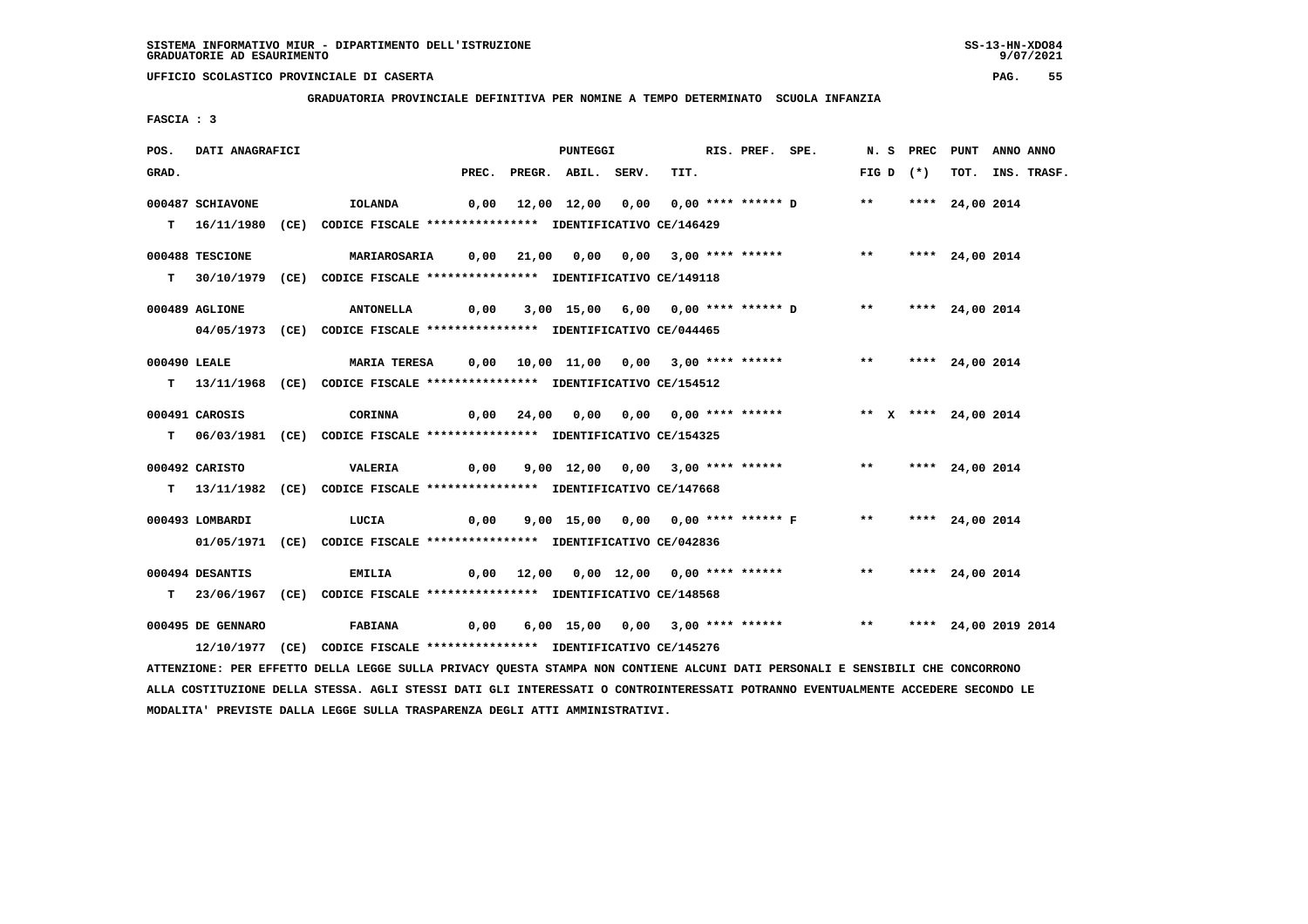**GRADUATORIA PROVINCIALE DEFINITIVA PER NOMINE A TEMPO DETERMINATO SCUOLA INFANZIA**

 **FASCIA : 3**

| POS.        | DATI ANAGRAFICI  |                                                                                                                               |      |            | PUNTEGGI                 |                                                       | RIS. PREF. SPE. |                         | N. S PREC PUNT ANNO ANNO |                  |
|-------------|------------------|-------------------------------------------------------------------------------------------------------------------------------|------|------------|--------------------------|-------------------------------------------------------|-----------------|-------------------------|--------------------------|------------------|
| GRAD.       |                  |                                                                                                                               |      |            | PREC. PREGR. ABIL. SERV. | TIT.                                                  |                 | $FIG D (*)$             |                          | TOT. INS. TRASF. |
|             | 000496 LIMONE    | <b>ANTONETTA</b>                                                                                                              | 0,00 |            |                          | 10,00 14,00 0,00 0,00 **** ******                     |                 | $***$                   | **** 24,00 2019 2019     |                  |
|             |                  | 20/12/1959 (CE) CODICE FISCALE *************** IDENTIFICATIVO CE/164924                                                       |      |            |                          |                                                       |                 |                         |                          |                  |
|             |                  |                                                                                                                               |      |            |                          |                                                       |                 |                         |                          |                  |
|             | 000497 SCALZONE  | MARIA GIOVANN                                                                                                                 | 0,00 |            |                          |                                                       |                 |                         |                          |                  |
|             |                  | T 01/06/1980 (NA) CODICE FISCALE *************** IDENTIFICATIVO CE/164750                                                     |      |            |                          |                                                       |                 |                         |                          |                  |
|             |                  |                                                                                                                               |      |            |                          |                                                       |                 |                         |                          |                  |
|             | 000498 OREFICE   | <b>ANTONELLA</b>                                                                                                              |      |            |                          | 0,00 10,00 11,00 0,00 3,00 **** ******                |                 |                         | ** **** 24,00 2019 2019  |                  |
|             |                  | T 18/12/1973 (CE) CODICE FISCALE *************** IDENTIFICATIVO CE/164810                                                     |      |            |                          |                                                       |                 |                         |                          |                  |
|             | 000499 DI PUORTO | <b>RAFFAELLA</b>                                                                                                              | 0,00 |            |                          | 0,00 11,00 0,00 13,00 **** ******                     |                 | $***$                   | **** 24,00 2019 2019     |                  |
|             |                  |                                                                                                                               |      |            |                          |                                                       |                 |                         |                          |                  |
|             |                  | T 02/05/1982 (CE) CODICE FISCALE **************** IDENTIFICATIVO CE/164909                                                    |      |            |                          |                                                       |                 |                         |                          |                  |
|             | 000500 PIOMBINO  | DOMENICA                                                                                                                      | 0,00 |            |                          | 3,00 18,00 0,00 3,00 **** ******                      |                 | $\star\star$            | **** 24,00 2019 2019     |                  |
|             |                  | T 23/02/1981 (CE) CODICE FISCALE *************** IDENTIFICATIVO CE/164990                                                     |      |            |                          |                                                       |                 |                         |                          |                  |
|             |                  |                                                                                                                               |      |            |                          |                                                       |                 |                         |                          |                  |
| 000501 VITI |                  | SAPIENZA                                                                                                                      | 0,00 |            |                          | 9,00 15,00 0,00 0,00 **** ******                      |                 |                         | ** **** 24,00 2019 2019  |                  |
|             |                  | 17/04/1972 (CE) CODICE FISCALE *************** IDENTIFICATIVO CE/164703                                                       |      |            |                          |                                                       |                 |                         |                          |                  |
|             |                  |                                                                                                                               |      |            |                          |                                                       |                 | $***$                   |                          |                  |
|             | 000502 CARBONE   | MONICA                                                                                                                        |      |            |                          | $0,00$ 21,00 0,00 0,00 3,00 **** ******               |                 |                         | **** 24,00 2019 2019     |                  |
|             |                  | T 13/01/1967 (CE) CODICE FISCALE *************** IDENTIFICATIVO CE/164702                                                     |      |            |                          |                                                       |                 |                         |                          |                  |
|             | 000503 CAROZZA   | <b>MICHELA</b>                                                                                                                |      | 0,00 24,00 |                          |                                                       |                 | ** **** 24,00 2019 2019 |                          |                  |
|             |                  | T 19/07/1981 (CE) CODICE FISCALE *************** IDENTIFICATIVO CE/164731                                                     |      |            |                          |                                                       |                 |                         |                          |                  |
|             |                  |                                                                                                                               |      |            |                          |                                                       |                 |                         |                          |                  |
|             | 000504 DI IESO   | GABRIELLA                                                                                                                     | 0,00 |            |                          | 6,00 15,00 0,00 3,00 **** ****** E ** **** 24,00 2019 |                 |                         |                          |                  |
|             |                  | 16/05/1962 (PA) CODICE FISCALE **************** IDENTIFICATIVO CE/026568                                                      |      |            |                          |                                                       |                 |                         |                          |                  |
|             |                  | ATTENZIONE: PER EFFETTO DELLA LEGGE SULLA PRIVACY QUESTA STAMPA NON CONTIENE ALCUNI DATI PERSONALI E SENSIBILI CHE CONCORRONO |      |            |                          |                                                       |                 |                         |                          |                  |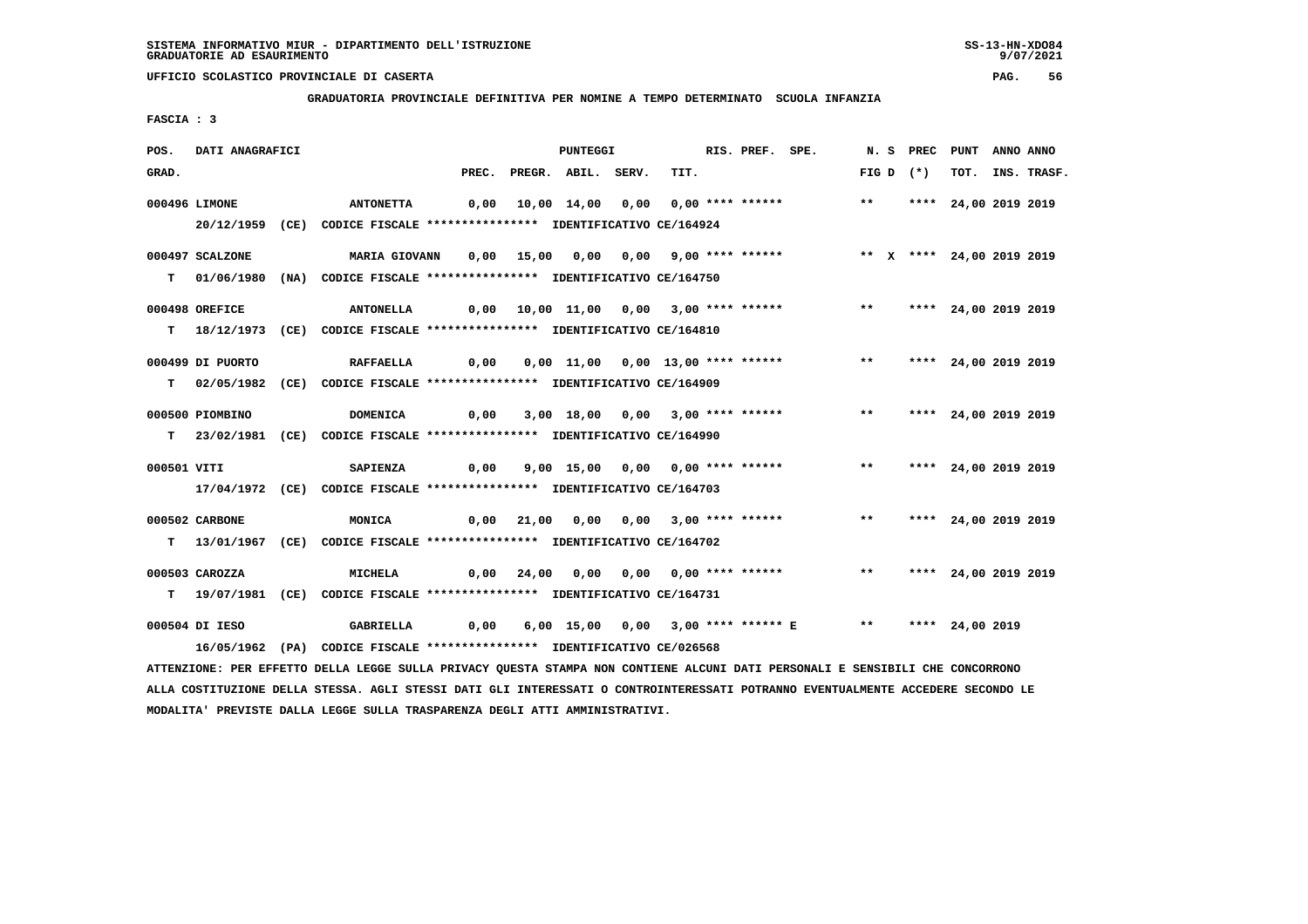**GRADUATORIA PROVINCIALE DEFINITIVA PER NOMINE A TEMPO DETERMINATO SCUOLA INFANZIA**

 **FASCIA : 3**

| POS.        | DATI ANAGRAFICI    |                                                                                                                |      | <b>PUNTEGGI</b>          |                                                                         | RIS. PREF. SPE. | N.S PREC    | PUNT            | ANNO ANNO            |
|-------------|--------------------|----------------------------------------------------------------------------------------------------------------|------|--------------------------|-------------------------------------------------------------------------|-----------------|-------------|-----------------|----------------------|
| GRAD.       |                    |                                                                                                                |      | PREC. PREGR. ABIL. SERV. | TIT.                                                                    |                 | FIG D $(*)$ |                 | TOT. INS. TRASF.     |
|             | 000505 FEMIANO     | <b>ANGELINA</b>                                                                                                | 0,00 |                          | 9,00 14,00 0,00 0,00 **** ****** *** **                                 |                 |             | **** 23,00 2002 |                      |
|             |                    | 15/06/1971 (CE) CODICE FISCALE *************** IDENTIFICATIVO CE/020925                                        |      |                          |                                                                         |                 |             |                 |                      |
|             | 000506 PELLICCIONE | GIUSEPPINA                                                                                                     |      |                          | $0,00$ $9,00$ $14,00$ $0,00$ $0,00$ **** ****** *** *** **** 23,00 2002 |                 |             |                 |                      |
|             |                    | 02/11/1959 (CE) CODICE FISCALE *************** IDENTIFICATIVO CE/023251                                        |      |                          |                                                                         |                 |             |                 |                      |
|             | 000507 VILLANI     | MARIA VITTORI     0,00     2,00   16,00    2,00   3,00 **** ******                  **       ****   23,00 2002 |      |                          |                                                                         |                 |             |                 |                      |
|             |                    | 22/03/1970 (CE) CODICE FISCALE *************** IDENTIFICATIVO CE/043545                                        |      |                          |                                                                         |                 |             |                 |                      |
|             | 000508 DELLI PAOLI | <b>FRANCESCA</b>                                                                                               |      |                          | $0,00$ $3,00$ $14,00$ $0,00$ $6,00$ **** ****** *** **                  |                 |             | **** 23,00 2014 |                      |
|             |                    | T 22/11/1978 (CE) CODICE FISCALE *************** IDENTIFICATIVO CE/148811                                      |      |                          |                                                                         |                 |             |                 |                      |
|             | 000509 MAGLIOCCA   | <b>GIUSEPPINA</b>                                                                                              |      |                          | 0,00 6,00 11,00 0,00 6,00 **** ****** *** *** **** 23,00 2014           |                 |             |                 |                      |
|             |                    | 20/01/1980 (CE) CODICE FISCALE *************** IDENTIFICATIVO CE/154109                                        |      |                          |                                                                         |                 |             |                 |                      |
|             |                    |                                                                                                                |      |                          |                                                                         |                 |             |                 |                      |
|             |                    | T 18/12/1971 (CE) CODICE FISCALE **************** IDENTIFICATIVO CE/152967                                     |      |                          |                                                                         |                 |             |                 |                      |
|             | 000511 IMBIMBO     | VINCENZA                                                                                                       |      |                          | 0,00 17,00 0,00 0,00 6,00 **** ****** *** *** **** 23,00 2014           |                 |             |                 |                      |
|             |                    | T 06/02/1980 (NA) CODICE FISCALE **************** IDENTIFICATIVO CE/154124                                     |      |                          |                                                                         |                 |             |                 |                      |
|             | 000512 MODESTINO   |                                                                                                                |      |                          |                                                                         |                 |             |                 | **** 23,00 2019 2007 |
|             |                    | 08/05/1976 (NA) CODICE FISCALE *************** IDENTIFICATIVO CE/057412                                        |      |                          |                                                                         |                 |             |                 |                      |
| 000513 IZZO |                    | <b>ANTONELLA</b>                                                                                               |      |                          |                                                                         |                 |             |                 |                      |
|             |                    | T 07/02/1984 (BN) CODICE FISCALE **************** IDENTIFICATIVO CE/164783                                     |      |                          |                                                                         |                 |             |                 |                      |

 **ATTENZIONE: PER EFFETTO DELLA LEGGE SULLA PRIVACY QUESTA STAMPA NON CONTIENE ALCUNI DATI PERSONALI E SENSIBILI CHE CONCORRONO ALLA COSTITUZIONE DELLA STESSA. AGLI STESSI DATI GLI INTERESSATI O CONTROINTERESSATI POTRANNO EVENTUALMENTE ACCEDERE SECONDO LE MODALITA' PREVISTE DALLA LEGGE SULLA TRASPARENZA DEGLI ATTI AMMINISTRATIVI.**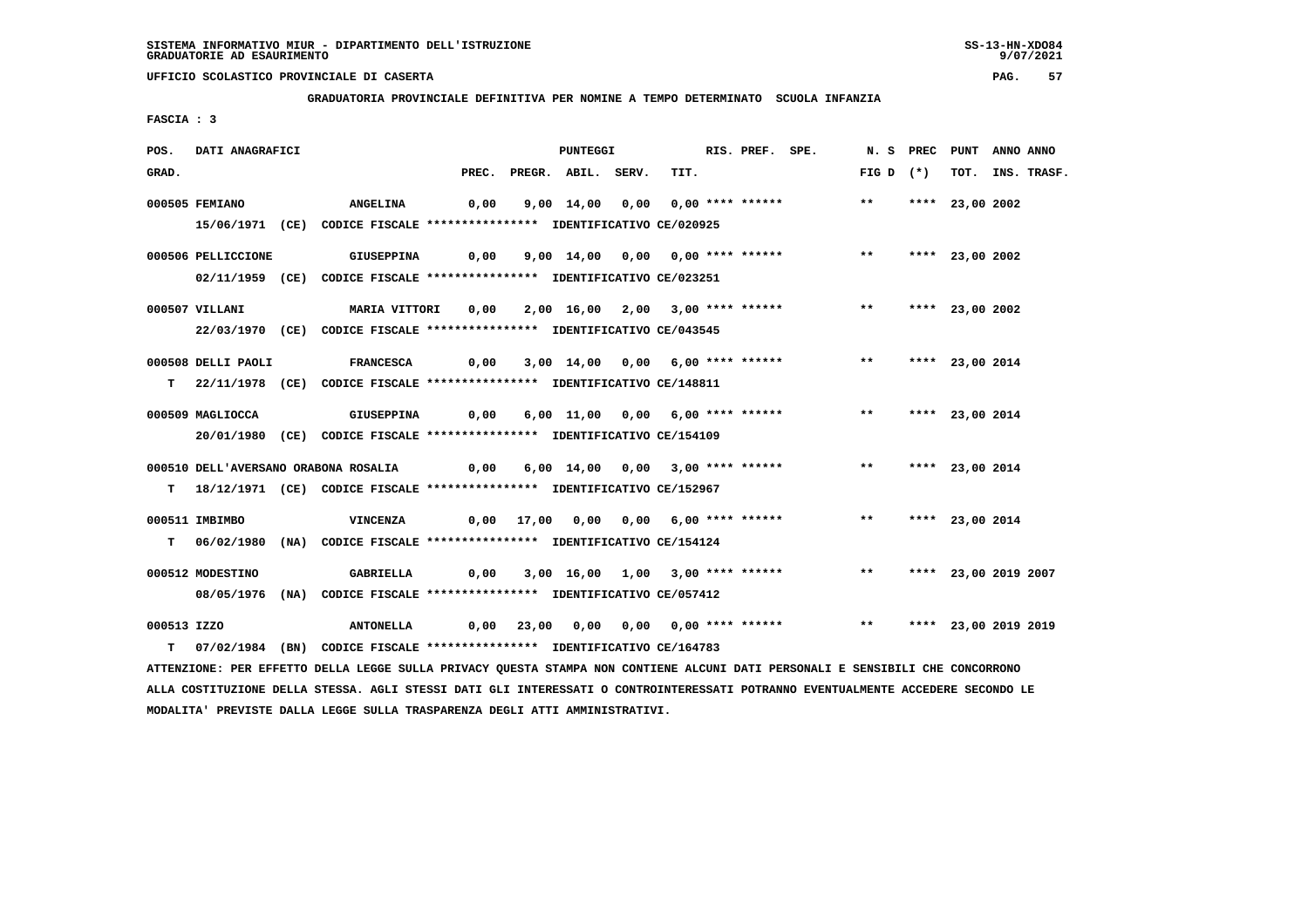**GRADUATORIA PROVINCIALE DEFINITIVA PER NOMINE A TEMPO DETERMINATO SCUOLA INFANZIA**

 **FASCIA : 3**

| POS.         | DATI ANAGRAFICI    |                                                                                                                               |      | PUNTEGGI                 |                                                                     | RIS. PREF. SPE. |       | N. S PREC PUNT |                           | ANNO ANNO |                  |
|--------------|--------------------|-------------------------------------------------------------------------------------------------------------------------------|------|--------------------------|---------------------------------------------------------------------|-----------------|-------|----------------|---------------------------|-----------|------------------|
| GRAD.        |                    |                                                                                                                               |      | PREC. PREGR. ABIL. SERV. | TIT.                                                                |                 |       | $FIG D (*)$    |                           |           | TOT. INS. TRASF. |
|              | 000514 DE LEO      | ROSALBA                                                                                                                       | 0,00 |                          | 7,00 16,00 0,00 0,00 **** ******                                    |                 |       |                | ** X **** 23,00 2019 2019 |           |                  |
|              |                    | 30/04/1974 (NA) CODICE FISCALE *************** IDENTIFICATIVO CE/164796                                                       |      |                          |                                                                     |                 |       |                |                           |           |                  |
|              |                    |                                                                                                                               |      |                          |                                                                     |                 |       |                |                           |           |                  |
|              | 000515 RUSCETTI    | CRISTINA                                                                                                                      |      |                          | 0,00 9,00 14,00 0,00 0,00 **** ****** *** *** **** 23,00 2019 2019  |                 |       |                |                           |           |                  |
|              |                    | 21/04/1972 (CE) CODICE FISCALE *************** IDENTIFICATIVO CE/164806                                                       |      |                          |                                                                     |                 |       |                |                           |           |                  |
|              | 000516 VACCARO     | ANNA                                                                                                                          | 0,00 |                          | 6,00 11,00 0,00 6,00 **** ******                                    |                 | $***$ |                | **** 23,00 2019 2019      |           |                  |
|              |                    | T 16/01/1976 (CE) CODICE FISCALE **************** IDENTIFICATIVO CE/164630                                                    |      |                          |                                                                     |                 |       |                |                           |           |                  |
|              |                    |                                                                                                                               |      |                          |                                                                     |                 |       |                |                           |           |                  |
|              | 000517 CALOISI     | <b>SIMONA</b>                                                                                                                 |      |                          | 0,00 11,00 0,00 12,00 0,00 **** ****** *** *** **** 23,00 2019 2019 |                 |       |                |                           |           |                  |
|              |                    | 12/10/1971 (CE) CODICE FISCALE **************** IDENTIFICATIVO CE/164658                                                      |      |                          |                                                                     |                 |       |                |                           |           |                  |
|              | 000518 BAVOSA      | <b>MARGHERITA</b>                                                                                                             | 0,00 |                          | 7,00 15,00 0,00 0,00 **** ******                                    |                 |       |                | ** **** 22,00 2005 2005   |           |                  |
|              |                    | 17/10/1974 (CE) CODICE FISCALE *************** IDENTIFICATIVO CE/053396                                                       |      |                          |                                                                     |                 |       |                |                           |           |                  |
|              |                    |                                                                                                                               |      |                          |                                                                     |                 |       |                |                           |           |                  |
|              | 000519 DE LUCIA    | <b>MARIA ROSARIA 0,00</b>                                                                                                     |      |                          | 9,00 13,00 0,00 0,00 **** ****** *** **                             |                 |       |                | **** 22,00 2007           |           |                  |
|              |                    | 09/05/1959 (CE) CODICE FISCALE *************** IDENTIFICATIVO CE/026862                                                       |      |                          |                                                                     |                 |       |                |                           |           |                  |
| 000520 ZULLO |                    | <b>ANTONELLA</b>                                                                                                              |      |                          | $0,00$ 13,00 0,00 0,00 9,00 **** ****** *** **                      |                 |       |                | **** 22,00 2014           |           |                  |
|              |                    | T 02/06/1979 (NA) CODICE FISCALE *************** IDENTIFICATIVO CE/163070                                                     |      |                          |                                                                     |                 |       |                |                           |           |                  |
|              |                    |                                                                                                                               |      |                          |                                                                     |                 |       |                |                           |           |                  |
|              | 000521 ROMANUCCI   | <b>MARIA MADDALE</b>                                                                                                          | 0,00 |                          | 3,00 12,00 0,00 7,00 **** ******                                    |                 |       |                | ** **** 22,00 2014        |           |                  |
|              |                    | T 22/11/1978 (CE) CODICE FISCALE *************** IDENTIFICATIVO CE/152425                                                     |      |                          |                                                                     |                 |       |                |                           |           |                  |
|              | 000522 TARTAGLIONE | <b>ROSSANA</b>                                                                                                                | 0,00 |                          | 6,00 16,00 0,00 0,00 **** ****** D ** **** 22,00 2014               |                 |       |                |                           |           |                  |
|              |                    | T 02/09/1975 (CE) CODICE FISCALE *************** IDENTIFICATIVO CE/148409                                                     |      |                          |                                                                     |                 |       |                |                           |           |                  |
|              |                    | ATTENZIONE: PER EFFETTO DELLA LEGGE SULLA PRIVACY QUESTA STAMPA NON CONTIENE ALCUNI DATI PERSONALI E SENSIBILI CHE CONCORRONO |      |                          |                                                                     |                 |       |                |                           |           |                  |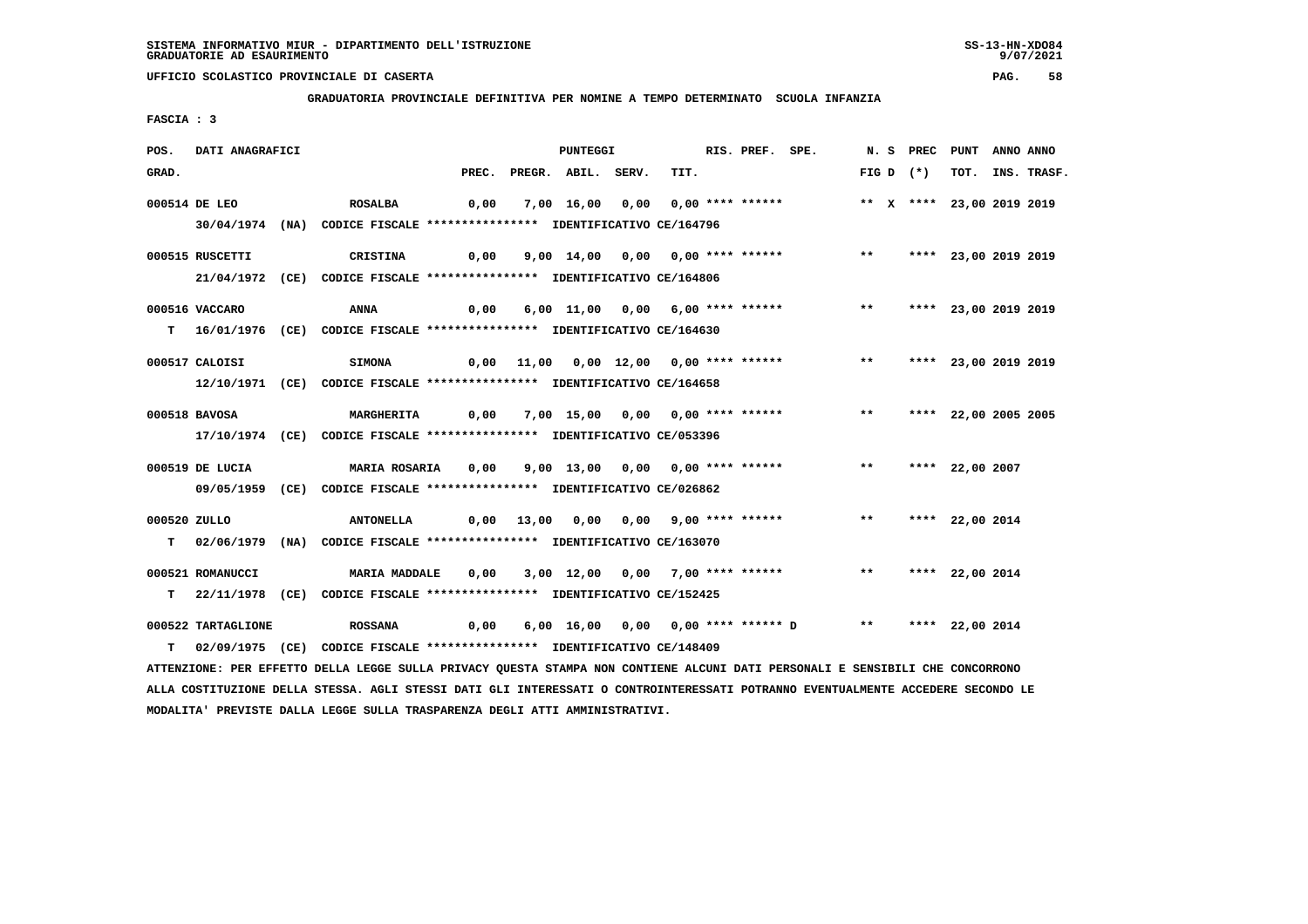**GRADUATORIA PROVINCIALE DEFINITIVA PER NOMINE A TEMPO DETERMINATO SCUOLA INFANZIA**

 **FASCIA : 3**

| POS.         | <b>DATI ANAGRAFICI</b> |                                                                                                                               |                                                                     | <b>PUNTEGGI</b>          |                                       | RIS. PREF. SPE. |                                                            | N.S PREC                | PUNT                 | ANNO ANNO |                  |
|--------------|------------------------|-------------------------------------------------------------------------------------------------------------------------------|---------------------------------------------------------------------|--------------------------|---------------------------------------|-----------------|------------------------------------------------------------|-------------------------|----------------------|-----------|------------------|
| GRAD.        |                        |                                                                                                                               |                                                                     | PREC. PREGR. ABIL. SERV. | TIT.                                  |                 |                                                            | FIG D $(*)$             |                      |           | TOT. INS. TRASF. |
|              | 000523 MARTUCCI        | TIZIANA                                                                                                                       | 0,00                                                                |                          | 3,00 16,00 0,00 3,00 **** ******      |                 |                                                            | $***$                   | **** 22,00 2014      |           |                  |
|              |                        |                                                                                                                               |                                                                     |                          |                                       |                 |                                                            |                         |                      |           |                  |
|              |                        | T 24/12/1971 (NA) CODICE FISCALE **************** IDENTIFICATIVO CE/154702                                                    |                                                                     |                          |                                       |                 |                                                            |                         |                      |           |                  |
|              | 000524 ROSSETTI        | VIRGINIA                                                                                                                      |                                                                     |                          |                                       |                 |                                                            |                         |                      |           |                  |
|              |                        | T 17/05/1965 (CE) CODICE FISCALE *************** IDENTIFICATIVO CE/148659                                                     |                                                                     |                          |                                       |                 |                                                            |                         |                      |           |                  |
|              |                        |                                                                                                                               |                                                                     |                          |                                       |                 |                                                            |                         |                      |           |                  |
|              | 000525 LUCARIELLO      | <b>ELISABETTA</b>                                                                                                             | 0,00                                                                |                          |                                       |                 | 4,00 15,00 0,00 3,00 **** ****** F ** **** 22,00 2019 2007 |                         |                      |           |                  |
|              |                        | 17/09/1973 (CE) CODICE FISCALE *************** IDENTIFICATIVO CE/057656                                                       |                                                                     |                          |                                       |                 |                                                            |                         |                      |           |                  |
|              |                        |                                                                                                                               |                                                                     |                          |                                       |                 |                                                            |                         |                      |           |                  |
|              | 000526 GRIECO          | <b>FILOMENA</b>                                                                                                               | 0,00                                                                |                          |                                       |                 | 5,00 17,00 0,00 0,00 **** ****** *** **                    |                         | **** 22,00 2019 2019 |           |                  |
|              |                        | T 31/08/1975 (NA) CODICE FISCALE **************** IDENTIFICATIVO CE/164840                                                    |                                                                     |                          |                                       |                 |                                                            |                         |                      |           |                  |
|              | 000527 DE MARCO        | <b>ANTONIETTA</b>                                                                                                             |                                                                     |                          | 0,00 6,00 16,00 0,00 0,00 **** ****** |                 |                                                            | ** **** 22,00 2019 2019 |                      |           |                  |
|              |                        | 01/11/1969 (CE) CODICE FISCALE *************** IDENTIFICATIVO CE/164797                                                       |                                                                     |                          |                                       |                 |                                                            |                         |                      |           |                  |
|              |                        |                                                                                                                               |                                                                     |                          |                                       |                 |                                                            |                         |                      |           |                  |
|              | 000528 FLAGIELLO       | MADDALENA                                                                                                                     |                                                                     |                          | 0,00 22,00 0,00 0,00 0,00 **** ****** |                 |                                                            | $\star\star$            | **** 22,00 2019 2019 |           |                  |
|              |                        | 10/08/1982 (CE) CODICE FISCALE *************** IDENTIFICATIVO CE/164967                                                       |                                                                     |                          |                                       |                 |                                                            |                         |                      |           |                  |
|              |                        |                                                                                                                               |                                                                     |                          |                                       |                 |                                                            |                         |                      |           |                  |
|              | 000529 D'ANGELO        | <b>VALERIA</b>                                                                                                                |                                                                     |                          |                                       |                 | 0,00 6,00 16,00 0,00 0,00 **** ****** *** **               |                         | **** 22,00 2019 2019 |           |                  |
|              |                        | 08/12/1974 (CE) CODICE FISCALE *************** IDENTIFICATIVO CE/164682                                                       |                                                                     |                          |                                       |                 |                                                            |                         |                      |           |                  |
|              | 000530 ROTONDO         | ADELE                                                                                                                         | 0,00                                                                |                          | 6,00 16,00 0,00 0,00 **** ******      |                 |                                                            | ** **** 22,00 2019      |                      |           |                  |
|              |                        | 09/08/1966 (CE) CODICE FISCALE *************** IDENTIFICATIVO CE/043878                                                       |                                                                     |                          |                                       |                 |                                                            |                         |                      |           |                  |
|              |                        |                                                                                                                               |                                                                     |                          |                                       |                 |                                                            |                         |                      |           |                  |
| 000531 CAUTO |                        | GIULIA                                                                                                                        | 0,00  6,00 16,00  0,00  0,00 **** ****** F     **   **** 22,00 2019 |                          |                                       |                 |                                                            |                         |                      |           |                  |
|              |                        | 24/12/1960 (CE) CODICE FISCALE *************** IDENTIFICATIVO CE/026226                                                       |                                                                     |                          |                                       |                 |                                                            |                         |                      |           |                  |
|              |                        | ATTENZIONE: PER EFFETTO DELLA LEGGE SULLA PRIVACY QUESTA STAMPA NON CONTIENE ALCUNI DATI PERSONALI E SENSIBILI CHE CONCORRONO |                                                                     |                          |                                       |                 |                                                            |                         |                      |           |                  |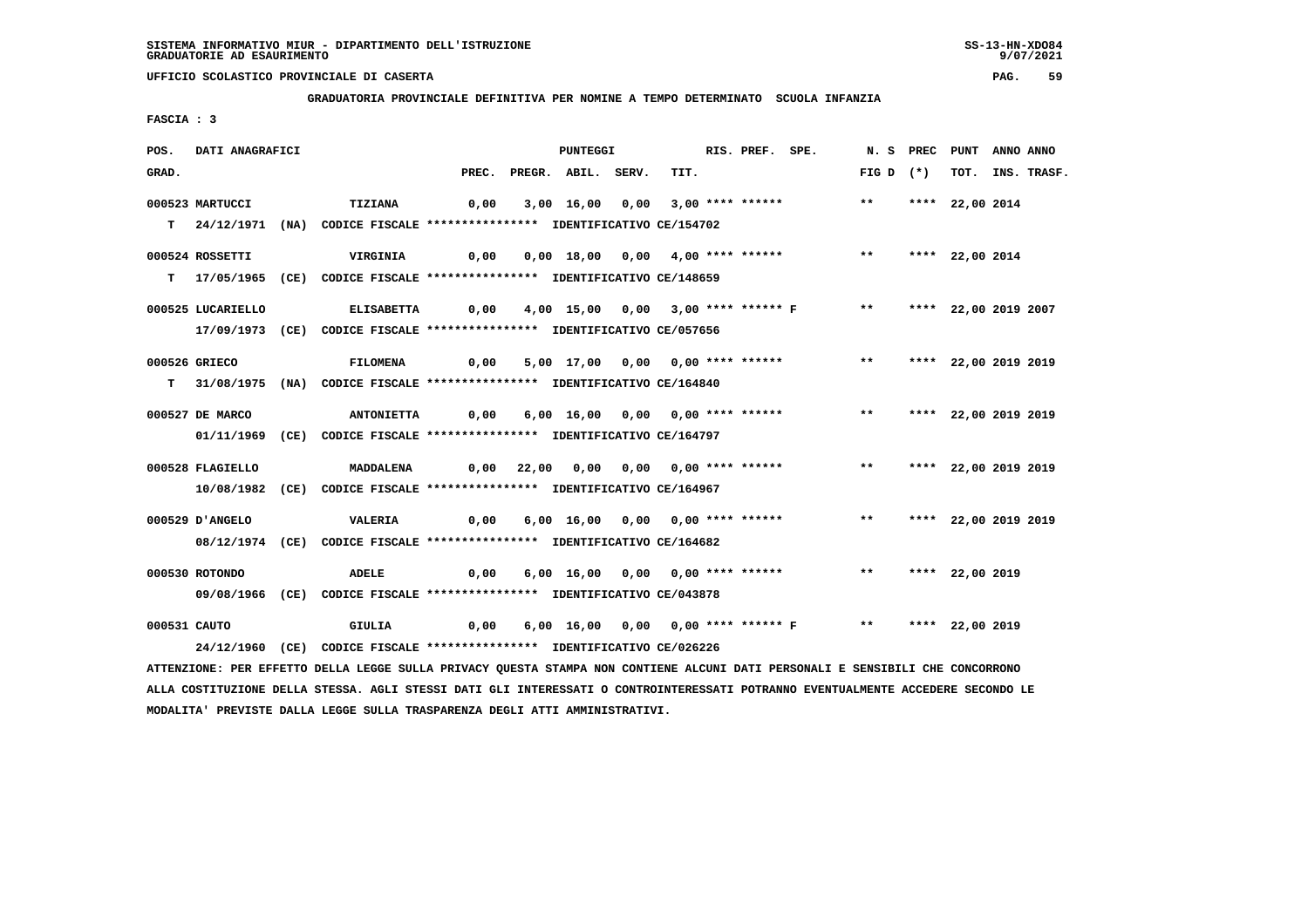**GRADUATORIA PROVINCIALE DEFINITIVA PER NOMINE A TEMPO DETERMINATO SCUOLA INFANZIA**

 **FASCIA : 3**

| POS.        | DATI ANAGRAFICI  |                                                                                                                               |       | PUNTEGGI           |                                                       | RIS. PREF. SPE. |                                                         |                         | N.S PREC | PUNT            | ANNO ANNO |             |
|-------------|------------------|-------------------------------------------------------------------------------------------------------------------------------|-------|--------------------|-------------------------------------------------------|-----------------|---------------------------------------------------------|-------------------------|----------|-----------------|-----------|-------------|
| GRAD.       |                  |                                                                                                                               | PREC. | PREGR. ABIL. SERV. | TIT.                                                  |                 |                                                         | FIG D $(*)$             |          | тот.            |           | INS. TRASF. |
|             | 000532 MEZZACAPO | <b>MICHELA</b>                                                                                                                | 0,00  |                    | 6,00 16,00 0,00 0,00 **** ******                      |                 |                                                         | $***$                   |          | **** 22,00 2019 |           |             |
|             |                  |                                                                                                                               |       |                    |                                                       |                 |                                                         |                         |          |                 |           |             |
|             |                  | 04/07/1974 (CE) CODICE FISCALE *************** IDENTIFICATIVO CE/044203                                                       |       |                    |                                                       |                 |                                                         |                         |          |                 |           |             |
|             | 000533 MINCIONE  | <b>GIOVANNA</b>                                                                                                               | 0,00  |                    | 6,00 16,00 0,00 0,00 **** ******                      |                 |                                                         | $***$                   |          | **** 22,00 2019 |           |             |
|             |                  | 14/10/1975 (CE) CODICE FISCALE *************** IDENTIFICATIVO CE/046333                                                       |       |                    |                                                       |                 |                                                         |                         |          |                 |           |             |
|             |                  |                                                                                                                               |       |                    |                                                       |                 |                                                         |                         |          |                 |           |             |
|             | 000534 SANZONE   | MONIA                                                                                                                         | 0,00  |                    |                                                       |                 | 3,00 16,00 0,00 3,00 **** ****** DEF ** **** 22,00 2019 |                         |          |                 |           |             |
|             |                  | 23/08/1974 (NA) CODICE FISCALE **************** IDENTIFICATIVO CE/044218                                                      |       |                    |                                                       |                 |                                                         |                         |          |                 |           |             |
|             | 000535 ZAMPELLA  | <b>DANIELA</b>                                                                                                                | 0,00  |                    |                                                       |                 | 6,00 16,00 0,00 0,00 **** ******                        | ** **** 22,00 2019      |          |                 |           |             |
|             |                  |                                                                                                                               |       |                    |                                                       |                 |                                                         |                         |          |                 |           |             |
|             |                  | 21/10/1970 (CE) CODICE FISCALE *************** IDENTIFICATIVO CE/050172                                                       |       |                    |                                                       |                 |                                                         |                         |          |                 |           |             |
|             | 000536 ALLINI    | <b>MARIA</b>                                                                                                                  | 0,00  |                    | 6,00 16,00 0,00 0,00 **** ******                      |                 |                                                         | $***$                   |          | **** 22,00 2019 |           |             |
|             |                  | 09/07/1964 (CE) CODICE FISCALE *************** IDENTIFICATIVO CE/044262                                                       |       |                    |                                                       |                 |                                                         |                         |          |                 |           |             |
|             |                  |                                                                                                                               |       |                    |                                                       |                 |                                                         |                         |          |                 |           |             |
|             | 000537 MINCIONE  | <b>TERESA</b>                                                                                                                 | 0,00  |                    |                                                       |                 | 6,00 15,00 0,00 0,00 **** ****** E                      | $***$                   |          | **** 21,00 2000 |           |             |
|             |                  | 19/10/1959 (CE) CODICE FISCALE *************** IDENTIFICATIVO CE/020826                                                       |       |                    |                                                       |                 |                                                         |                         |          |                 |           |             |
|             | 000538 SANTORO   | CAROLINA                                                                                                                      |       |                    | $0,00$ $3,00$ $15,00$ $0,00$ $3,00$ $***$ $***$ $***$ |                 |                                                         | ** **** 21,00 2002 2015 |          |                 |           |             |
|             |                  |                                                                                                                               |       |                    |                                                       |                 |                                                         |                         |          |                 |           |             |
|             |                  | 21/07/1974 (CE) CODICE FISCALE *************** IDENTIFICATIVO CE/154054                                                       |       |                    |                                                       |                 |                                                         |                         |          |                 |           |             |
|             | 000539 CESARANO  | <b>ROSARIA</b>                                                                                                                | 0,00  |                    | 0,00 15,00 0,00 6,00 **** ******                      |                 |                                                         | $***$                   |          | **** 21,00 2002 |           |             |
|             |                  | 25/09/1967 (CE) CODICE FISCALE *************** IDENTIFICATIVO CE/025541                                                       |       |                    |                                                       |                 |                                                         |                         |          |                 |           |             |
|             |                  |                                                                                                                               |       |                    |                                                       |                 |                                                         |                         |          |                 |           |             |
| 000540 ELIA |                  | LUCIA                                                                                                                         | 0,00  |                    |                                                       |                 |                                                         | $\star\star$            |          | **** 21,00 2002 |           |             |
|             |                  | 23/12/1976 (CE) CODICE FISCALE *************** IDENTIFICATIVO CE/044173                                                       |       |                    |                                                       |                 |                                                         |                         |          |                 |           |             |
|             |                  | ATTENZIONE: PER EFFETTO DELLA LEGGE SULLA PRIVACY QUESTA STAMPA NON CONTIENE ALCUNI DATI PERSONALI E SENSIBILI CHE CONCORRONO |       |                    |                                                       |                 |                                                         |                         |          |                 |           |             |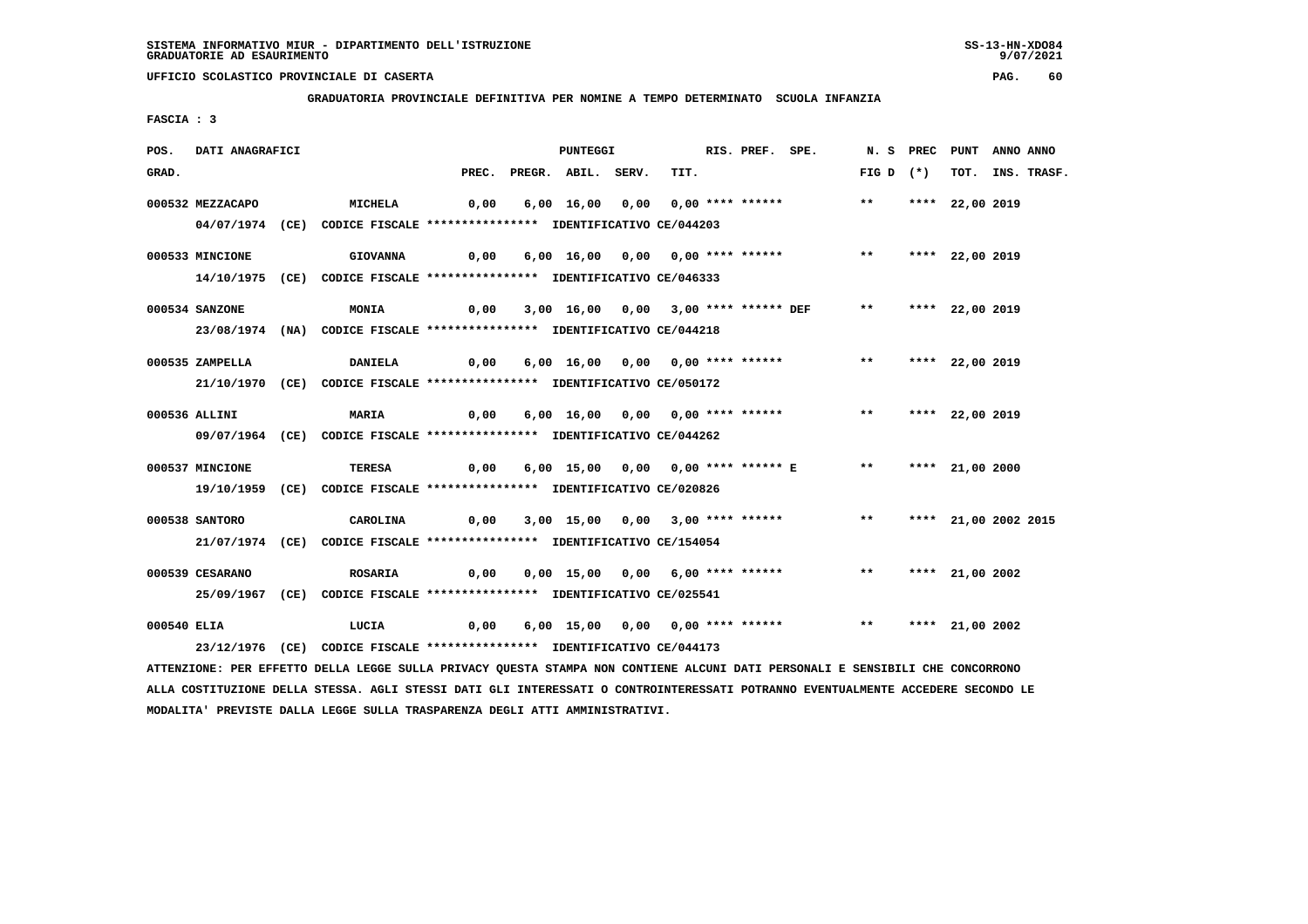**GRADUATORIA PROVINCIALE DEFINITIVA PER NOMINE A TEMPO DETERMINATO SCUOLA INFANZIA**

 **FASCIA : 3**

| POS.  | DATI ANAGRAFICI    |                                                                                                                               |                                       | <b>PUNTEGGI</b>          |                                                               | RIS. PREF. SPE. |                    | N. S PREC PUNT ANNO ANNO |                  |
|-------|--------------------|-------------------------------------------------------------------------------------------------------------------------------|---------------------------------------|--------------------------|---------------------------------------------------------------|-----------------|--------------------|--------------------------|------------------|
| GRAD. |                    |                                                                                                                               |                                       | PREC. PREGR. ABIL. SERV. |                                                               | TIT.            | FIG D $(*)$        |                          | TOT. INS. TRASF. |
|       | 000541 IORIO       | <b>MARIA</b>                                                                                                                  | 0,00                                  |                          | 6,00 15,00 0,00 0,00 **** ******                              |                 | $***$              | **** 21,00 2002          |                  |
|       |                    | 18/02/1967 (CE) CODICE FISCALE *************** IDENTIFICATIVO CE/046127                                                       |                                       |                          |                                                               |                 |                    |                          |                  |
|       |                    |                                                                                                                               |                                       |                          |                                                               |                 |                    |                          |                  |
|       | 000542 CAPORASO    | <b>GIUSEPPINA</b>                                                                                                             |                                       |                          |                                                               |                 |                    |                          |                  |
|       |                    | 20/03/1982 (CE) CODICE FISCALE *************** IDENTIFICATIVO CE/148899                                                       |                                       |                          |                                                               |                 |                    |                          |                  |
|       | 000543 BUCCINI     | <b>FRANCESCA</b>                                                                                                              |                                       |                          | 0,00 21,00 0,00 0,00 0,00 **** ******                         |                 | $***$              | **** 21,00 2014          |                  |
|       |                    | T 09/11/1983 (CE) CODICE FISCALE **************** IDENTIFICATIVO CE/154271                                                    |                                       |                          |                                                               |                 |                    |                          |                  |
|       |                    |                                                                                                                               |                                       |                          |                                                               |                 |                    |                          |                  |
|       | 000544 BOTTIGLIERI | <b>CARMELINA</b>                                                                                                              |                                       |                          | 0,00 4,00 17,00 0,00 0,00 **** ****** *** *** **** 21,00 2014 |                 |                    |                          |                  |
|       |                    | T 25/10/1964 (SA) CODICE FISCALE *************** IDENTIFICATIVO CE/154738                                                     |                                       |                          |                                                               |                 |                    |                          |                  |
|       | 000545 PESCE       | <b>DOMENICA</b>                                                                                                               | 0,00 6,00 15,00 0,00 0,00 **** ****** |                          |                                                               |                 | ** **** 21,00 2014 |                          |                  |
|       |                    | 06/11/1961 (CE) CODICE FISCALE *************** IDENTIFICATIVO CE/153990                                                       |                                       |                          |                                                               |                 |                    |                          |                  |
|       |                    |                                                                                                                               |                                       |                          |                                                               |                 |                    |                          |                  |
|       | 000546 ALFIERI     | PAOLA                                                                                                                         |                                       |                          | 0,00 3,00 18,00 0,00 0,00 **** ****** D ** **** 21,00 2014    |                 |                    |                          |                  |
|       |                    | T 28/08/1982 (NA) CODICE FISCALE *************** IDENTIFICATIVO CE/164587                                                     |                                       |                          |                                                               |                 |                    |                          |                  |
|       | 000547 POMELLA     | <b>CARMELA</b>                                                                                                                |                                       |                          | $0,00$ $3,00$ $12,00$ $0,00$ $6,00$ $***$ **** ******         |                 | $***$              | **** 21,00 2014          |                  |
|       |                    | T 25/03/1962 (CE) CODICE FISCALE *************** IDENTIFICATIVO CE/154729                                                     |                                       |                          |                                                               |                 |                    |                          |                  |
|       |                    |                                                                                                                               |                                       |                          |                                                               |                 |                    |                          |                  |
|       | 000548 ROTONDO     | <b>NADIA</b>                                                                                                                  |                                       |                          | 0,00 3,00 18,00 0,00 0,00 **** ****** *** **** 21,00 2014     |                 |                    |                          |                  |
|       |                    | T 03/11/1980 (CE) CODICE FISCALE **************** IDENTIFICATIVO CE/153928                                                    |                                       |                          |                                                               |                 |                    |                          |                  |
|       | 000549 PASTORE     | <b>MARIA</b>                                                                                                                  | 0,00                                  |                          | 0,00 12,00 0,00 9,00 **** ****** *** *** **** 21,00 2014      |                 |                    |                          |                  |
|       |                    | T 04/04/1966 (CE) CODICE FISCALE **************** IDENTIFICATIVO CE/146047                                                    |                                       |                          |                                                               |                 |                    |                          |                  |
|       |                    | ATTENZIONE: PER EFFETTO DELLA LEGGE SULLA PRIVACY QUESTA STAMPA NON CONTIENE ALCUNI DATI PERSONALI E SENSIBILI CHE CONCORRONO |                                       |                          |                                                               |                 |                    |                          |                  |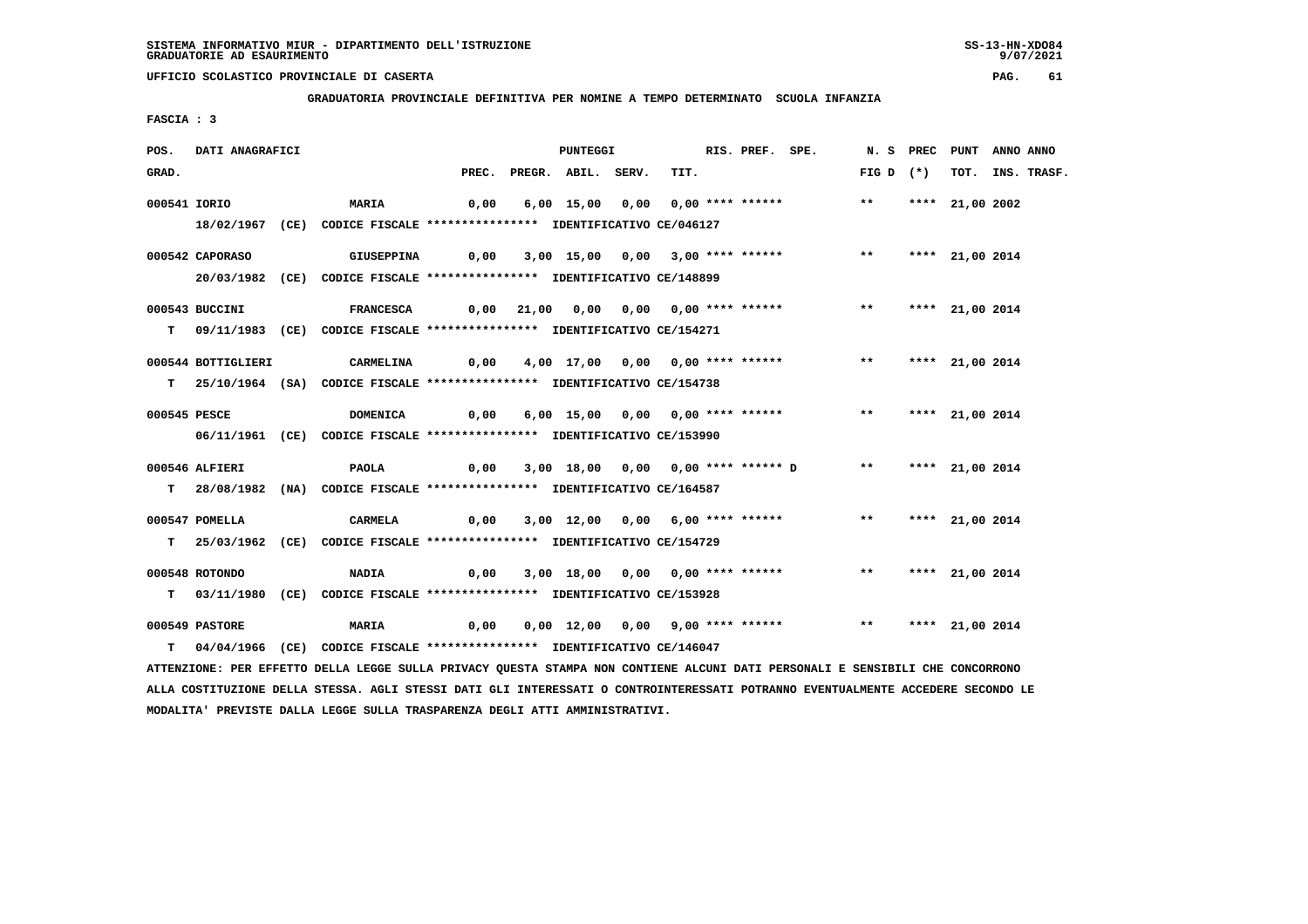**GRADUATORIA PROVINCIALE DEFINITIVA PER NOMINE A TEMPO DETERMINATO SCUOLA INFANZIA**

 **FASCIA : 3**

| POS.         | DATI ANAGRAFICI   |                                                                                                                               |      | PUNTEGGI                 |                                                                                          | RIS. PREF. SPE. |              |             | N. S PREC PUNT ANNO ANNO  |                  |
|--------------|-------------------|-------------------------------------------------------------------------------------------------------------------------------|------|--------------------------|------------------------------------------------------------------------------------------|-----------------|--------------|-------------|---------------------------|------------------|
| GRAD.        |                   |                                                                                                                               |      | PREC. PREGR. ABIL. SERV. | TIT.                                                                                     |                 |              | $FIG D (*)$ |                           | TOT. INS. TRASF. |
|              | 000550 MELONE     | <b>MARIA</b>                                                                                                                  | 0,00 |                          | 0,00 15,00 0,00 6,00 **** ******                                                         |                 |              |             | ** X **** 21,00 2019 2007 |                  |
|              |                   | 24/05/1966 (CE) CODICE FISCALE *************** IDENTIFICATIVO CE/057584                                                       |      |                          |                                                                                          |                 |              |             |                           |                  |
|              |                   |                                                                                                                               |      |                          |                                                                                          |                 |              |             |                           |                  |
|              | 000551 ROMANO     | LOREDANA                                                                                                                      | 0,00 |                          | 8,00 11,00 2,00 0,00 **** ******                                                         |                 | $***$        |             | **** 21,00 2019 2019      |                  |
|              |                   | T 10/12/1963 (CE) CODICE FISCALE *************** IDENTIFICATIVO CE/164694                                                     |      |                          |                                                                                          |                 |              |             |                           |                  |
|              |                   |                                                                                                                               |      |                          |                                                                                          |                 |              |             |                           |                  |
|              | 000552 DEL GAUDIO | <b>DORA</b>                                                                                                                   |      |                          | 0,00 17,00 0,00 0,00 4,00 **** ******                                                    |                 |              |             | ** **** 21,00 2019 2019   |                  |
|              |                   | T 28/09/1975 (CE) CODICE FISCALE *************** IDENTIFICATIVO CE/164813                                                     |      |                          |                                                                                          |                 |              |             |                           |                  |
|              | 000553 COLELLA    | <b>GIUSEPPINA</b>                                                                                                             |      |                          | 5,00  0,00  0,00  16,00 ****  ******    D        **        ****    21,00    2019    2019 |                 |              |             |                           |                  |
|              |                   |                                                                                                                               | 0,00 |                          |                                                                                          |                 |              |             |                           |                  |
|              |                   | T 07/05/1983 (CE) CODICE FISCALE *************** IDENTIFICATIVO CE/164845                                                     |      |                          |                                                                                          |                 |              |             |                           |                  |
|              | 000554 DELL'ARIA  | <b>NICOLETTA</b>                                                                                                              | 0,00 |                          | 6,00 15,00 0,00 0,00 **** ******                                                         |                 | $***$        |             | **** 21,00 2019 2019      |                  |
|              |                   | 21/03/1968 (NA) CODICE FISCALE *************** IDENTIFICATIVO CE/164848                                                       |      |                          |                                                                                          |                 |              |             |                           |                  |
|              |                   |                                                                                                                               |      |                          |                                                                                          |                 |              |             |                           |                  |
| 000555 GILDI |                   | <b>MARIA</b>                                                                                                                  | 0,00 |                          | 8,00 13,00 0,00 0,00 **** ******                                                         |                 | $***$        |             | **** 21,00 2019           |                  |
|              |                   | 23/10/1975 (CE) CODICE FISCALE *************** IDENTIFICATIVO CE/042929                                                       |      |                          |                                                                                          |                 |              |             |                           |                  |
|              |                   |                                                                                                                               |      |                          |                                                                                          |                 |              |             |                           |                  |
|              | 000556 FELICELLI  | PATRIZIA                                                                                                                      | 0,00 |                          | 6,00 15,00 0,00 0,00 **** ****** F                                                       |                 |              |             | ** **** 21,00 2019        |                  |
|              |                   | 05/11/1966 (CE) CODICE FISCALE *************** IDENTIFICATIVO CE/021318                                                       |      |                          |                                                                                          |                 |              |             |                           |                  |
|              |                   |                                                                                                                               |      |                          | 6,00 15,00 0,00 0,00 **** ******                                                         |                 | $\star\star$ |             |                           |                  |
| 000557 LAMA  |                   | PAOLA                                                                                                                         | 0,00 |                          |                                                                                          |                 |              |             | **** 21,00 2019           |                  |
|              |                   | 24/03/1976 (RM) CODICE FISCALE *************** IDENTIFICATIVO CE/022558                                                       |      |                          |                                                                                          |                 |              |             |                           |                  |
|              | 000558 GUIDOTTI   | <b>ROBERTA</b>                                                                                                                | 0,00 |                          | 6,00 15,00 0,00 0,00 **** ****** D ** **** 21,00 2019                                    |                 |              |             |                           |                  |
|              |                   | 07/05/1970 (NA) CODICE FISCALE *************** IDENTIFICATIVO CE/043578                                                       |      |                          |                                                                                          |                 |              |             |                           |                  |
|              |                   | ATTENZIONE: PER EFFETTO DELLA LEGGE SULLA PRIVACY QUESTA STAMPA NON CONTIENE ALCUNI DATI PERSONALI E SENSIBILI CHE CONCORRONO |      |                          |                                                                                          |                 |              |             |                           |                  |
|              |                   |                                                                                                                               |      |                          |                                                                                          |                 |              |             |                           |                  |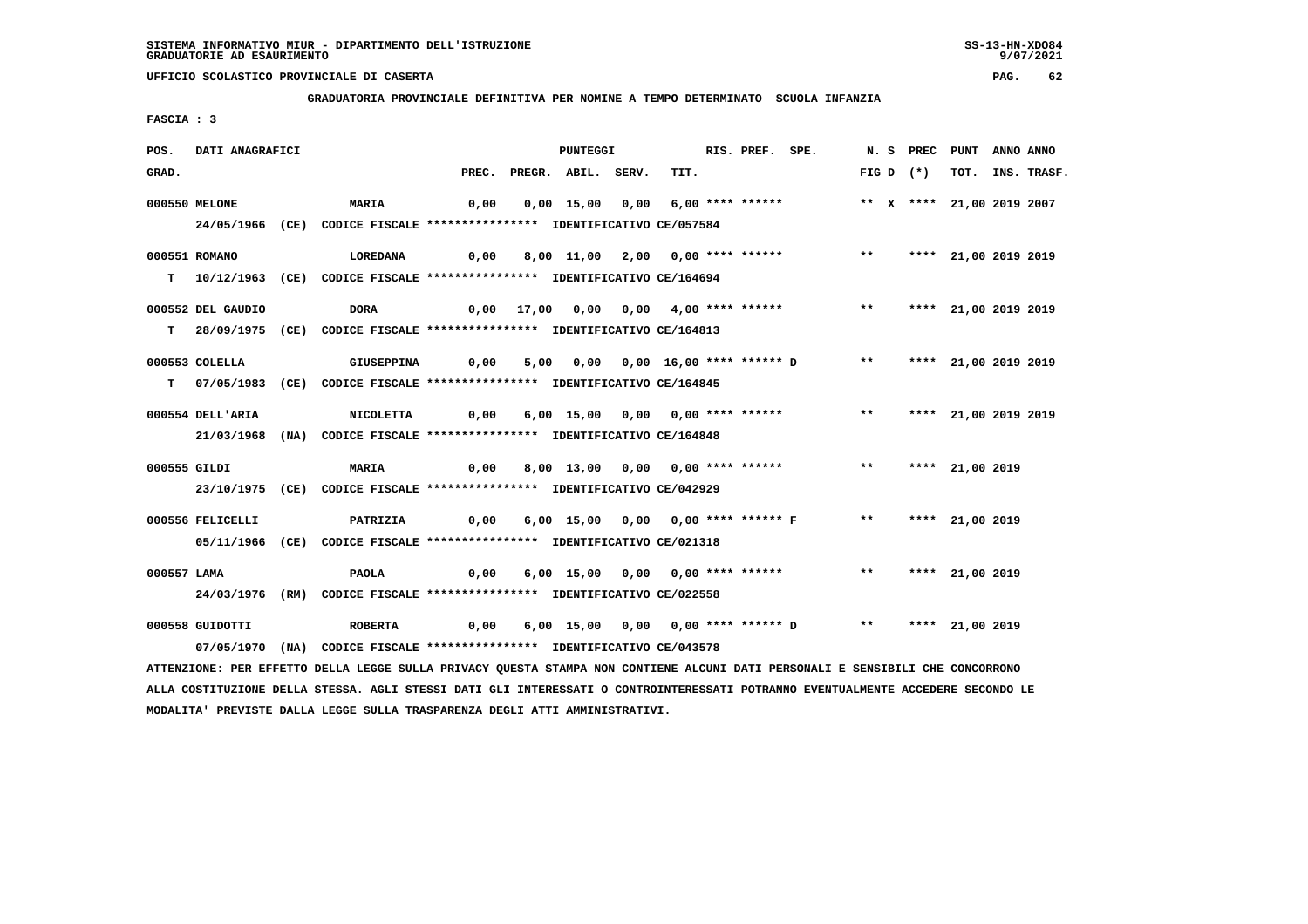**GRADUATORIA PROVINCIALE DEFINITIVA PER NOMINE A TEMPO DETERMINATO SCUOLA INFANZIA**

 **FASCIA : 3**

| POS.         | DATI ANAGRAFICI   |                                                                                                                               |  | PUNTEGGI                 |                                       | RIS. PREF. SPE. |                                                                               |  |             | N. S PREC PUNT     | ANNO ANNO |                  |
|--------------|-------------------|-------------------------------------------------------------------------------------------------------------------------------|--|--------------------------|---------------------------------------|-----------------|-------------------------------------------------------------------------------|--|-------------|--------------------|-----------|------------------|
| GRAD.        |                   |                                                                                                                               |  | PREC. PREGR. ABIL. SERV. |                                       | TIT.            |                                                                               |  | FIG D $(*)$ |                    |           | TOT. INS. TRASF. |
|              | 000559 FRASCA     | <b>ASSUNTA</b>                                                                                                                |  |                          |                                       |                 | 0,00 3,00 15,00 0,00 3,00 **** ******             **     **** 21,00 2019      |  |             |                    |           |                  |
|              |                   | 21/09/1977 (CE) CODICE FISCALE *************** IDENTIFICATIVO CE/044832                                                       |  |                          |                                       |                 |                                                                               |  |             |                    |           |                  |
|              |                   |                                                                                                                               |  |                          |                                       |                 |                                                                               |  |             |                    |           |                  |
| 000560 BUCCI |                   | MARIA GIOVANN 0,00 6,00 14,00 0,00 0,00 **** ****** F ** * **** 20,00 2000                                                    |  |                          |                                       |                 |                                                                               |  |             |                    |           |                  |
|              |                   | 31/10/1959 (CE) CODICE FISCALE *************** IDENTIFICATIVO CE/024616                                                       |  |                          |                                       |                 |                                                                               |  |             |                    |           |                  |
|              |                   |                                                                                                                               |  |                          |                                       |                 |                                                                               |  |             |                    |           |                  |
|              | 000561 DE ANGELIS | MARIA CRISTIN 0,00 6,00 14,00 0,00 0,00 **** ****** F *** ***** 20,00 2000                                                    |  |                          |                                       |                 |                                                                               |  |             |                    |           |                  |
|              |                   | 30/08/1960 (CE) CODICE FISCALE *************** IDENTIFICATIVO CE/025734                                                       |  |                          |                                       |                 |                                                                               |  |             |                    |           |                  |
|              | 000562 LA MARCA   | <b>NUNZIA</b>                                                                                                                 |  |                          |                                       |                 | 0,00 3,00 15,00 2,00 0,00 **** ******             **     **** 20,00 2014 2014 |  |             |                    |           |                  |
|              |                   | 09/09/1972 (NA) CODICE FISCALE *************** IDENTIFICATIVO CE/145247                                                       |  |                          |                                       |                 |                                                                               |  |             |                    |           |                  |
|              |                   |                                                                                                                               |  |                          |                                       |                 |                                                                               |  |             |                    |           |                  |
|              | 000563 GRAVANTE   | CRISTINA                                                                                                                      |  |                          |                                       |                 | 0,00 14,00 0,00 0,00 6,00 **** ******             **       **** 20,00 2014    |  |             |                    |           |                  |
|              |                   | T 09/11/1974 (CE) CODICE FISCALE **************** IDENTIFICATIVO CE/154601                                                    |  |                          |                                       |                 |                                                                               |  |             |                    |           |                  |
|              | 000564 PALMIERI   | <b>SILVANA</b>                                                                                                                |  |                          |                                       |                 |                                                                               |  |             |                    |           |                  |
|              |                   | T 03/10/1970 (CE) CODICE FISCALE *************** IDENTIFICATIVO CE/154495                                                     |  |                          |                                       |                 |                                                                               |  |             |                    |           |                  |
|              |                   |                                                                                                                               |  |                          |                                       |                 |                                                                               |  |             |                    |           |                  |
|              | 000565 CAPUANO    | <b>IVANA</b>                                                                                                                  |  |                          |                                       |                 | 0,00 11,00 0,00 0,00 9,00 **** ******             **     **** 20,00 2014      |  |             |                    |           |                  |
|              |                   | T 23/08/1972 (LT) CODICE FISCALE *************** IDENTIFICATIVO CE/154475                                                     |  |                          |                                       |                 |                                                                               |  |             |                    |           |                  |
|              |                   |                                                                                                                               |  |                          |                                       |                 |                                                                               |  |             |                    |           |                  |
| 000566 DIANA |                   | <b>AGNESE</b>                                                                                                                 |  |                          | 0,00 3,00 14,00 0,00 3,00 **** ****** |                 |                                                                               |  |             | ** **** 20,00 2014 |           |                  |
|              |                   | T 28/05/1978 (CE) CODICE FISCALE **************** IDENTIFICATIVO CE/148651                                                    |  |                          |                                       |                 |                                                                               |  |             |                    |           |                  |
| 000567 RUSSO |                   | TERESA                                                                                                                        |  |                          |                                       |                 | 0,00 3,00 17,00 0,00 0,00 **** ******             **       **** 20,00 2014    |  |             |                    |           |                  |
|              |                   | T 31/01/1978 (CE) CODICE FISCALE **************** IDENTIFICATIVO CE/151451                                                    |  |                          |                                       |                 |                                                                               |  |             |                    |           |                  |
|              |                   | ATTENZIONE: PER EFFETTO DELLA LEGGE SULLA PRIVACY QUESTA STAMPA NON CONTIENE ALCUNI DATI PERSONALI E SENSIBILI CHE CONCORRONO |  |                          |                                       |                 |                                                                               |  |             |                    |           |                  |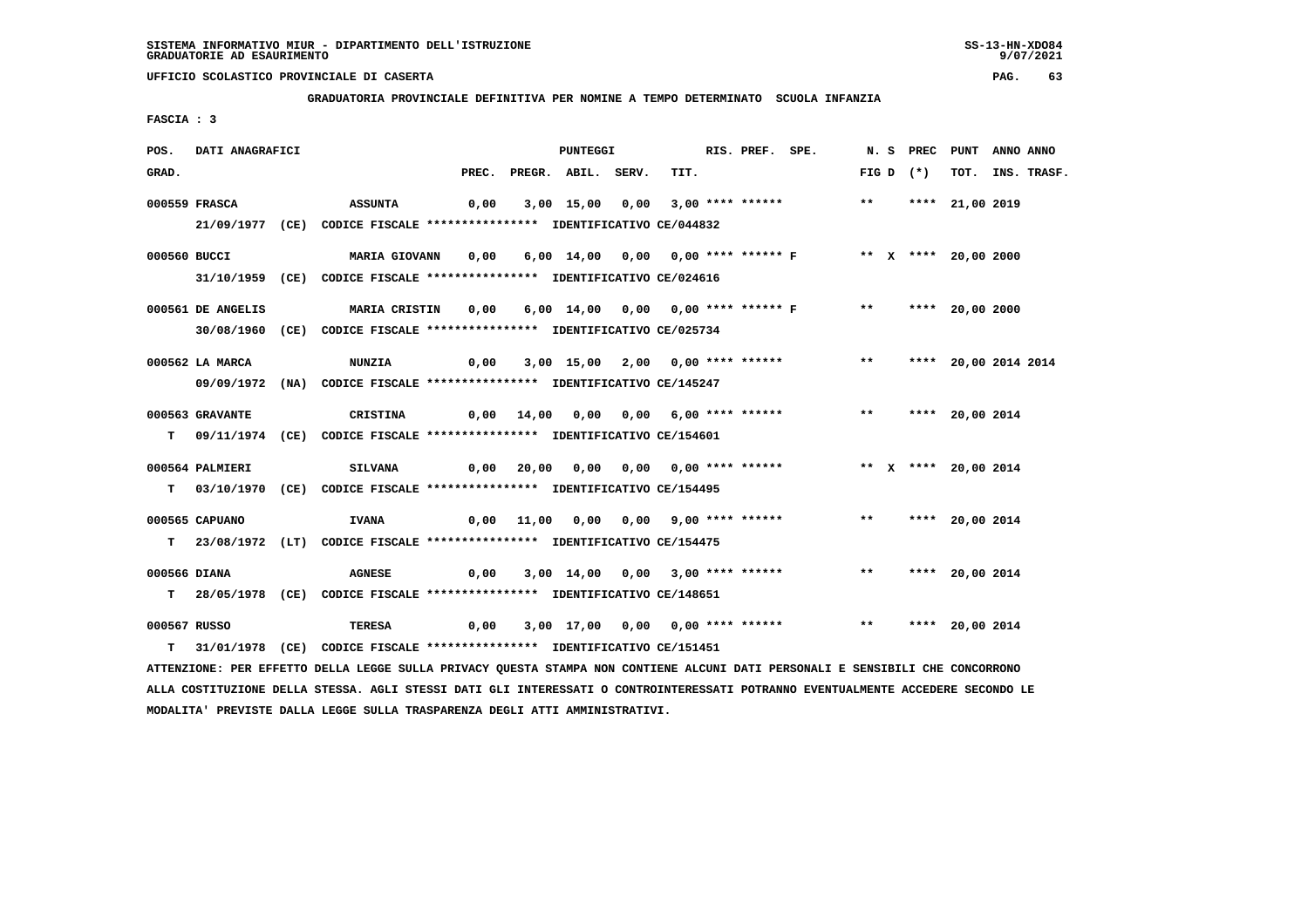**GRADUATORIA PROVINCIALE DEFINITIVA PER NOMINE A TEMPO DETERMINATO SCUOLA INFANZIA**

 **FASCIA : 3**

| POS.  | DATI ANAGRAFICI   |                                                                                                                               |      | <b>PUNTEGGI</b>          |                                                         | RIS. PREF. SPE. |                                                          |              |             | N. S PREC PUNT     | ANNO ANNO |                  |
|-------|-------------------|-------------------------------------------------------------------------------------------------------------------------------|------|--------------------------|---------------------------------------------------------|-----------------|----------------------------------------------------------|--------------|-------------|--------------------|-----------|------------------|
| GRAD. |                   |                                                                                                                               |      | PREC. PREGR. ABIL. SERV. | TIT.                                                    |                 |                                                          |              | $FIG D (*)$ |                    |           | TOT. INS. TRASF. |
|       | 000568 MAGLIULO   | MARILU                                                                                                                        | 0,00 |                          |                                                         |                 | 0,00 14,00 0,00 6,00 **** ****** *** **                  |              |             | **** 20,00 2014    |           |                  |
|       |                   |                                                                                                                               |      |                          |                                                         |                 |                                                          |              |             |                    |           |                  |
|       |                   | T 19/10/1977 (NA) CODICE FISCALE *************** IDENTIFICATIVO CE/154013                                                     |      |                          |                                                         |                 |                                                          |              |             |                    |           |                  |
|       | 000569 PARENTE    | <b>EMILIA</b>                                                                                                                 | 0,00 |                          | 0,00 17,00 0,00 3,00 **** ******                        |                 |                                                          | $***$        |             | **** 20,00 2014    |           |                  |
|       |                   | T 31/01/1979 (CE) CODICE FISCALE *************** IDENTIFICATIVO CE/147670                                                     |      |                          |                                                         |                 |                                                          |              |             |                    |           |                  |
|       |                   |                                                                                                                               |      |                          |                                                         |                 |                                                          |              |             |                    |           |                  |
|       | 000570 SOZIO      | CATIA                                                                                                                         |      |                          | 0,00 14,00 0,00 0,00 6,00 **** ******                   |                 |                                                          | $\star\star$ |             | **** 20,00 2014    |           |                  |
|       |                   | T 24/11/1974 (CE) CODICE FISCALE **************** IDENTIFICATIVO CE/149740                                                    |      |                          |                                                         |                 |                                                          |              |             |                    |           |                  |
|       |                   |                                                                                                                               |      |                          |                                                         |                 |                                                          |              |             |                    |           |                  |
|       | 000571 STELLATO   | TIZIANA                                                                                                                       |      |                          |                                                         |                 |                                                          |              |             | ** **** 20,00 2014 |           |                  |
|       |                   | T 17/12/1973 (CE) CODICE FISCALE *************** IDENTIFICATIVO CE/146745                                                     |      |                          |                                                         |                 |                                                          |              |             |                    |           |                  |
|       | 000572 RUSSO      | <b>MADDALENA</b>                                                                                                              | 0,00 |                          |                                                         |                 | 6,00 11,00 0,00 3,00 **** ******                         | $***$        |             | **** 20,00 2014    |           |                  |
|       |                   |                                                                                                                               |      |                          |                                                         |                 |                                                          |              |             |                    |           |                  |
|       |                   | T 26/11/1972 (NA) CODICE FISCALE **************** IDENTIFICATIVO CE/154606                                                    |      |                          |                                                         |                 |                                                          |              |             |                    |           |                  |
|       | 000573 DIGLIO     | ANTONELLA                                                                                                                     |      |                          | $0,00$ $3,00$ $17,00$ $0,00$ $0,00$ $***$ **** ****** D |                 |                                                          |              |             | ** **** 20,00 2014 |           |                  |
|       |                   | T 25/06/1979 (CE) CODICE FISCALE *************** IDENTIFICATIVO CE/148023                                                     |      |                          |                                                         |                 |                                                          |              |             |                    |           |                  |
|       |                   |                                                                                                                               |      |                          |                                                         |                 |                                                          |              |             |                    |           |                  |
|       | 000574 TERRIBILE  | MARIAADDOLORA 0,00                                                                                                            |      |                          |                                                         |                 | 0,00 11,00 0,00 9,00 **** ****** * *** * **** 20,00 2014 |              |             |                    |           |                  |
|       |                   | 30/10/1981 (CE) CODICE FISCALE *************** IDENTIFICATIVO CE/164235                                                       |      |                          |                                                         |                 |                                                          |              |             |                    |           |                  |
|       |                   |                                                                                                                               |      |                          |                                                         |                 |                                                          |              |             |                    |           |                  |
|       | 000575 NAPOLITANO | VALERIA                                                                                                                       |      |                          |                                                         |                 |                                                          |              |             | ** **** 20,00 2014 |           |                  |
|       |                   | T 15/03/1981 (CE) CODICE FISCALE *************** IDENTIFICATIVO CE/153211                                                     |      |                          |                                                         |                 |                                                          |              |             |                    |           |                  |
|       | 000576 FERRARA    | <b>ROSA</b>                                                                                                                   |      |                          |                                                         |                 |                                                          |              |             |                    |           |                  |
|       |                   |                                                                                                                               |      |                          |                                                         |                 |                                                          |              |             |                    |           |                  |
|       |                   | T 17/09/1968 (CE) CODICE FISCALE *************** IDENTIFICATIVO CE/155058                                                     |      |                          |                                                         |                 |                                                          |              |             |                    |           |                  |
|       |                   | ATTENZIONE: PER EFFETTO DELLA LEGGE SULLA PRIVACY QUESTA STAMPA NON CONTIENE ALCUNI DATI PERSONALI E SENSIBILI CHE CONCORRONO |      |                          |                                                         |                 |                                                          |              |             |                    |           |                  |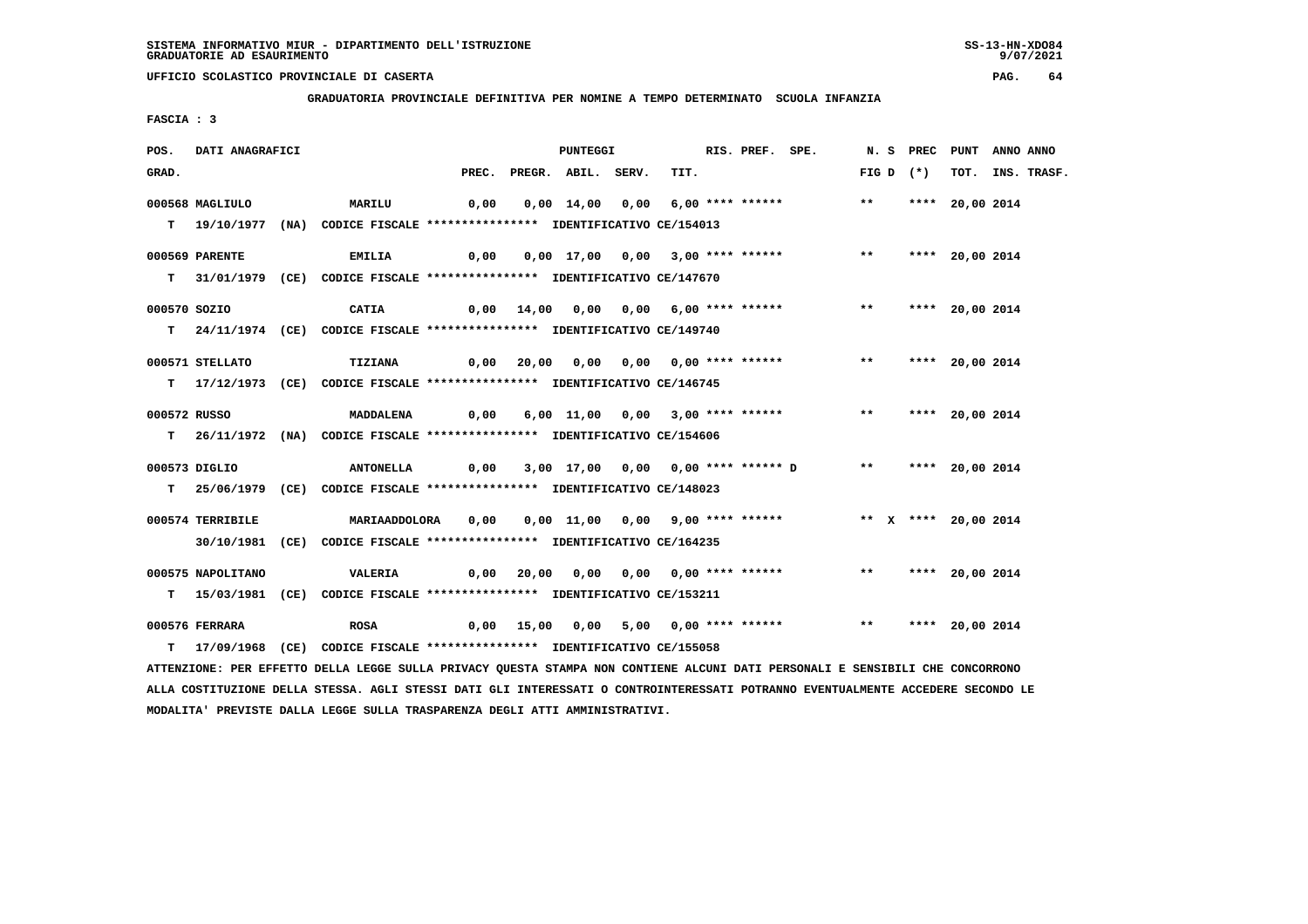**GRADUATORIA PROVINCIALE DEFINITIVA PER NOMINE A TEMPO DETERMINATO SCUOLA INFANZIA**

 **FASCIA : 3**

| POS.         | DATI ANAGRAFICI    |                                                                                                                               |       | PUNTEGGI           |                                                                  | RIS. PREF. SPE. |       | N. S PREC   | PUNT                    | ANNO ANNO |                  |
|--------------|--------------------|-------------------------------------------------------------------------------------------------------------------------------|-------|--------------------|------------------------------------------------------------------|-----------------|-------|-------------|-------------------------|-----------|------------------|
| GRAD.        |                    |                                                                                                                               | PREC. | PREGR. ABIL. SERV. | TIT.                                                             |                 |       | $FIG D (*)$ |                         |           | TOT. INS. TRASF. |
|              | 000577 D'ANGELO    | GIULIA                                                                                                                        | 0,00  |                    |                                                                  |                 | $***$ |             | **** 20,00 2014         |           |                  |
|              |                    | T 24/07/1968 (CE) CODICE FISCALE *************** IDENTIFICATIVO CE/149644                                                     |       |                    |                                                                  |                 |       |             |                         |           |                  |
|              | 000578 TAVANO      | <b>LINA</b>                                                                                                                   |       |                    | 0,00 20,00 0,00 0,00 0,00 **** ******                            |                 | $***$ |             | **** 20,00 2014         |           |                  |
|              |                    | T 21/08/1959 (CE) CODICE FISCALE *************** IDENTIFICATIVO CE/145512                                                     |       |                    |                                                                  |                 |       |             |                         |           |                  |
|              | 000579 DELLA TORRE | <b>GABRIELLA</b>                                                                                                              | 0,00  |                    | 6,00 14,00 0,00 0,00 **** ******                                 |                 | $***$ |             | **** 20,00 2019 2002    |           |                  |
|              |                    | 24/03/1967 (CE) CODICE FISCALE *************** IDENTIFICATIVO CE/042676                                                       |       |                    |                                                                  |                 |       |             |                         |           |                  |
| 000580 LOCCI |                    | <b>INCALDANA</b>                                                                                                              | 0,00  |                    |                                                                  |                 |       |             | ** **** 20,00 2019 2019 |           |                  |
|              |                    | T 13/07/1976 (TO) CODICE FISCALE **************** IDENTIFICATIVO CE/164927                                                    |       |                    |                                                                  |                 |       |             |                         |           |                  |
|              | 000581 MARINO      | <b>GIOVANNA</b>                                                                                                               | 0,00  |                    | 6,00 14,00 0,00 0,00 **** ****** **** *** X **** 20,00 2019 2019 |                 |       |             |                         |           |                  |
|              |                    | 15/12/1969 (CE) CODICE FISCALE *************** IDENTIFICATIVO CE/164709                                                       |       |                    |                                                                  |                 |       |             |                         |           |                  |
|              | 000582 MELILLO     | <b>ROSA</b>                                                                                                                   | 0,00  |                    | 20,00 0,00 0,00 0,00 **** ****** *** **                          |                 |       |             | **** 20,00 2019 2019    |           |                  |
|              |                    | T 21/08/1979 (CE) CODICE FISCALE *************** IDENTIFICATIVO CE/164755                                                     |       |                    |                                                                  |                 |       |             |                         |           |                  |
|              | 000583 CASOLARO    | MARIA                                                                                                                         |       |                    | 0,00 11,00 0,00 0,00 9,00 **** ******                            |                 | $***$ |             | **** 20,00 2019 2019    |           |                  |
|              |                    | T 23/08/1976 (NA) CODICE FISCALE **************** IDENTIFICATIVO CE/164958                                                    |       |                    |                                                                  |                 |       |             |                         |           |                  |
|              | 000584 LOMBARDO    | <b>SUSANNA</b>                                                                                                                | 0,00  |                    | 5,00 15,00 0,00 0,00 **** ******                                 |                 |       |             | ** **** 20,00 2019 2019 |           |                  |
|              |                    | 14/11/1978 (PA) CODICE FISCALE *************** IDENTIFICATIVO CE/164934                                                       |       |                    |                                                                  |                 |       |             |                         |           |                  |
|              | 000585 FORMATI     | <b>ANTONIETTA</b>                                                                                                             | 0,00  |                    | 3,00 16,00 0,00 0,00 **** ****** *** ** ** **** 19,00 2000       |                 |       |             |                         |           |                  |
|              | 07/06/1968         | (CE) CODICE FISCALE **************** IDENTIFICATIVO CE/022842                                                                 |       |                    |                                                                  |                 |       |             |                         |           |                  |
|              |                    | ATTENZIONE: PER EFFETTO DELLA LEGGE SULLA PRIVACY QUESTA STAMPA NON CONTIENE ALCUNI DATI PERSONALI E SENSIBILI CHE CONCORRONO |       |                    |                                                                  |                 |       |             |                         |           |                  |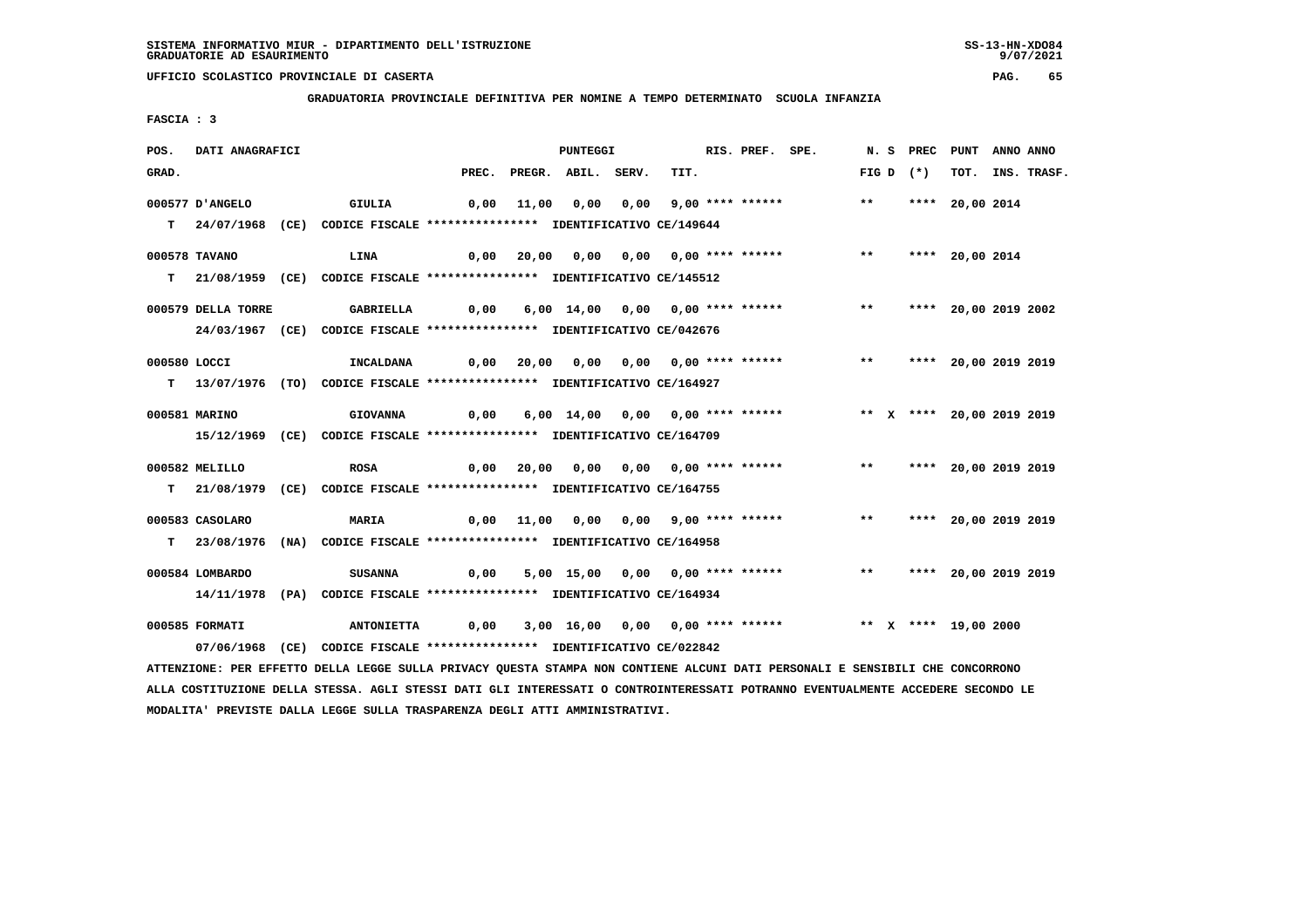**GRADUATORIA PROVINCIALE DEFINITIVA PER NOMINE A TEMPO DETERMINATO SCUOLA INFANZIA**

 **FASCIA : 3**

| POS.  | DATI ANAGRAFICI    |                                                                                                                               |                   | <b>PUNTEGGI</b>          |                                  | RIS. PREF. SPE. |                                                                          |       | N.S PREC    | PUNT ANNO ANNO          |                  |
|-------|--------------------|-------------------------------------------------------------------------------------------------------------------------------|-------------------|--------------------------|----------------------------------|-----------------|--------------------------------------------------------------------------|-------|-------------|-------------------------|------------------|
| GRAD. |                    |                                                                                                                               |                   | PREC. PREGR. ABIL. SERV. | TIT.                             |                 |                                                                          |       | $FIG D (*)$ |                         | TOT. INS. TRASF. |
|       | 000586 CARBONE     | CONSIGLIA                                                                                                                     | 0,00              |                          | 3,00 16,00 0,00 0,00 **** ****** |                 |                                                                          | $***$ |             | **** 19,00 2002         |                  |
|       |                    | 06/09/1961 (NA) CODICE FISCALE *************** IDENTIFICATIVO CE/046714                                                       |                   |                          |                                  |                 |                                                                          |       |             |                         |                  |
|       |                    |                                                                                                                               |                   |                          |                                  |                 |                                                                          |       |             |                         |                  |
|       | 000587 ROTONDO     | ANNA                                                                                                                          | 0,00              |                          | 3,00 14,00 2,00 0,00 **** ****** |                 |                                                                          |       |             | ** **** 19,00 2002      |                  |
|       |                    | 26/07/1972 (CE) CODICE FISCALE *************** IDENTIFICATIVO CE/043884                                                       |                   |                          |                                  |                 |                                                                          |       |             |                         |                  |
|       | 000588 PIATTO      | LUCIA                                                                                                                         | 0,00              |                          | 3,00 16,00 0,00 0,00 **** ****** |                 |                                                                          | $***$ |             | **** 19,00 2002         |                  |
|       |                    | 13/12/1975 (CE) CODICE FISCALE **************** IDENTIFICATIVO CE/046192                                                      |                   |                          |                                  |                 |                                                                          |       |             |                         |                  |
|       |                    |                                                                                                                               |                   |                          |                                  |                 |                                                                          |       |             |                         |                  |
|       | 000589 DI FRANCO   | <b>EMILIA</b>                                                                                                                 | 0,00              |                          |                                  |                 | 3,00 16,00 0,00 0,00 **** ****** *** **                                  |       |             | **** 19,00 2007 2003    |                  |
|       |                    | 20/07/1967 (CE) CODICE FISCALE *************** IDENTIFICATIVO CE/048101                                                       |                   |                          |                                  |                 |                                                                          |       |             |                         |                  |
|       | 000590 GENTILE     | ANNA MARIA                                                                                                                    | 0,00              |                          |                                  |                 | 3,00 16,00 0,00 0,00 **** ******             **     **** 19,00 2007 2007 |       |             |                         |                  |
|       |                    | 28/10/1964 (CE) CODICE FISCALE *************** IDENTIFICATIVO CE/056844                                                       |                   |                          |                                  |                 |                                                                          |       |             |                         |                  |
|       |                    |                                                                                                                               |                   |                          |                                  |                 |                                                                          |       |             |                         |                  |
|       | 000591 DI BERNARDO | <b>MARIA</b>                                                                                                                  | $\overline{0,00}$ |                          |                                  |                 | 0,00 16,00 0,00 3,00 **** ****** *** **                                  |       |             | **** 19,00 2007         |                  |
|       |                    | 07/11/1975 (CE) CODICE FISCALE *************** IDENTIFICATIVO CE/044852                                                       |                   |                          |                                  |                 |                                                                          |       |             |                         |                  |
|       | 000592 D'ABROSCA   | <b>ANASTASIA</b>                                                                                                              | 0,00              |                          |                                  |                 | 3,00 16,00 0,00 0,00 **** ******                                         |       |             | ** **** 19,00 2011 2011 |                  |
|       |                    | 15/01/1969 (CE) CODICE FISCALE *************** IDENTIFICATIVO CE/139997                                                       |                   |                          |                                  |                 |                                                                          |       |             |                         |                  |
|       |                    |                                                                                                                               |                   |                          |                                  |                 |                                                                          |       |             |                         |                  |
|       | 000593 RUGGIERO    | <b>GIOVANNA</b>                                                                                                               | 0,00              |                          | 6,00 13,00 0,00 0,00 **** ****** |                 |                                                                          |       |             | ** **** 19,00 2014 2014 |                  |
|       |                    | 29/09/1957 (CE) CODICE FISCALE *************** IDENTIFICATIVO CE/145612                                                       |                   |                          |                                  |                 |                                                                          |       |             |                         |                  |
|       | 000594 SCARFONE    | DONATELLA 0,00                                                                                                                |                   |                          |                                  |                 |                                                                          |       |             |                         |                  |
|       |                    | T 13/11/1981 (CZ) CODICE FISCALE *************** IDENTIFICATIVO CE/149428                                                     |                   |                          |                                  |                 |                                                                          |       |             |                         |                  |
|       |                    | ATTENZIONE: PER EFFETTO DELLA LEGGE SULLA PRIVACY QUESTA STAMPA NON CONTIENE ALCUNI DATI PERSONALI E SENSIBILI CHE CONCORRONO |                   |                          |                                  |                 |                                                                          |       |             |                         |                  |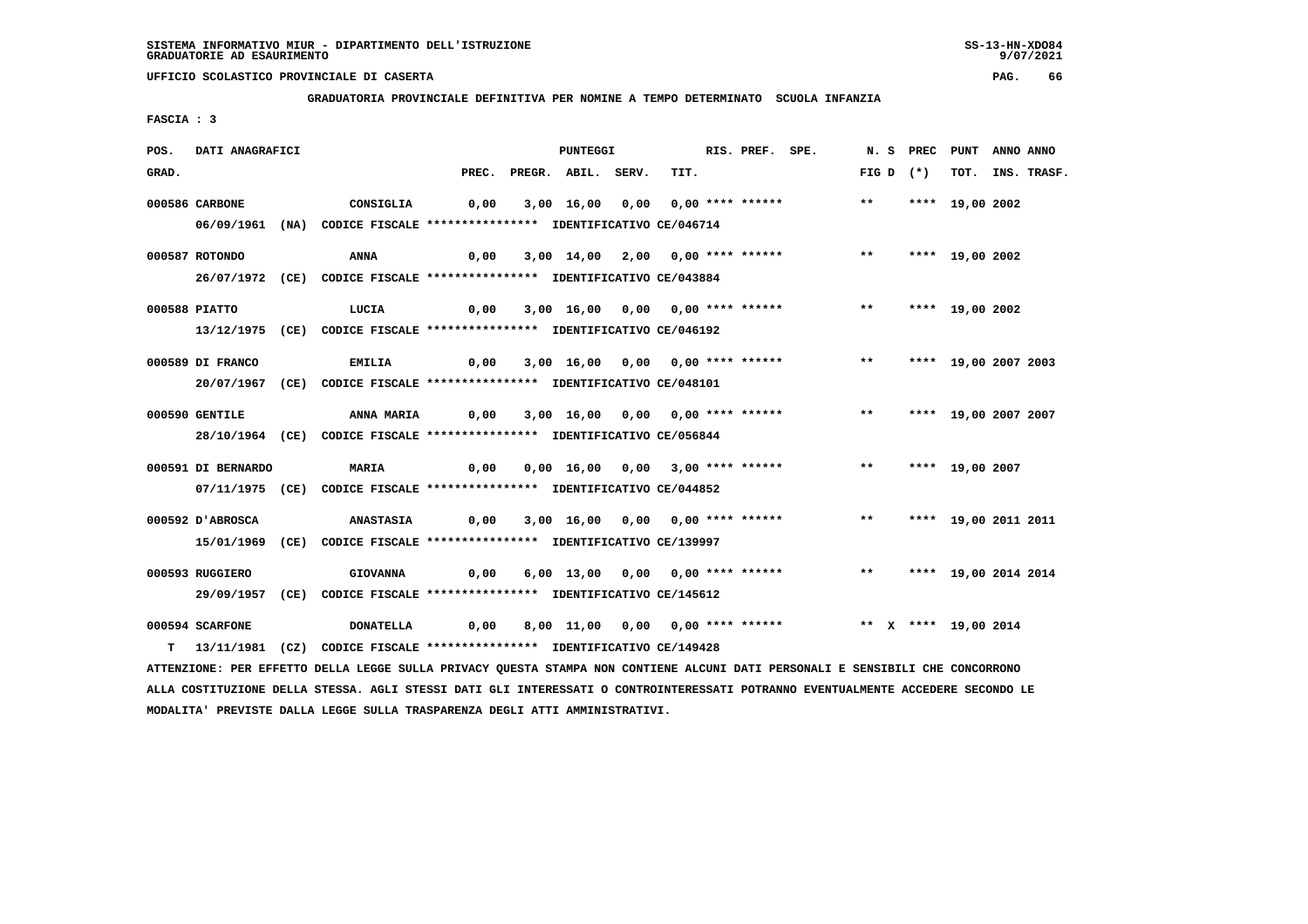**GRADUATORIA PROVINCIALE DEFINITIVA PER NOMINE A TEMPO DETERMINATO SCUOLA INFANZIA**

 **FASCIA : 3**

| POS.         | DATI ANAGRAFICI      |                                                                                                                               |             | <b>PUNTEGGI</b>          |                                                                            | RIS. PREF. SPE. |              | N.S PREC                | PUNT ANNO ANNO       |                  |
|--------------|----------------------|-------------------------------------------------------------------------------------------------------------------------------|-------------|--------------------------|----------------------------------------------------------------------------|-----------------|--------------|-------------------------|----------------------|------------------|
| GRAD.        |                      |                                                                                                                               |             | PREC. PREGR. ABIL. SERV. | TIT.                                                                       |                 |              | $FIG D (*)$             |                      | TOT. INS. TRASF. |
| 000595 ARENA |                      |                                                                                                                               |             |                          | 0,00 16,00 0,00 0,00 3,00 **** ******                                      |                 | $\star\star$ |                         |                      |                  |
|              |                      | <b>BRUNA</b>                                                                                                                  |             |                          |                                                                            |                 |              |                         | **** 19,00 2014      |                  |
|              |                      | T 13/02/1981 (NA) CODICE FISCALE **************** IDENTIFICATIVO CE/148855                                                    |             |                          |                                                                            |                 |              |                         |                      |                  |
|              | 000596 MIRABELLI     | <b>FABIO</b>                                                                                                                  |             |                          | 0,00 19,00 0,00 0,00 1**** ******               **     *** 19,00 2014      |                 |              |                         |                      |                  |
|              |                      | T 03/01/1973 (NA) CODICE FISCALE **************** IDENTIFICATIVO CE/148918                                                    |             |                          |                                                                            |                 |              |                         |                      |                  |
|              |                      |                                                                                                                               |             |                          |                                                                            |                 |              |                         |                      |                  |
|              | 000597 ROSSETTI      | <b>GEMMA ANNA</b>                                                                                                             | 0,00        |                          | 3,00 16,00 0,00 0,00 **** ****** * *** * **** 19,00 2014                   |                 |              |                         |                      |                  |
|              |                      | T 25/08/1980 (CE) CODICE FISCALE **************** IDENTIFICATIVO CE/154651                                                    |             |                          |                                                                            |                 |              |                         |                      |                  |
|              | 000598 FATTORE       | <b>GIOVANNA</b>                                                                                                               | 0,00        |                          | 0,00 13,00 0,00 6,00 **** ****** *** *** **** 19,00 2014                   |                 |              |                         |                      |                  |
|              |                      |                                                                                                                               |             |                          |                                                                            |                 |              |                         |                      |                  |
|              |                      | T 27/03/1971 (NA) CODICE FISCALE **************** IDENTIFICATIVO CE/154535                                                    |             |                          |                                                                            |                 |              |                         |                      |                  |
|              | 000599 DE CRISTOFARO | <b>ANTONIETTA</b>                                                                                                             | 0,00        |                          | 3,00 16,00 0,00 0,00 **** ****** *** *** **** 19,00 2014                   |                 |              |                         |                      |                  |
|              |                      | T 24/02/1973 (NA) CODICE FISCALE **************** IDENTIFICATIVO CE/146749                                                    |             |                          |                                                                            |                 |              |                         |                      |                  |
|              |                      |                                                                                                                               |             |                          |                                                                            |                 |              |                         |                      |                  |
| 000600 ROSSI |                      | ANNA                                                                                                                          |             |                          | 0,00 16,00 0,00 0,00 3,00 **** ****** *** **                               |                 |              |                         | **** 19,00 2019 2019 |                  |
|              |                      | T 06/03/1982 (CE) CODICE FISCALE *************** IDENTIFICATIVO CE/164784                                                     |             |                          |                                                                            |                 |              |                         |                      |                  |
|              | 000601 DIGENNARO     | <b>ANTONELLA</b>                                                                                                              | 0,00        |                          | 0,00 16,00 0,00 3,00 **** ******             **       **** 19,00 2019 2019 |                 |              |                         |                      |                  |
|              |                      |                                                                                                                               |             |                          |                                                                            |                 |              |                         |                      |                  |
|              |                      | T 27/05/1978 (CE) CODICE FISCALE *************** IDENTIFICATIVO CE/164881                                                     |             |                          |                                                                            |                 |              |                         |                      |                  |
|              | 000602 PEZZELLA      | <b>STEFANO</b>                                                                                                                | 0,00        |                          | 3,00 16,00 0,00 0,00 **** ******                                           |                 |              | ** **** 19,00 2019 2019 |                      |                  |
|              |                      | 14/03/1976 (NA) CODICE FISCALE *************** IDENTIFICATIVO CE/164995                                                       |             |                          |                                                                            |                 |              |                         |                      |                  |
|              |                      |                                                                                                                               |             |                          |                                                                            |                 |              |                         |                      |                  |
|              | 000603 MARCIANO      | LUCIA                                                                                                                         | $\sim$ 0,00 |                          |                                                                            |                 |              |                         |                      |                  |
|              |                      | T 12/11/1981 (EE) CODICE FISCALE *************** IDENTIFICATIVO CE/164710                                                     |             |                          |                                                                            |                 |              |                         |                      |                  |
|              |                      | ATTENZIONE: PER EFFETTO DELLA LEGGE SULLA PRIVACY QUESTA STAMPA NON CONTIENE ALCUNI DATI PERSONALI E SENSIBILI CHE CONCORRONO |             |                          |                                                                            |                 |              |                         |                      |                  |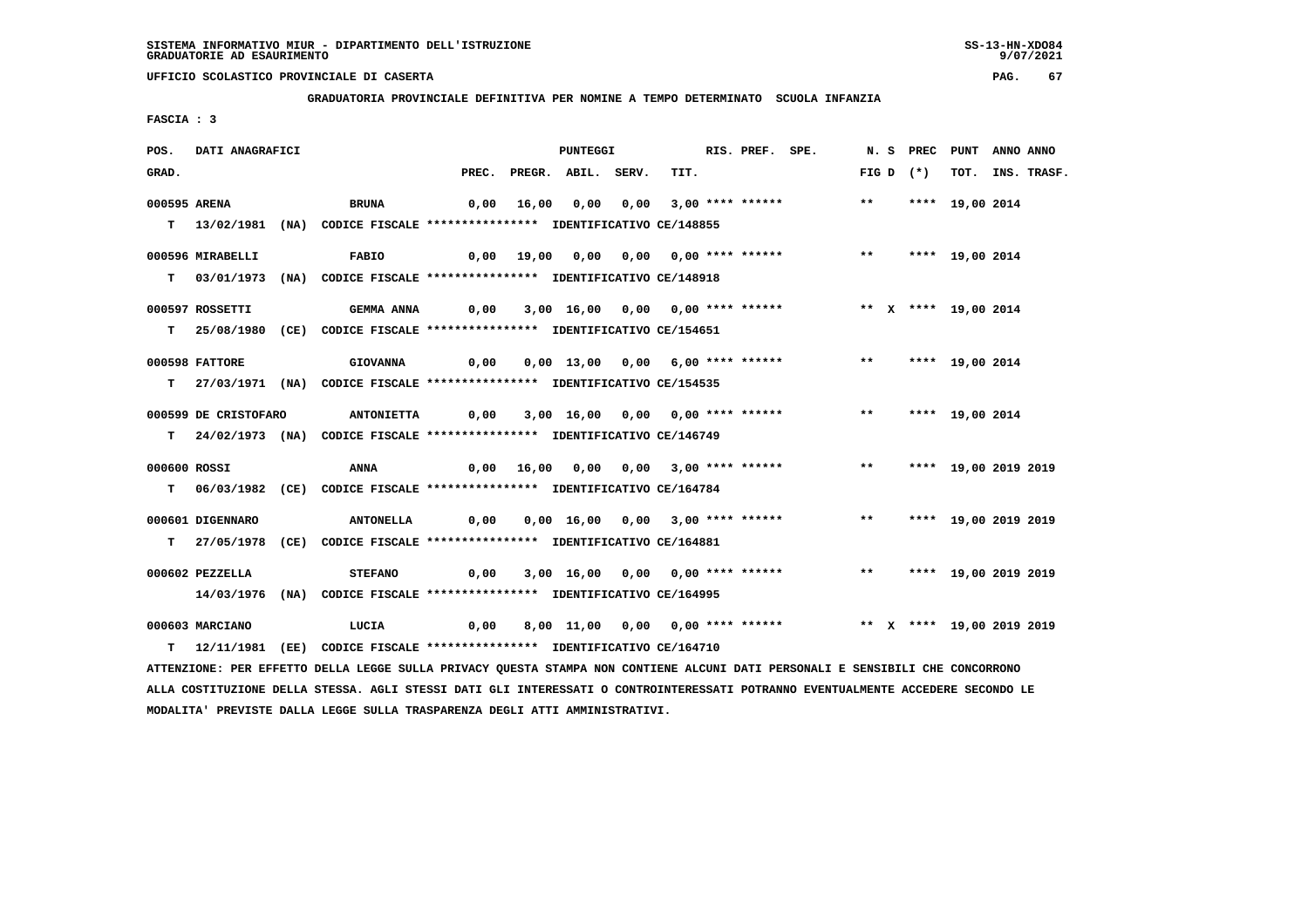**GRADUATORIA PROVINCIALE DEFINITIVA PER NOMINE A TEMPO DETERMINATO SCUOLA INFANZIA**

 **FASCIA : 3**

| POS.         | DATI ANAGRAFICI     |                                                                                                                               |      | <b>PUNTEGGI</b>          |                                                      | RIS. PREF. SPE. |                                                                        | N.S PREC           | <b>PUNT</b>          | ANNO ANNO |                  |
|--------------|---------------------|-------------------------------------------------------------------------------------------------------------------------------|------|--------------------------|------------------------------------------------------|-----------------|------------------------------------------------------------------------|--------------------|----------------------|-----------|------------------|
| GRAD.        |                     |                                                                                                                               |      | PREC. PREGR. ABIL. SERV. | TIT.                                                 |                 |                                                                        | $FIG D (*)$        |                      |           | TOT. INS. TRASF. |
|              | 000604 GOLINO       | <b>FRANCA</b>                                                                                                                 | 0,00 |                          | 3,00 16,00 0,00 0,00 **** ******                     |                 |                                                                        | $***$              | **** 19,00 2019 2019 |           |                  |
|              |                     | 08/08/1974 (CE) CODICE FISCALE *************** IDENTIFICATIVO CE/164823                                                       |      |                          |                                                      |                 |                                                                        |                    |                      |           |                  |
|              | 000605 COSTANZO     | <b>PATRIZIA</b>                                                                                                               |      |                          |                                                      |                 | 0,00  0,00  15,00  4,00  0,00  ****  ******  F  ***  ****  19,00  2019 |                    |                      |           |                  |
|              |                     | 23/08/1963 (CE) CODICE FISCALE *************** IDENTIFICATIVO CE/025269                                                       |      |                          |                                                      |                 |                                                                        |                    |                      |           |                  |
|              | 000606 DEL GAUDIO   | <b>DOMENICA</b>                                                                                                               | 0,00 |                          | 3,00 15,00 0,00 0,00 **** ******                     |                 |                                                                        | $***$              | **** 18,00 2002      |           |                  |
|              |                     | 03/11/1957 (CE) CODICE FISCALE *************** IDENTIFICATIVO CE/024888                                                       |      |                          |                                                      |                 |                                                                        |                    |                      |           |                  |
|              | 000607 DE MICCO     | MARIA GRAZIA 0,00                                                                                                             |      |                          | 0,00 15,00 0,00 3,00 **** ******                     |                 |                                                                        | $\star\star$       | **** 18,00 2002      |           |                  |
|              |                     | 11/10/1977 (CE) CODICE FISCALE *************** IDENTIFICATIVO CE/045201                                                       |      |                          |                                                      |                 |                                                                        |                    |                      |           |                  |
|              | 000608 GRAZIANO     | <b>MARIA</b>                                                                                                                  | 0,00 |                          | 3,00 15,00 0,00 0,00 **** ******                     |                 |                                                                        | ** **** 18,00 2002 |                      |           |                  |
|              |                     | 27/06/1974 (CE) CODICE FISCALE *************** IDENTIFICATIVO CE/044362                                                       |      |                          |                                                      |                 |                                                                        |                    |                      |           |                  |
|              | 000609 DI BENEDETTO | <b>FRANCESCA</b>                                                                                                              |      |                          | $0,00$ $3,00$ $15,00$ $0,00$ $0,00$ $***$ **** ***** |                 |                                                                        | $***$              | **** 18,00 2002      |           |                  |
|              |                     | 01/09/1965 (CE) CODICE FISCALE *************** IDENTIFICATIVO CE/045108                                                       |      |                          |                                                      |                 |                                                                        |                    |                      |           |                  |
| 000610 ROZZI |                     | <b>CATERINA</b>                                                                                                               | 0,00 |                          |                                                      |                 | 3,00 15,00 0,00 0,00 **** ******                                       | $***$              | **** 18,00 2007 2007 |           |                  |
|              |                     | 21/11/1964 (CE) CODICE FISCALE *************** IDENTIFICATIVO CE/056581                                                       |      |                          |                                                      |                 |                                                                        |                    |                      |           |                  |
|              | 000611 GAROFANO     | <b>EMMA</b>                                                                                                                   | 0,00 |                          | 0,00 15,00 0,00 3,00 **** ******                     |                 |                                                                        | $***$              | **** 18,00 2007 2007 |           |                  |
|              |                     | 06/07/1974 (CE) CODICE FISCALE *************** IDENTIFICATIVO CE/056835                                                       |      |                          |                                                      |                 |                                                                        |                    |                      |           |                  |
|              | 000612 FERRARA      | LUIGIA                                                                                                                        |      |                          |                                                      |                 | 0,00 15,00 0,00 0,00 3,00 **** ******           **     **** 18,00 2007 |                    |                      |           |                  |
|              |                     | 31/03/1968 (CE) CODICE FISCALE *************** IDENTIFICATIVO CE/049935                                                       |      |                          |                                                      |                 |                                                                        |                    |                      |           |                  |
|              |                     | ATTENZIONE: PER EFFETTO DELLA LEGGE SULLA PRIVACY QUESTA STAMPA NON CONTIENE ALCUNI DATI PERSONALI E SENSIBILI CHE CONCORRONO |      |                          |                                                      |                 |                                                                        |                    |                      |           |                  |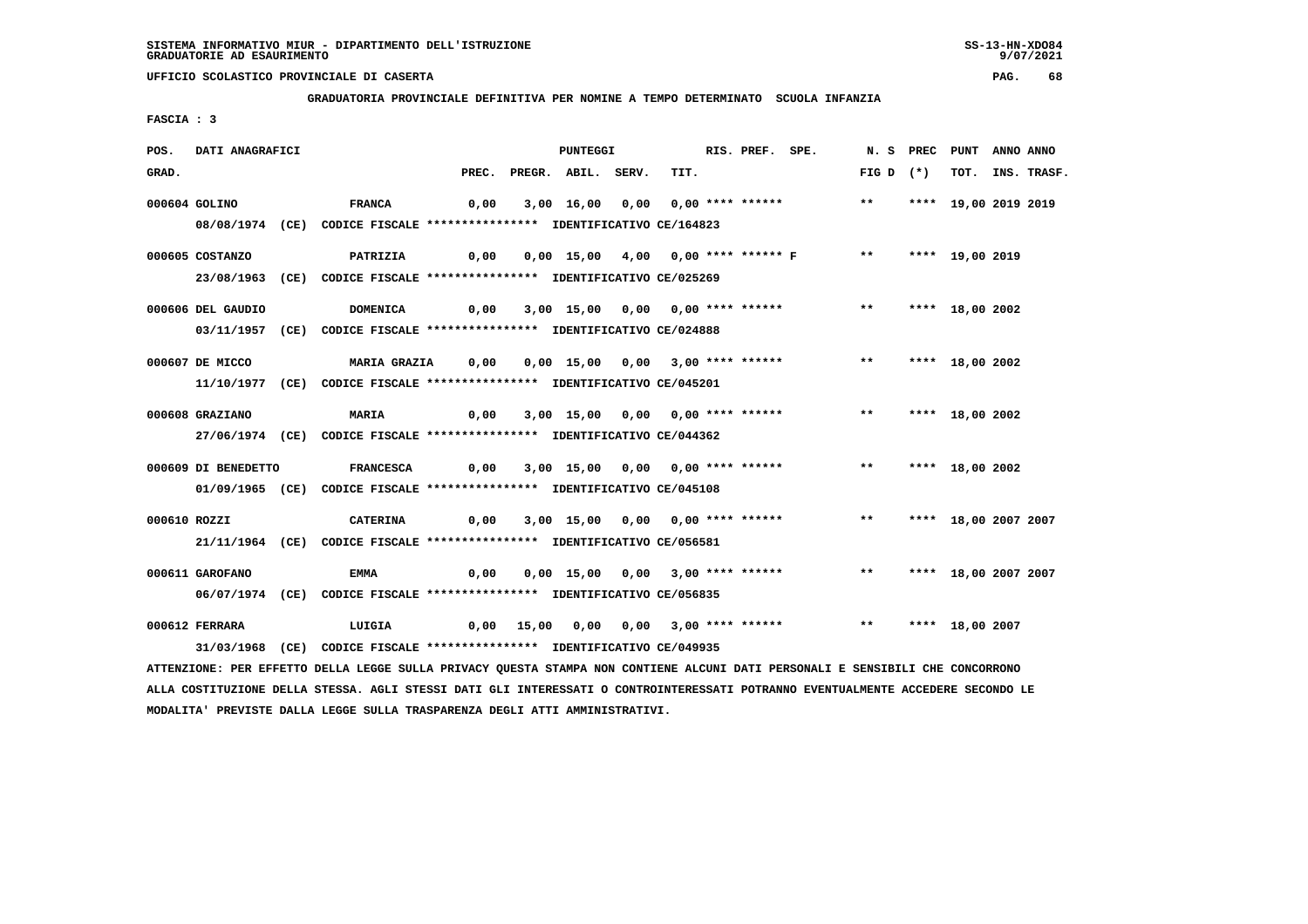**GRADUATORIA PROVINCIALE DEFINITIVA PER NOMINE A TEMPO DETERMINATO SCUOLA INFANZIA**

 **FASCIA : 3**

| POS.         | DATI ANAGRAFICI   |                                                                                                                               |      | PUNTEGGI                 |                                                       | RIS. PREF. SPE. |                    | N. S PREC PUNT ANNO ANNO |                  |
|--------------|-------------------|-------------------------------------------------------------------------------------------------------------------------------|------|--------------------------|-------------------------------------------------------|-----------------|--------------------|--------------------------|------------------|
| GRAD.        |                   |                                                                                                                               |      | PREC. PREGR. ABIL. SERV. | TIT.                                                  |                 | FIG D $(*)$        |                          | TOT. INS. TRASF. |
|              | 000613 GIULIANO   | <b>ANTONELLA</b>                                                                                                              | 0,00 |                          | 3,00 15,00 0,00 0,00 **** ******                      |                 | $***$              | **** 18,00 2007          |                  |
|              |                   |                                                                                                                               |      |                          |                                                       |                 |                    |                          |                  |
|              |                   | 04/05/1971 (CE) CODICE FISCALE *************** IDENTIFICATIVO CE/043799                                                       |      |                          |                                                       |                 |                    |                          |                  |
|              | 000614 OMBRATO    | <b>MONICA</b>                                                                                                                 | 0,00 |                          | 0,00 14,00 4,00 0,00 **** ******                      |                 | $***$              | **** 18,00 2007          |                  |
|              |                   | 12/05/1977 (LT) CODICE FISCALE *************** IDENTIFICATIVO CE/057160                                                       |      |                          |                                                       |                 |                    |                          |                  |
|              |                   |                                                                                                                               |      |                          |                                                       |                 |                    |                          |                  |
|              | 000615 NUZZO      | <b>DANIELA</b>                                                                                                                |      |                          | $0,00$ 12,00 0,00 0,00 6,00 **** ******               |                 | $***$              | **** 18,00 2014          |                  |
|              |                   | T 30/06/1982 (CE) CODICE FISCALE *************** IDENTIFICATIVO CE/146542                                                     |      |                          |                                                       |                 |                    |                          |                  |
| 000616 RUSSO |                   | MARILU                                                                                                                        |      |                          | 0,00 18,00 0,00 0,00 0,00 **** ******                 |                 | ** **** 18,00 2014 |                          |                  |
|              |                   |                                                                                                                               |      |                          |                                                       |                 |                    |                          |                  |
|              |                   | T 16/04/1982 (CE) CODICE FISCALE **************** IDENTIFICATIVO CE/149328                                                    |      |                          |                                                       |                 |                    |                          |                  |
|              | 000617 ROMANO     | LUISA                                                                                                                         | 0,00 |                          | 4,00 12,00 2,00 0,00 **** ******                      |                 | ** **** 18,00 2014 |                          |                  |
|              |                   | T 25/01/1972 (CE) CODICE FISCALE *************** IDENTIFICATIVO CE/149605                                                     |      |                          |                                                       |                 |                    |                          |                  |
|              |                   |                                                                                                                               |      |                          |                                                       |                 |                    |                          |                  |
|              | 000618 GRAVANO    | <b>LOREDANA</b>                                                                                                               | 0,00 |                          | 0,00 12,00 0,00 6,00 **** ****** D ** **** 18,00 2014 |                 |                    |                          |                  |
|              |                   | T 19/01/1984 (LT) CODICE FISCALE *************** IDENTIFICATIVO CE/163042                                                     |      |                          |                                                       |                 |                    |                          |                  |
|              |                   |                                                                                                                               |      |                          |                                                       |                 |                    |                          |                  |
|              | 000619 J'ANGELO   | <b>MARIA ANTONIE</b>                                                                                                          | 0,00 |                          | 3,00 15,00 0,00 0,00 **** ****** EF                   |                 | ** **** 18,00 2014 |                          |                  |
|              |                   | 09/06/1962 (CE) CODICE FISCALE *************** IDENTIFICATIVO CE/026081                                                       |      |                          |                                                       |                 |                    |                          |                  |
|              | 000620 MARCUCCIO  | ANNA                                                                                                                          | 0,00 |                          |                                                       |                 | ** **** 18,00 2014 |                          |                  |
|              |                   | T 03/03/1983 (CE) CODICE FISCALE *************** IDENTIFICATIVO CE/154287                                                     |      |                          |                                                       |                 |                    |                          |                  |
|              |                   |                                                                                                                               |      |                          |                                                       |                 |                    |                          |                  |
|              | 000621 PATRICELLI | <b>ROSA</b>                                                                                                                   |      |                          |                                                       |                 |                    |                          |                  |
| т            |                   | 16/09/1978 (NA) CODICE FISCALE *************** IDENTIFICATIVO CE/147492                                                       |      |                          |                                                       |                 |                    |                          |                  |
|              |                   | ATTENZIONE: PER EFFETTO DELLA LEGGE SULLA PRIVACY QUESTA STAMPA NON CONTIENE ALCUNI DATI PERSONALI E SENSIBILI CHE CONCORRONO |      |                          |                                                       |                 |                    |                          |                  |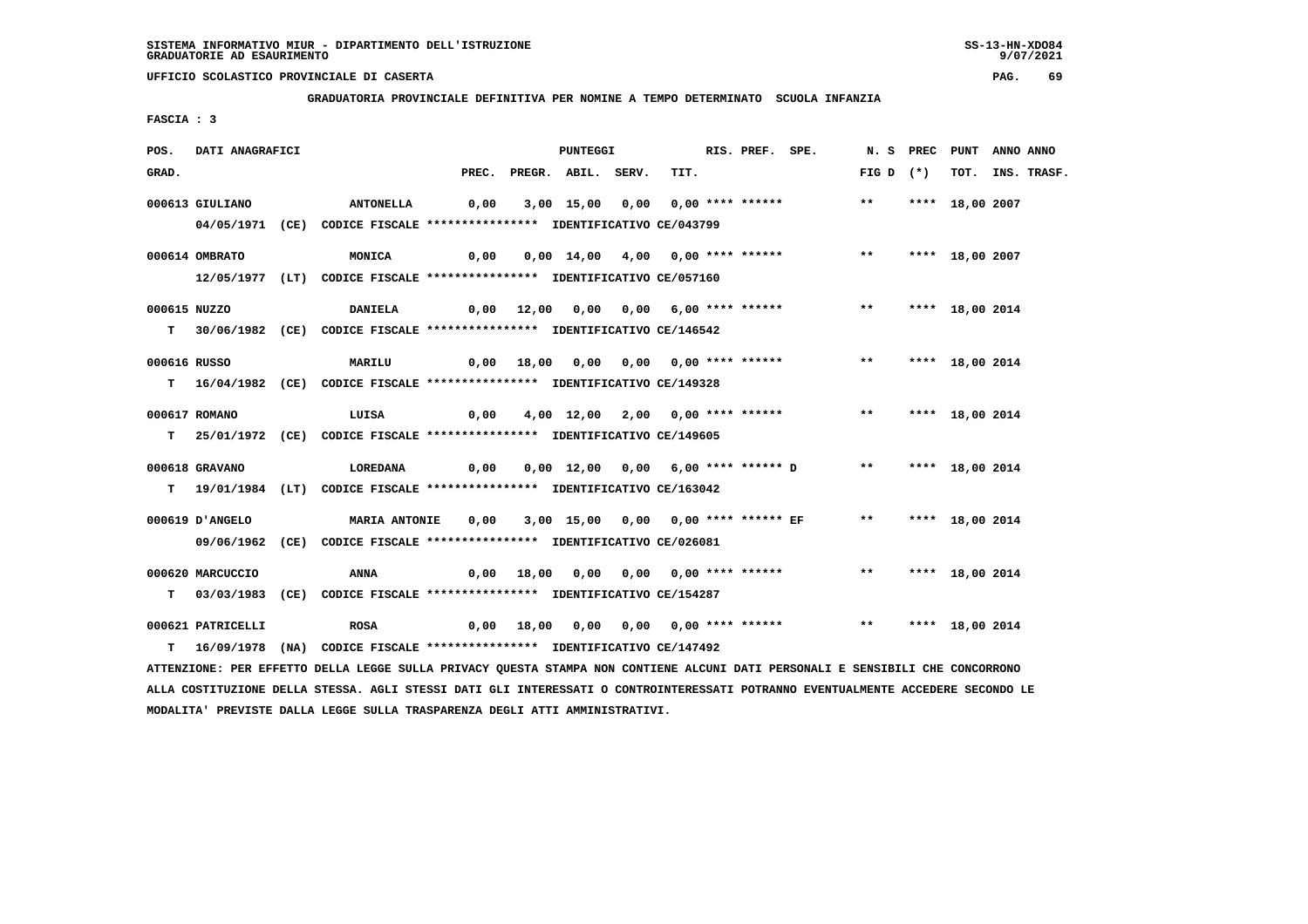**GRADUATORIA PROVINCIALE DEFINITIVA PER NOMINE A TEMPO DETERMINATO SCUOLA INFANZIA**

 **FASCIA : 3**

| POS.         | <b>DATI ANAGRAFICI</b> |                                                                                                                                 |       | <b>PUNTEGGI</b>                       |      | RIS. PREF. SPE. |                                                                        |       | N.S PREC    | PUNT                    | ANNO ANNO |             |
|--------------|------------------------|---------------------------------------------------------------------------------------------------------------------------------|-------|---------------------------------------|------|-----------------|------------------------------------------------------------------------|-------|-------------|-------------------------|-----------|-------------|
| GRAD.        |                        |                                                                                                                                 | PREC. | PREGR. ABIL. SERV.                    | TIT. |                 |                                                                        |       | FIG D $(*)$ | тот.                    |           | INS. TRASF. |
|              | 000622 BORRATA         | MARIA ROSARIA                                                                                                                   | 0,00  | 18,00  0,00  0,00  0,00  ****  ****** |      |                 |                                                                        | $***$ |             | **** 18,00 2014         |           |             |
|              |                        | 03/05/1978 (CE) CODICE FISCALE *************** IDENTIFICATIVO CE/046466                                                         |       |                                       |      |                 |                                                                        |       |             |                         |           |             |
|              |                        |                                                                                                                                 |       |                                       |      |                 |                                                                        |       |             |                         |           |             |
|              | 000623 AIELLO          | <b>ANTONIETTA</b>                                                                                                               |       | 0,00 18,00 0,00 0,00 0,00 **** ****** |      |                 |                                                                        | $***$ |             | **** 18,00 2014         |           |             |
|              |                        | T 17/04/1978 (CE) CODICE FISCALE *************** IDENTIFICATIVO CE/150722                                                       |       |                                       |      |                 |                                                                        |       |             |                         |           |             |
|              |                        |                                                                                                                                 |       |                                       |      |                 |                                                                        |       |             |                         |           |             |
|              | 000624 CARDONE         | <b>LOREDANA</b>                                                                                                                 |       | 0,00 18,00 0,00 0,00 0,00 **** ****** |      |                 |                                                                        |       |             | ** **** 18,00 2014      |           |             |
|              |                        | T 01/04/1978 (CE) CODICE FISCALE **************** IDENTIFICATIVO CE/153864                                                      |       |                                       |      |                 |                                                                        |       |             |                         |           |             |
|              | 000625 SANTORO         | PREZIOSA                                                                                                                        |       | 0,00 18,00 0,00 0,00 0,00 **** ****** |      |                 |                                                                        | $***$ |             | **** 18,00 2014         |           |             |
|              |                        | T  20/02/1968 (CE) CODICE FISCALE *************** IDENTIFICATIVO CE/150124                                                      |       |                                       |      |                 |                                                                        |       |             |                         |           |             |
|              |                        |                                                                                                                                 |       |                                       |      |                 |                                                                        |       |             |                         |           |             |
|              | 000626 CASELLA         | FILOMENA                                                                                                                        | 0,00  | 3,00 15,00 0,00 0,00 **** ******      |      |                 |                                                                        | $***$ |             | **** 18,00 2019 2007    |           |             |
|              |                        | 04/04/1980 (CE) CODICE FISCALE *************** IDENTIFICATIVO CE/056886                                                         |       |                                       |      |                 |                                                                        |       |             |                         |           |             |
|              |                        |                                                                                                                                 |       |                                       |      |                 |                                                                        |       |             |                         |           |             |
| 000627 NUZZO |                        | ANNA                                                                                                                            | 0,00  | 12,00 6,00 0,00 0,00 **** ******      |      |                 |                                                                        | $***$ |             | **** 18,00 2019 2019    |           |             |
|              |                        | S 06/10/1982 (CE) CODICE FISCALE *************** IDENTIFICATIVO CE/164862                                                       |       |                                       |      |                 |                                                                        |       |             |                         |           |             |
|              | 000628 CORVINO         | <b>MARIA PREZIO</b>                                                                                                             | 0,00  | 0,00 12,00 0,00 6,00 **** ******      |      |                 |                                                                        | $***$ |             | **** 18,00 2019 2019    |           |             |
|              |                        | T 18/07/1976 (CE) CODICE FISCALE *************** IDENTIFICATIVO CE/164876                                                       |       |                                       |      |                 |                                                                        |       |             |                         |           |             |
|              |                        |                                                                                                                                 |       |                                       |      |                 |                                                                        |       |             |                         |           |             |
|              | 000629 DI GIROLAMO     | ANNA                                                                                                                            | 0,00  | 3,00 12,00 0,00 3,00 **** ******      |      |                 |                                                                        |       |             | ** **** 18,00 2019 2019 |           |             |
| T.           |                        | 03/08/1979 (NA) CODICE FISCALE *************** IDENTIFICATIVO CE/164882                                                         |       |                                       |      |                 |                                                                        |       |             |                         |           |             |
|              |                        |                                                                                                                                 |       |                                       |      |                 |                                                                        |       |             |                         |           |             |
|              | 000630 PANICO          | CATERINA                                                                                                                        |       |                                       |      |                 | 0,00 12,00 0,00 0,00 6,00 **** ****** **** *** ** **** 18,00 2019 2019 |       |             |                         |           |             |
| т            |                        | 30/06/1973 (CE) CODICE FISCALE **************** IDENTIFICATIVO CE/164900                                                        |       |                                       |      |                 |                                                                        |       |             |                         |           |             |
|              |                        | ATTENZIONE: PER EFFETTO DELLA LEGGE SULLA PRIVACY QUESTA STAMPA NON CONTIENE ALCUNI DATI PERSONALI E SENSIBILI CHE CONCORRONO   |       |                                       |      |                 |                                                                        |       |             |                         |           |             |
|              |                        | ALLA COSTITUZIONE DELLA STESSA. AGLI STESSI DATI GLI INTERESSATI O CONTROINTERESSATI POTRANNO EVENTUALMENTE ACCEDERE SECONDO LE |       |                                       |      |                 |                                                                        |       |             |                         |           |             |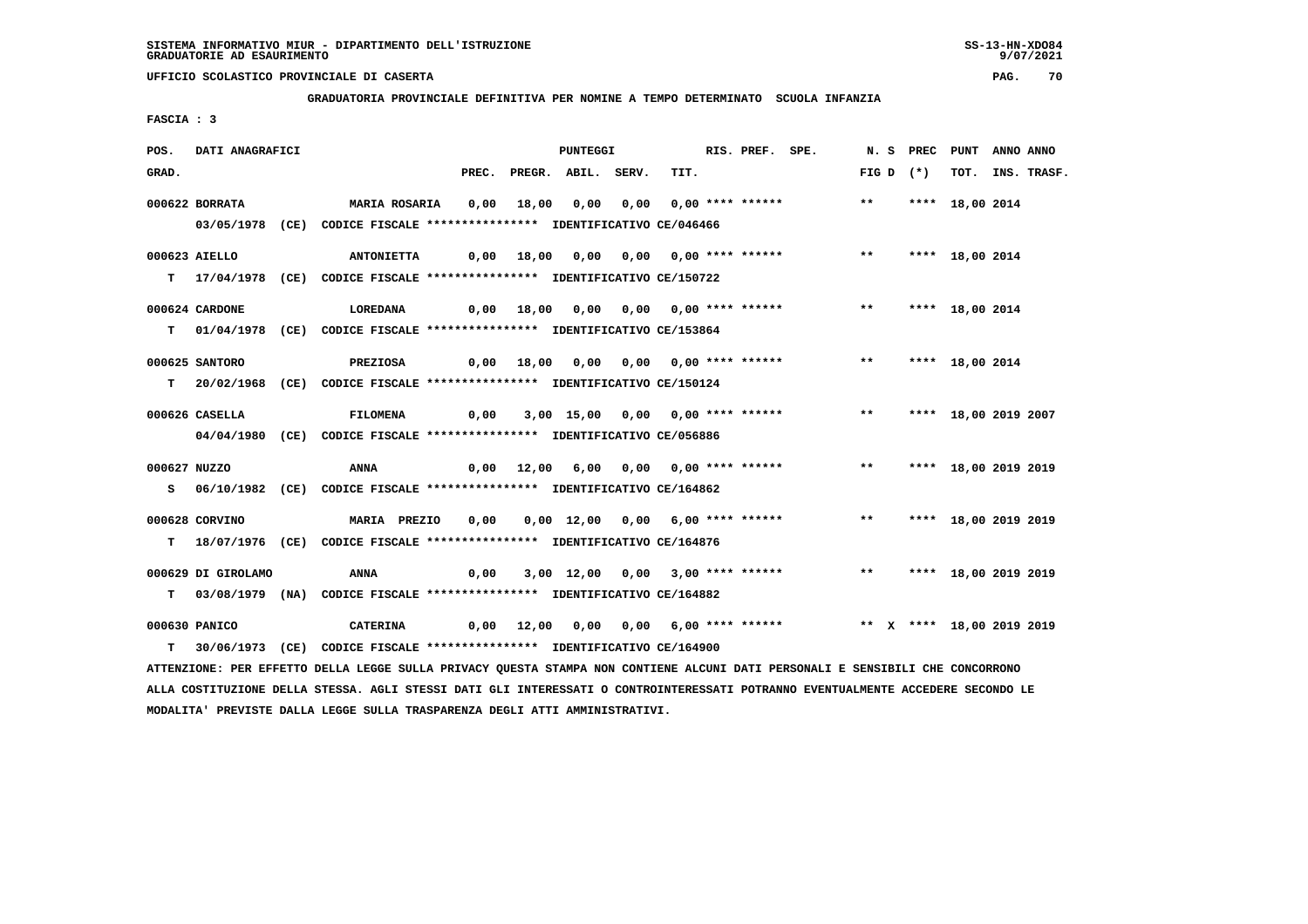**GRADUATORIA PROVINCIALE DEFINITIVA PER NOMINE A TEMPO DETERMINATO SCUOLA INFANZIA**

 **FASCIA : 3**

| POS.  | DATI ANAGRAFICI    |                                                                                                                               |      | PUNTEGGI                 |                                             | RIS. PREF. SPE. |                                                                              |             | N. S PREC PUNT     | ANNO ANNO        |
|-------|--------------------|-------------------------------------------------------------------------------------------------------------------------------|------|--------------------------|---------------------------------------------|-----------------|------------------------------------------------------------------------------|-------------|--------------------|------------------|
| GRAD. |                    |                                                                                                                               |      | PREC. PREGR. ABIL. SERV. | TIT.                                        |                 |                                                                              | FIG D $(*)$ |                    | TOT. INS. TRASF. |
|       | 000631 MEROLA      | <b>ANGELA</b>                                                                                                                 | 0,00 |                          |                                             |                 | 3,00 15,00 0,00 0,00 **** ****** EF ** **** 18,00 2019 2019                  |             |                    |                  |
|       |                    | 01/02/1963 (CE) CODICE FISCALE *************** IDENTIFICATIVO CE/164859                                                       |      |                          |                                             |                 |                                                                              |             |                    |                  |
|       | 000632 ZACCARIELLO |                                                                                                                               |      |                          |                                             |                 |                                                                              |             |                    |                  |
|       |                    | 19/09/1971 (CE) CODICE FISCALE *************** IDENTIFICATIVO CE/164645                                                       |      |                          |                                             |                 |                                                                              |             |                    |                  |
|       | 000633 DI CAPRIO   | MARIA CARMELA                                                                                                                 |      |                          |                                             |                 | 0,00 15,00 0,00 0,00 3,00 **** ******           **     **** 18,00 2019 2019  |             |                    |                  |
|       |                    | T 29/10/1960 (CE) CODICE FISCALE *************** IDENTIFICATIVO CE/164868                                                     |      |                          |                                             |                 |                                                                              |             |                    |                  |
|       | 000634 SIMONETTI   | TIZIANA                                                                                                                       |      |                          |                                             |                 | 0,00 6,00 12,00 0,00 0,00 **** ****** *** *** **** 18,00 2019 2019           |             |                    |                  |
|       |                    | 13/07/1977 (CT) CODICE FISCALE *************** IDENTIFICATIVO CE/164774                                                       |      |                          |                                             |                 |                                                                              |             |                    |                  |
|       | 000635 MONTANARO   | TERESA ANGELA 0,00 0,00 15,00 0,00 3,00 **** ****** **** ** ** **** 18,00 2019 2019                                           |      |                          |                                             |                 |                                                                              |             |                    |                  |
|       |                    | 02/09/1979 (EE) CODICE FISCALE *************** IDENTIFICATIVO CE/164850                                                       |      |                          |                                             |                 |                                                                              |             |                    |                  |
|       | 000636 BASILE      | LUCIANA                                                                                                                       |      |                          |                                             |                 | 0,00 3,00 15,00 0,00 0,00 **** ****** EF       **     **** 18,00 2019        |             |                    |                  |
|       |                    | 21/05/1967 (NA) CODICE FISCALE *************** IDENTIFICATIVO CE/022985                                                       |      |                          |                                             |                 |                                                                              |             |                    |                  |
|       | 000637 ANASTASIO   | <b>FRANCESCA</b>                                                                                                              |      |                          |                                             |                 | 0,00 3,00 15,00 0,00 0,00 **** ******               **       **** 18,00 2019 |             |                    |                  |
|       |                    | 10/11/1961 (CE) CODICE FISCALE *************** IDENTIFICATIVO CE/021022                                                       |      |                          |                                             |                 |                                                                              |             |                    |                  |
|       | 000638 DIGLIO      | PATRIZIA                                                                                                                      |      |                          | 0,00  0,00  15,00  0,00  3,00  ****  ****** |                 |                                                                              |             | ** **** 18,00 2019 |                  |
|       |                    | 08/10/1974 (CE) CODICE FISCALE *************** IDENTIFICATIVO CE/043008                                                       |      |                          |                                             |                 |                                                                              |             |                    |                  |
|       | 000639 GOLINO      |                                                                                                                               |      |                          |                                             |                 |                                                                              |             |                    |                  |
|       |                    | 25/05/1968 (CE) CODICE FISCALE *************** IDENTIFICATIVO CE/043822                                                       |      |                          |                                             |                 |                                                                              |             |                    |                  |
|       |                    | ATTENZIONE: PER EFFETTO DELLA LEGGE SULLA PRIVACY QUESTA STAMPA NON CONTIENE ALCUNI DATI PERSONALI E SENSIBILI CHE CONCORRONO |      |                          |                                             |                 |                                                                              |             |                    |                  |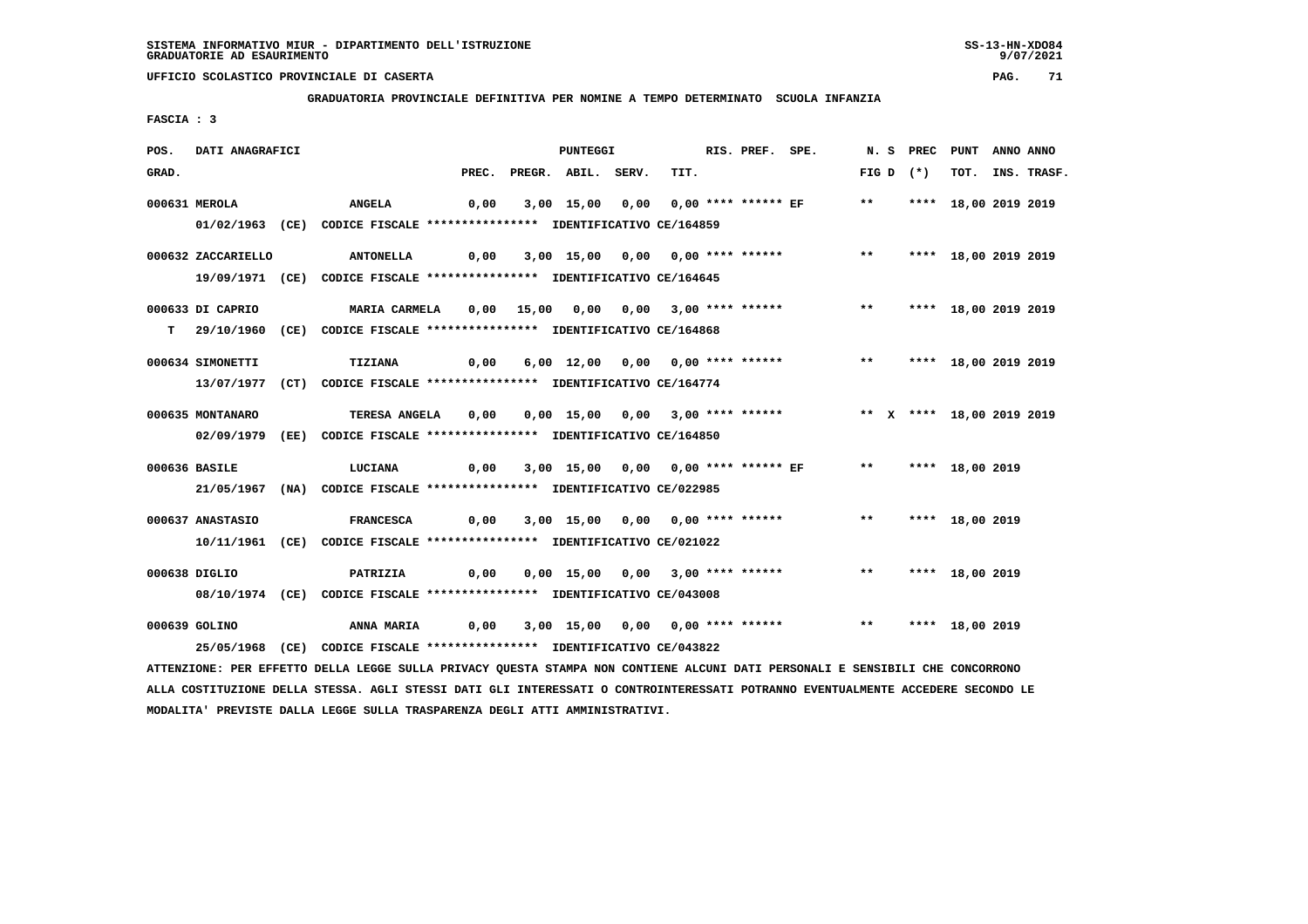**GRADUATORIA PROVINCIALE DEFINITIVA PER NOMINE A TEMPO DETERMINATO SCUOLA INFANZIA**

 **FASCIA : 3**

| POS.         | DATI ANAGRAFICI    |                                                                                                                               |       | <b>PUNTEGGI</b>    |                                                                      | RIS. PREF. SPE. | N.S PREC   |                      | PUNT ANNO ANNO   |
|--------------|--------------------|-------------------------------------------------------------------------------------------------------------------------------|-------|--------------------|----------------------------------------------------------------------|-----------------|------------|----------------------|------------------|
| GRAD.        |                    |                                                                                                                               | PREC. | PREGR. ABIL. SERV. | TIT.                                                                 |                 | $FIGD (*)$ |                      | TOT. INS. TRASF. |
| 000640 SARNO |                    | IOVITA                                                                                                                        | 0,00  |                    | 4,00 14,00 0,00 0,00 **** ****** F ** **** 18,00 2019                |                 |            |                      |                  |
|              |                    | 09/02/1965 (CE) CODICE FISCALE *************** IDENTIFICATIVO CE/021816                                                       |       |                    |                                                                      |                 |            |                      |                  |
|              | 000641 SPINA       | MARIA ANTONIE 0,00 3,00 15,00 0,00 0,00 **** ****** *** *** **** 18,00 2019                                                   |       |                    |                                                                      |                 |            |                      |                  |
|              |                    | 12/06/1962 (FR) CODICE FISCALE *************** IDENTIFICATIVO CE/023879                                                       |       |                    |                                                                      |                 |            |                      |                  |
|              | 000642 MASTROIANNI | <b>ANTONIETTA</b>                                                                                                             | 0,00  |                    | 0,00 17,00 0,00 0,00 **** ****** EF         **       **** 17,00 2002 |                 |            |                      |                  |
|              |                    | 12/11/1963 (CE) CODICE FISCALE *************** IDENTIFICATIVO CE/045407                                                       |       |                    |                                                                      |                 |            |                      |                  |
|              | 000643 TENGA       | BIANCA MARIA 0,00 3,00 14,00 0,00 0,00 **** ****** **** **** 17,00 2002                                                       |       |                    |                                                                      |                 |            |                      |                  |
|              |                    | 09/09/1972 (CE) CODICE FISCALE *************** IDENTIFICATIVO CE/045777                                                       |       |                    |                                                                      |                 |            |                      |                  |
|              | 000644 IACOVONE    |                                                                                                                               |       |                    |                                                                      |                 |            |                      |                  |
|              |                    | 06/11/1966 (IS) CODICE FISCALE *************** IDENTIFICATIVO CE/043510                                                       |       |                    |                                                                      |                 |            |                      |                  |
|              | 000645 COSTANZO    |                                                                                                                               |       |                    |                                                                      |                 |            |                      |                  |
|              |                    | 27/07/1968 (CE) CODICE FISCALE *************** IDENTIFICATIVO CE/044959                                                       |       |                    |                                                                      |                 |            |                      |                  |
|              | 000646 VERDE       | LUIGI                                                                                                                         | 0,00  |                    | 3,00 14,00 0,00 0,00 **** ****** *** *** **** 17,00 2014             |                 |            |                      |                  |
|              |                    | 23/03/1961 (CE) CODICE FISCALE *************** IDENTIFICATIVO CE/154635                                                       |       |                    |                                                                      |                 |            |                      |                  |
|              | 000647 BIASIUCCI   | <b>MIRELLA</b>                                                                                                                |       |                    | 0,00 17,00 0,00 0,00 0,00 **** ******                                |                 |            | ** X **** 17,00 2014 |                  |
|              |                    | 30/10/1975 (CE) CODICE FISCALE *************** IDENTIFICATIVO CE/152629                                                       |       |                    |                                                                      |                 |            |                      |                  |
|              | 000648 ANDREACCHIO |                                                                                                                               |       |                    |                                                                      |                 |            |                      |                  |
|              |                    | T 15/03/1971 (CZ) CODICE FISCALE *************** IDENTIFICATIVO CE/057485                                                     |       |                    |                                                                      |                 |            |                      |                  |
|              |                    | ATTENZIONE: PER EFFETTO DELLA LEGGE SULLA PRIVACY QUESTA STAMPA NON CONTIENE ALCUNI DATI PERSONALI E SENSIBILI CHE CONCORRONO |       |                    |                                                                      |                 |            |                      |                  |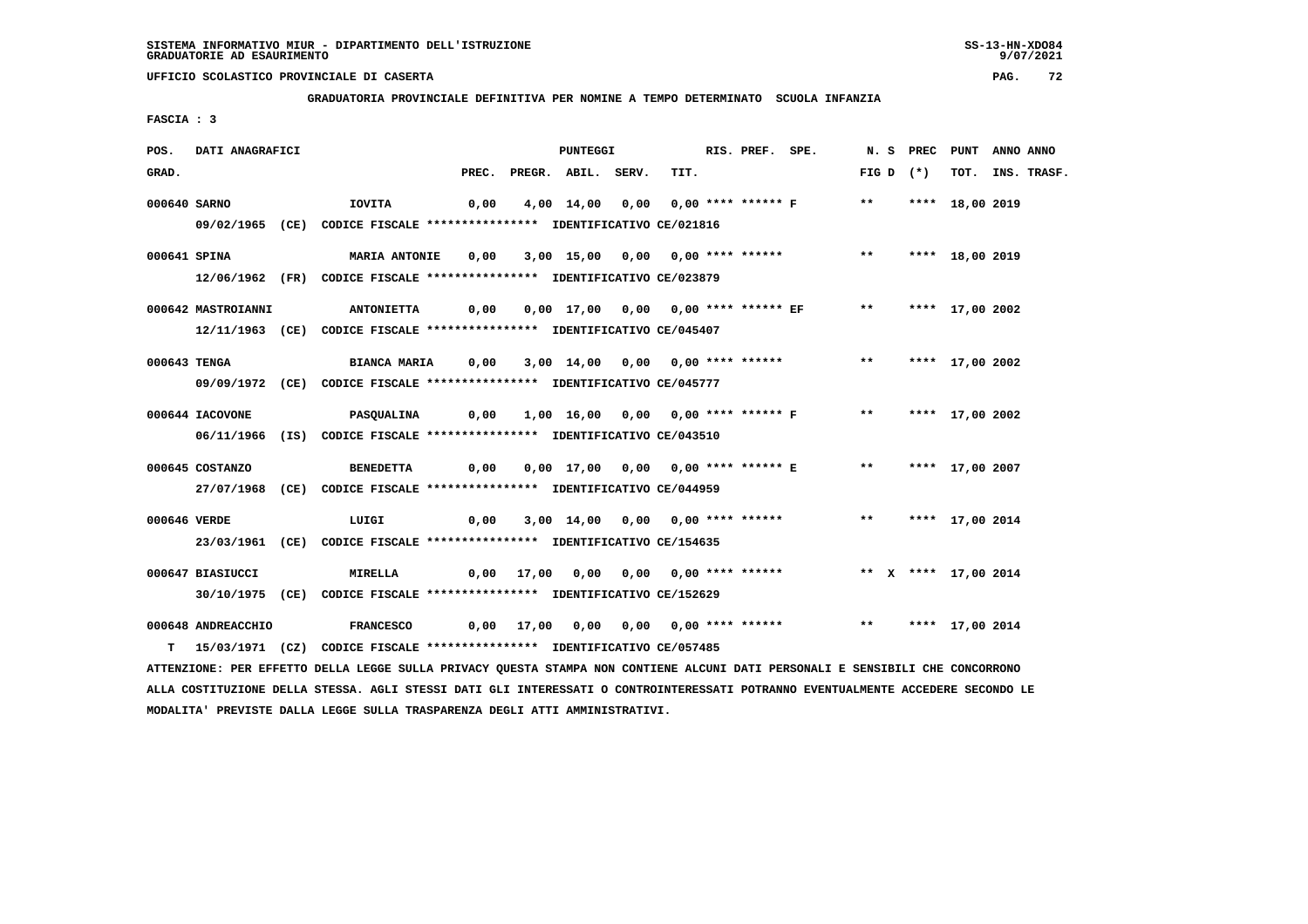**GRADUATORIA PROVINCIALE DEFINITIVA PER NOMINE A TEMPO DETERMINATO SCUOLA INFANZIA**

 **FASCIA : 3**

| POS.  | DATI ANAGRAFICI    |                                                                                                                               |      | PUNTEGGI                 |                                                                            | RIS. PREF. SPE. |                    | N. S PREC PUNT ANNO ANNO |                  |
|-------|--------------------|-------------------------------------------------------------------------------------------------------------------------------|------|--------------------------|----------------------------------------------------------------------------|-----------------|--------------------|--------------------------|------------------|
| GRAD. |                    |                                                                                                                               |      | PREC. PREGR. ABIL. SERV. | TIT.                                                                       |                 | FIG D $(*)$        |                          | TOT. INS. TRASF. |
|       | 000649 DI GIOVANNI | CINZIA                                                                                                                        |      |                          |                                                                            |                 |                    |                          |                  |
|       |                    | T 30/08/1960 (NA) CODICE FISCALE **************** IDENTIFICATIVO CE/163622                                                    |      |                          |                                                                            |                 |                    |                          |                  |
|       |                    |                                                                                                                               |      |                          |                                                                            |                 |                    |                          |                  |
|       | 000650 MESSINO     | <b>SARA</b>                                                                                                                   | 0,00 |                          | 14,00  0,00  0,00  3,00  ****  ******    **    ***    ***    17,00    2014 |                 |                    |                          |                  |
|       |                    | T 27/04/1980 (CE) CODICE FISCALE *************** IDENTIFICATIVO CE/154759                                                     |      |                          |                                                                            |                 |                    |                          |                  |
|       | 000651 TOMASS      | MARILENA                                                                                                                      |      |                          | 0,00 14,00 0,00 0,00 3,00 **** ****** *** **** 17,00 2014                  |                 |                    |                          |                  |
|       |                    | T 09/04/1978 (CE) CODICE FISCALE *************** IDENTIFICATIVO CE/149546                                                     |      |                          |                                                                            |                 |                    |                          |                  |
|       |                    |                                                                                                                               |      |                          |                                                                            |                 |                    |                          |                  |
|       | 000652 PANFILI     | MARIAROSARIA         0,00      0,00    14,00     0,00     3,00  ****  ******                                                  |      |                          |                                                                            |                 | ** **** 17,00 2014 |                          |                  |
|       |                    | T 06/11/1980 (CE) CODICE FISCALE **************** IDENTIFICATIVO CE/146191                                                    |      |                          |                                                                            |                 |                    |                          |                  |
|       | 000653 DE MARCO    | <b>MARIALUISA</b>                                                                                                             |      |                          | 0,00 17,00 0,00 0,00 0,00 **** ******     **  **** 17,00 2014              |                 |                    |                          |                  |
|       |                    |                                                                                                                               |      |                          |                                                                            |                 |                    |                          |                  |
|       |                    | T 15/07/1976 (CE) CODICE FISCALE **************** IDENTIFICATIVO CE/148862                                                    |      |                          |                                                                            |                 |                    |                          |                  |
|       | 000654 MORRONE     | <b>ROSA</b>                                                                                                                   | 0,00 |                          | 0,00 11,00 0,00 6,00 **** ****** E ** **** 17,00 2014                      |                 |                    |                          |                  |
|       |                    | T 25/04/1973 (CE) CODICE FISCALE *************** IDENTIFICATIVO CE/149649                                                     |      |                          |                                                                            |                 |                    |                          |                  |
|       |                    |                                                                                                                               |      |                          |                                                                            |                 |                    |                          |                  |
|       | 000655 SCIVOLETTO  | <b>ILARIA</b>                                                                                                                 | 0,00 |                          | 0,00 17,00 0,00 0,00 **** ******                                           |                 | ** **** 17,00 2014 |                          |                  |
|       |                    | T 24/04/1982 (CE) CODICE FISCALE *************** IDENTIFICATIVO CE/056617                                                     |      |                          |                                                                            |                 |                    |                          |                  |
|       | 000656 MARCELLO    | <b>ELISA</b>                                                                                                                  |      |                          | 0,00 17,00 0,00 0,00 0,00 **** ******             **     **** 17,00 2014   |                 |                    |                          |                  |
|       |                    | T 14/01/1982 (CE) CODICE FISCALE *************** IDENTIFICATIVO CE/151194                                                     |      |                          |                                                                            |                 |                    |                          |                  |
|       |                    |                                                                                                                               |      |                          |                                                                            |                 |                    |                          |                  |
|       | 000657 GRIFFO      | CONCETTA                                                                                                                      |      |                          | 0,00 6,00 11,00 0,00 0,00 **** ****** *** *** **** 17,00 2014              |                 |                    |                          |                  |
|       |                    | T 22/11/1976 (NA) CODICE FISCALE *************** IDENTIFICATIVO CE/151032                                                     |      |                          |                                                                            |                 |                    |                          |                  |
|       |                    | ATTENZIONE: PER EFFETTO DELLA LEGGE SULLA PRIVACY QUESTA STAMPA NON CONTIENE ALCUNI DATI PERSONALI E SENSIBILI CHE CONCORRONO |      |                          |                                                                            |                 |                    |                          |                  |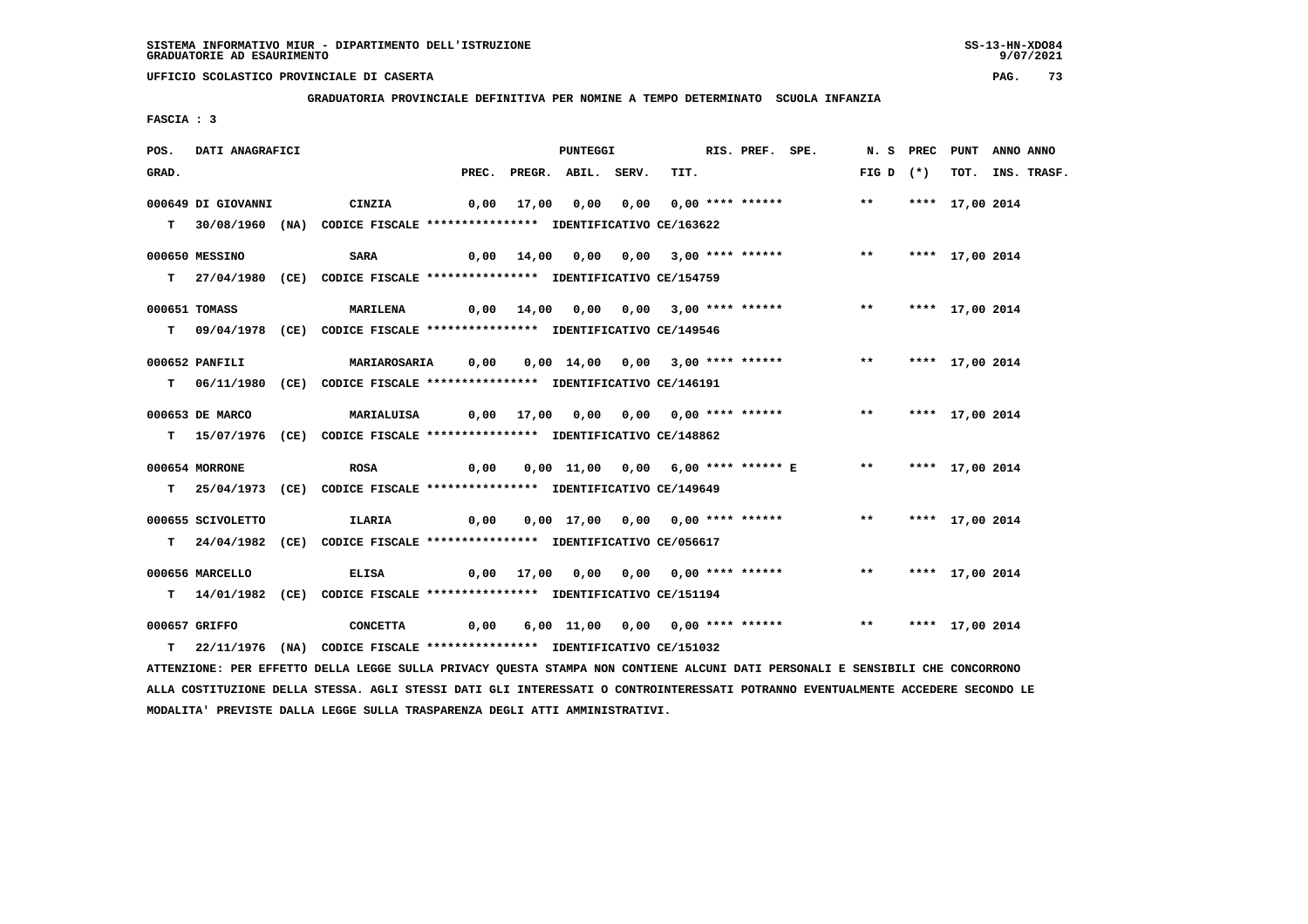**GRADUATORIA PROVINCIALE DEFINITIVA PER NOMINE A TEMPO DETERMINATO SCUOLA INFANZIA**

 **FASCIA : 3**

| POS.         | DATI ANAGRAFICI      |                                                                                                                                 |      | <b>PUNTEGGI</b>                       |      | RIS. PREF. SPE. |                                                                    |                    | N. S PREC PUNT       | ANNO ANNO |                  |
|--------------|----------------------|---------------------------------------------------------------------------------------------------------------------------------|------|---------------------------------------|------|-----------------|--------------------------------------------------------------------|--------------------|----------------------|-----------|------------------|
| GRAD.        |                      |                                                                                                                                 |      | PREC. PREGR. ABIL. SERV.              | TIT. |                 |                                                                    | FIG D $(*)$        |                      |           | TOT. INS. TRASF. |
|              | 000658 ACCONCIA      | <b>MARIA</b>                                                                                                                    | 0,00 |                                       |      |                 | 6,00 11,00 0,00 0,00 **** ****** EF                                |                    | ** **** 17,00 2014   |           |                  |
|              |                      |                                                                                                                                 |      |                                       |      |                 |                                                                    |                    |                      |           |                  |
|              |                      | T 26/07/1975 (CE) CODICE FISCALE *************** IDENTIFICATIVO CE/154464                                                       |      |                                       |      |                 |                                                                    |                    |                      |           |                  |
| 000659 RUSSO |                      | <b>FLORA</b>                                                                                                                    |      | 0,00 17,00 0,00 0,00 0,00 **** ****** |      |                 |                                                                    | $***$              | **** 17,00 2014      |           |                  |
|              |                      | T 30/04/1972 (CE) CODICE FISCALE *************** IDENTIFICATIVO CE/154383                                                       |      |                                       |      |                 |                                                                    |                    |                      |           |                  |
|              | 000660 MARCANTONIO   | <b>ENNIO</b>                                                                                                                    |      | 0,00 17,00 0,00 0,00 0,00 **** ****** |      |                 |                                                                    | ** **** 17,00 2014 |                      |           |                  |
|              |                      |                                                                                                                                 |      |                                       |      |                 |                                                                    |                    |                      |           |                  |
|              |                      | T 26/02/1972 (IS) CODICE FISCALE **************** IDENTIFICATIVO CE/148267                                                      |      |                                       |      |                 |                                                                    |                    |                      |           |                  |
|              | 000661 CAMPOMAGGIORE | <b>MICHELINA</b>                                                                                                                |      |                                       |      |                 | 0,00 11,00 0,00 6,00 0,00 **** ****** EF         **                |                    | **** 17,00 2014      |           |                  |
|              |                      | T 21/06/1964 (CE) CODICE FISCALE **************** IDENTIFICATIVO CE/152618                                                      |      |                                       |      |                 |                                                                    |                    |                      |           |                  |
|              |                      |                                                                                                                                 |      |                                       |      |                 |                                                                    |                    |                      |           |                  |
| 000662 GALLO |                      | <b>ANGELA</b>                                                                                                                   | 0,00 | 6,00 11,00 0,00 0,00 **** ******      |      |                 |                                                                    | ** **** 17,00 2014 |                      |           |                  |
|              |                      | 03/03/1961 (CE) CODICE FISCALE *************** IDENTIFICATIVO CE/154538                                                         |      |                                       |      |                 |                                                                    |                    |                      |           |                  |
| 000663 CORBO |                      | <b>ANNUNZIATA</b>                                                                                                               | 0,00 |                                       |      |                 | 0,00 14,00 0,00 3,00 **** ****** *** *** **** 17,00 2019 2019      |                    |                      |           |                  |
|              |                      |                                                                                                                                 |      |                                       |      |                 |                                                                    |                    |                      |           |                  |
|              |                      | T 19/08/1979 (CE) CODICE FISCALE **************** IDENTIFICATIVO CE/164871                                                      |      |                                       |      |                 |                                                                    |                    |                      |           |                  |
|              | 000664 VITALE        | <b>ASSUNTA</b>                                                                                                                  | 0,00 |                                       |      |                 | 0,00 14,00 0,00 3,00 **** ******                                   | $***$              | **** 17,00 2019 2019 |           |                  |
|              |                      | T 28/07/1984 (CE) CODICE FISCALE *************** IDENTIFICATIVO CE/164701                                                       |      |                                       |      |                 |                                                                    |                    |                      |           |                  |
|              |                      |                                                                                                                                 |      |                                       |      |                 |                                                                    |                    |                      |           |                  |
|              | 000665 ERBINO        | LUCIA                                                                                                                           |      |                                       |      |                 | 0,00 3,00 11,00 0,00 3,00 **** ****** *** *** **** 17,00 2019 2019 |                    |                      |           |                  |
|              |                      | T 26/10/1971 (EE) CODICE FISCALE *************** IDENTIFICATIVO CE/164970                                                       |      |                                       |      |                 |                                                                    |                    |                      |           |                  |
|              | 000666 BARBATO       | <b>MARIA</b>                                                                                                                    | 0,00 |                                       |      |                 | 3,00 14,00 0,00 0,00 **** ****** *** *** **** 17,00 2019 2019      |                    |                      |           |                  |
|              |                      | 21/07/1964 (CE) CODICE FISCALE *************** IDENTIFICATIVO CE/164914                                                         |      |                                       |      |                 |                                                                    |                    |                      |           |                  |
|              |                      |                                                                                                                                 |      |                                       |      |                 |                                                                    |                    |                      |           |                  |
|              |                      | ATTENZIONE: PER EFFETTO DELLA LEGGE SULLA PRIVACY QUESTA STAMPA NON CONTIENE ALCUNI DATI PERSONALI E SENSIBILI CHE CONCORRONO   |      |                                       |      |                 |                                                                    |                    |                      |           |                  |
|              |                      | ALLA COSTITUZIONE DELLA STESSA. AGLI STESSI DATI GLI INTERESSATI O CONTROINTERESSATI POTRANNO EVENTUALMENTE ACCEDERE SECONDO LE |      |                                       |      |                 |                                                                    |                    |                      |           |                  |

 **MODALITA' PREVISTE DALLA LEGGE SULLA TRASPARENZA DEGLI ATTI AMMINISTRATIVI.**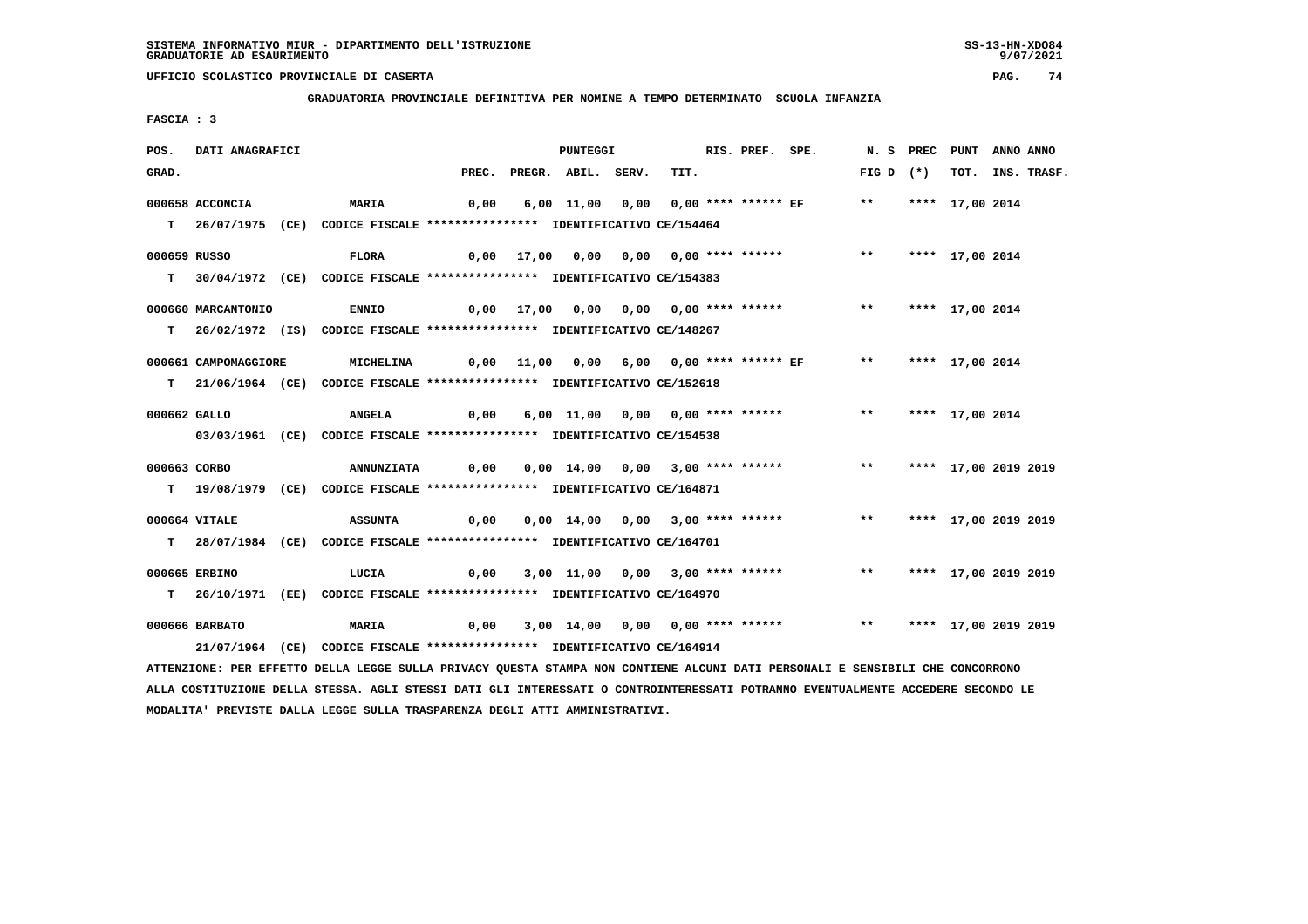**GRADUATORIA PROVINCIALE DEFINITIVA PER NOMINE A TEMPO DETERMINATO SCUOLA INFANZIA**

 **FASCIA : 3**

| POS.  | DATI ANAGRAFICI    |                                                                            |      |      | PUNTEGGI                 |                                                                | RIS. PREF. SPE. |               | N.S PREC    | PUNT                      | ANNO ANNO |                  |
|-------|--------------------|----------------------------------------------------------------------------|------|------|--------------------------|----------------------------------------------------------------|-----------------|---------------|-------------|---------------------------|-----------|------------------|
| GRAD. |                    |                                                                            |      |      | PREC. PREGR. ABIL. SERV. | TIT.                                                           |                 |               | FIG D $(*)$ |                           |           | TOT. INS. TRASF. |
|       | 000667 TAMMARO     | <b>CONCETTA</b>                                                            | 0,00 | 0,00 | 0,00                     | 0,00 0,00 **** ******                                          |                 |               |             | ** X **** 17,00 2019 2019 |           |                  |
|       |                    | T 11/03/1984 (CE) CODICE FISCALE **************** IDENTIFICATIVO CE/164674 |      |      |                          |                                                                |                 |               |             |                           |           |                  |
|       | 000668 GLORIA      | <b>TERESA</b>                                                              |      |      |                          | 0,00 17,00 0,00 0,00 0,00 **** ****** *** **** 17,00 2019 2019 |                 |               |             |                           |           |                  |
|       |                    | T 23/02/1984 (NA) CODICE FISCALE **************** IDENTIFICATIVO CE/164821 |      |      |                          |                                                                |                 |               |             |                           |           |                  |
|       | 000669 TURTURIELLO | <b>ANTONIETTA</b>                                                          |      |      |                          | 0,00 17,00 0,00 0,00 0,00 **** ******                          |                 | $\star \star$ |             | **** 17,00 2019 2019      |           |                  |
|       |                    | 09/04/1980 (CE) CODICE FISCALE *************** IDENTIFICATIVO CE/164657    |      |      |                          |                                                                |                 |               |             |                           |           |                  |
|       | 000670 LAUTIERI    | <b>MONICA</b>                                                              | 0,00 |      |                          | 6,00 11,00 0,00 0,00 **** ******                               |                 | $\star\star$  |             | **** 17,00 2019 2019      |           |                  |
|       |                    | T 15/06/1973 (FR) CODICE FISCALE *************** IDENTIFICATIVO CE/164921  |      |      |                          |                                                                |                 |               |             |                           |           |                  |
|       | 000671 IOVENE      | <b>DANILA</b>                                                              |      |      |                          | 0,00 3,00 14,00 0,00 0,00 **** ******                          |                 | $***$         |             | **** 17,00 2019           |           |                  |
|       |                    | 06/12/1972 (NA) CODICE FISCALE *************** IDENTIFICATIVO CE/050282    |      |      |                          |                                                                |                 |               |             |                           |           |                  |
|       | 000672 VENDITTI    | CAROLINA                                                                   |      |      |                          | 0,00 3,00 14,00 0,00 0,00 **** ******                          |                 | $***$         |             | **** 17,00 2019           |           |                  |
|       |                    | 22/08/1974 (NA) CODICE FISCALE *************** IDENTIFICATIVO CE/048783    |      |      |                          |                                                                |                 |               |             |                           |           |                  |
|       | 000673 SACCONE     | DOMENICA SAND                                                              | 0,00 |      |                          | 3,00 13,00 0,00 0,00 **** ******                               |                 | $***$         |             | **** 16,00 2002           |           |                  |
|       |                    | 25/10/1971 (EE) CODICE FISCALE *************** IDENTIFICATIVO CE/045511    |      |      |                          |                                                                |                 |               |             |                           |           |                  |
|       | 000674 TARTAGLIONE | <b>ANNATERESA</b>                                                          | 0,00 |      |                          | 3,00 13,00 0,00 0,00 **** ******                               |                 | $***$         |             | **** 16,00 2003           |           |                  |
|       |                    | 28/06/1974 (CE) CODICE FISCALE *************** IDENTIFICATIVO CE/048300    |      |      |                          |                                                                |                 |               |             |                           |           |                  |
|       | 000675 IANNICIELLO | <b>GIULIANA</b>                                                            |      |      |                          | 0,00 16,00 0,00 0,00 0,00 **** ******                          |                 | $* *$         |             | **** 16,00 2014           |           |                  |
| т     |                    | 09/12/1970 (NA) CODICE FISCALE *************** IDENTIFICATIVO CE/151873    |      |      |                          |                                                                |                 |               |             |                           |           |                  |

 **ATTENZIONE: PER EFFETTO DELLA LEGGE SULLA PRIVACY QUESTA STAMPA NON CONTIENE ALCUNI DATI PERSONALI E SENSIBILI CHE CONCORRONO ALLA COSTITUZIONE DELLA STESSA. AGLI STESSI DATI GLI INTERESSATI O CONTROINTERESSATI POTRANNO EVENTUALMENTE ACCEDERE SECONDO LE MODALITA' PREVISTE DALLA LEGGE SULLA TRASPARENZA DEGLI ATTI AMMINISTRATIVI.**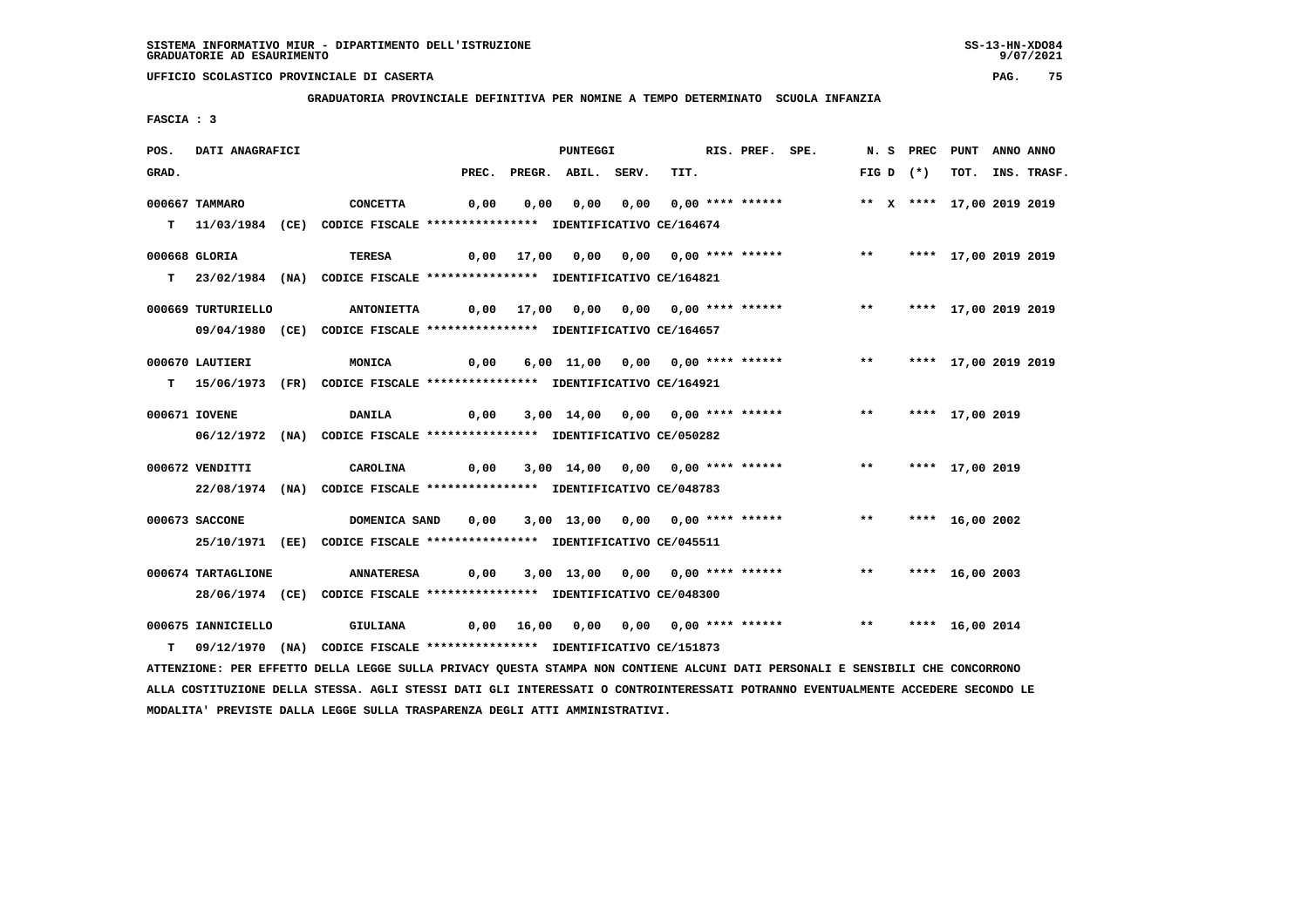**GRADUATORIA PROVINCIALE DEFINITIVA PER NOMINE A TEMPO DETERMINATO SCUOLA INFANZIA**

 **FASCIA : 3**

| POS.         | DATI ANAGRAFICI  |                                                                                                                               |      | PUNTEGGI                 |                                                               | RIS. PREF. SPE. |                    | N. S PREC PUNT  | ANNO ANNO |                  |
|--------------|------------------|-------------------------------------------------------------------------------------------------------------------------------|------|--------------------------|---------------------------------------------------------------|-----------------|--------------------|-----------------|-----------|------------------|
| GRAD.        |                  |                                                                                                                               |      | PREC. PREGR. ABIL. SERV. | TIT.                                                          |                 | FIG D $(*)$        |                 |           | TOT. INS. TRASF. |
|              | 000676 GRANDIOSO | CARMELA                                                                                                                       | 0,00 |                          | 5,00 11,00 0,00 0,00 **** ******                              |                 | $\star \star$      | **** 16,00 2014 |           |                  |
|              |                  | T 04/11/1982 (CE) CODICE FISCALE **************** IDENTIFICATIVO CE/150139                                                    |      |                          |                                                               |                 |                    |                 |           |                  |
|              | 000677 DEL PRETE | <b>ANGELA</b>                                                                                                                 |      |                          | 0,00 16,00 0,00 0,00 0,00 **** ******                         |                 | ** **** 16,00 2014 |                 |           |                  |
|              |                  | T 02/01/1980 (NA) CODICE FISCALE *************** IDENTIFICATIVO CE/154362                                                     |      |                          |                                                               |                 |                    |                 |           |                  |
|              | 000678 PICCOLO   | ZORAIDE                                                                                                                       |      |                          | $0,00$ 16,00 0,00 0,00 0,00 **** ****** *** **                |                 |                    | **** 16,00 2014 |           |                  |
|              |                  | T 05/01/1983 (CE) CODICE FISCALE *************** IDENTIFICATIVO CE/148884                                                     |      |                          |                                                               |                 |                    |                 |           |                  |
| 000679 SORBO |                  | TERESA                                                                                                                        |      |                          | 0,00 13,00 0,00 0,00 3,00 **** ******                         |                 | ** **** 16,00 2014 |                 |           |                  |
|              |                  | T 26/06/1969 (CE) CODICE FISCALE *************** IDENTIFICATIVO CE/154500                                                     |      |                          |                                                               |                 |                    |                 |           |                  |
|              | 000680 MOZZILLO  | GIUSEPPINA                                                                                                                    |      |                          | 0,00 0,00 16,00 0,00 0,00 **** ****** *** *** **** 16,00 2014 |                 |                    |                 |           |                  |
|              |                  | T 14/02/1973 (CE) CODICE FISCALE *************** IDENTIFICATIVO CE/156714                                                     |      |                          |                                                               |                 |                    |                 |           |                  |
|              | 000681 D'ABROSCA | CARMELA                                                                                                                       | 0,00 |                          | 0,00 16,00 0,00 0,00 **** ******                              |                 | $***$              | **** 16,00 2014 |           |                  |
|              |                  | 10/10/1967 (CE) CODICE FISCALE *************** IDENTIFICATIVO CE/042565                                                       |      |                          |                                                               |                 |                    |                 |           |                  |
|              | 000682 RAIMONDO  | GIUSEPPINA                                                                                                                    |      |                          | 0,00 16,00 0,00 0,00 0,00 **** ****** *** **                  |                 |                    | **** 16,00 2014 |           |                  |
|              |                  | T 26/10/1983 (CE) CODICE FISCALE *************** IDENTIFICATIVO CE/154494                                                     |      |                          |                                                               |                 |                    |                 |           |                  |
|              | 000683 PARRILLI  | MANUELA                                                                                                                       |      |                          | 0,00 16,00 0,00 0,00 0,00 **** ******                         |                 | ** **** 16,00 2014 |                 |           |                  |
|              |                  | T 28/10/1982 (NA) CODICE FISCALE **************** IDENTIFICATIVO CE/152225                                                    |      |                          |                                                               |                 |                    |                 |           |                  |
|              | 000684 CARANGI   | FILOMENA                                                                                                                      |      |                          |                                                               |                 |                    |                 |           |                  |
|              |                  | T 13/06/1982 (CE) CODICE FISCALE *************** IDENTIFICATIVO CE/151323                                                     |      |                          |                                                               |                 |                    |                 |           |                  |
|              |                  | ATTENZIONE: PER EFFETTO DELLA LEGGE SULLA PRIVACY QUESTA STAMPA NON CONTIENE ALCUNI DATI PERSONALI E SENSIBILI CHE CONCORRONO |      |                          |                                                               |                 |                    |                 |           |                  |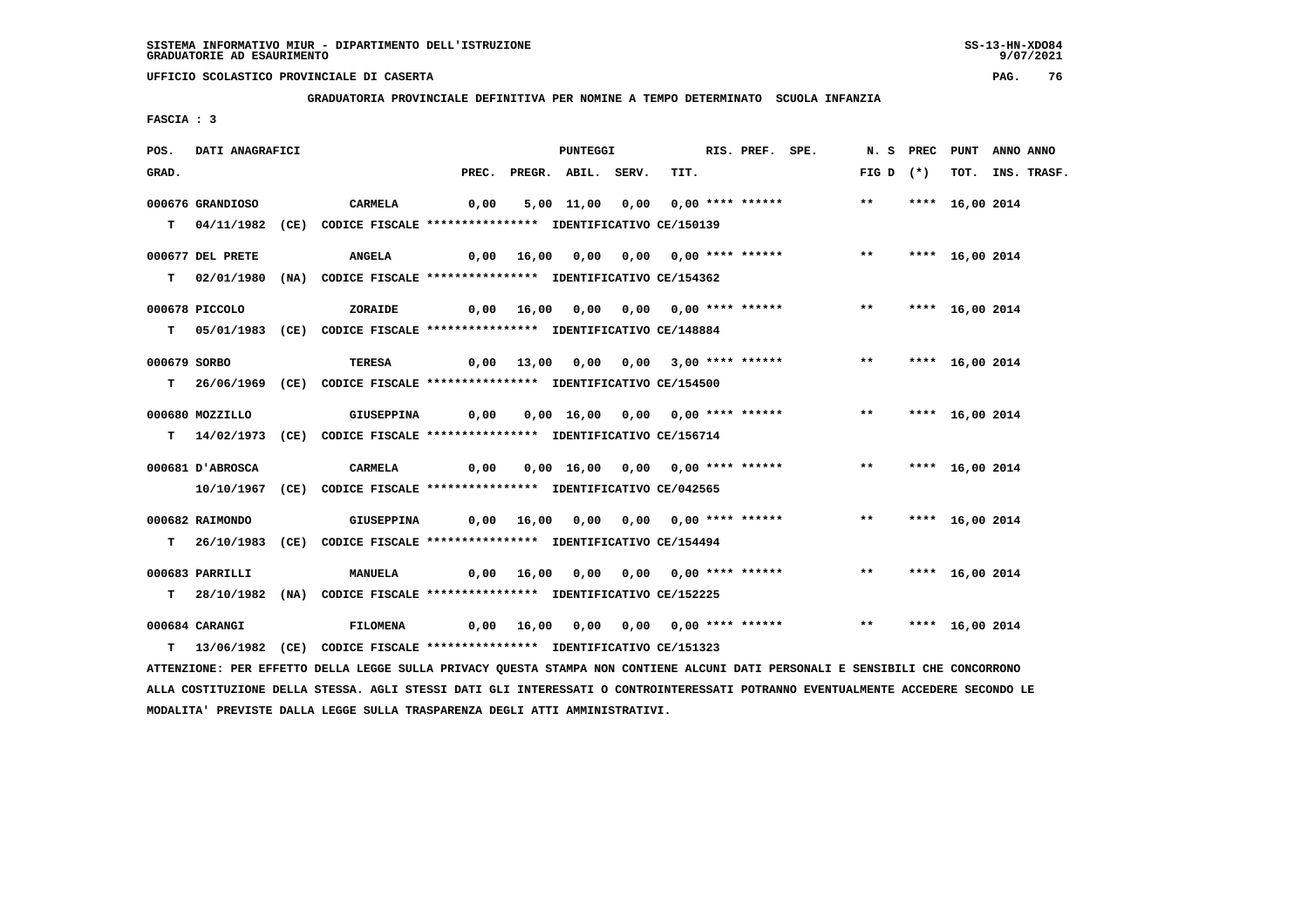**GRADUATORIA PROVINCIALE DEFINITIVA PER NOMINE A TEMPO DETERMINATO SCUOLA INFANZIA**

 **FASCIA : 3**

| POS.         | DATI ANAGRAFICI       |                                                                                                                               |      | PUNTEGGI                 |                                                                            | RIS. PREF. SPE. |                         | N. S PREC PUNT |                      | ANNO ANNO |                  |
|--------------|-----------------------|-------------------------------------------------------------------------------------------------------------------------------|------|--------------------------|----------------------------------------------------------------------------|-----------------|-------------------------|----------------|----------------------|-----------|------------------|
| GRAD.        |                       |                                                                                                                               |      | PREC. PREGR. ABIL. SERV. | TIT.                                                                       |                 | FIG D $(*)$             |                |                      |           | TOT. INS. TRASF. |
| 000685 AMATO |                       | <b>MARCO</b>                                                                                                                  | 0,00 |                          | 3,00 13,00 0,00 0,00 **** ******                                           |                 | $***$                   |                | **** 16,00 2014      |           |                  |
|              |                       | T 11/08/1980 (SA) CODICE FISCALE *************** IDENTIFICATIVO CE/154477                                                     |      |                          |                                                                            |                 |                         |                |                      |           |                  |
|              |                       |                                                                                                                               |      |                          |                                                                            |                 |                         |                |                      |           |                  |
|              | 000686 MADONNA        | <b>MARIETTA</b>                                                                                                               |      |                          | 0,00 16,00 0,00 0,00 0,00 **** ******               **     **** 16,00 2014 |                 |                         |                |                      |           |                  |
|              |                       | T 20/04/1971 (NA) CODICE FISCALE **************** IDENTIFICATIVO CE/147023                                                    |      |                          |                                                                            |                 |                         |                |                      |           |                  |
|              |                       |                                                                                                                               |      |                          |                                                                            |                 |                         |                |                      |           |                  |
|              | 000687 CAPASSO        | TERESA                                                                                                                        |      |                          | 0,00 16,00 0,00 0,00 0,00 **** ******                                      |                 | $***$                   |                | **** 16,00 2019 2019 |           |                  |
|              |                       | 28/01/1977 (CE) CODICE FISCALE *************** IDENTIFICATIVO CE/164663                                                       |      |                          |                                                                            |                 |                         |                |                      |           |                  |
|              | 000688 GUARRIELLO     | <b>ANTONIETTA</b>                                                                                                             | 0,00 |                          | 0,00 16,00 0,00 0,00 **** ****** *** **** 16,00 2019 2019                  |                 |                         |                |                      |           |                  |
|              |                       | T 04/05/1961 (CE) CODICE FISCALE **************** IDENTIFICATIVO CE/164842                                                    |      |                          |                                                                            |                 |                         |                |                      |           |                  |
|              |                       |                                                                                                                               |      |                          |                                                                            |                 |                         |                |                      |           |                  |
|              | 000689 NATALE         | <b>FRANCESCA</b>                                                                                                              |      |                          | 0,00 16,00 0,00 0,00 0,00 **** ******                                      |                 | ** **** 16,00 2019 2019 |                |                      |           |                  |
|              |                       | T 16/03/1972 (CE) CODICE FISCALE **************** IDENTIFICATIVO CE/164736                                                    |      |                          |                                                                            |                 |                         |                |                      |           |                  |
|              |                       |                                                                                                                               |      |                          |                                                                            |                 |                         |                |                      |           |                  |
|              | 000690 DELLA MEDAGLIA | MARIA ROSA        0,00    0,00   13,00   0,00   3,00  ****  ******                **                                          |      |                          |                                                                            |                 |                         |                | **** 16,00 2019      |           |                  |
|              |                       | T 10/03/1967 (CE) CODICE FISCALE *************** IDENTIFICATIVO CE/160153                                                     |      |                          |                                                                            |                 |                         |                |                      |           |                  |
|              | 000691 CANZANO        | <b>CONCETTA</b>                                                                                                               | 0,00 |                          | 0,00 16,00 0,00 0,00 **** ****** ** **                                     |                 |                         |                | **** 16,00 2019      |           |                  |
|              |                       | 05/11/1966 (SA) CODICE FISCALE *************** IDENTIFICATIVO CE/024849                                                       |      |                          |                                                                            |                 |                         |                |                      |           |                  |
|              |                       |                                                                                                                               |      |                          |                                                                            |                 |                         |                |                      |           |                  |
|              | 000692 COPPOLA        | <b>ALESSANDRA</b>                                                                                                             | 0,00 |                          | 0,00 15,00 0,00 0,00 **** ****** D                                         |                 | ** **** 15,00 2002      |                |                      |           |                  |
|              |                       | 29/10/1977 (CE) CODICE FISCALE *************** IDENTIFICATIVO CE/044337                                                       |      |                          |                                                                            |                 |                         |                |                      |           |                  |
|              | 000693 TOMASSETTI     |                                                                                                                               | 0,00 |                          | 0,00 15,00 0,00 0,00 **** ****** *** *** **** 15,00 2002                   |                 |                         |                |                      |           |                  |
|              |                       | CLORINDA                                                                                                                      |      |                          |                                                                            |                 |                         |                |                      |           |                  |
|              |                       | 01/08/1968 (CE) CODICE FISCALE *************** IDENTIFICATIVO CE/046581                                                       |      |                          |                                                                            |                 |                         |                |                      |           |                  |
|              |                       | ATTENZIONE: PER EFFETTO DELLA LEGGE SULLA PRIVACY QUESTA STAMPA NON CONTIENE ALCUNI DATI PERSONALI E SENSIBILI CHE CONCORRONO |      |                          |                                                                            |                 |                         |                |                      |           |                  |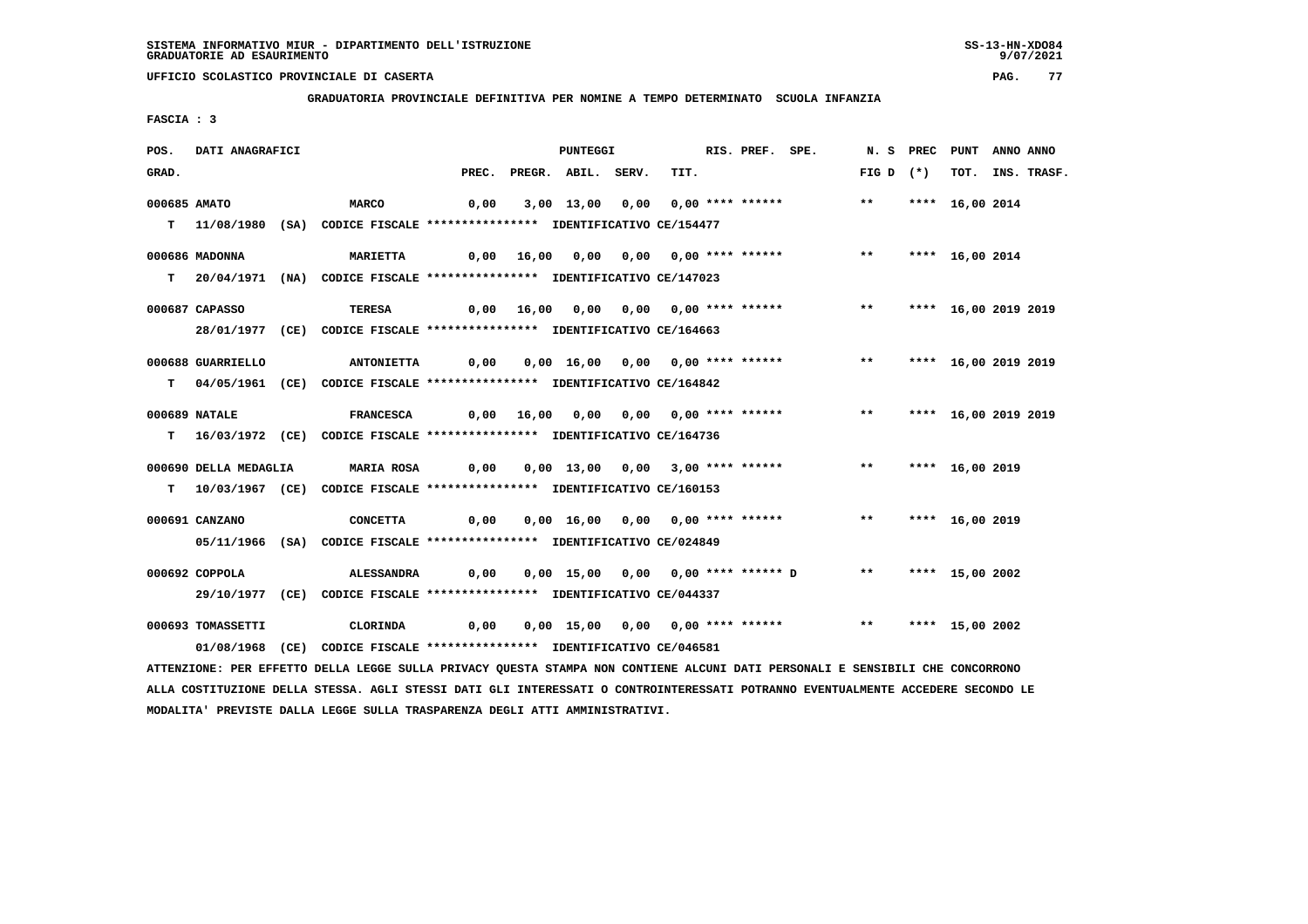**GRADUATORIA PROVINCIALE DEFINITIVA PER NOMINE A TEMPO DETERMINATO SCUOLA INFANZIA**

 **FASCIA : 3**

| POS.  | DATI ANAGRAFICI   |                                                                                                                               | <b>PUNTEGGI</b> |                    | RIS. PREF. SPE.                  |  |                                                               | N. S PREC PUNT     |  | ANNO ANNO            |  |                  |
|-------|-------------------|-------------------------------------------------------------------------------------------------------------------------------|-----------------|--------------------|----------------------------------|--|---------------------------------------------------------------|--------------------|--|----------------------|--|------------------|
| GRAD. |                   |                                                                                                                               | PREC.           | PREGR. ABIL. SERV. | TIT.                             |  |                                                               | $FIG D (*)$        |  |                      |  | TOT. INS. TRASF. |
|       | 000694 PINTO      | <b>MARIA</b>                                                                                                                  | 0,00            |                    | 0,00 15,00 0,00 0,00 **** ****** |  |                                                               | $***$              |  | **** 15,00 2007 2007 |  |                  |
|       |                   | 23/03/1963 (NA) CODICE FISCALE *************** IDENTIFICATIVO CE/056405                                                       |                 |                    |                                  |  |                                                               |                    |  |                      |  |                  |
|       | 000695 STOCCHETTI | GIULIA                                                                                                                        | 0,00            |                    |                                  |  | 0,00 15,00 0,00 0,00 **** ****** *** *** **** 15,00 2007      |                    |  |                      |  |                  |
|       |                   | 03/11/1963 (CE) CODICE FISCALE *************** IDENTIFICATIVO CE/045767                                                       |                 |                    |                                  |  |                                                               |                    |  |                      |  |                  |
|       | $000696$ COPPOLA  | <b>MARIA PREZIOS</b>                                                                                                          | 0,00            |                    | 0,00 15,00 0,00 0,00 **** ****** |  |                                                               | $***$              |  | **** 15,00 2007      |  |                  |
|       |                   | 09/02/1972 (NA) CODICE FISCALE *************** IDENTIFICATIVO CE/044363                                                       |                 |                    |                                  |  |                                                               |                    |  |                      |  |                  |
|       | 000697 MOTTOLA    | CARMELA                                                                                                                       | 0,00            |                    |                                  |  | 0,00 15,00 0,00 0,00 **** ****** *** **                       |                    |  | **** 15,00 2007      |  |                  |
|       |                   | 14/04/1977 (CE) CODICE FISCALE **************** IDENTIFICATIVO CE/045628                                                      |                 |                    |                                  |  |                                                               |                    |  |                      |  |                  |
|       | 000698 DE MICHELE | GIUSEPPE                                                                                                                      | 0,00            |                    |                                  |  | 0,00 15,00 0,00 0,00 **** ****** *** *** **** 15,00 2007      |                    |  |                      |  |                  |
|       |                   | 05/05/1969 (CE) CODICE FISCALE *************** IDENTIFICATIVO CE/045210                                                       |                 |                    |                                  |  |                                                               |                    |  |                      |  |                  |
|       | 000699 SCHETTINO  | <b>MARIA</b>                                                                                                                  | 0,00            |                    |                                  |  | 0,00 15,00 0,00 0,00 **** ****** EF ** **** 15,00 2014 2005   |                    |  |                      |  |                  |
|       |                   | 31/05/1967 (CE) CODICE FISCALE *************** IDENTIFICATIVO CE/053526                                                       |                 |                    |                                  |  |                                                               |                    |  |                      |  |                  |
|       | 000700 MATTEI     | <b>FILOMENA</b>                                                                                                               | 0,00            |                    |                                  |  | 0,00 15,00 0,00 0,00 **** ****** *** *** **** 15,00 2014 2007 |                    |  |                      |  |                  |
|       |                   | 08/01/1972 (CE) CODICE FISCALE *************** IDENTIFICATIVO CE/057537                                                       |                 |                    |                                  |  |                                                               |                    |  |                      |  |                  |
|       |                   |                                                                                                                               |                 |                    |                                  |  |                                                               |                    |  |                      |  |                  |
|       | 000701 CUCCARI    | <b>ELVIRA</b>                                                                                                                 | 0,00            |                    | 0,00 12,00 0,00 3,00 **** ****** |  |                                                               | ** **** 15,00 2014 |  |                      |  |                  |
|       |                   | T 26/09/1973 (CE) CODICE FISCALE **************** IDENTIFICATIVO CE/154637                                                    |                 |                    |                                  |  |                                                               |                    |  |                      |  |                  |
|       | 000702 DIANA      | <b>ELISA</b>                                                                                                                  | 0,00            |                    |                                  |  | 15,00 0,00 0,00 0,00 **** ****** * *** * **** 15,00 2014      |                    |  |                      |  |                  |
| т     |                   | 30/07/1981 (CE) CODICE FISCALE **************** IDENTIFICATIVO CE/163730                                                      |                 |                    |                                  |  |                                                               |                    |  |                      |  |                  |
|       |                   | ATTENZIONE: PER EFFETTO DELLA LEGGE SULLA PRIVACY QUESTA STAMPA NON CONTIENE ALCUNI DATI PERSONALI E SENSIBILI CHE CONCORRONO |                 |                    |                                  |  |                                                               |                    |  |                      |  |                  |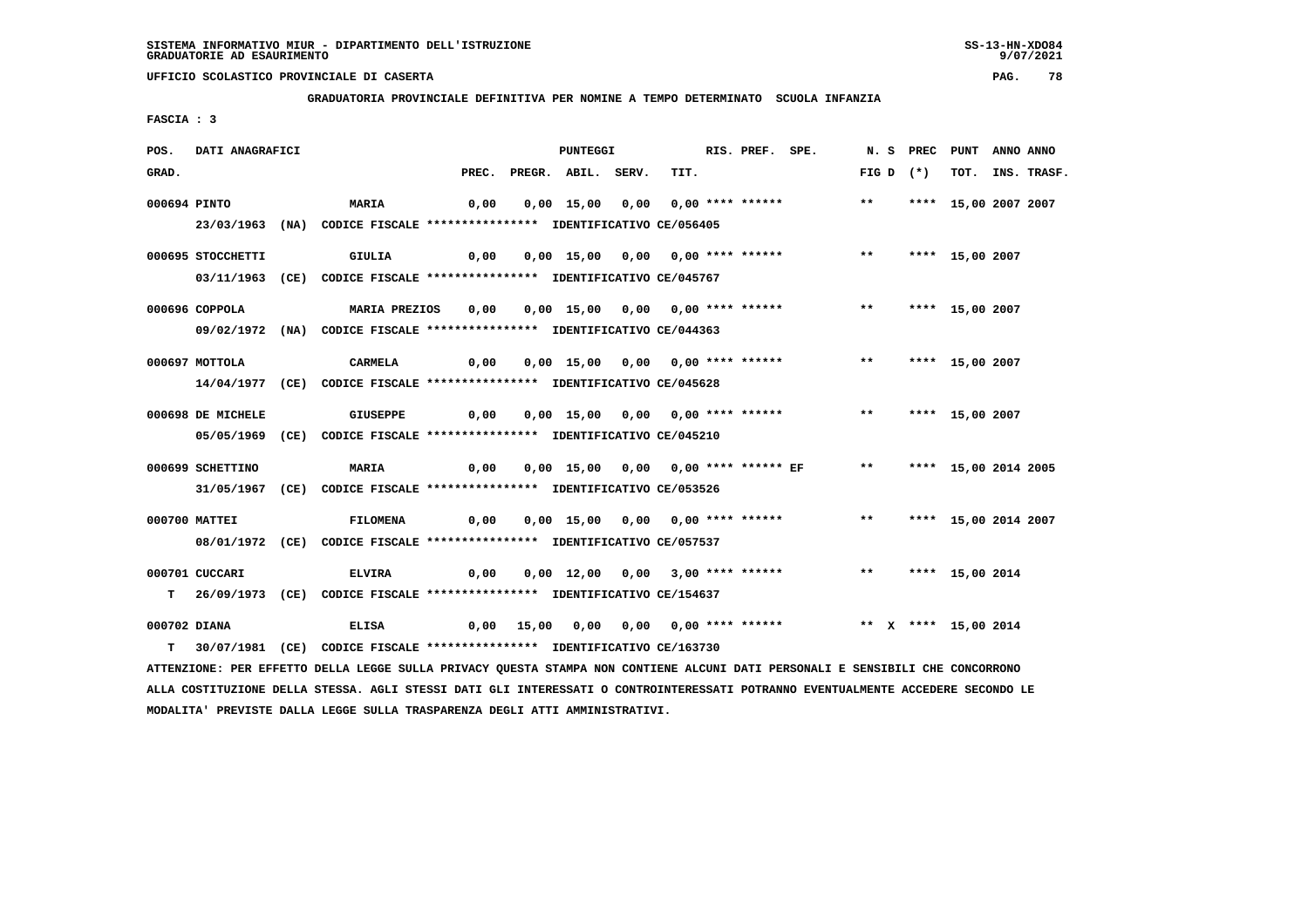**GRADUATORIA PROVINCIALE DEFINITIVA PER NOMINE A TEMPO DETERMINATO SCUOLA INFANZIA**

 **FASCIA : 3**

| POS.  | DATI ANAGRAFICI    |                                                                                                                               |                                                                            | <b>PUNTEGGI</b>          |                                                                          | RIS. PREF. SPE. |             | N. S PREC PUNT ANNO ANNO |                  |
|-------|--------------------|-------------------------------------------------------------------------------------------------------------------------------|----------------------------------------------------------------------------|--------------------------|--------------------------------------------------------------------------|-----------------|-------------|--------------------------|------------------|
| GRAD. |                    |                                                                                                                               |                                                                            | PREC. PREGR. ABIL. SERV. | TIT.                                                                     |                 | FIG D $(*)$ |                          | TOT. INS. TRASF. |
|       | 000703 NIOLA       | CARLA                                                                                                                         |                                                                            |                          | 0,00 15,00 0,00 0,00 0,00 **** ****** D ** **** 15,00 2014               |                 |             |                          |                  |
|       |                    |                                                                                                                               |                                                                            |                          |                                                                          |                 |             |                          |                  |
|       |                    | T  10/04/1981 (NA) CODICE FISCALE *************** IDENTIFICATIVO CE/150884                                                    |                                                                            |                          |                                                                          |                 |             |                          |                  |
|       | 000704 BIANCO      | <b>SIMONA</b>                                                                                                                 |                                                                            |                          | 0,00 15,00 0,00 0,00 0,00 **** ******             **     **** 15,00 2014 |                 |             |                          |                  |
|       |                    | T 05/05/1974 (CE) CODICE FISCALE *************** IDENTIFICATIVO CE/147243                                                     |                                                                            |                          |                                                                          |                 |             |                          |                  |
|       |                    |                                                                                                                               |                                                                            |                          |                                                                          |                 |             |                          |                  |
|       | 000705 PAGLIARO    | <b>MARCELLINA</b>                                                                                                             |                                                                            |                          | 0,00 15,00 0,00 0,00 0,00 **** ****** *** **                             |                 |             | **** 15,00 2014          |                  |
|       |                    | T 25/03/1969 (CE) CODICE FISCALE *************** IDENTIFICATIVO CE/148488                                                     |                                                                            |                          |                                                                          |                 |             |                          |                  |
|       |                    |                                                                                                                               |                                                                            |                          |                                                                          |                 |             |                          |                  |
|       | 000706 DI DOMENICO | <b>ANTONIETTA</b>                                                                                                             | 0,00 15,00 0,00 0,00 0,00 **** ******               **     **** 15,00 2014 |                          |                                                                          |                 |             |                          |                  |
|       |                    | T 02/04/1983 (CE) CODICE FISCALE *************** IDENTIFICATIVO CE/150731                                                     |                                                                            |                          |                                                                          |                 |             |                          |                  |
|       |                    |                                                                                                                               |                                                                            |                          |                                                                          |                 |             |                          |                  |
|       | 000707 CINQUEGRANA | CARMELA                                                                                                                       |                                                                            |                          |                                                                          |                 |             |                          |                  |
|       |                    | T 18/06/1981 (NA) CODICE FISCALE *************** IDENTIFICATIVO CE/145815                                                     |                                                                            |                          |                                                                          |                 |             |                          |                  |
|       | 000708 CARDONE     | DELIA                                                                                                                         |                                                                            |                          | 0,00 15,00 0,00 0,00 0,00 **** ****** *** **                             |                 |             | **** 15,00 2014          |                  |
|       |                    |                                                                                                                               |                                                                            |                          |                                                                          |                 |             |                          |                  |
|       |                    | T 20/04/1974 (CE) CODICE FISCALE *************** IDENTIFICATIVO CE/153863                                                     |                                                                            |                          |                                                                          |                 |             |                          |                  |
|       | 000709 LAURENZA    | MADDALENA                                                                                                                     |                                                                            |                          | 0,00 12,00 0,00 0,00 3,00 **** ****** *** **                             |                 |             | **** 15,00 2014          |                  |
|       |                    | T 28/04/1973 (CE) CODICE FISCALE *************** IDENTIFICATIVO CE/149146                                                     |                                                                            |                          |                                                                          |                 |             |                          |                  |
|       |                    |                                                                                                                               |                                                                            |                          |                                                                          |                 |             |                          |                  |
|       | 000710 FARINA      | LINA                                                                                                                          |                                                                            |                          | 0,00 15,00 0,00 0,00 0,00 **** ****** *** **** 15,00 2014                |                 |             |                          |                  |
|       |                    | T 18/02/1973 (CE) CODICE FISCALE **************** IDENTIFICATIVO CE/154488                                                    |                                                                            |                          |                                                                          |                 |             |                          |                  |
|       |                    |                                                                                                                               |                                                                            |                          |                                                                          |                 |             |                          |                  |
|       | 000711 PALMIERI    | <b>PAOLA</b>                                                                                                                  |                                                                            |                          | 0,00 15,00 0,00 0,00 0,00 **** ****** EF ** **** 15,00 2014              |                 |             |                          |                  |
|       |                    | T 21/02/1971 (CE) CODICE FISCALE *************** IDENTIFICATIVO CE/154681                                                     |                                                                            |                          |                                                                          |                 |             |                          |                  |
|       |                    | ATTENZIONE: PER EFFETTO DELLA LEGGE SULLA PRIVACY QUESTA STAMPA NON CONTIENE ALCUNI DATI PERSONALI E SENSIBILI CHE CONCORRONO |                                                                            |                          |                                                                          |                 |             |                          |                  |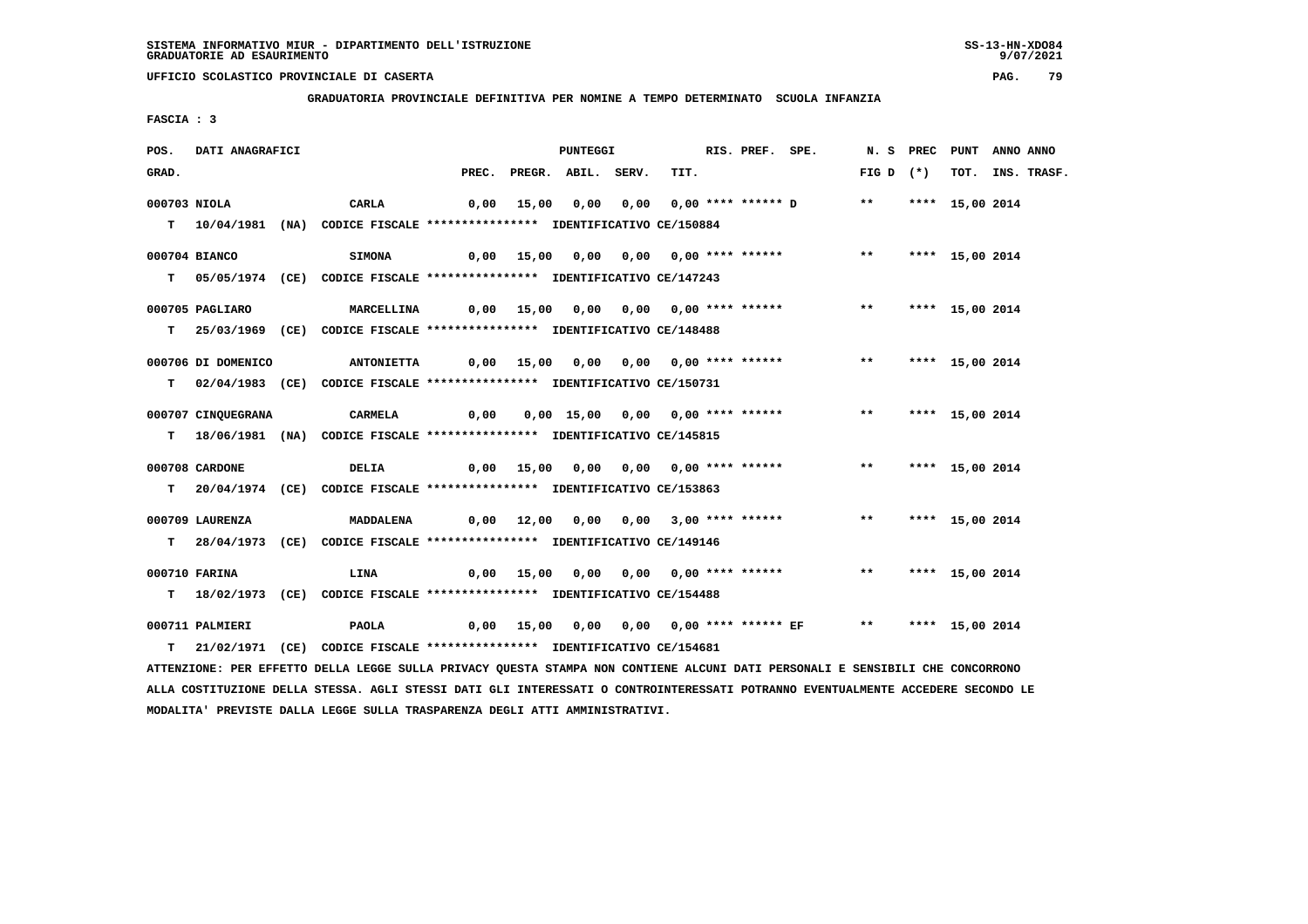**GRADUATORIA PROVINCIALE DEFINITIVA PER NOMINE A TEMPO DETERMINATO SCUOLA INFANZIA**

 **FASCIA : 3**

| POS.         | DATI ANAGRAFICI   |                                                                                                                               |       | PUNTEGGI                              |      | RIS. PREF. SPE. |                                       |               | N.S PREC | PUNT                    | ANNO ANNO |             |
|--------------|-------------------|-------------------------------------------------------------------------------------------------------------------------------|-------|---------------------------------------|------|-----------------|---------------------------------------|---------------|----------|-------------------------|-----------|-------------|
| GRAD.        |                   |                                                                                                                               | PREC. | PREGR. ABIL. SERV.                    | TIT. |                 |                                       | FIG D $(*)$   |          | тот.                    |           | INS. TRASF. |
|              | 000712 PIZZORUSSO | <b>RAFFAELLA</b>                                                                                                              | 0,00  | 3,00 12,00 0,00 0,00 **** ******      |      |                 |                                       | $***$         |          | **** 15,00 2014         |           |             |
|              |                   |                                                                                                                               |       |                                       |      |                 |                                       |               |          |                         |           |             |
|              |                   | T 20/07/1967 (CE) CODICE FISCALE *************** IDENTIFICATIVO CE/154493                                                     |       |                                       |      |                 |                                       |               |          |                         |           |             |
| 000713 RUSSO |                   | PIERINA                                                                                                                       | 0,00  | 0,00 15,00 0,00 0,00 **** ******      |      |                 |                                       | $***$         |          | **** 15,00 2014         |           |             |
|              |                   | T 08/09/1959 (CE) CODICE FISCALE *************** IDENTIFICATIVO CE/149336                                                     |       |                                       |      |                 |                                       |               |          |                         |           |             |
|              |                   |                                                                                                                               |       |                                       |      |                 |                                       |               |          |                         |           |             |
|              | 000714 CECERE     | LUIGI                                                                                                                         |       | 0,00 12,00 0,00 0,00 3,00 **** ****** |      |                 |                                       | $***$         |          | **** 15,00 2019 2019    |           |             |
|              |                   | T  10/11/1982 (NA) CODICE FISCALE *************** IDENTIFICATIVO CE/164963                                                    |       |                                       |      |                 |                                       |               |          |                         |           |             |
|              |                   |                                                                                                                               |       |                                       |      |                 |                                       |               |          |                         |           |             |
|              | 000715 VIGLIOTTI  | IMMACOLATA                                                                                                                    |       | 0,00 15,00 0,00 0,00 0,00 **** ****** |      |                 |                                       |               |          | ** **** 15,00 2019 2019 |           |             |
|              |                   | T 21/12/1982 (CE) CODICE FISCALE *************** IDENTIFICATIVO CE/164692                                                     |       |                                       |      |                 |                                       |               |          |                         |           |             |
|              | 000716 CALENZO    | <b>MARIA</b>                                                                                                                  |       | 0,00 12,00 0,00 0,00 3,00 **** ****** |      |                 |                                       | $***$         |          | **** 15,00 2019 2019    |           |             |
|              |                   |                                                                                                                               |       |                                       |      |                 |                                       |               |          |                         |           |             |
|              |                   | 15/03/1967 (CE) CODICE FISCALE *************** IDENTIFICATIVO CE/164646                                                       |       |                                       |      |                 |                                       |               |          |                         |           |             |
|              | 000717 ARGENZIANO | <b>GIOVANNA</b>                                                                                                               | 0,00  | 0,00 15,00 0,00 0,00 **** ******      |      |                 |                                       | $***$         |          | **** 15,00 2019 2019    |           |             |
|              |                   | 06/12/1973 (CE) CODICE FISCALE **************** IDENTIFICATIVO CE/164861                                                      |       |                                       |      |                 |                                       |               |          |                         |           |             |
|              |                   |                                                                                                                               |       |                                       |      |                 |                                       |               |          |                         |           |             |
|              | 000718 ROSATO     | APOLLONIA                                                                                                                     | 0,00  | 1,00 11,00 0,00 3,00 **** ******      |      |                 |                                       | $***$         |          | **** 15,00 2019 2019    |           |             |
| т            |                   | 26/05/1978 (CE) CODICE FISCALE *************** IDENTIFICATIVO CE/164780                                                       |       |                                       |      |                 |                                       |               |          |                         |           |             |
|              |                   |                                                                                                                               |       |                                       |      |                 |                                       |               |          |                         |           |             |
|              | 000719 CORRADO    | ORSOLA                                                                                                                        |       |                                       |      |                 | 0,00 15,00 0,00 0,00 0,00 **** ****** | $***$         |          | **** 15,00 2019 2019    |           |             |
|              |                   | T 28/03/1977 (NA) CODICE FISCALE *************** IDENTIFICATIVO CE/164873                                                     |       |                                       |      |                 |                                       |               |          |                         |           |             |
|              | 000720 DI LANNO   | CARLA                                                                                                                         | 0,00  | $0,00$ 15,00 0,00 0,00 **** ******    |      |                 |                                       | $\star \star$ |          | **** 15,00 2019 2019    |           |             |
|              | 26/04/1972        | (NA) CODICE FISCALE **************** IDENTIFICATIVO CE/164945                                                                 |       |                                       |      |                 |                                       |               |          |                         |           |             |
|              |                   | ATTENZIONE: PER EFFETTO DELLA LEGGE SULLA PRIVACY QUESTA STAMPA NON CONTIENE ALCUNI DATI PERSONALI E SENSIBILI CHE CONCORRONO |       |                                       |      |                 |                                       |               |          |                         |           |             |
|              |                   |                                                                                                                               |       |                                       |      |                 |                                       |               |          |                         |           |             |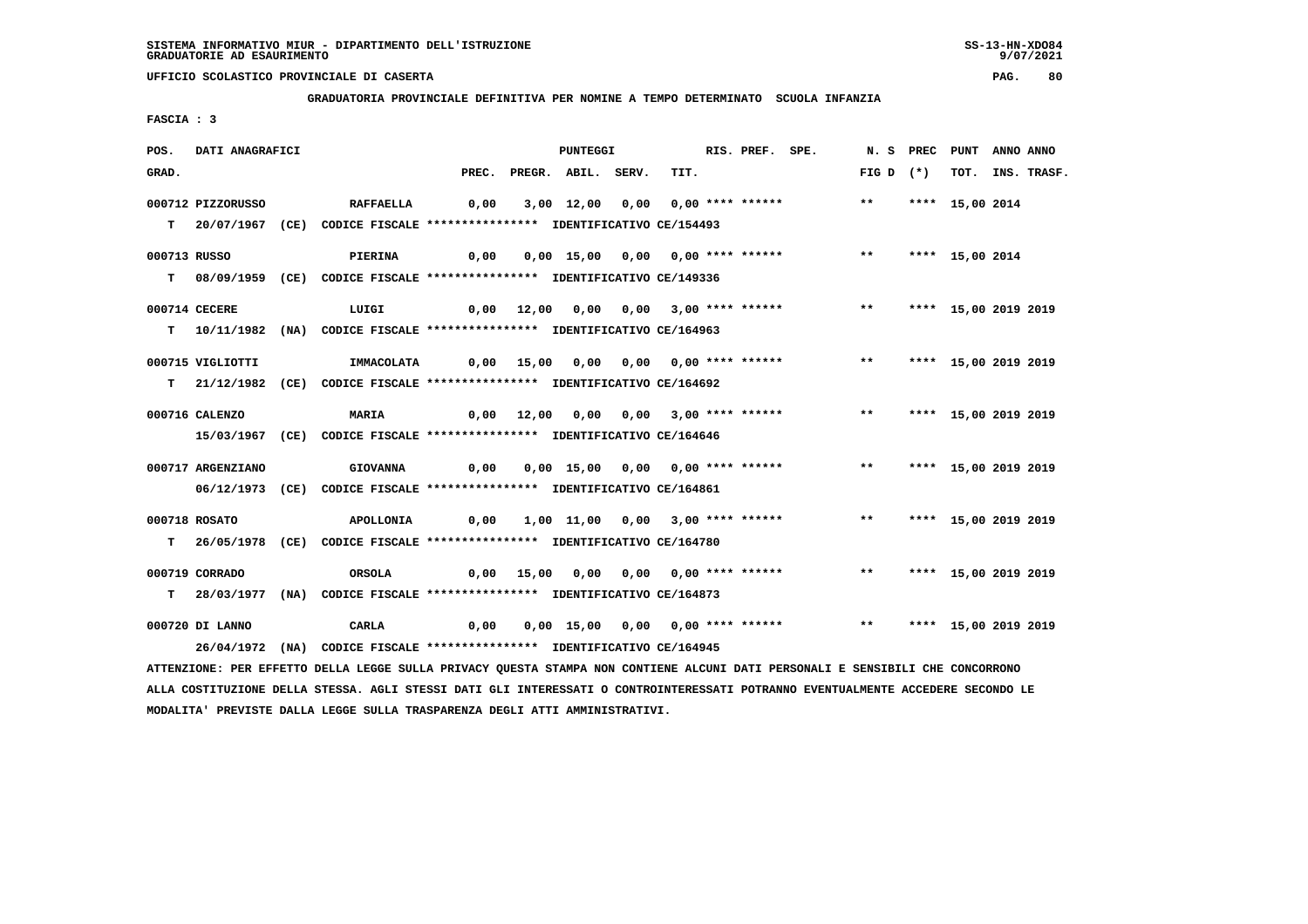**GRADUATORIA PROVINCIALE DEFINITIVA PER NOMINE A TEMPO DETERMINATO SCUOLA INFANZIA**

 **FASCIA : 3**

| POS.         | DATI ANAGRAFICI     |                                                                                                                               |      |                          | <b>PUNTEGGI</b> |                                  | RIS. PREF. SPE. |                                                          |                    | N. S PREC PUNT ANNO ANNO |                  |
|--------------|---------------------|-------------------------------------------------------------------------------------------------------------------------------|------|--------------------------|-----------------|----------------------------------|-----------------|----------------------------------------------------------|--------------------|--------------------------|------------------|
| GRAD.        |                     |                                                                                                                               |      | PREC. PREGR. ABIL. SERV. |                 | TIT.                             |                 |                                                          | $FIG D (*)$        |                          | TOT. INS. TRASF. |
|              | 000721 DE SPIRITO   | <b>ANGELINA</b>                                                                                                               | 0,00 |                          |                 |                                  |                 | 0,00 15,00 0,00 0,00 **** ****** *** **                  |                    | **** 15,00 2019 2019     |                  |
|              |                     | 20/01/1980 (CE) CODICE FISCALE *************** IDENTIFICATIVO CE/164807                                                       |      |                          |                 |                                  |                 |                                                          |                    |                          |                  |
|              | 000722 NATIVIO      |                                                                                                                               |      |                          |                 |                                  |                 |                                                          |                    |                          |                  |
|              |                     | 16/10/1970 (CH) CODICE FISCALE *************** IDENTIFICATIVO CE/164795                                                       |      |                          |                 |                                  |                 |                                                          |                    |                          |                  |
|              | 000723 IUDICONE     | <b>ROBERTA</b>                                                                                                                | 0,00 |                          |                 |                                  |                 | 0,00 15,00 0,00 0,00 **** ****** *** **                  |                    | **** 15,00 2019          |                  |
|              |                     | 26/01/1974 (CE) CODICE FISCALE *************** IDENTIFICATIVO CE/044783                                                       |      |                          |                 |                                  |                 |                                                          |                    |                          |                  |
|              | 000724 CARANGELO    | <b>MARIA</b>                                                                                                                  | 0,00 |                          |                 |                                  |                 | 3,00 12,00 0,00 0,00 **** ****** *** **                  |                    | **** 15,00 2019          |                  |
|              |                     | 14/12/1968 (CE) CODICE FISCALE *************** IDENTIFICATIVO CE/042887                                                       |      |                          |                 |                                  |                 |                                                          |                    |                          |                  |
|              | 000725 MANSUETO     | SANDRA GIOCON                                                                                                                 |      |                          |                 |                                  |                 |                                                          |                    |                          |                  |
|              |                     | 10/09/1964 (CE) CODICE FISCALE *************** IDENTIFICATIVO CE/020200                                                       |      |                          |                 |                                  |                 |                                                          |                    |                          |                  |
| 000726 TURCO |                     | <b>MARIA</b>                                                                                                                  | 0,00 |                          |                 |                                  |                 | 0,00 15,00 0,00 0,00 **** ******             **          |                    | **** 15,00 2019          |                  |
|              |                     | 18/06/1975 (NA) CODICE FISCALE *************** IDENTIFICATIVO CE/046514                                                       |      |                          |                 |                                  |                 |                                                          |                    |                          |                  |
|              | 000727 PASQUARIELLO | <b>LOREDANA</b>                                                                                                               |      |                          |                 |                                  |                 |                                                          |                    | **** 15,00 2019          |                  |
|              |                     | 20/11/1977 (CE) CODICE FISCALE *************** IDENTIFICATIVO CE/057630                                                       |      |                          |                 |                                  |                 |                                                          |                    |                          |                  |
|              | 000728 CAIMANO      | <b>MIRELLA</b>                                                                                                                | 0,00 |                          |                 | 0,00 15,00 0,00 0,00 **** ****** |                 |                                                          | ** **** 15,00 2019 |                          |                  |
|              |                     | 28/06/1973 (CE) CODICE FISCALE *************** IDENTIFICATIVO CE/025095                                                       |      |                          |                 |                                  |                 |                                                          |                    |                          |                  |
|              | 000729 VENTRIGLIA   | ANNA                                                                                                                          | 0,00 |                          |                 |                                  |                 | 0,00 15,00 0,00 0,00 **** ****** *** *** **** 15,00 2019 |                    |                          |                  |
|              |                     | 15/02/1969 (CE) CODICE FISCALE *************** IDENTIFICATIVO CE/048692                                                       |      |                          |                 |                                  |                 |                                                          |                    |                          |                  |
|              |                     | ATTENZIONE: PER EFFETTO DELLA LEGGE SULLA PRIVACY QUESTA STAMPA NON CONTIENE ALCUNI DATI PERSONALI E SENSIBILI CHE CONCORRONO |      |                          |                 |                                  |                 |                                                          |                    |                          |                  |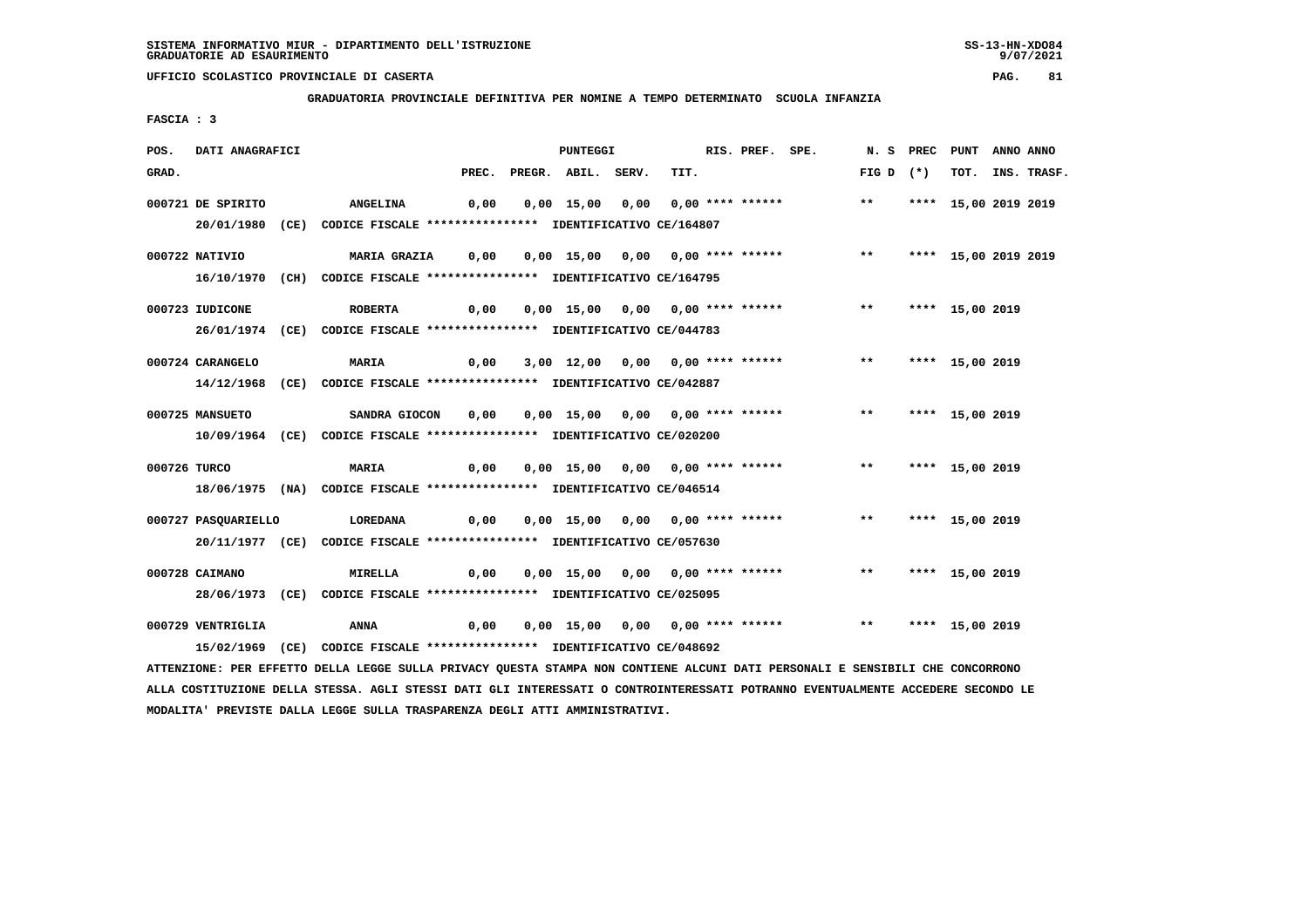**GRADUATORIA PROVINCIALE DEFINITIVA PER NOMINE A TEMPO DETERMINATO SCUOLA INFANZIA**

 **FASCIA : 3**

| POS.  | DATI ANAGRAFICI  |                                                                                                                               |      | <b>PUNTEGGI</b>          |                                                                     | RIS. PREF. SPE. |                    | N. S PREC PUNT ANNO ANNO |                  |
|-------|------------------|-------------------------------------------------------------------------------------------------------------------------------|------|--------------------------|---------------------------------------------------------------------|-----------------|--------------------|--------------------------|------------------|
| GRAD. |                  |                                                                                                                               |      | PREC. PREGR. ABIL. SERV. | TIT.                                                                |                 | FIG D $(*)$        |                          | TOT. INS. TRASF. |
|       | 000730 FARINA    | <b>ANGELINA</b>                                                                                                               |      |                          |                                                                     |                 | $\star \star$      | **** 15,00 2019          |                  |
|       |                  | 12/02/1967 (CE) CODICE FISCALE *************** IDENTIFICATIVO CE/042499                                                       |      |                          |                                                                     |                 |                    |                          |                  |
|       | 000731 IANNOTTA  | TERESA                                                                                                                        | 0,00 |                          | 0,00 15,00 0,00 0,00 **** ******                                    |                 | ** **** 15,00 2019 |                          |                  |
|       |                  | 28/10/1964 (CE) CODICE FISCALE *************** IDENTIFICATIVO CE/023806                                                       |      |                          |                                                                     |                 |                    |                          |                  |
|       | 000732 PIGNATARO | BRIGIDA                                                                                                                       | 0,00 |                          | 0,00 15,00 0,00 0,00 **** ******                                    |                 | $***$              | **** 15,00 2019          |                  |
|       |                  | 03/11/1961 (CE) CODICE FISCALE *************** IDENTIFICATIVO CE/020096                                                       |      |                          |                                                                     |                 |                    |                          |                  |
|       | 000733 RINALDI   | <b>ROSANNA</b>                                                                                                                | 0,00 |                          | 0,00 14,00 0,00 0,00 **** ******             **     **** 14,00 2000 |                 |                    |                          |                  |
|       |                  | 18/09/1963 (CE) CODICE FISCALE *************** IDENTIFICATIVO CE/020158                                                       |      |                          |                                                                     |                 |                    |                          |                  |
|       | 000734 GUERRA    | <b>ANGELA</b>                                                                                                                 |      |                          | 0,00 3,00 11,00 0,00 0,00 **** ****** F ** **** 14,00 2000          |                 |                    |                          |                  |
|       |                  | 07/11/1964 (CE) CODICE FISCALE *************** IDENTIFICATIVO CE/021828                                                       |      |                          |                                                                     |                 |                    |                          |                  |
|       | 000735 MASSARO   | ANTONELLA 0,00                                                                                                                |      |                          | 0,00 14,00 0,00 0,00 **** ******                                    |                 | $***$              | **** 14,00 2002          |                  |
|       |                  | 11/06/1972 (CE) CODICE FISCALE *************** IDENTIFICATIVO CE/045380                                                       |      |                          |                                                                     |                 |                    |                          |                  |
|       | 000736 TARTARONE | TIZIANA                                                                                                                       | 0,00 |                          | 0,00 11,00 0,00 3,00 **** ****** E **                               |                 |                    | **** 14,00 2014          |                  |
|       |                  | 03/03/1966 (CE) CODICE FISCALE *************** IDENTIFICATIVO CE/148902                                                       |      |                          |                                                                     |                 |                    |                          |                  |
|       | 000737 SIMONE    | <b>SIMONA</b>                                                                                                                 |      |                          | $0,00$ 11,00 0,00 0,00 3,00 **** ******                             |                 | ** **** 14,00 2014 |                          |                  |
|       |                  | T 03/04/1973 (CE) CODICE FISCALE *************** IDENTIFICATIVO CE/149669                                                     |      |                          |                                                                     |                 |                    |                          |                  |
|       | 000738 SILVESTRO | <b>ANNA</b>                                                                                                                   | 0,00 |                          |                                                                     |                 |                    |                          |                  |
|       |                  | T 20/12/1966 (NA) CODICE FISCALE *************** IDENTIFICATIVO CE/140089                                                     |      |                          |                                                                     |                 |                    |                          |                  |
|       |                  | ATTENZIONE: PER EFFETTO DELLA LEGGE SULLA PRIVACY QUESTA STAMPA NON CONTIENE ALCUNI DATI PERSONALI E SENSIBILI CHE CONCORRONO |      |                          |                                                                     |                 |                    |                          |                  |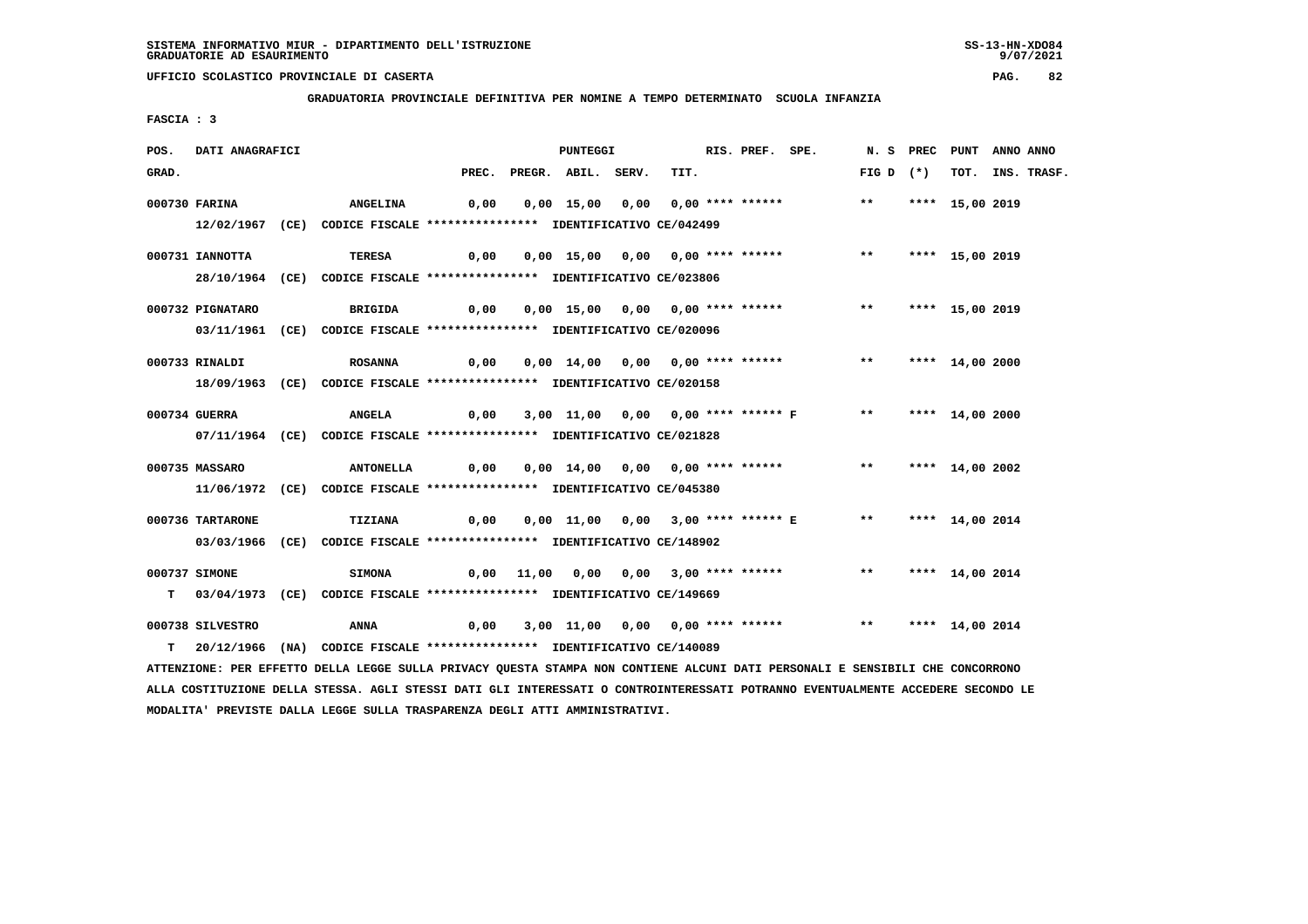**GRADUATORIA PROVINCIALE DEFINITIVA PER NOMINE A TEMPO DETERMINATO SCUOLA INFANZIA**

 **FASCIA : 3**

| POS.         | DATI ANAGRAFICI     |                                                                                                                               |      | <b>PUNTEGGI</b>          |                                                                            | RIS. PREF. SPE. |              |             | N. S PREC PUNT ANNO ANNO |                  |
|--------------|---------------------|-------------------------------------------------------------------------------------------------------------------------------|------|--------------------------|----------------------------------------------------------------------------|-----------------|--------------|-------------|--------------------------|------------------|
| GRAD.        |                     |                                                                                                                               |      | PREC. PREGR. ABIL. SERV. | TIT.                                                                       |                 |              | FIG D $(*)$ |                          | TOT. INS. TRASF. |
|              | 000739 CIRILLO      | <b>SONIA</b>                                                                                                                  | 0,00 |                          | 0,00 14,00 0,00 0,00 **** ******                                           |                 | $\star\star$ |             | **** 14,00 2014          |                  |
|              |                     |                                                                                                                               |      |                          |                                                                            |                 |              |             |                          |                  |
|              |                     | T 11/08/1982 (NA) CODICE FISCALE **************** IDENTIFICATIVO CE/154137                                                    |      |                          |                                                                            |                 |              |             |                          |                  |
|              | 000740 PIATTO       | <b>MARIA</b>                                                                                                                  | 0,00 |                          | 3,00 11,00 0,00 0,00 **** ******                                           |                 |              |             | ** **** 14,00 2014       |                  |
|              |                     | T 13/10/1975 (NA) CODICE FISCALE *************** IDENTIFICATIVO CE/154127                                                     |      |                          |                                                                            |                 |              |             |                          |                  |
|              | 000741 MAIORANO     | <b>ANGELA</b>                                                                                                                 | 0,00 |                          | 0,00 14,00 0,00 0,00 **** ******                                           |                 |              |             | ** **** 14,00 2014       |                  |
|              |                     |                                                                                                                               |      |                          |                                                                            |                 |              |             |                          |                  |
|              |                     | T 04/08/1974 (CE) CODICE FISCALE *************** IDENTIFICATIVO CE/154685                                                     |      |                          |                                                                            |                 |              |             |                          |                  |
|              | 000742 PASCALE      | <b>ROSANNA</b>                                                                                                                |      |                          | 0,00 14,00 0,00 0,00 0,00 **** ******               **     **** 14,00 2014 |                 |              |             |                          |                  |
|              |                     | T 01/04/1973 (CE) CODICE FISCALE *************** IDENTIFICATIVO CE/148596                                                     |      |                          |                                                                            |                 |              |             |                          |                  |
|              |                     |                                                                                                                               |      |                          |                                                                            |                 |              |             |                          |                  |
|              | 000743 PERROTTA     | <b>FILOMENA</b>                                                                                                               |      |                          | 0,00 14,00 0,00 0,00 0,00 **** ******                                      |                 |              |             | ** **** 14,00 2014       |                  |
|              |                     | T 01/09/1970 (CE) CODICE FISCALE *************** IDENTIFICATIVO CE/156576                                                     |      |                          |                                                                            |                 |              |             |                          |                  |
|              | 000744 SAVINELLI    | ORSOLA                                                                                                                        | 0,00 |                          | 0,00 12,00 2,00 0,00 **** ****** *** *** **** 14,00 2014                   |                 |              |             |                          |                  |
|              |                     |                                                                                                                               |      |                          |                                                                            |                 |              |             |                          |                  |
|              |                     | T 24/10/1962 (CE) CODICE FISCALE **************** IDENTIFICATIVO CE/154639                                                    |      |                          |                                                                            |                 |              |             |                          |                  |
|              | 000745 SIMEONE      | <b>ANGELA</b>                                                                                                                 | 0,00 |                          | 0,00 11,00 0,00 3,00 **** ******                                           |                 |              |             | ** X **** 14,00 2014     |                  |
|              |                     | T 11/07/1977 (CE) CODICE FISCALE **************** IDENTIFICATIVO CE/145754                                                    |      |                          |                                                                            |                 |              |             |                          |                  |
| 000746 RUSSO |                     | <b>FRANCESCA</b>                                                                                                              |      |                          | 0,00 14,00 0,00 0,00 0,00 **** ******             ** x **** 14,00 2014     |                 |              |             |                          |                  |
|              |                     |                                                                                                                               |      |                          |                                                                            |                 |              |             |                          |                  |
|              |                     | T 29/05/1977 (SA) CODICE FISCALE *************** IDENTIFICATIVO CE/154090                                                     |      |                          |                                                                            |                 |              |             |                          |                  |
|              | 000747 MARTUCCIELLO | <b>MIMMA</b>                                                                                                                  |      |                          | 0,00 14,00 0,00 0,00 0,00 **** ****** **** ** ** **** 14,00 2014           |                 |              |             |                          |                  |
|              |                     | T 17/11/1977 (NA) CODICE FISCALE **************** IDENTIFICATIVO CE/154524                                                    |      |                          |                                                                            |                 |              |             |                          |                  |
|              |                     | ATTENZIONE: PER EFFETTO DELLA LEGGE SULLA PRIVACY QUESTA STAMPA NON CONTIENE ALCUNI DATI PERSONALI E SENSIBILI CHE CONCORRONO |      |                          |                                                                            |                 |              |             |                          |                  |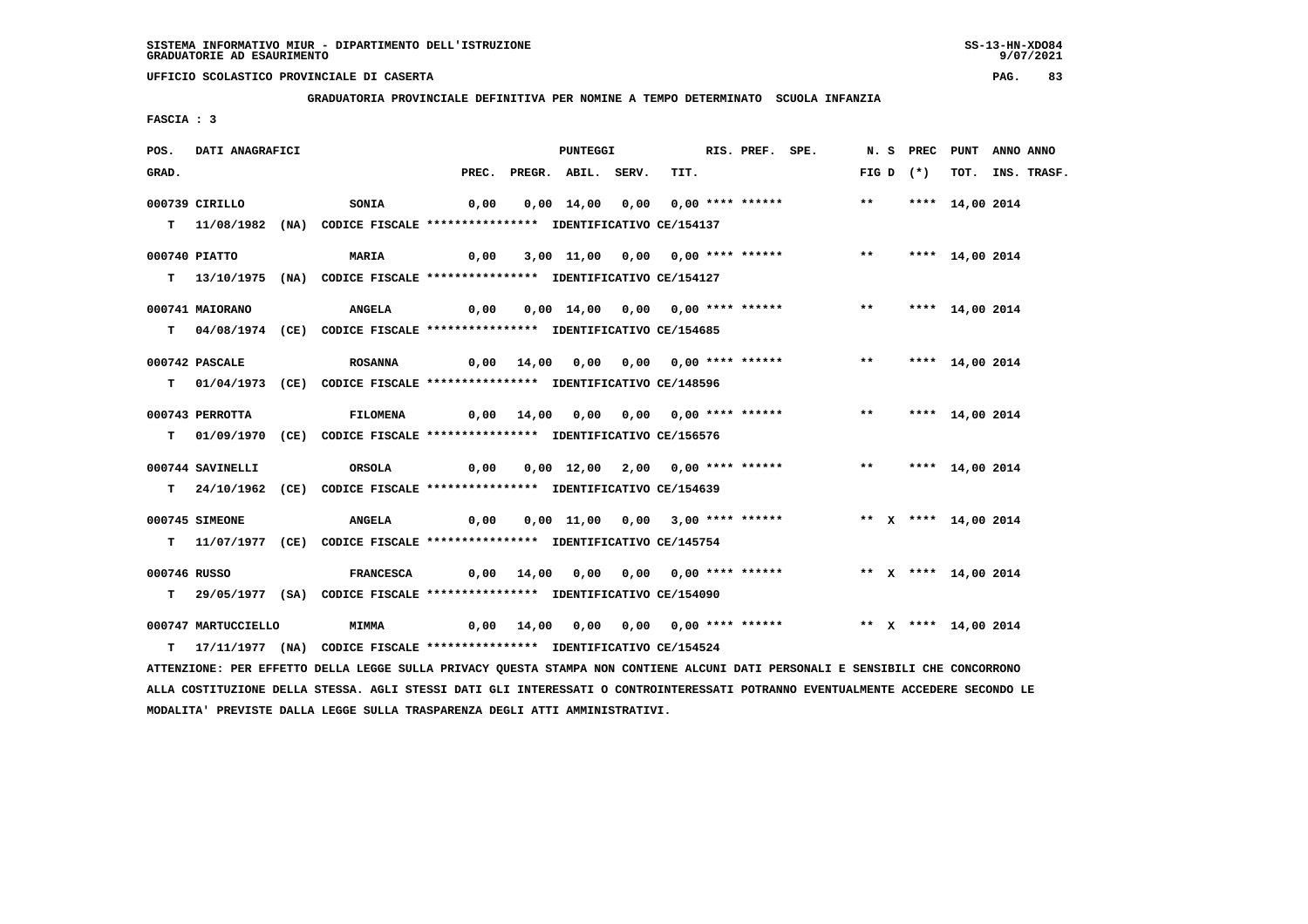**GRADUATORIA PROVINCIALE DEFINITIVA PER NOMINE A TEMPO DETERMINATO SCUOLA INFANZIA**

 **FASCIA : 3**

| POS.         | DATI ANAGRAFICI   |                                                                                                                               |       |       | PUNTEGGI           |                                                      | RIS. PREF. SPE. |                         | N. S PREC PUNT       | ANNO ANNO |             |
|--------------|-------------------|-------------------------------------------------------------------------------------------------------------------------------|-------|-------|--------------------|------------------------------------------------------|-----------------|-------------------------|----------------------|-----------|-------------|
| GRAD.        |                   |                                                                                                                               | PREC. |       | PREGR. ABIL. SERV. | TIT.                                                 |                 | FIG D $(*)$             | тот.                 |           | INS. TRASF. |
|              | 000748 CANGIANO   | <b>ROSANNA</b>                                                                                                                | 0,00  | 14,00 |                    | 0,00 0,00 0,00 **** ******                           |                 | $***$                   | **** 14,00 2014      |           |             |
|              |                   | T 16/01/1980 (CE) CODICE FISCALE **************** IDENTIFICATIVO CE/152973                                                    |       |       |                    |                                                      |                 |                         |                      |           |             |
|              |                   |                                                                                                                               |       |       |                    |                                                      |                 |                         |                      |           |             |
|              | 000749 BUONANNO   | <b>MARIA</b>                                                                                                                  | 0,00  |       |                    | 0,00 11,00 0,00 3,00 **** ****** D                   |                 | $***$                   | **** 14,00 2014      |           |             |
|              |                   | T 12/11/1977 (CE) CODICE FISCALE *************** IDENTIFICATIVO CE/154608                                                     |       |       |                    |                                                      |                 |                         |                      |           |             |
|              | 000750 SAVINO     | <b>FRANCA</b>                                                                                                                 | 0,00  |       |                    | 0,00 11,00 0,00 3,00 **** ****** EF                  |                 | $***$                   | **** 14,00 2014      |           |             |
|              |                   | T 12/09/1973 (CE) CODICE FISCALE *************** IDENTIFICATIVO CE/155327                                                     |       |       |                    |                                                      |                 |                         |                      |           |             |
|              |                   |                                                                                                                               |       |       |                    |                                                      |                 |                         |                      |           |             |
| 000751 MIELE |                   | <b>ANNAMARIA</b>                                                                                                              | 0,00  |       |                    | 0,00 14,00 0,00 0,00 **** ******                     |                 |                         | ** **** 14,00 2014   |           |             |
|              |                   | T 13/12/1967 (CE) CODICE FISCALE *************** IDENTIFICATIVO CE/147309                                                     |       |       |                    |                                                      |                 |                         |                      |           |             |
|              | 000752 CALIFRI    | <b>ANTONELLA</b>                                                                                                              | 0,00  |       |                    | 0,00 11,00 0,00 3,00 **** ******                     |                 | $***$                   | **** 14,00 2014      |           |             |
|              |                   | T 15/02/1967 (AV) CODICE FISCALE *************** IDENTIFICATIVO CE/149881                                                     |       |       |                    |                                                      |                 |                         |                      |           |             |
|              |                   |                                                                                                                               |       |       |                    |                                                      |                 |                         |                      |           |             |
|              | 000753 TORROMEO   | <b>ALESSANDRA</b>                                                                                                             | 0,00  |       |                    | 3,00 11,00 0,00 0,00 **** ******                     |                 | $***$                   | **** 14,00 2014      |           |             |
|              |                   | 10/05/1960 (CE) CODICE FISCALE *************** IDENTIFICATIVO CE/145528                                                       |       |       |                    |                                                      |                 |                         |                      |           |             |
|              | 000754 ORTUCCI    | TERESA                                                                                                                        | 0,00  |       |                    | 0,00 14,00 0,00 0,00 **** ******                     |                 | $***$                   | **** 14,00 2019 2003 |           |             |
|              |                   | 29/05/1955 (CE) CODICE FISCALE *************** IDENTIFICATIVO CE/048195                                                       |       |       |                    |                                                      |                 |                         |                      |           |             |
|              |                   |                                                                                                                               |       |       |                    |                                                      |                 |                         |                      |           |             |
|              | 000755 VERRILLO   | FILOMENA                                                                                                                      |       |       |                    | $0,00$ $14,00$ $0,00$ $0,00$ $0,00$ $***$ **** ***** |                 | $***$                   | **** 14,00 2019 2019 |           |             |
|              |                   | 07/10/1967 (CE) CODICE FISCALE *************** IDENTIFICATIVO CE/164685                                                       |       |       |                    |                                                      |                 |                         |                      |           |             |
|              | 000756 DONGIACOMO | <b>ANGELINA</b>                                                                                                               |       |       |                    | 0,00 14,00 0,00 0,00 0,00 **** ******                |                 | ** **** 14,00 2019 2019 |                      |           |             |
|              |                   | T 04/02/1956 (CE) CODICE FISCALE **************** IDENTIFICATIVO CE/164965                                                    |       |       |                    |                                                      |                 |                         |                      |           |             |
|              |                   | ATTENZIONE: PER EFFETTO DELLA LEGGE SULLA PRIVACY QUESTA STAMPA NON CONTIENE ALCUNI DATI PERSONALI E SENSIBILI CHE CONCORRONO |       |       |                    |                                                      |                 |                         |                      |           |             |

 **ATTENZIONE: PER EFFETTO DELLA LEGGE SULLA PRIVACY QUESTA STAMPA NON CONTIENE ALCUNI DATI PERSONALI E SENSIBILI CHE CONCORRONO ALLA COSTITUZIONE DELLA STESSA. AGLI STESSI DATI GLI INTERESSATI O CONTROINTERESSATI POTRANNO EVENTUALMENTE ACCEDERE SECONDO LE MODALITA' PREVISTE DALLA LEGGE SULLA TRASPARENZA DEGLI ATTI AMMINISTRATIVI.**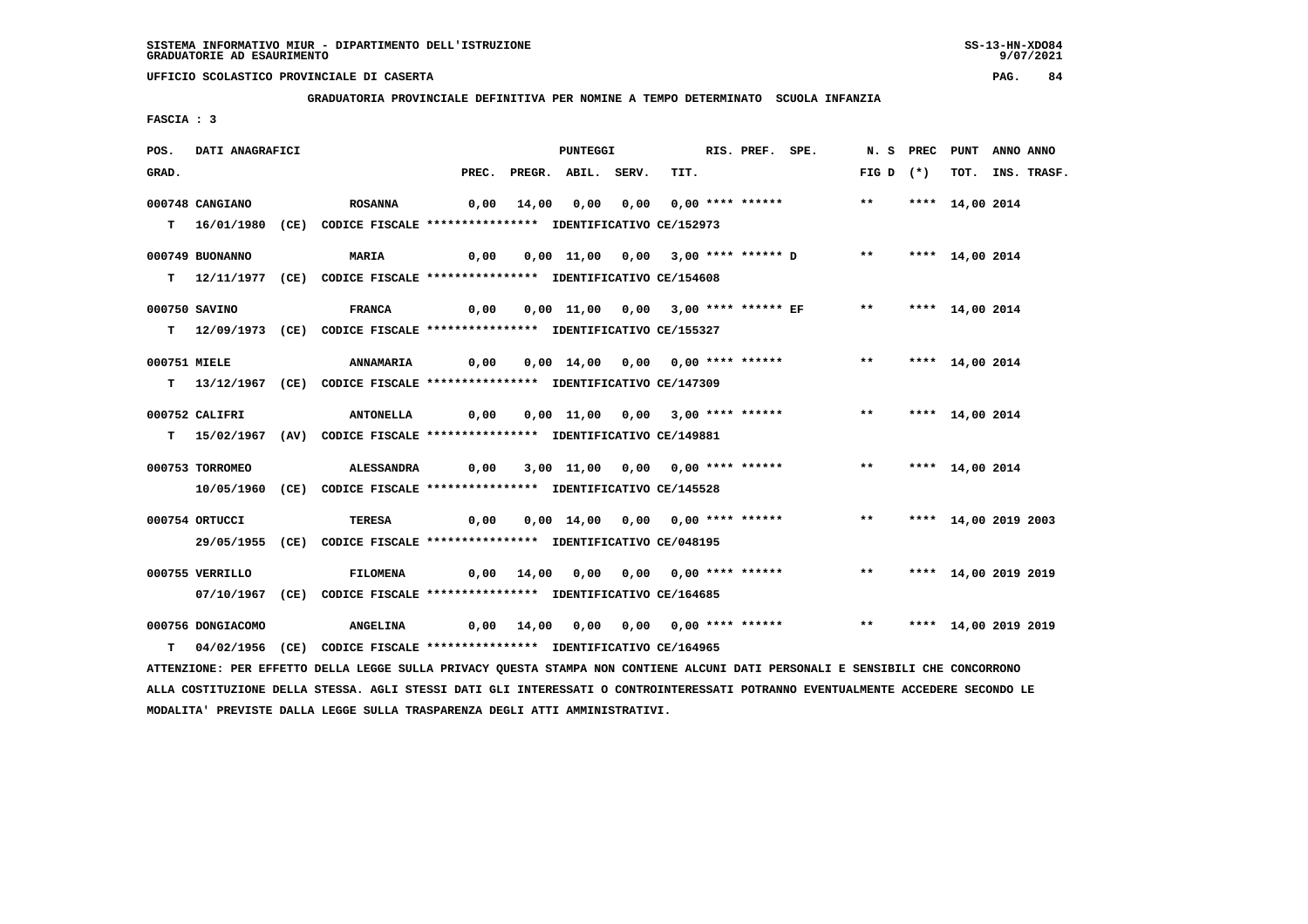**GRADUATORIA PROVINCIALE DEFINITIVA PER NOMINE A TEMPO DETERMINATO SCUOLA INFANZIA**

 **FASCIA : 3**

| POS.         | DATI ANAGRAFICI   |                                                                                                                                 |       |                | <b>PUNTEGGI</b>    |                                                       | RIS. PREF. SPE. |                                  |              |             | N. S PREC PUNT            | ANNO ANNO |             |
|--------------|-------------------|---------------------------------------------------------------------------------------------------------------------------------|-------|----------------|--------------------|-------------------------------------------------------|-----------------|----------------------------------|--------------|-------------|---------------------------|-----------|-------------|
| GRAD.        |                   |                                                                                                                                 | PREC. |                | PREGR. ABIL. SERV. | TIT.                                                  |                 |                                  |              | FIG D $(*)$ | тот.                      |           | INS. TRASF. |
|              | 000757 RICCIARDI  | <b>RAFFAELLA</b>                                                                                                                | 0,00  | 14,00          | 0,00               |                                                       |                 |                                  |              |             | ** X **** 14,00 2019 2019 |           |             |
|              |                   |                                                                                                                                 |       |                |                    |                                                       |                 |                                  |              |             |                           |           |             |
|              |                   | 03/04/1976 (CE) CODICE FISCALE *************** IDENTIFICATIVO CE/164677                                                         |       |                |                    |                                                       |                 |                                  |              |             |                           |           |             |
|              | 000758 GAGLIONE   | <b>ELISABETTA</b>                                                                                                               |       |                |                    | $0,00$ 11,00 0,00 0,00 3,00 **** ******               |                 |                                  | $***$        |             | **** 14,00 2019 2019      |           |             |
|              |                   | T 20/10/1975 (CE) CODICE FISCALE **************** IDENTIFICATIVO CE/164785                                                      |       |                |                    |                                                       |                 |                                  |              |             |                           |           |             |
|              |                   |                                                                                                                                 |       |                |                    |                                                       |                 |                                  |              |             |                           |           |             |
|              | 000759 DADDIO     | <b>PASQUA</b>                                                                                                                   |       |                |                    | $0,00$ 14,00 0,00 0,00 0,00 **** ******               |                 |                                  |              |             | ** **** 14,00 2019 2019   |           |             |
|              |                   | T 11/08/1970 (CE) CODICE FISCALE **************** IDENTIFICATIVO CE/164629                                                      |       |                |                    |                                                       |                 |                                  |              |             |                           |           |             |
|              | 000760 MANGIONE   | TEA                                                                                                                             | 0,00  |                |                    | 0,00 14,00 0,00 0,00 **** ******                      |                 |                                  | $***$        |             | **** 14,00 2019 2019      |           |             |
|              |                   | 24/11/1980 (NA) CODICE FISCALE *************** IDENTIFICATIVO CE/164684                                                         |       |                |                    |                                                       |                 |                                  |              |             |                           |           |             |
|              |                   |                                                                                                                                 |       |                |                    |                                                       |                 |                                  |              |             |                           |           |             |
|              | 000761 PONTORIERO | <b>DOMENICA</b>                                                                                                                 | 0,00  |                |                    | 0,00 11,00 0,00 3,00 **** ****** D                    |                 |                                  |              |             | ** X **** 14,00 2019 2019 |           |             |
| т            |                   | 12/08/1977 (VV) CODICE FISCALE *************** IDENTIFICATIVO CE/164982                                                         |       |                |                    |                                                       |                 |                                  |              |             |                           |           |             |
|              |                   |                                                                                                                                 |       |                |                    |                                                       |                 |                                  |              |             |                           |           |             |
|              | 000762 DI GAETANO | <b>MARINA</b>                                                                                                                   | 0,00  | 11,00          |                    | 0,00 0,00 3,00 **** ******                            |                 |                                  | $\star\star$ |             | **** 14,00 2019 2019      |           |             |
|              |                   | T 25/02/1981 (CE) CODICE FISCALE *************** IDENTIFICATIVO CE/164879                                                       |       |                |                    |                                                       |                 |                                  |              |             |                           |           |             |
|              | 000763 MENALE     | <b>ASSUNTA</b>                                                                                                                  |       |                |                    | $0,00$ $14,00$ $0,00$ $0,00$ $0,00$ $***$ **** ****** |                 |                                  | $***$        |             | **** 14,00 2019 2019      |           |             |
|              |                   | T 11/01/1980 (NA) CODICE FISCALE **************** IDENTIFICATIVO CE/164756                                                      |       |                |                    |                                                       |                 |                                  |              |             |                           |           |             |
|              |                   |                                                                                                                                 |       |                |                    |                                                       |                 |                                  |              |             |                           |           |             |
| 000764 FUSCO |                   | CARMELA                                                                                                                         |       | $0,00$ $14,00$ |                    |                                                       |                 |                                  | $***$        |             | **** 14,00 2019 2019      |           |             |
|              |                   | T 19/03/1971 (CE) CODICE FISCALE *************** IDENTIFICATIVO CE/164786                                                       |       |                |                    |                                                       |                 |                                  |              |             |                           |           |             |
|              |                   |                                                                                                                                 |       |                |                    |                                                       |                 |                                  |              |             |                           |           |             |
|              | 000765 D'URSO     | <b>MARGHERITA</b>                                                                                                               | 0,00  |                |                    |                                                       |                 | 0,00 14,00 0,00 0,00 **** ****** | $***$        |             | **** 14,00 2019 2019      |           |             |
|              |                   | 25/01/1971 (BN) CODICE FISCALE *************** IDENTIFICATIVO CE/164715                                                         |       |                |                    |                                                       |                 |                                  |              |             |                           |           |             |
|              |                   | ATTENZIONE: PER EFFETTO DELLA LEGGE SULLA PRIVACY QUESTA STAMPA NON CONTIENE ALCUNI DATI PERSONALI E SENSIBILI CHE CONCORRONO   |       |                |                    |                                                       |                 |                                  |              |             |                           |           |             |
|              |                   | ALLA COSTITUZIONE DELLA STESSA. AGLI STESSI DATI GLI INTERESSATI O CONTROINTERESSATI POTRANNO EVENTUALMENTE ACCEDERE SECONDO LE |       |                |                    |                                                       |                 |                                  |              |             |                           |           |             |

 **MODALITA' PREVISTE DALLA LEGGE SULLA TRASPARENZA DEGLI ATTI AMMINISTRATIVI.**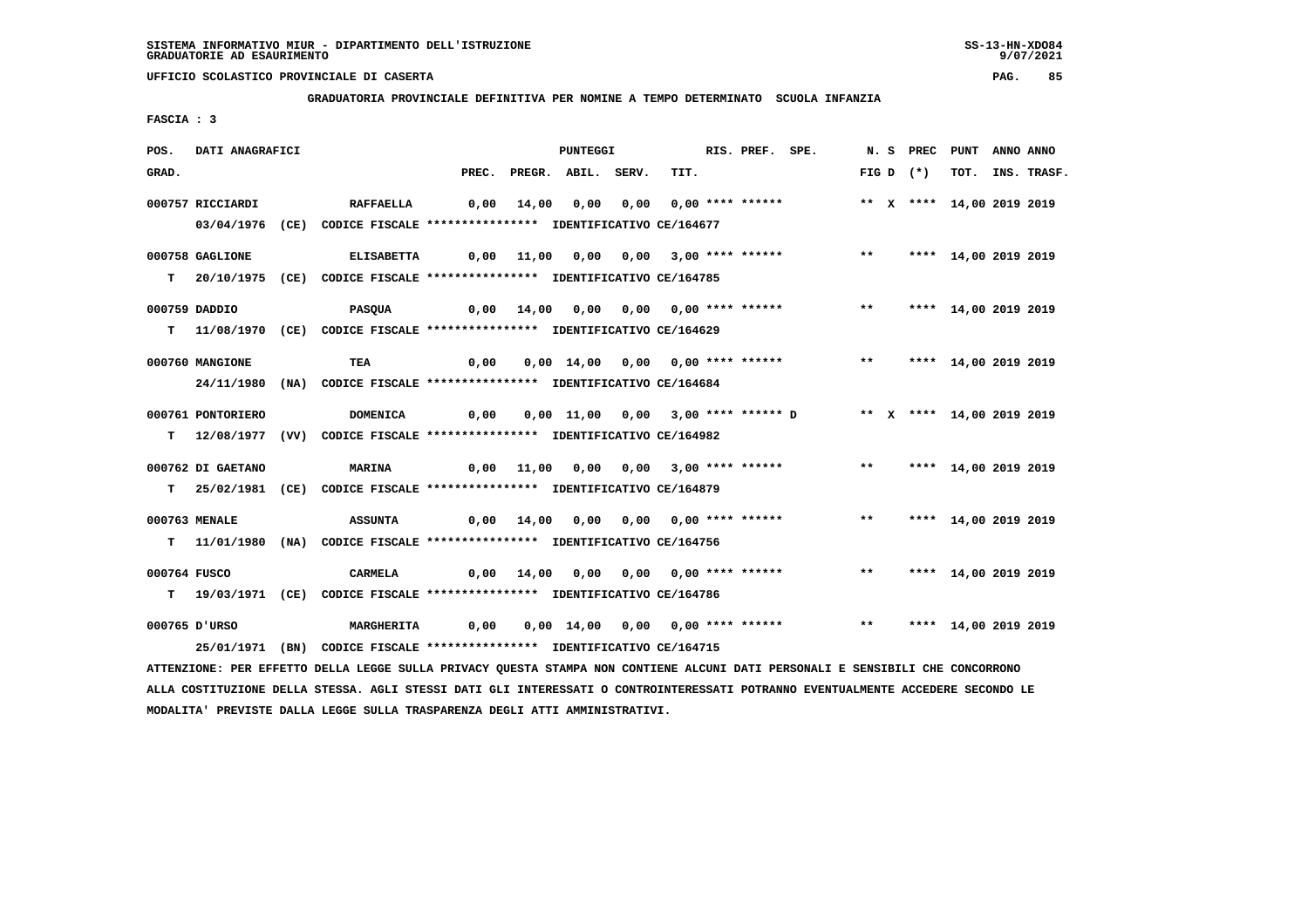**GRADUATORIA PROVINCIALE DEFINITIVA PER NOMINE A TEMPO DETERMINATO SCUOLA INFANZIA**

 **FASCIA : 3**

| POS.         | <b>DATI ANAGRAFICI</b> |                                                                                                                               | <b>PUNTEGGI</b> |  |                          |  |      | RIS. PREF. SPE.                                                        | N. S PREC PUNT ANNO ANNO |                      |                  |
|--------------|------------------------|-------------------------------------------------------------------------------------------------------------------------------|-----------------|--|--------------------------|--|------|------------------------------------------------------------------------|--------------------------|----------------------|------------------|
| GRAD.        |                        |                                                                                                                               |                 |  | PREC. PREGR. ABIL. SERV. |  | TIT. |                                                                        | FIG D $(*)$              |                      | TOT. INS. TRASF. |
| 000766 PAONE |                        | <b>DANIELA</b>                                                                                                                |                 |  |                          |  |      | 0,00 14,00 0,00 0,00 0,00 **** ******           **                     |                          | **** 14,00 2019 2019 |                  |
|              |                        | T 13/06/1963 (NA) CODICE FISCALE **************** IDENTIFICATIVO CE/164892                                                    |                 |  |                          |  |      |                                                                        |                          |                      |                  |
| 000767 LALLO |                        | ANNUNZIATA     0,00    0,00    14,00    0,00    0,00    ****    ****    ***    ****    14,00    2019                          |                 |  |                          |  |      |                                                                        |                          |                      |                  |
|              |                        | 26/06/1962 (CE) CODICE FISCALE *************** IDENTIFICATIVO CE/023101                                                       |                 |  |                          |  |      |                                                                        |                          |                      |                  |
|              |                        |                                                                                                                               |                 |  |                          |  |      |                                                                        |                          |                      |                  |
|              | 000768 ADDELIO         | <b>ANGELA</b>                                                                                                                 |                 |  |                          |  |      |                                                                        |                          |                      |                  |
|              |                        | 22/07/1972 (CE) CODICE FISCALE *************** IDENTIFICATIVO CE/043709                                                       |                 |  |                          |  |      |                                                                        |                          |                      |                  |
| 000769 FUSCO |                        | LUISA ROSARIA 0,00 0,00 14,00 0,00 0,00 **** ****** **** **** 14,00 2019                                                      |                 |  |                          |  |      |                                                                        |                          |                      |                  |
|              |                        | 07/10/1970 (CE) CODICE FISCALE *************** IDENTIFICATIVO CE/043443                                                       |                 |  |                          |  |      |                                                                        |                          |                      |                  |
|              |                        |                                                                                                                               |                 |  |                          |  |      |                                                                        |                          |                      |                  |
| 000770 GIOIA |                        | <b>FRANCA</b>                                                                                                                 |                 |  |                          |  |      | 0,00 0,00 14,00 0,00 0,00 **** ****** *** *** **** 14,00 2019          |                          |                      |                  |
|              |                        | 26/12/1964 (CE) CODICE FISCALE *************** IDENTIFICATIVO CE/042926                                                       |                 |  |                          |  |      |                                                                        |                          |                      |                  |
|              | 000771 VISCUSI         | ANTONIETTA         0,00     0,00   13,00    0,00    0,00  **** ******  EF            **       ****   13,00  2000              |                 |  |                          |  |      |                                                                        |                          |                      |                  |
|              |                        | 11/07/1965 (BN) CODICE FISCALE *************** IDENTIFICATIVO CE/023745                                                       |                 |  |                          |  |      |                                                                        |                          |                      |                  |
|              |                        |                                                                                                                               |                 |  |                          |  |      |                                                                        |                          |                      |                  |
|              | 000772 VISCUSI         | <b>GIUSEPPINA</b>                                                                                                             |                 |  |                          |  |      | 0,00  0,00 13,00  0,00  0,00 **** ****** EF      **    **** 13,00 2002 |                          |                      |                  |
|              |                        | 13/01/1959 (BN) CODICE FISCALE *************** IDENTIFICATIVO CE/042795                                                       |                 |  |                          |  |      |                                                                        |                          |                      |                  |
|              | 000773 MICILLO         | <b>GIOVANNA</b>                                                                                                               |                 |  |                          |  |      |                                                                        | ** **** 13,00 2014       |                      |                  |
|              |                        | T 24/06/1980 (NA) CODICE FISCALE *************** IDENTIFICATIVO CE/147089                                                     |                 |  |                          |  |      |                                                                        |                          |                      |                  |
|              | 000774 BUCCIERO        |                                                                                                                               |                 |  |                          |  |      |                                                                        |                          |                      |                  |
|              |                        |                                                                                                                               |                 |  |                          |  |      |                                                                        |                          |                      |                  |
|              |                        | T 05/07/1975 (CE) CODICE FISCALE *************** IDENTIFICATIVO CE/151795                                                     |                 |  |                          |  |      |                                                                        |                          |                      |                  |
|              |                        | ATTENZIONE: PER EFFETTO DELLA LEGGE SULLA PRIVACY QUESTA STAMPA NON CONTIENE ALCUNI DATI PERSONALI E SENSIBILI CHE CONCORRONO |                 |  |                          |  |      |                                                                        |                          |                      |                  |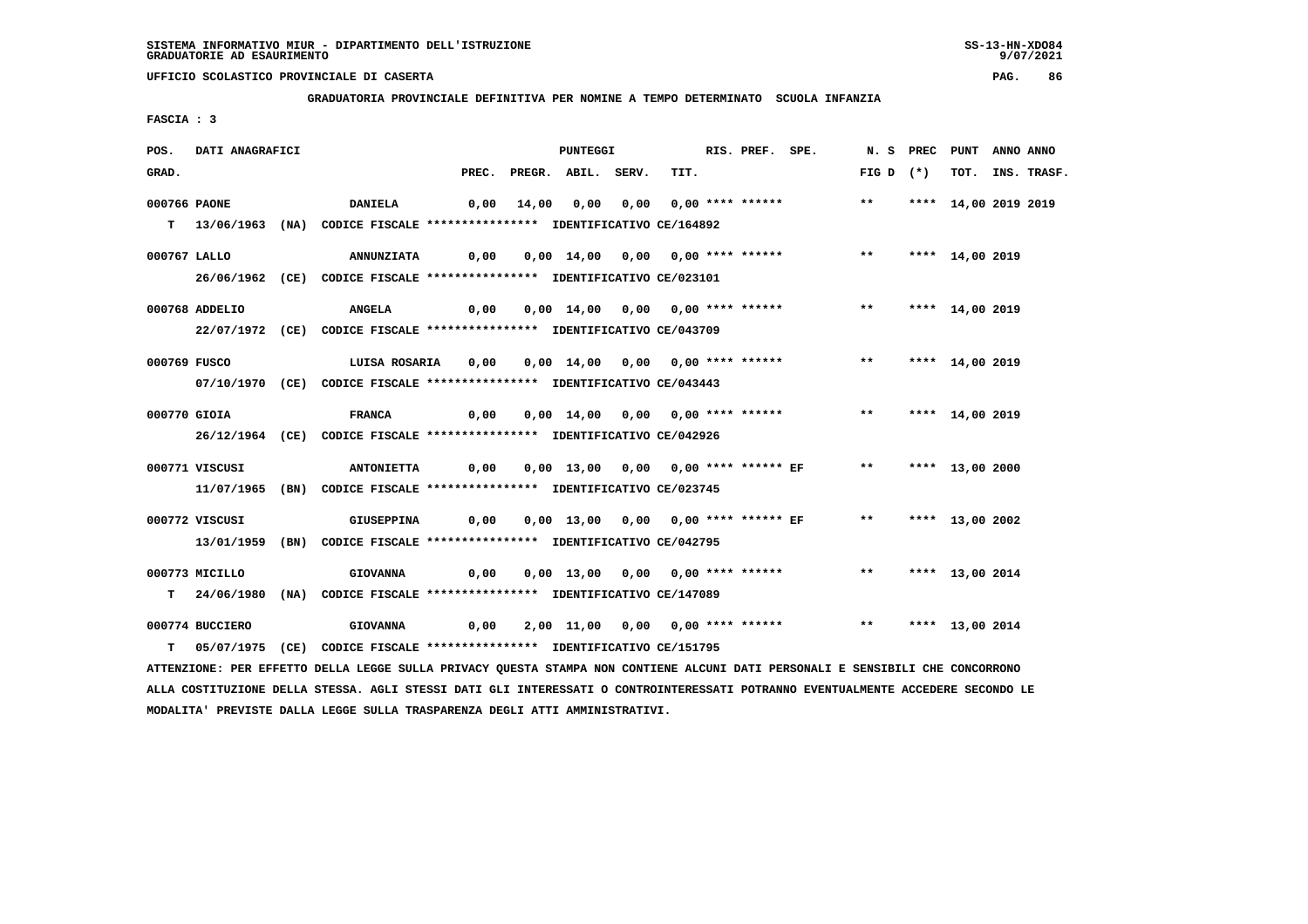**GRADUATORIA PROVINCIALE DEFINITIVA PER NOMINE A TEMPO DETERMINATO SCUOLA INFANZIA**

 **FASCIA : 3**

| POS.         | DATI ANAGRAFICI    |                                                                            |  | <b>PUNTEGGI</b>          |                                                                                | RIS. PREF. SPE. |             | N. S PREC PUNT ANNO ANNO |                 |                  |
|--------------|--------------------|----------------------------------------------------------------------------|--|--------------------------|--------------------------------------------------------------------------------|-----------------|-------------|--------------------------|-----------------|------------------|
| GRAD.        |                    |                                                                            |  | PREC. PREGR. ABIL. SERV. | TIT.                                                                           |                 | FIG D $(*)$ |                          |                 | TOT. INS. TRASF. |
|              | 000775 VASSALLO    | <b>ARIANNA</b>                                                             |  |                          | 0,00  0,00  13,00  0,00  0,00  ****  ******    **    **    ****    13,00  2014 |                 |             |                          |                 |                  |
|              |                    | T 19/11/1981 (CE) CODICE FISCALE **************** IDENTIFICATIVO CE/145570 |  |                          |                                                                                |                 |             |                          |                 |                  |
|              | 000776 DE GIRONIMO | <b>MARISA</b>                                                              |  |                          |                                                                                |                 |             |                          |                 |                  |
|              |                    | 17/11/1978 (CE) CODICE FISCALE *************** IDENTIFICATIVO CE/154653    |  |                          |                                                                                |                 |             |                          |                 |                  |
|              | 000777 BOVENZI     | LUCIA                                                                      |  |                          |                                                                                |                 |             |                          |                 |                  |
|              |                    | T 27/09/1977 (CE) CODICE FISCALE *************** IDENTIFICATIVO CE/148564  |  |                          |                                                                                |                 |             |                          |                 |                  |
|              | 000778 PANNONE     | <b>ANNARITA</b>                                                            |  |                          | 0,00 13,00 0,00 0,00 0,00 **** ******           **                             |                 |             |                          | **** 13,00 2014 |                  |
|              |                    | T 22/04/1976 (NA) CODICE FISCALE **************** IDENTIFICATIVO CE/150664 |  |                          |                                                                                |                 |             |                          |                 |                  |
| 000779 RUSSO |                    | MADDALENA                                                                  |  |                          |                                                                                |                 |             |                          |                 |                  |
|              |                    | T 05/05/1975 (NA) CODICE FISCALE **************** IDENTIFICATIVO CE/147672 |  |                          |                                                                                |                 |             |                          |                 |                  |
|              |                    |                                                                            |  |                          |                                                                                |                 |             |                          |                 |                  |
|              | 000780 PERRONE     | TERESA                                                                     |  |                          | 0,00 13,00 0,00 0,00 0,00 **** ****** *** **                                   |                 |             |                          | **** 13,00 2014 |                  |
|              |                    | T 27/02/1977 (CE) CODICE FISCALE *************** IDENTIFICATIVO CE/154684  |  |                          |                                                                                |                 |             |                          |                 |                  |
| 000781 FUSCO |                    | <b>TERESA</b>                                                              |  |                          | 0,00 13,00 0,00 0,00 0,00 **** ******                                          |                 | $***$       |                          | **** 13,00 2014 |                  |
|              |                    | T 11/01/1968 (CE) CODICE FISCALE **************** IDENTIFICATIVO CE/147398 |  |                          |                                                                                |                 |             |                          |                 |                  |
|              | 000782 DE MEIS     | <b>TIZIANA</b>                                                             |  |                          |                                                                                |                 |             |                          |                 |                  |
|              |                    | 18/11/1974 (CE) CODICE FISCALE *************** IDENTIFICATIVO CE/045200    |  |                          |                                                                                |                 |             |                          |                 |                  |
|              |                    |                                                                            |  |                          |                                                                                |                 |             |                          |                 |                  |
|              | 000783 GALEONE     |                                                                            |  |                          |                                                                                |                 |             |                          | **** 13,00 2014 |                  |
|              |                    | T 24/03/1983 (CE) CODICE FISCALE **************** IDENTIFICATIVO CE/151383 |  |                          |                                                                                |                 |             |                          |                 |                  |

 **ATTENZIONE: PER EFFETTO DELLA LEGGE SULLA PRIVACY QUESTA STAMPA NON CONTIENE ALCUNI DATI PERSONALI E SENSIBILI CHE CONCORRONO ALLA COSTITUZIONE DELLA STESSA. AGLI STESSI DATI GLI INTERESSATI O CONTROINTERESSATI POTRANNO EVENTUALMENTE ACCEDERE SECONDO LE MODALITA' PREVISTE DALLA LEGGE SULLA TRASPARENZA DEGLI ATTI AMMINISTRATIVI.**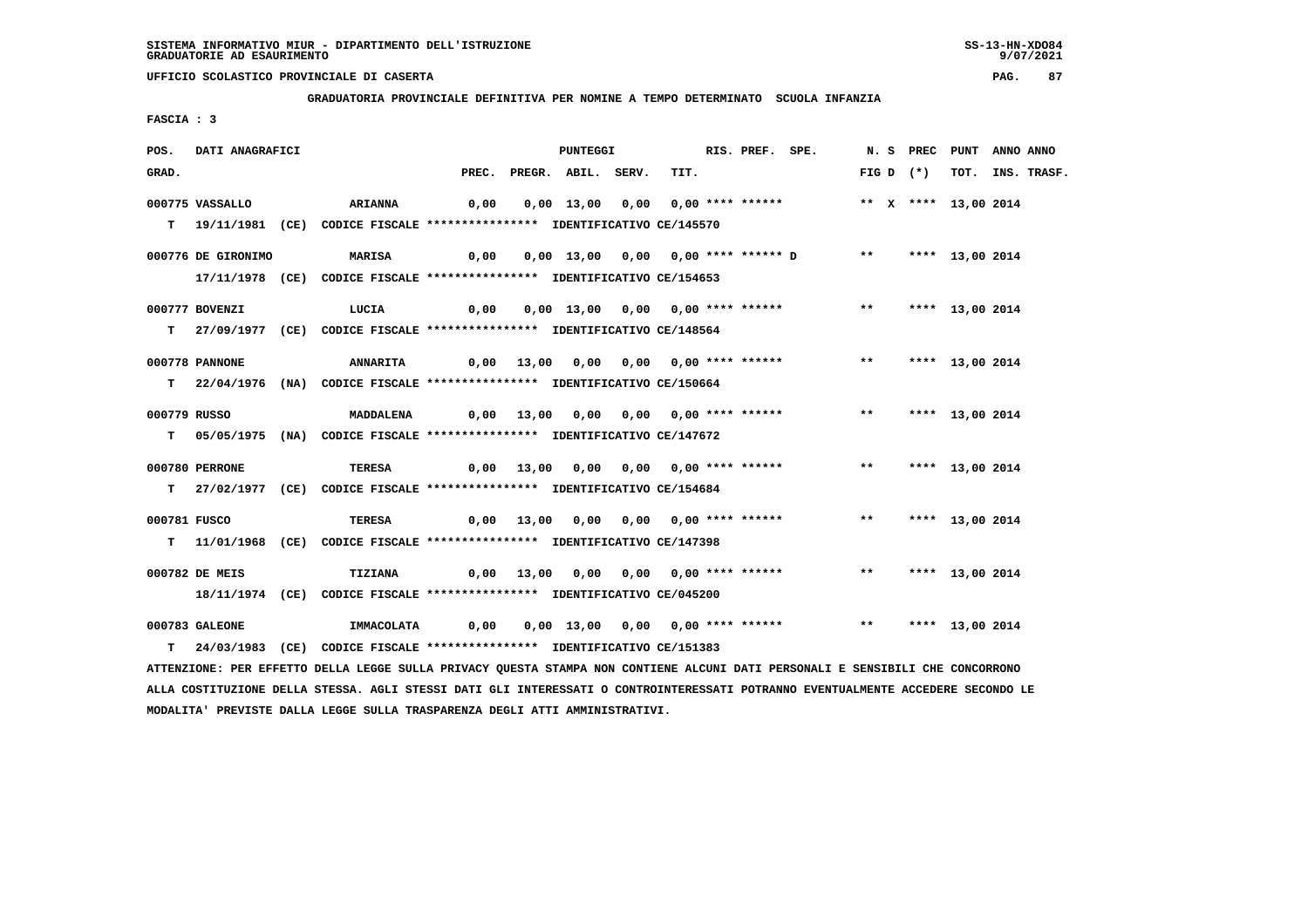**GRADUATORIA PROVINCIALE DEFINITIVA PER NOMINE A TEMPO DETERMINATO SCUOLA INFANZIA**

 **FASCIA : 3**

| POS.         | DATI ANAGRAFICI    |                                                                                                                                 |      | PUNTEGGI                                |      | RIS. PREF. SPE. |                                                       |                         | N. S PREC PUNT ANNO ANNO |                  |
|--------------|--------------------|---------------------------------------------------------------------------------------------------------------------------------|------|-----------------------------------------|------|-----------------|-------------------------------------------------------|-------------------------|--------------------------|------------------|
| GRAD.        |                    |                                                                                                                                 |      | PREC. PREGR. ABIL. SERV.                | TIT. |                 |                                                       | FIG D $(*)$             |                          | TOT. INS. TRASF. |
|              | 000784 TARTAGLIONE | <b>CONCETTA</b>                                                                                                                 | 0,00 | 0,00 13,00 0,00 0,00 **** ******        |      |                 |                                                       | $***$                   | **** 13,00 2014          |                  |
|              |                    | T 22/09/1981 (CE) CODICE FISCALE *************** IDENTIFICATIVO CE/154453                                                       |      |                                         |      |                 |                                                       |                         |                          |                  |
|              |                    |                                                                                                                                 |      |                                         |      |                 |                                                       |                         |                          |                  |
|              | 000785 GRAZIANO    | ALESSANDRA                                                                                                                      |      | 0,00 13,00 0,00 0,00 0,00 **** ******   |      |                 |                                                       | $***$                   | **** 13,00 2014          |                  |
|              |                    | T 29/06/1974 (CE) CODICE FISCALE **************** IDENTIFICATIVO CE/146227                                                      |      |                                         |      |                 |                                                       |                         |                          |                  |
|              |                    |                                                                                                                                 |      |                                         |      |                 |                                                       |                         |                          |                  |
|              | 000786 SORRENTINO  | MICHELINA                                                                                                                       | 0,00 |                                         |      |                 | 0,00 13,00 0,00 0,00 **** ****** D ** **** 13,00 2014 |                         |                          |                  |
|              |                    | 10/03/1974 (CE) CODICE FISCALE *************** IDENTIFICATIVO CE/154652                                                         |      |                                         |      |                 |                                                       |                         |                          |                  |
|              | 000787 ZARRILLO    | <b>MARIA</b>                                                                                                                    | 0,00 |                                         |      |                 | 0,00 13,00 0,00 0,00 **** ****** E ** **** 13,00 2014 |                         |                          |                  |
|              |                    | T 18/03/1973 (CE) CODICE FISCALE *************** IDENTIFICATIVO CE/147332                                                       |      |                                         |      |                 |                                                       |                         |                          |                  |
|              |                    |                                                                                                                                 |      |                                         |      |                 |                                                       |                         |                          |                  |
|              | 000788 CARDELLA    | <b>MARIAROSARIA</b>                                                                                                             | 0,00 |                                         |      |                 | 0,00 13,00 0,00 0,00 **** ****** F **                 |                         | **** 13,00 2014          |                  |
|              |                    | T 09/08/1969 (NA) CODICE FISCALE *************** IDENTIFICATIVO CE/152468                                                       |      |                                         |      |                 |                                                       |                         |                          |                  |
|              |                    |                                                                                                                                 |      |                                         |      |                 |                                                       |                         |                          |                  |
| 000789 BARCA |                    | <b>MARIAGRAZIA</b>                                                                                                              |      |                                         |      |                 | 0,00 13,00 0,00 0,00 0,00 **** ******                 | ** **** 13,00 2019 2019 |                          |                  |
|              |                    | 07/02/1977 (CE) CODICE FISCALE *************** IDENTIFICATIVO CE/164915                                                         |      |                                         |      |                 |                                                       |                         |                          |                  |
|              | 000790 CASERTA     | <b>ROSANNA</b>                                                                                                                  |      |                                         |      |                 | 0,00 13,00 0,00 0,00 0,00 **** ******                 | $***$                   | **** 13,00 2019 2019     |                  |
|              |                    | T 24/09/1980 (CE) CODICE FISCALE **************** IDENTIFICATIVO CE/164908                                                      |      |                                         |      |                 |                                                       |                         |                          |                  |
|              |                    |                                                                                                                                 |      |                                         |      |                 |                                                       |                         |                          |                  |
|              | 000791 SCIROCCO    | <b>ANTONIAROSA</b>                                                                                                              |      | 0,00 13,00 0,00 0,00 0,00 **** ****** D |      |                 |                                                       | ** **** 13,00 2019 2019 |                          |                  |
|              |                    | T 10/09/1982 (CE) CODICE FISCALE *************** IDENTIFICATIVO CE/164760                                                       |      |                                         |      |                 |                                                       |                         |                          |                  |
|              |                    |                                                                                                                                 |      |                                         |      |                 |                                                       |                         |                          |                  |
|              | 000792 DE CHIARA   | <b>MATILDE</b>                                                                                                                  |      |                                         |      |                 | 0,00 13,00 0,00 0,00 0,00 **** ******                 | $\star\star$            | **** 13,00 2019 2019     |                  |
| т            |                    | 02/06/1982 (CE) CODICE FISCALE **************** IDENTIFICATIVO CE/164733                                                        |      |                                         |      |                 |                                                       |                         |                          |                  |
|              |                    | ATTENZIONE: PER EFFETTO DELLA LEGGE SULLA PRIVACY QUESTA STAMPA NON CONTIENE ALCUNI DATI PERSONALI E SENSIBILI CHE CONCORRONO   |      |                                         |      |                 |                                                       |                         |                          |                  |
|              |                    | ALLA COSTITUZIONE DELLA STESSA. AGLI STESSI DATI GLI INTERESSATI O CONTROINTERESSATI POTRANNO EVENTUALMENTE ACCEDERE SECONDO LE |      |                                         |      |                 |                                                       |                         |                          |                  |

 **MODALITA' PREVISTE DALLA LEGGE SULLA TRASPARENZA DEGLI ATTI AMMINISTRATIVI.**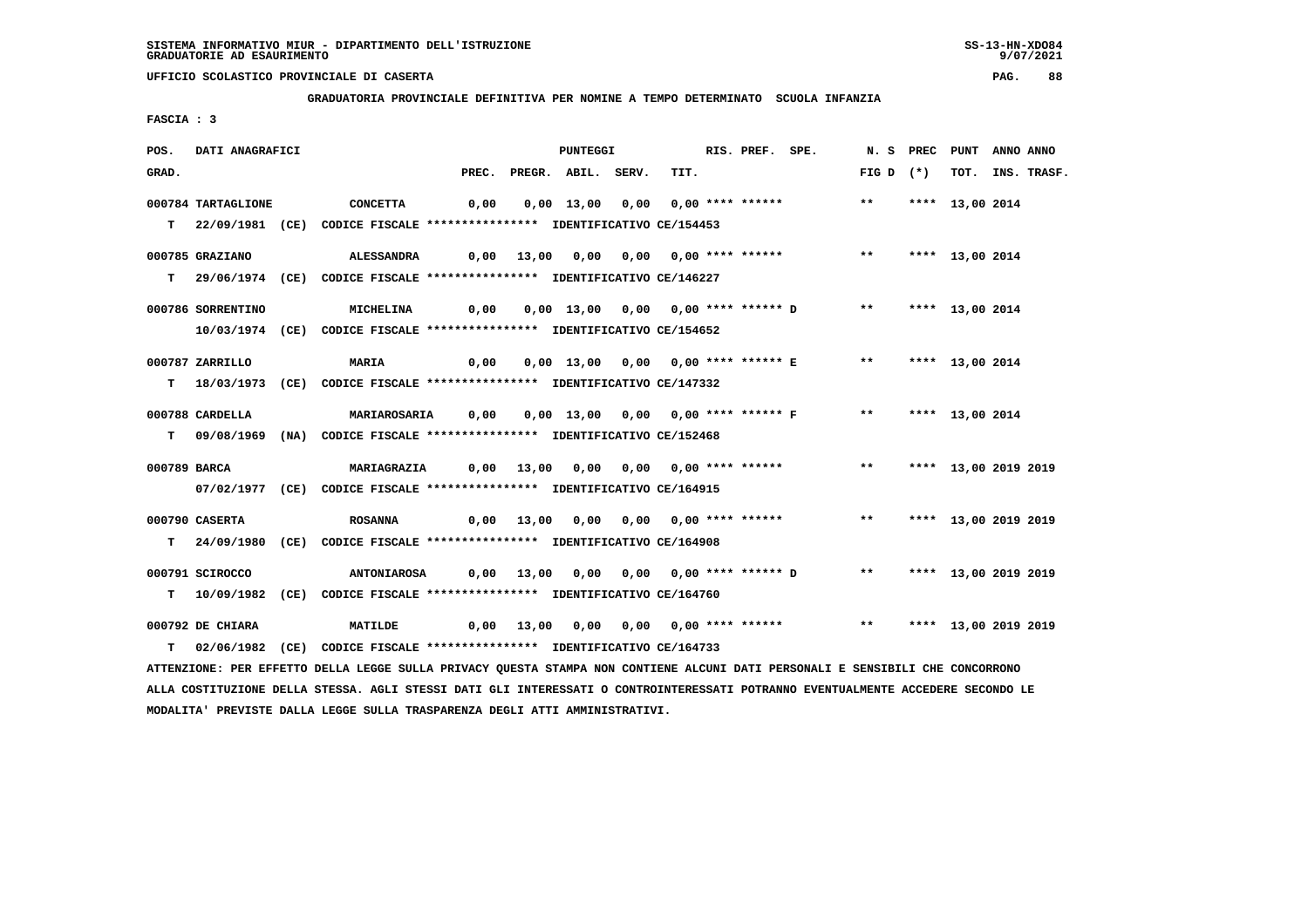**GRADUATORIA PROVINCIALE DEFINITIVA PER NOMINE A TEMPO DETERMINATO SCUOLA INFANZIA**

 **FASCIA : 3**

| POS.  | DATI ANAGRAFICI  |                                                                                                                               |      | PUNTEGGI                 |                                                                                    | RIS. PREF. SPE. |  |             | N. S PREC PUNT ANNO ANNO |                  |
|-------|------------------|-------------------------------------------------------------------------------------------------------------------------------|------|--------------------------|------------------------------------------------------------------------------------|-----------------|--|-------------|--------------------------|------------------|
| GRAD. |                  |                                                                                                                               |      | PREC. PREGR. ABIL. SERV. | TIT.                                                                               |                 |  | $FIG D (*)$ |                          | TOT. INS. TRASF. |
|       | 000793 BOLOGNA   | <b>ROSA</b>                                                                                                                   | 0,00 |                          | 0,00 13,00 0,00 0,00 **** ****** *** *** **** 13,00 2019 2019                      |                 |  |             |                          |                  |
|       |                  | T 30/01/1969 (CE) CODICE FISCALE *************** IDENTIFICATIVO CE/164943                                                     |      |                          |                                                                                    |                 |  |             |                          |                  |
|       | 000794 NUNZIATA  | MARIAROSARIA 0,00 12,00 0,00 0,00 0,00 **** ****** **** X **** 12,00 2014                                                     |      |                          |                                                                                    |                 |  |             |                          |                  |
|       |                  | T 16/01/1965 (CE) CODICE FISCALE *************** IDENTIFICATIVO CE/154305                                                     |      |                          |                                                                                    |                 |  |             |                          |                  |
|       | 000795 DIGLIO    | <b>PATRIZIA</b>                                                                                                               | 0,00 |                          | 0,00 12,00 0,00 0,00 **** ****** *** *** **** 12,00 2014                           |                 |  |             |                          |                  |
|       |                  | T 25/08/1969 (CE) CODICE FISCALE *************** IDENTIFICATIVO CE/154461                                                     |      |                          |                                                                                    |                 |  |             |                          |                  |
|       | 000796 MEROLA    | LORETANA                                                                                                                      |      |                          | 0,00  0,00  12,00  0,00  0,00  ****  ******            **      ****    12,00  2014 |                 |  |             |                          |                  |
|       |                  | T 25/03/1968 (CE) CODICE FISCALE *************** IDENTIFICATIVO CE/148493                                                     |      |                          |                                                                                    |                 |  |             |                          |                  |
|       | 000797 VIGLIOTTA | <b>MARIA ROSARIA</b>                                                                                                          |      |                          |                                                                                    |                 |  |             |                          |                  |
|       |                  | T 28/08/1976 (CE) CODICE FISCALE *************** IDENTIFICATIVO CE/146448                                                     |      |                          |                                                                                    |                 |  |             |                          |                  |
|       | 000798 GRAVANTE  |                                                                                                                               |      |                          |                                                                                    |                 |  |             | **** 12,00 2014          |                  |
|       |                  | T 09/09/1974 (EE) CODICE FISCALE **************** IDENTIFICATIVO CE/154600                                                    |      |                          |                                                                                    |                 |  |             |                          |                  |
|       | 000799 DALTERIO  | CECILIA                                                                                                                       | 0,00 |                          | 0,00 12,00 0,00 0,00 **** ******             **     **** 12,00 2014                |                 |  |             |                          |                  |
|       |                  | T 06/01/1970 (CE) CODICE FISCALE *************** IDENTIFICATIVO CE/154698                                                     |      |                          |                                                                                    |                 |  |             |                          |                  |
|       | 000800 MUSONE    | <b>GIUSEPPE</b>                                                                                                               |      |                          | 0,00 12,00 0,00 0,00 0,00 **** ******             **     **** 12,00 2014           |                 |  |             |                          |                  |
|       |                  | T 06/07/1967 (CE) CODICE FISCALE **************** IDENTIFICATIVO CE/162263                                                    |      |                          |                                                                                    |                 |  |             |                          |                  |
|       | 000801 RICCIARDI | <b>MARILENA</b>                                                                                                               |      |                          |                                                                                    |                 |  |             |                          |                  |
|       |                  | T 18/08/1978 (CE) CODICE FISCALE **************** IDENTIFICATIVO CE/163725                                                    |      |                          |                                                                                    |                 |  |             |                          |                  |
|       |                  | ATTENZIONE: PER EFFETTO DELLA LEGGE SULLA PRIVACY QUESTA STAMPA NON CONTIENE ALCUNI DATI PERSONALI E SENSIBILI CHE CONCORRONO |      |                          |                                                                                    |                 |  |             |                          |                  |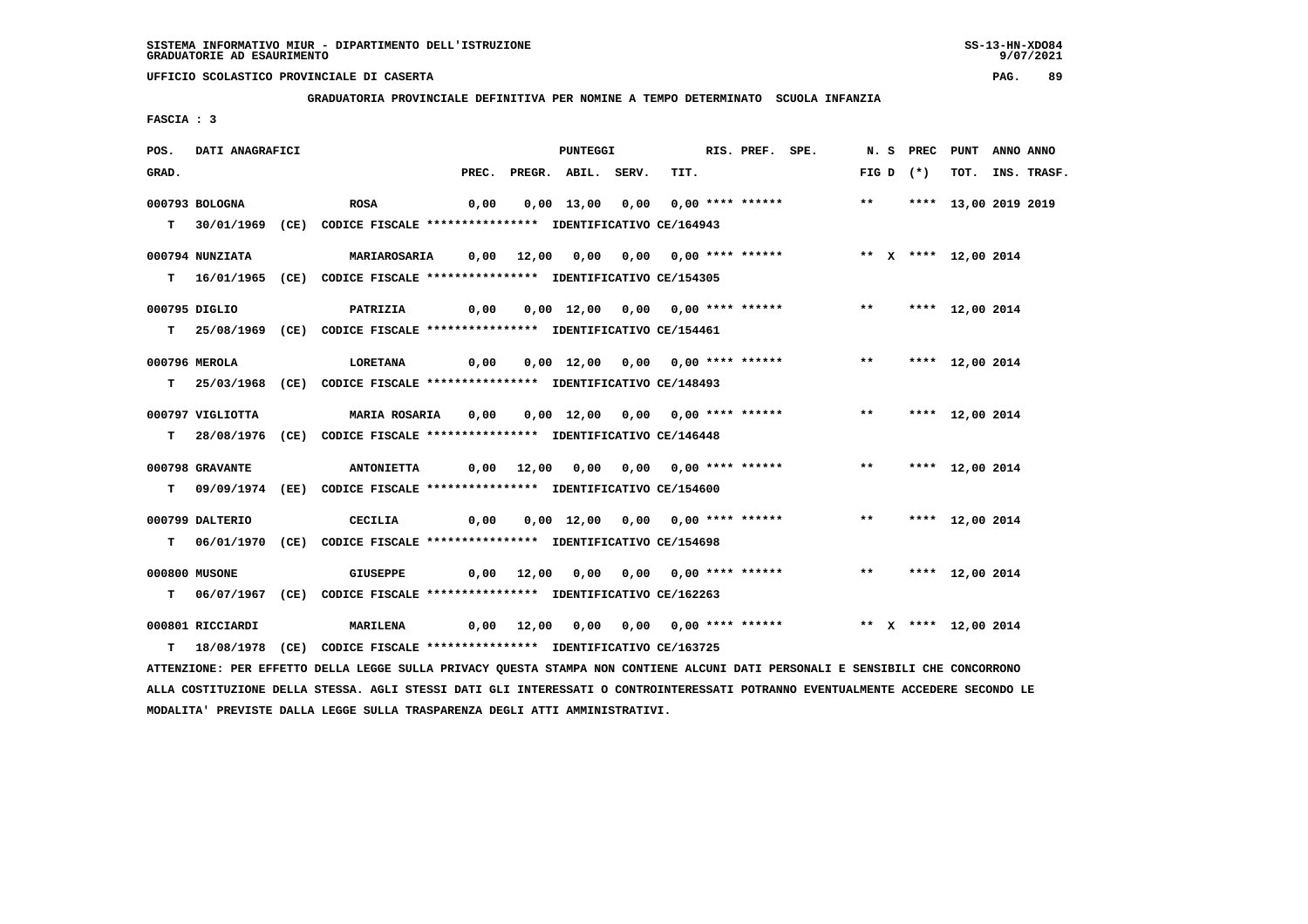**MODALITA' PREVISTE DALLA LEGGE SULLA TRASPARENZA DEGLI ATTI AMMINISTRATIVI.**

# **UFFICIO SCOLASTICO PROVINCIALE DI CASERTA PAG. 90**

 **GRADUATORIA PROVINCIALE DEFINITIVA PER NOMINE A TEMPO DETERMINATO SCUOLA INFANZIA**

 **FASCIA : 3**

| POS.  | DATI ANAGRAFICI    |                                                                                                                                 |       |       | <b>PUNTEGGI</b>    |                                       | RIS. PREF. SPE. |                         | N. S PREC PUNT |                      | ANNO ANNO |             |
|-------|--------------------|---------------------------------------------------------------------------------------------------------------------------------|-------|-------|--------------------|---------------------------------------|-----------------|-------------------------|----------------|----------------------|-----------|-------------|
| GRAD. |                    |                                                                                                                                 | PREC. |       | PREGR. ABIL. SERV. | TIT.                                  |                 | FIG D $(*)$             |                | тот.                 |           | INS. TRASF. |
|       | 000802 CALAFATO    | <b>DANIELA</b>                                                                                                                  | 0,00  | 12,00 |                    |                                       |                 | $***$                   |                | **** 12,00 2014      |           |             |
|       |                    |                                                                                                                                 |       |       |                    |                                       |                 |                         |                |                      |           |             |
|       |                    | T 21/09/1982 (NA) CODICE FISCALE *************** IDENTIFICATIVO CE/153826                                                       |       |       |                    |                                       |                 |                         |                |                      |           |             |
|       | 000803 GRAUSO      | <b>ROSA</b>                                                                                                                     | 0,00  |       |                    | 0,00 12,00 0,00 0,00 **** ******      |                 | $***$                   |                | **** 12,00 2014      |           |             |
|       |                    | T 05/11/1980 (CE) CODICE FISCALE *************** IDENTIFICATIVO CE/145546                                                       |       |       |                    |                                       |                 |                         |                |                      |           |             |
|       |                    |                                                                                                                                 |       |       |                    |                                       |                 |                         |                |                      |           |             |
|       | 000804 MAIELLO     | <b>SALVATORE</b>                                                                                                                | 0,00  |       |                    | 1,00 11,00 0,00 0,00 **** ******      |                 | ** **** 12,00 2014      |                |                      |           |             |
|       |                    | T 09/12/1978 (BN) CODICE FISCALE **************** IDENTIFICATIVO CE/148501                                                      |       |       |                    |                                       |                 |                         |                |                      |           |             |
|       |                    |                                                                                                                                 |       |       |                    |                                       |                 |                         |                |                      |           |             |
|       | 000805 PIANTADOSI  | <b>ANTONELLA</b>                                                                                                                | 0,00  |       |                    | 0,00 12,00 0,00 0,00 **** ******      |                 | $***$                   |                | **** 12,00 2014      |           |             |
|       |                    | T 09/08/1975 (CE) CODICE FISCALE *************** IDENTIFICATIVO CE/159021                                                       |       |       |                    |                                       |                 |                         |                |                      |           |             |
|       | 000806 SBORDONE    | CARMELA                                                                                                                         | 0,00  |       |                    | 0,00 12,00 0,00 0,00 **** ******      |                 | $***$                   |                | **** 12,00 2014      |           |             |
|       |                    | T 29/03/1972 (CE) CODICE FISCALE *************** IDENTIFICATIVO CE/150918                                                       |       |       |                    |                                       |                 |                         |                |                      |           |             |
|       |                    |                                                                                                                                 |       |       |                    |                                       |                 |                         |                |                      |           |             |
|       | 000807 RICCIARDI   | <b>GIUSEPPINA</b>                                                                                                               | 0,00  | 12,00 |                    |                                       |                 | $***$                   |                | **** 12,00 2019 2019 |           |             |
|       |                    | T 30/03/1965 (CE) CODICE FISCALE *************** IDENTIFICATIVO CE/164672                                                       |       |       |                    |                                       |                 |                         |                |                      |           |             |
|       |                    |                                                                                                                                 |       |       |                    |                                       |                 |                         |                |                      |           |             |
|       | 000808 DIANA       | NICOLINA                                                                                                                        |       |       |                    | 0,00 12,00 0,00 0,00 0,00 **** ****** |                 | $***$                   |                | **** 12,00 2019 2019 |           |             |
|       |                    | T 09/08/1965 (CE) CODICE FISCALE *************** IDENTIFICATIVO CE/164947                                                       |       |       |                    |                                       |                 |                         |                |                      |           |             |
|       |                    |                                                                                                                                 |       |       |                    |                                       |                 |                         |                |                      |           |             |
|       | 000809 DELLA VOLPE | TERESA                                                                                                                          |       |       |                    | 0,00 12,00 0,00 0,00 0,00 **** ****** |                 | ** **** 12,00 2019 2019 |                |                      |           |             |
| т     |                    | 06/02/1978 (CE) CODICE FISCALE **************** IDENTIFICATIVO CE/164830                                                        |       |       |                    |                                       |                 |                         |                |                      |           |             |
|       | 000810 GRANITTO    | CANDIDA                                                                                                                         |       |       |                    |                                       |                 |                         |                |                      |           |             |
| т     |                    | 20/02/1977 (CE) CODICE FISCALE *************** IDENTIFICATIVO CE/164831                                                         |       |       |                    |                                       |                 |                         |                |                      |           |             |
|       |                    | ATTENZIONE: PER EFFETTO DELLA LEGGE SULLA PRIVACY QUESTA STAMPA NON CONTIENE ALCUNI DATI PERSONALI E SENSIBILI CHE CONCORRONO   |       |       |                    |                                       |                 |                         |                |                      |           |             |
|       |                    | ALLA COSTITUZIONE DELLA STESSA. AGLI STESSI DATI GLI INTERESSATI O CONTROINTERESSATI POTRANNO EVENTUALMENTE ACCEDERE SECONDO LE |       |       |                    |                                       |                 |                         |                |                      |           |             |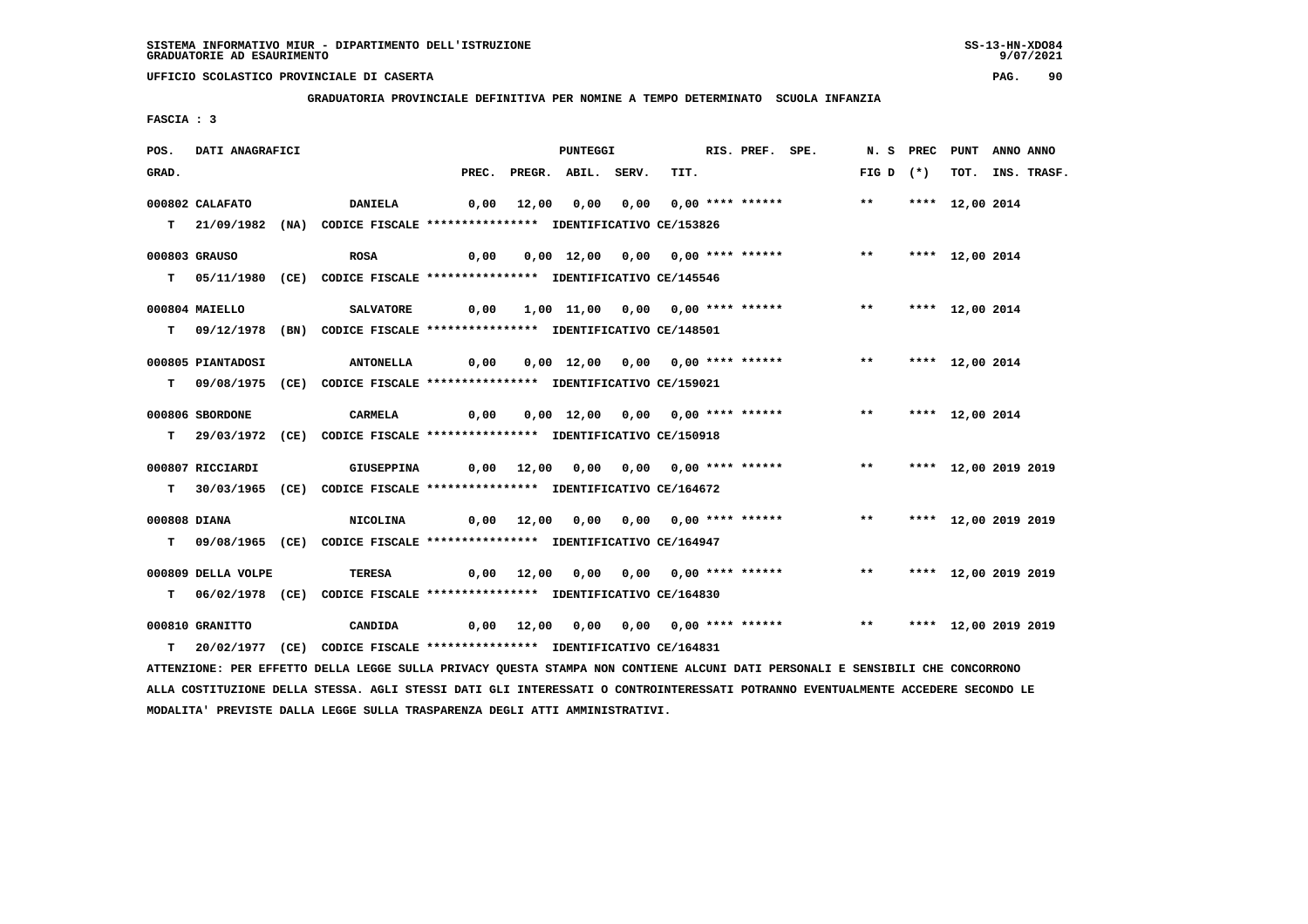**GRADUATORIA PROVINCIALE DEFINITIVA PER NOMINE A TEMPO DETERMINATO SCUOLA INFANZIA**

 **FASCIA : 3**

| POS.        | DATI ANAGRAFICI   |                                                                                                                               | PUNTEGGI |  |                          |                                  | RIS. PREF. SPE. |                                                                             |              | N. S PREC PUNT ANNO ANNO |                  |
|-------------|-------------------|-------------------------------------------------------------------------------------------------------------------------------|----------|--|--------------------------|----------------------------------|-----------------|-----------------------------------------------------------------------------|--------------|--------------------------|------------------|
| GRAD.       |                   |                                                                                                                               |          |  | PREC. PREGR. ABIL. SERV. | TIT.                             |                 |                                                                             | FIG D $(*)$  |                          | TOT. INS. TRASF. |
|             | 000811 AUTERI     | MARIA DOMENIC                                                                                                                 |          |  |                          |                                  |                 | 0,00 12,00 0,00 0,00 0,00 **** ****** ** **                                 |              | **** 12,00 2019 2019     |                  |
|             |                   | 17/01/1977 (RC) CODICE FISCALE *************** IDENTIFICATIVO CE/164867                                                       |          |  |                          |                                  |                 |                                                                             |              |                          |                  |
|             | 000812 GIULIANO   | MARIA ROSARIA                                                                                                                 |          |  |                          |                                  |                 | 0,00 12,00 0,00 0,00 0,00 **** ******           **     **** 12,00 2019 2019 |              |                          |                  |
|             |                   | T 02/05/1974 (CE) CODICE FISCALE **************** IDENTIFICATIVO CE/164819                                                    |          |  |                          |                                  |                 |                                                                             |              |                          |                  |
|             | 000813 FARINA     | <b>PINA</b>                                                                                                                   | 0,00     |  |                          |                                  |                 | 0,00 12,00 0,00 0,00 **** ****** ** **                                      |              | **** 12,00 2019          |                  |
|             |                   | T 31/05/1977 (CE) CODICE FISCALE *************** IDENTIFICATIVO CE/326466                                                     |          |  |                          |                                  |                 |                                                                             |              |                          |                  |
|             | 000814 DE LUCIA   | <b>RITA</b>                                                                                                                   | 0,00     |  |                          |                                  |                 | 0,00 12,00 0,00 0,00 **** ****** *** *** **** 12,00 2019                    |              |                          |                  |
|             |                   | 23/01/1971 (CE) CODICE FISCALE *************** IDENTIFICATIVO CE/044109                                                       |          |  |                          |                                  |                 |                                                                             |              |                          |                  |
|             | 000815 MARINIELLO | BARBARA                                                                                                                       |          |  |                          |                                  |                 |                                                                             |              |                          |                  |
|             |                   | 27/10/1974 (CE) CODICE FISCALE *************** IDENTIFICATIVO CE/044309                                                       |          |  |                          |                                  |                 |                                                                             |              |                          |                  |
|             | 000816 D'ANDREA   | CARMELA                                                                                                                       | 0,00     |  |                          |                                  |                 | 0,00 12,00 0,00 0,00 **** ******                                            | $***$        | **** 12,00 2019          |                  |
|             |                   | 11/10/1966 (CE) CODICE FISCALE *************** IDENTIFICATIVO CE/025153                                                       |          |  |                          |                                  |                 |                                                                             |              |                          |                  |
|             | 000817 ZAMPANO    | <b>ROSA</b>                                                                                                                   | 0,00     |  |                          | 0,00 12,00 0,00 0,00 **** ****** |                 |                                                                             | $\star\star$ | **** 12,00 2019          |                  |
|             |                   | 14/12/1955 (CE) CODICE FISCALE *************** IDENTIFICATIVO CE/045612                                                       |          |  |                          |                                  |                 |                                                                             |              |                          |                  |
| 000818 IZZO |                   | LAURAGIUSEPPI                                                                                                                 | 0,00     |  |                          |                                  |                 | 0,00 11,00 0,00 0,00 **** ****** *** *** **** 11,00 2014                    |              |                          |                  |
|             |                   | T 13/05/1963 (CE) CODICE FISCALE **************** IDENTIFICATIVO CE/154304                                                    |          |  |                          |                                  |                 |                                                                             |              |                          |                  |
|             | 000819 RUGGIERO   | <b>ROSA</b>                                                                                                                   |          |  |                          |                                  |                 |                                                                             |              |                          |                  |
| T.          |                   | 24/08/1975 (BN) CODICE FISCALE **************** IDENTIFICATIVO CE/154259                                                      |          |  |                          |                                  |                 |                                                                             |              |                          |                  |
|             |                   | ATTENZIONE: PER EFFETTO DELLA LEGGE SULLA PRIVACY QUESTA STAMPA NON CONTIENE ALCUNI DATI PERSONALI E SENSIBILI CHE CONCORRONO |          |  |                          |                                  |                 |                                                                             |              |                          |                  |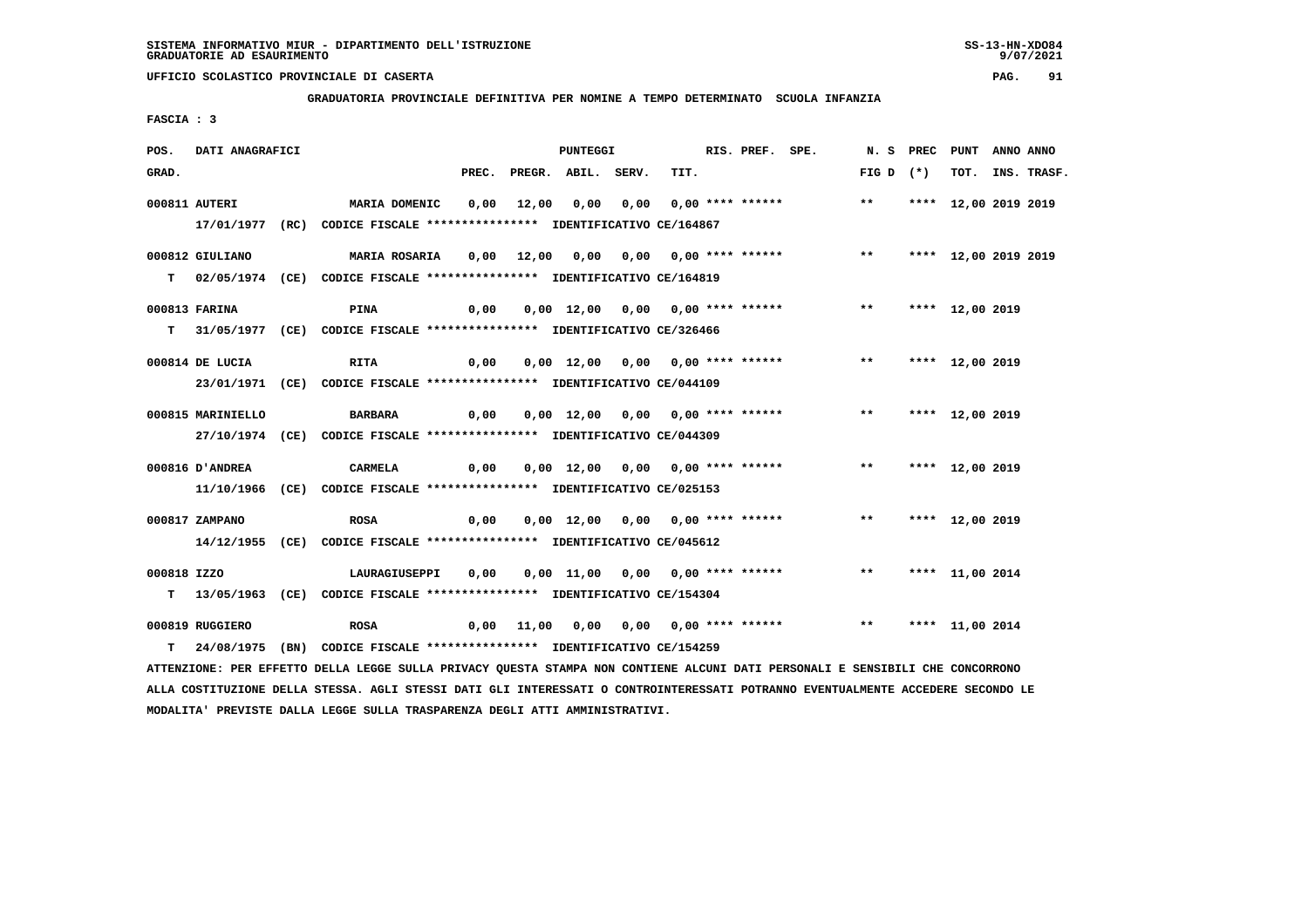**GRADUATORIA PROVINCIALE DEFINITIVA PER NOMINE A TEMPO DETERMINATO SCUOLA INFANZIA**

 **FASCIA : 3**

| POS.         | DATI ANAGRAFICI |                                                                                                                               |      | PUNTEGGI                 |                                                          | RIS. PREF. SPE. |             | N. S PREC PUNT ANNO ANNO |                  |
|--------------|-----------------|-------------------------------------------------------------------------------------------------------------------------------|------|--------------------------|----------------------------------------------------------|-----------------|-------------|--------------------------|------------------|
| GRAD.        |                 |                                                                                                                               |      | PREC. PREGR. ABIL. SERV. | TIT.                                                     |                 | $FIG D (*)$ |                          | TOT. INS. TRASF. |
|              | 000820 MARTINO  | <b>ERSILIA</b>                                                                                                                |      |                          | 0,00 11,00 0,00 0,00 0,00 **** ******           **       |                 |             | **** 11,00 2014          |                  |
|              |                 | T 11/02/1982 (CE) CODICE FISCALE **************** IDENTIFICATIVO CE/154331                                                    |      |                          |                                                          |                 |             |                          |                  |
|              | 000821 FERRITTO | <b>ELISABETTA</b>                                                                                                             |      |                          |                                                          |                 |             |                          |                  |
|              |                 | T 26/08/1976 (CE) CODICE FISCALE *************** IDENTIFICATIVO CE/154279                                                     |      |                          |                                                          |                 |             |                          |                  |
| 000822 DIANA |                 | <b>ROSANNA</b>                                                                                                                |      |                          |                                                          |                 |             |                          |                  |
|              |                 | T 23/04/1975 (NA) CODICE FISCALE *************** IDENTIFICATIVO CE/154101                                                     |      |                          |                                                          |                 |             |                          |                  |
|              | 000823 GOLINO   | GIUSEPPINA                                                                                                                    |      |                          |                                                          |                 |             |                          |                  |
|              |                 | T 11/04/1975 (CE) CODICE FISCALE **************** IDENTIFICATIVO CE/148578                                                    |      |                          |                                                          |                 |             |                          |                  |
|              | 000824 MARINO   | <b>ANTONIETTA</b>                                                                                                             | 0,00 |                          | 0,00 11,00 0,00 0,00 **** ****** *** *** **** 11,00 2014 |                 |             |                          |                  |
|              |                 | T 04/01/1975 (CE) CODICE FISCALE *************** IDENTIFICATIVO CE/150737                                                     |      |                          |                                                          |                 |             |                          |                  |
|              | 000825 CICALA   | <b>MARIA GRAZIA</b>                                                                                                           | 0,00 |                          | 0,00 11,00 0,00 0,00 **** ******                         |                 | $***$       | **** 11,00 2014          |                  |
|              |                 | T 29/09/1974 (CE) CODICE FISCALE *************** IDENTIFICATIVO CE/149086                                                     |      |                          |                                                          |                 |             |                          |                  |
|              | 000826 MASIELLO | LUISA                                                                                                                         | 0,00 |                          | 0,00 11,00 0,00 0,00 **** ******                         |                 | $***$       | **** 11,00 2014          |                  |
|              |                 | T 13/12/1973 (IS) CODICE FISCALE *************** IDENTIFICATIVO CE/155160                                                     |      |                          |                                                          |                 |             |                          |                  |
|              | 000827 RICCIO   | MONICA                                                                                                                        | 0,00 |                          | 0,00 11,00 0,00 0,00 **** ****** *** *** **** 11,00 2014 |                 |             |                          |                  |
|              |                 | T 01/05/1972 (CE) CODICE FISCALE *************** IDENTIFICATIVO CE/154266                                                     |      |                          |                                                          |                 |             |                          |                  |
| 000828 IZZO  |                 | CLARA                                                                                                                         | 0,00 |                          | 0,00 11,00 0,00 0,00 **** ****** *** *** **** 11,00 2014 |                 |             |                          |                  |
|              |                 | T 18/04/1967 (CE) CODICE FISCALE **************** IDENTIFICATIVO CE/154750                                                    |      |                          |                                                          |                 |             |                          |                  |
|              |                 | ATTENZIONE: PER EFFETTO DELLA LEGGE SULLA PRIVACY QUESTA STAMPA NON CONTIENE ALCUNI DATI PERSONALI E SENSIBILI CHE CONCORRONO |      |                          |                                                          |                 |             |                          |                  |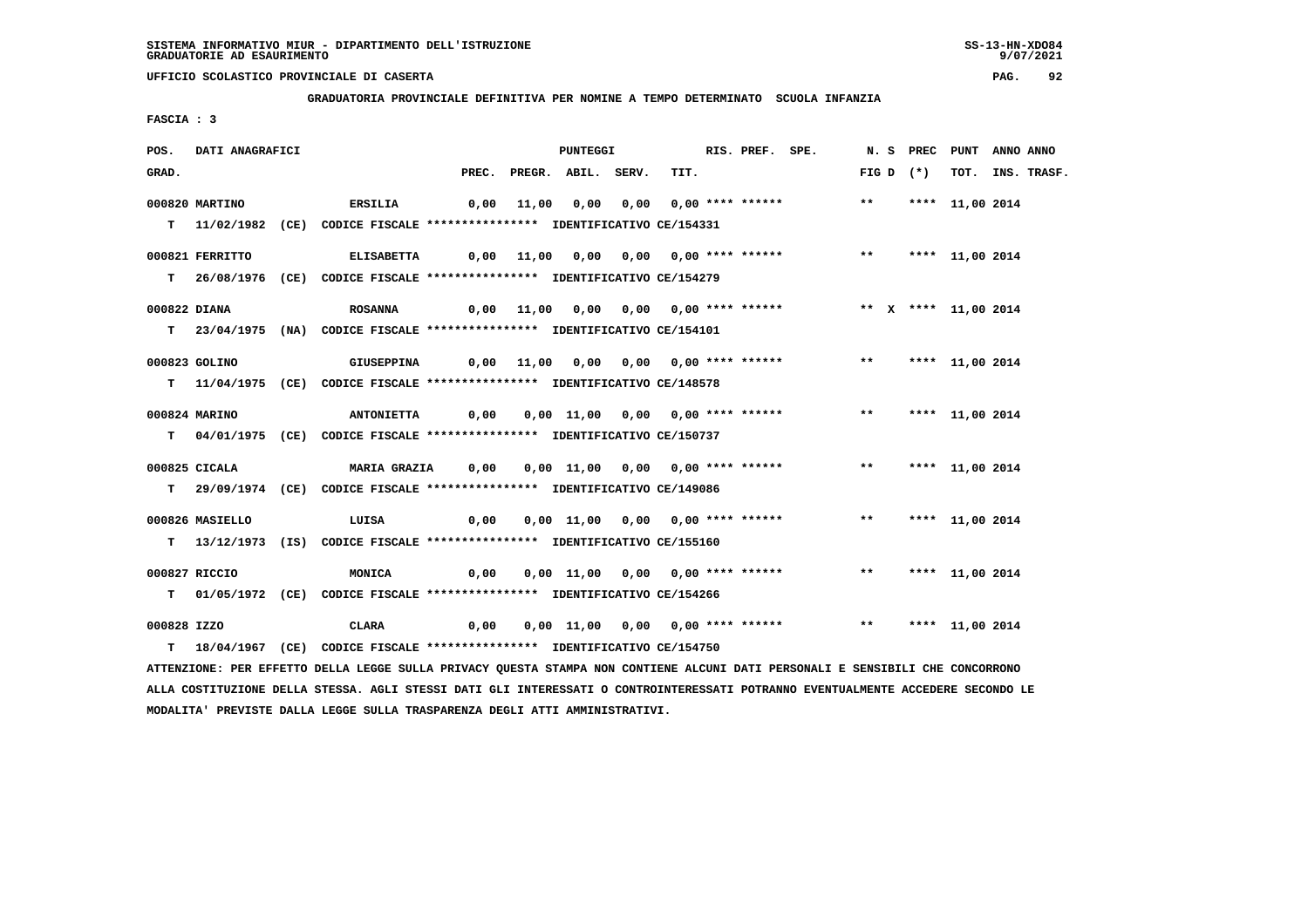**GRADUATORIA PROVINCIALE DEFINITIVA PER NOMINE A TEMPO DETERMINATO SCUOLA INFANZIA**

 **FASCIA : 3**

| POS.         | DATI ANAGRAFICI   |                                                                                                                               |      | <b>PUNTEGGI</b>          |                                                                        | RIS. PREF. SPE. |                    | N. S PREC PUNT ANNO ANNO |                  |
|--------------|-------------------|-------------------------------------------------------------------------------------------------------------------------------|------|--------------------------|------------------------------------------------------------------------|-----------------|--------------------|--------------------------|------------------|
| GRAD.        |                   |                                                                                                                               |      | PREC. PREGR. ABIL. SERV. | TIT.                                                                   |                 | FIG D $(*)$        |                          | TOT. INS. TRASF. |
|              | 000829 PETTORUTO  | <b>DOMENICA</b>                                                                                                               |      |                          | 0,00 11,00 0,00 0,00 0,00 **** ******                                  |                 | $***$              | **** 11,00 2014          |                  |
|              |                   |                                                                                                                               |      |                          |                                                                        |                 |                    |                          |                  |
|              |                   | T 15/09/1975 (EE) CODICE FISCALE **************** IDENTIFICATIVO CE/154497                                                    |      |                          |                                                                        |                 |                    |                          |                  |
|              | 000830 ABBATE     | <b>ANTONIO</b>                                                                                                                | 0,00 |                          | 0,00 11,00 0,00 0,00 **** ******                                       |                 | ** **** 11,00 2014 |                          |                  |
|              |                   | T  10/08/1968 (CE) CODICE FISCALE **************** IDENTIFICATIVO CE/149998                                                   |      |                          |                                                                        |                 |                    |                          |                  |
|              |                   |                                                                                                                               |      |                          |                                                                        |                 |                    |                          |                  |
|              | 000831 PEZONE     | CARMELA                                                                                                                       |      |                          | 0,00 11,00 0,00 0,00 0,00 **** ******                                  |                 | ** **** 11,00 2014 |                          |                  |
|              |                   | T 07/12/1977 (CE) CODICE FISCALE *************** IDENTIFICATIVO CE/147094                                                     |      |                          |                                                                        |                 |                    |                          |                  |
|              |                   |                                                                                                                               |      |                          |                                                                        |                 |                    |                          |                  |
|              | 000832 PIERRI     | <b>MARIA</b>                                                                                                                  | 0,00 |                          | 0,00 11,00 0,00 0,00 **** ******                                       |                 | ** **** 11,00 2014 |                          |                  |
|              |                   | T 07/02/1977 (CE) CODICE FISCALE *************** IDENTIFICATIVO CE/157507                                                     |      |                          |                                                                        |                 |                    |                          |                  |
|              | 000833 PIANTADOSI | RAFFAELLA 0,00                                                                                                                |      |                          | 0,00 11,00 0,00 0,00 **** ******               **       *** 11,00 2014 |                 |                    |                          |                  |
|              |                   | T 09/08/1975 (CE) CODICE FISCALE *************** IDENTIFICATIVO CE/159008                                                     |      |                          |                                                                        |                 |                    |                          |                  |
|              |                   |                                                                                                                               |      |                          |                                                                        |                 |                    |                          |                  |
|              | 000834 DIANA      | <b>ANNUNZIATA</b>                                                                                                             |      |                          | 0,00 11,00 0,00 0,00 0,00 **** ******                                  |                 | ** **** 11,00 2014 |                          |                  |
|              |                   | T 28/06/1975 (NA) CODICE FISCALE *************** IDENTIFICATIVO CE/150671                                                     |      |                          |                                                                        |                 |                    |                          |                  |
|              |                   |                                                                                                                               |      |                          |                                                                        |                 |                    |                          |                  |
| 000835 DORSO |                   | <b>SALVATORE</b>                                                                                                              |      |                          | 0,00 11,00 0,00 0,00 0,00 **** ******                                  |                 | ** **** 11,00 2014 |                          |                  |
|              |                   | T 28/04/1975 (CE) CODICE FISCALE **************** IDENTIFICATIVO CE/154052                                                    |      |                          |                                                                        |                 |                    |                          |                  |
|              | 000836 D'ETTORE   | ORESTE                                                                                                                        | 0,00 |                          | 0,00 11,00 0,00 0,00 **** ****** *** **** 11,00 2014                   |                 |                    |                          |                  |
|              |                   | T 18/02/1975 (NA) CODICE FISCALE **************** IDENTIFICATIVO CE/147407                                                    |      |                          |                                                                        |                 |                    |                          |                  |
|              |                   |                                                                                                                               |      |                          |                                                                        |                 |                    |                          |                  |
|              | 000837 LASCO      | <b>FILOMENA</b>                                                                                                               |      |                          |                                                                        |                 |                    |                          |                  |
|              |                   | T 28/10/1974 (CE) CODICE FISCALE *************** IDENTIFICATIVO CE/151334                                                     |      |                          |                                                                        |                 |                    |                          |                  |
|              |                   | ATTENZIONE: PER EFFETTO DELLA LEGGE SULLA PRIVACY QUESTA STAMPA NON CONTIENE ALCUNI DATI PERSONALI E SENSIBILI CHE CONCORRONO |      |                          |                                                                        |                 |                    |                          |                  |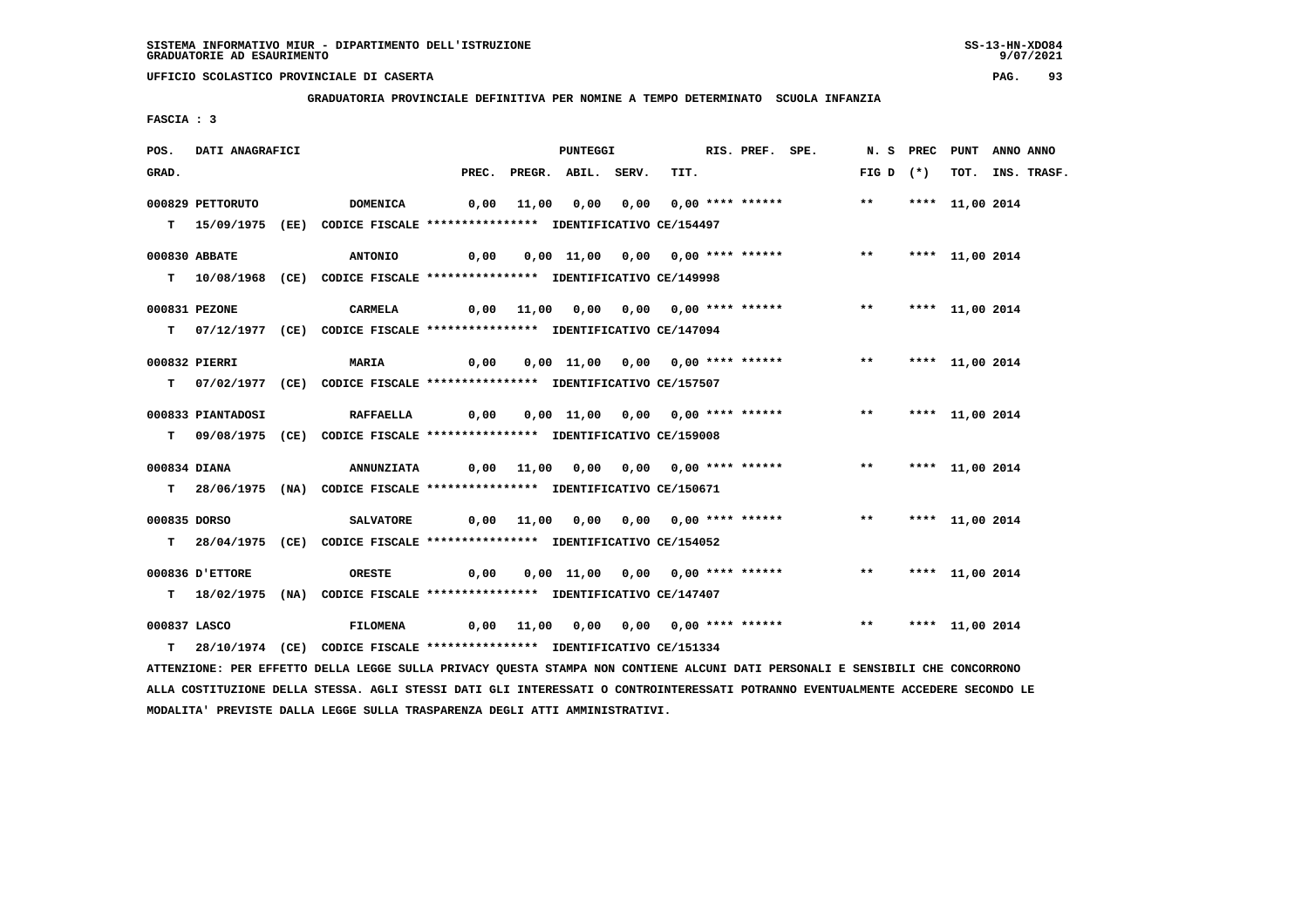**GRADUATORIA PROVINCIALE DEFINITIVA PER NOMINE A TEMPO DETERMINATO SCUOLA INFANZIA**

 **FASCIA : 3**

| POS.         | DATI ANAGRAFICI    |                                                                                                                                 |       |       | <b>PUNTEGGI</b>                         |      | RIS. PREF. SPE. |                                                                     |       |             | N. S PREC PUNT          | <b>ANNO ANNO</b> |                  |
|--------------|--------------------|---------------------------------------------------------------------------------------------------------------------------------|-------|-------|-----------------------------------------|------|-----------------|---------------------------------------------------------------------|-------|-------------|-------------------------|------------------|------------------|
| GRAD.        |                    |                                                                                                                                 | PREC. |       | PREGR. ABIL. SERV.                      | TIT. |                 |                                                                     |       | FIG D $(*)$ |                         |                  | TOT. INS. TRASF. |
| 000838 IORIO |                    | <b>ANTONELLA</b>                                                                                                                | 0,00  | 11,00 |                                         |      |                 |                                                                     | $***$ |             | **** 11,00 2014         |                  |                  |
|              |                    |                                                                                                                                 |       |       |                                         |      |                 |                                                                     |       |             |                         |                  |                  |
|              |                    | T 31/01/1973 (CE) CODICE FISCALE *************** IDENTIFICATIVO CE/153954                                                       |       |       |                                         |      |                 |                                                                     |       |             |                         |                  |                  |
|              | 000839 PERFETTO    | PATRIZIA                                                                                                                        |       |       | $0,00$ 11,00 0,00 0,00 0,00 **** ****** |      |                 |                                                                     | $***$ |             | **** 11,00 2014         |                  |                  |
|              |                    | T 05/03/1968 (NA) CODICE FISCALE **************** IDENTIFICATIVO CE/152799                                                      |       |       |                                         |      |                 |                                                                     |       |             |                         |                  |                  |
|              |                    |                                                                                                                                 |       |       |                                         |      |                 |                                                                     |       |             |                         |                  |                  |
|              | 000840 DI STRAVOLA | <b>MARIA ANTONIA</b>                                                                                                            | 0,00  |       |                                         |      |                 |                                                                     | $***$ |             | **** 11,00 2014         |                  |                  |
|              |                    | T  10/03/1962 (CE) CODICE FISCALE **************** IDENTIFICATIVO CE/021166                                                     |       |       |                                         |      |                 |                                                                     |       |             |                         |                  |                  |
| 000841 NACCA |                    | <b>GIOVANNA</b>                                                                                                                 |       |       | 11,00  0,00  0,00  0,00  ****  ******   |      |                 |                                                                     | $***$ |             | **** 11,00 2019 2019    |                  |                  |
|              |                    |                                                                                                                                 | 0,00  |       |                                         |      |                 |                                                                     |       |             |                         |                  |                  |
|              |                    | T 31/08/1969 (CE) CODICE FISCALE **************** IDENTIFICATIVO CE/164713                                                      |       |       |                                         |      |                 |                                                                     |       |             |                         |                  |                  |
|              | 000842 GRAVANTE    | <b>GIOVANNA</b>                                                                                                                 | 0,00  |       | 0,00 11,00 0,00 0,00 **** ******        |      |                 |                                                                     | $***$ |             | **** 11,00 2019 2019    |                  |                  |
|              |                    | T 18/09/1966 (CE) CODICE FISCALE **************** IDENTIFICATIVO CE/164833                                                      |       |       |                                         |      |                 |                                                                     |       |             |                         |                  |                  |
|              |                    |                                                                                                                                 |       |       |                                         |      |                 |                                                                     |       |             |                         |                  |                  |
|              | 000843 OLIVIERO    | FILIPPO                                                                                                                         | 0,00  |       |                                         |      |                 | 0,00 11,00 0,00 0,00 **** ****** * *** * **** 11,00 2019 2019       |       |             |                         |                  |                  |
|              |                    | T 20/01/1968 (CE) CODICE FISCALE **************** IDENTIFICATIVO CE/164836                                                      |       |       |                                         |      |                 |                                                                     |       |             |                         |                  |                  |
|              |                    |                                                                                                                                 |       |       |                                         |      |                 |                                                                     |       |             |                         |                  |                  |
|              | 000844 ERRICO      | <b>VINCENZA</b>                                                                                                                 | 0,00  |       | 0,00 11,00 0,00 0,00 **** ******        |      |                 |                                                                     |       |             | ** **** 11,00 2019 2019 |                  |                  |
|              |                    | T 08/11/1973 (NA) CODICE FISCALE *************** IDENTIFICATIVO CE/164739                                                       |       |       |                                         |      |                 |                                                                     |       |             |                         |                  |                  |
|              | 000845 LOMBARDO    | ORSOLINA                                                                                                                        |       |       |                                         |      |                 | 0,00 11,00 0,00 0,00 0,00 **** ****** *** ** ** *** 11,00 2019 2019 |       |             |                         |                  |                  |
| т            |                    | 25/10/1970 (CE) CODICE FISCALE *************** IDENTIFICATIVO CE/164933                                                         |       |       |                                         |      |                 |                                                                     |       |             |                         |                  |                  |
|              |                    |                                                                                                                                 |       |       |                                         |      |                 |                                                                     |       |             |                         |                  |                  |
|              | 000846 COCCORESE   | <b>ALESSIA</b>                                                                                                                  | 0,00  |       |                                         |      |                 | 0,00 11,00 0,00 0,00 **** ******                                    |       |             | ** **** 11,00 2019 2019 |                  |                  |
| т            |                    | 29/03/1982 (NA) CODICE FISCALE **************** IDENTIFICATIVO CE/164973                                                        |       |       |                                         |      |                 |                                                                     |       |             |                         |                  |                  |
|              |                    | ATTENZIONE: PER EFFETTO DELLA LEGGE SULLA PRIVACY QUESTA STAMPA NON CONTIENE ALCUNI DATI PERSONALI E SENSIBILI CHE CONCORRONO   |       |       |                                         |      |                 |                                                                     |       |             |                         |                  |                  |
|              |                    | ALLA COSTITUZIONE DELLA STESSA. AGLI STESSI DATI GLI INTERESSATI O CONTROINTERESSATI POTRANNO EVENTUALMENTE ACCEDERE SECONDO LE |       |       |                                         |      |                 |                                                                     |       |             |                         |                  |                  |

 **MODALITA' PREVISTE DALLA LEGGE SULLA TRASPARENZA DEGLI ATTI AMMINISTRATIVI.**